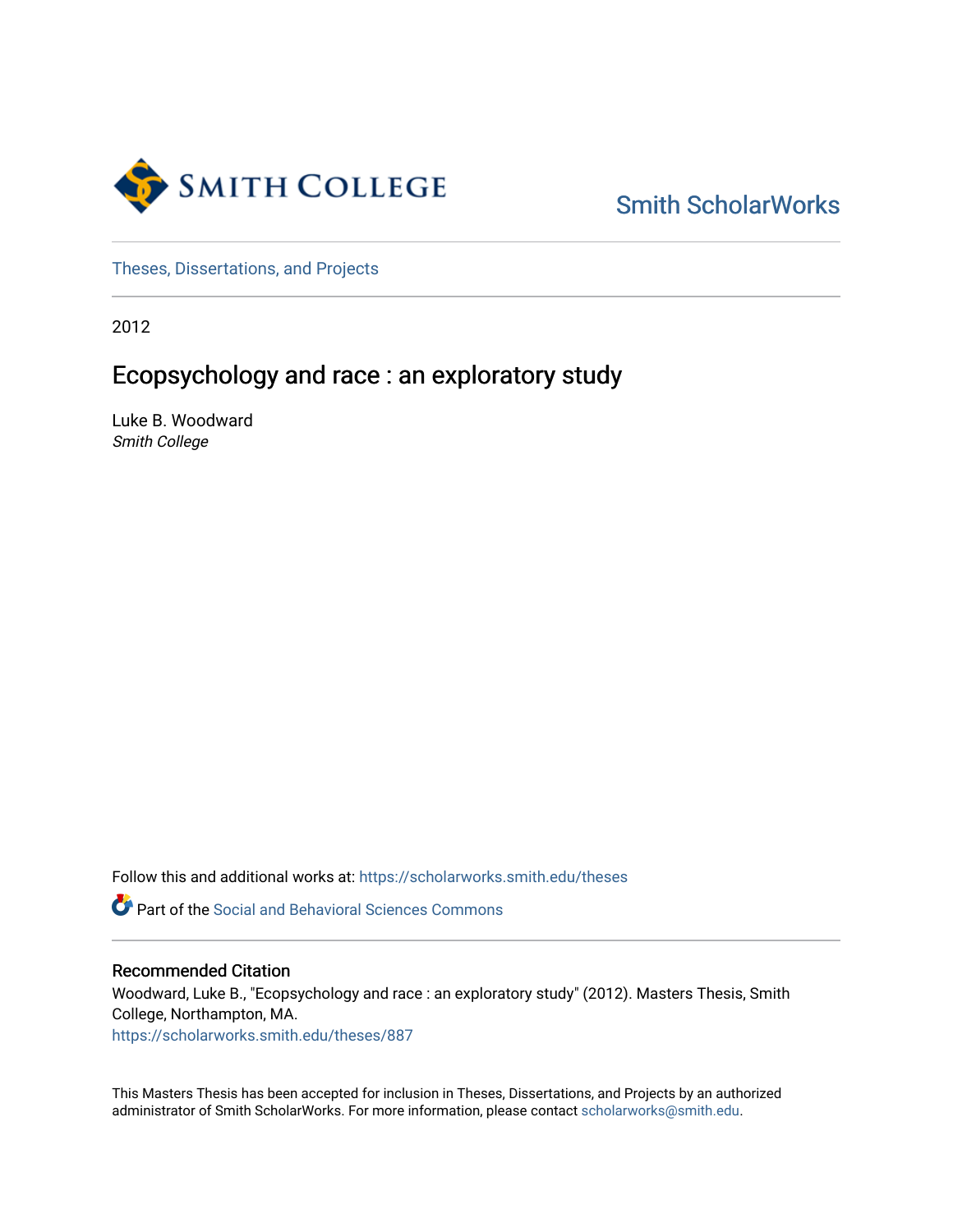Luke Woodward Ecopsychology and Race: An Exploratory Study

## **ABSTRACT**

While ecopsychology has brought critical attention to the relationship between the natural environment and the human psyche, very little has been written about how race and racism shape our experience of the natural world. This qualitative study asked the following central question: How are race and racism relevant to ecopsychology in theory and practice? Twelve semistructured interviews were conducted with a racially diverse group of ecopsychologists, environmental justice activists and spiritual leaders. Interview data emphasized the importance of employing a broad definition of ecopsychology that encompasses not only the relationship between psyche and nature, but the relationship between psyche, nature and society. The findings also suggested that in order to address race and racism in practice, applied ecopsychology should not focus on an individual therapy model, but instead turn to group and community level interventions such as urban agriculture and green jobs. The study's findings point to a need for ecopsychology to critically examine its own whiteness, expand its analysis on how racism and white supremacy are linked to the ecological crisis, and to ally itself with people of color working towards similar goals.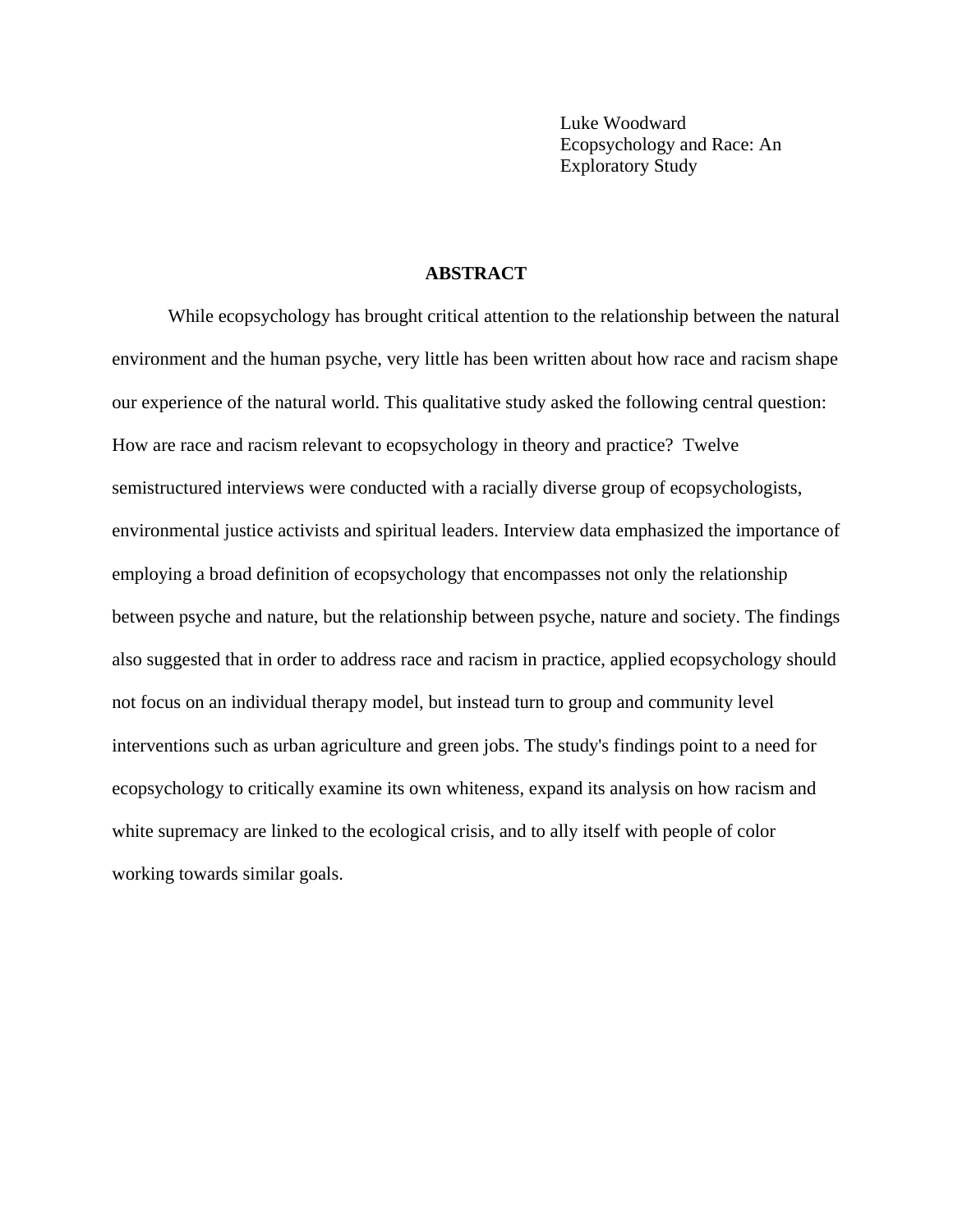## **ECOPSYCHOLOGY AND RACE: AN EXPLORATORY STUDY**

A project based on an independent investigation submitted in partial fulfillment of the requirements for the degree of Master of Social Work.

> Luke B. Woodward 2012 Smith College School for Social Work Northampton. MA 01063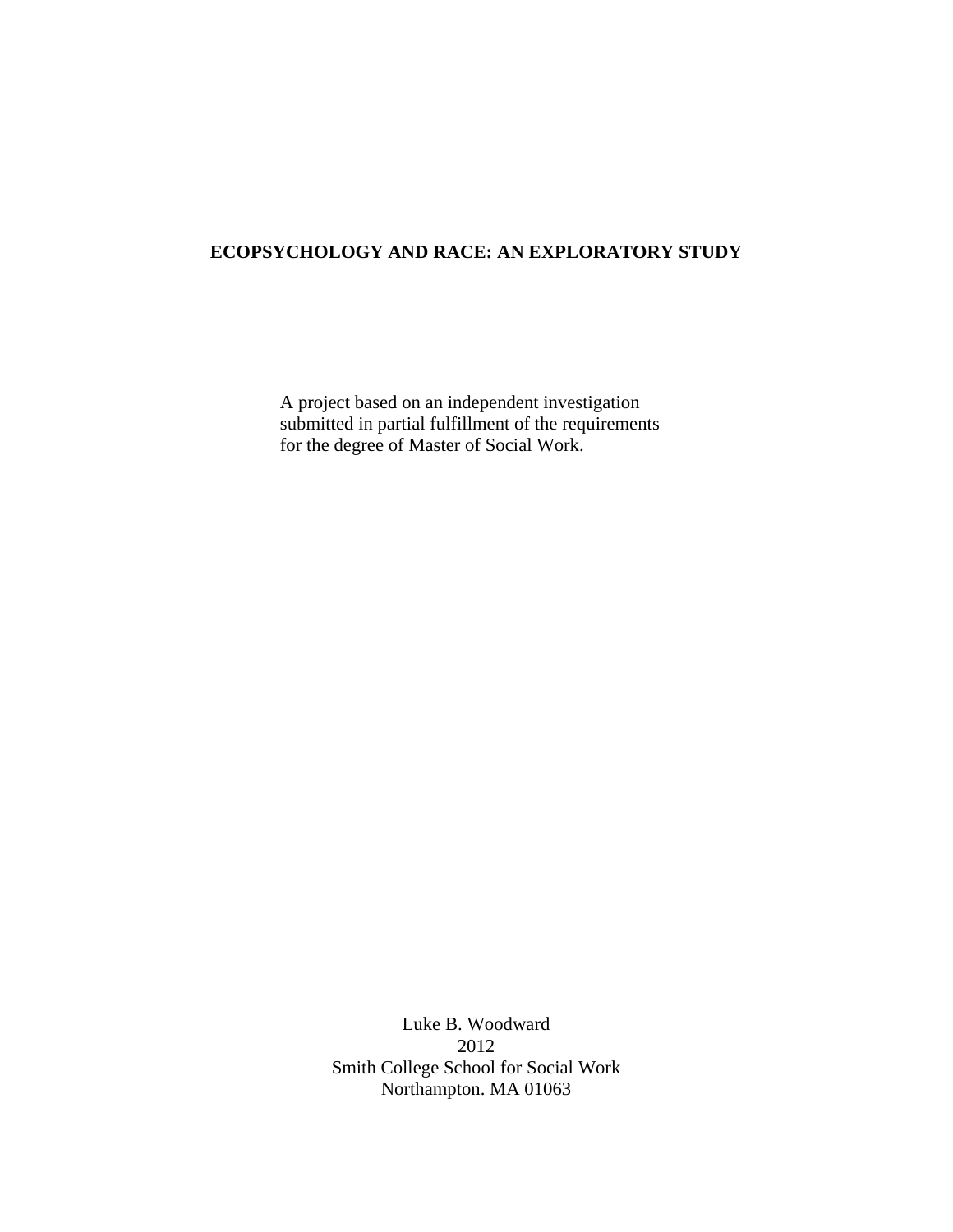## **ACKNOWLEDGEMENTS**

 I am grateful for the support of a number of people who made this project possible. First, I would like to thank all of the participants in the study for generously sharing their time and ideas. I would also like to thank my advisor, Claudia Bepko, for all of her support along the way; Bernadine Mellis, Phoenix Smith and America Worden for their proofreading and feedback; Joanna Macy, whose work inspired this thesis; and Dori for her love and encouragement.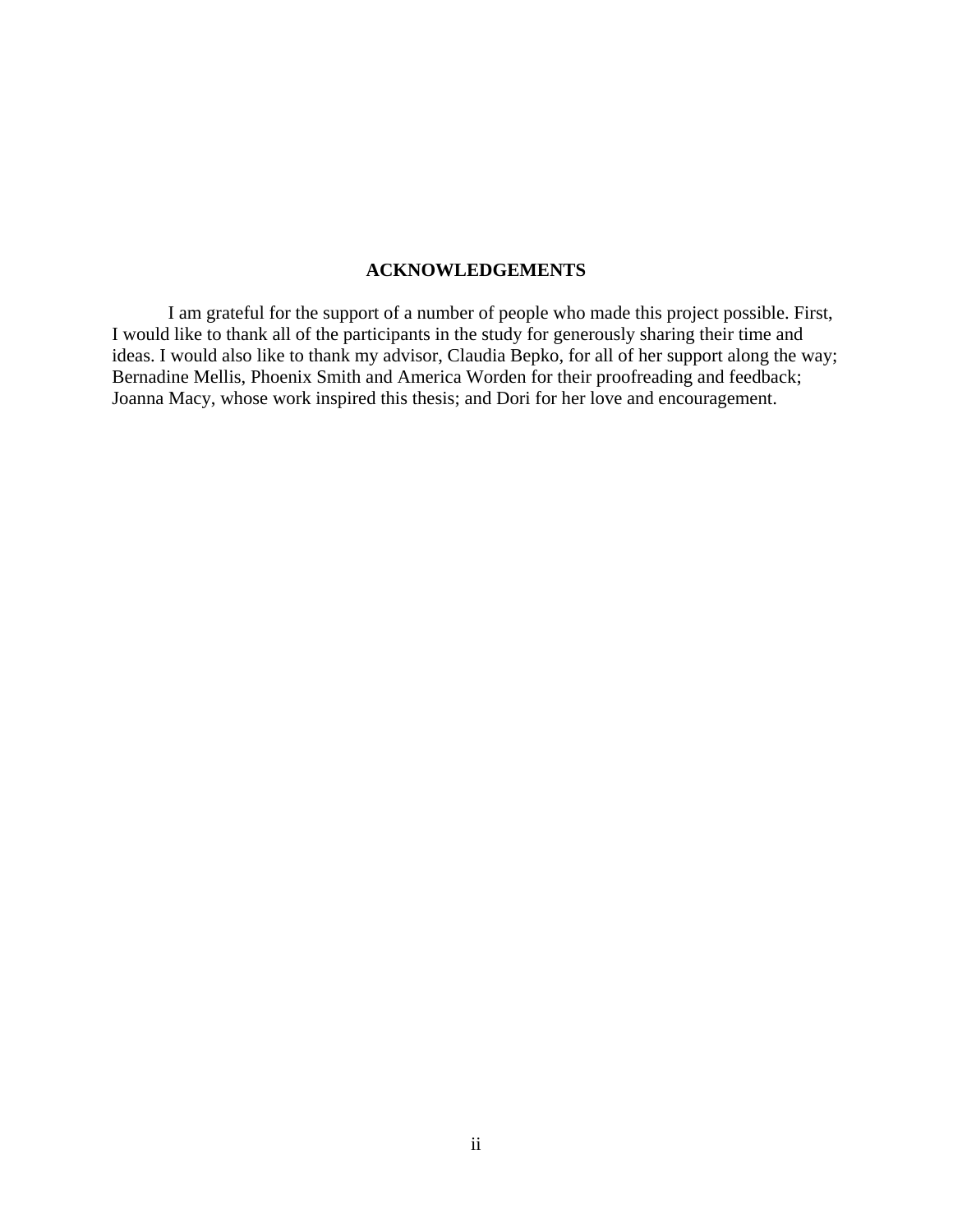# **TABLE OF CONTENTS**

## **CHAPTER**

## **APPENDICES**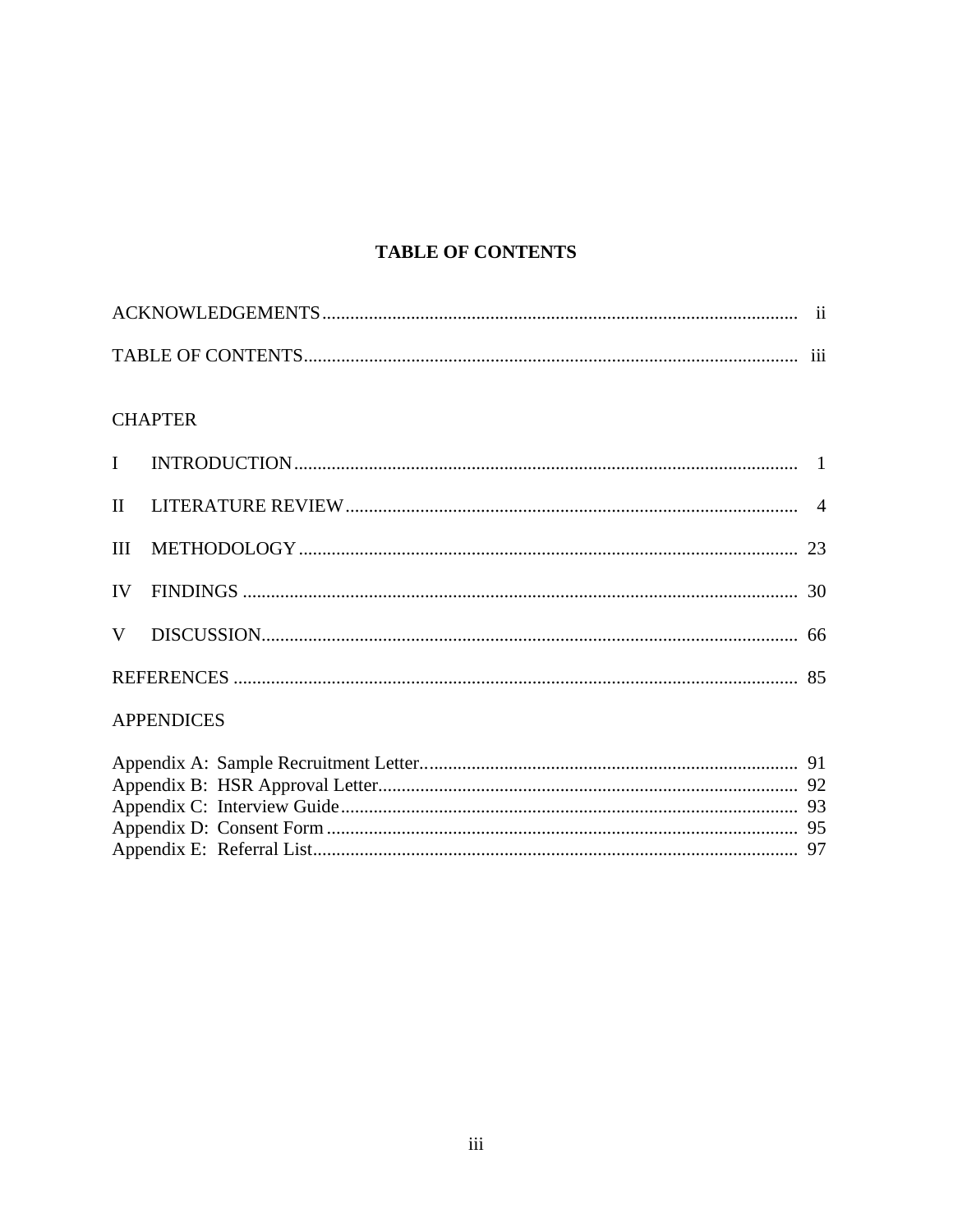#### **CHAPTER I**

#### **Introduction**

This study sought to explore how race and racism are relevant to ecopsychology in theory and in practice. While ecopsychology has brought critical attention to the impact of the natural environment on the human psyche and spirit, very little has been written about how race and racism shape our experience of the natural world. Meanwhile, the environmental justice movement has increasingly highlighted the differential health impacts of environmental degradation on communities of color and poor communities. However, ecopsychology and environmental justice frameworks have yet to come together to create an ecological, psychospiritual theory and practice grounded in principles of social justice. This study asked the following central question: How are race and racism relevant to ecopsychology in theory and practice? Additional areas for inquiry included the following sub–questions: 1) How could ecopsychology incorporate an explicit critical race analysis; 2) What might ecopsychology grounded in an antiracism framework look like in practice with individuals, groups and communities? 3) How could ecopsychology and the environmental justice movement better support and contribute to one another? The study will yield ideas and practices with implications for ecopsychology theory and practice, as well as for environmental justice work.

As a field, social work prides itself on looking beyond the individual human psyche and into a person's social context. However, this person-in-environment perspective has rarely taken into account the natural, or ecological, environment. This study contributes to social work theory and practice by both expanding our understanding of "environment" and bringing social work's social justice values to the growing field of ecopsychology. In addition, this study explored the ways that incorporating an ecological, anti-racist perspective can inform clinical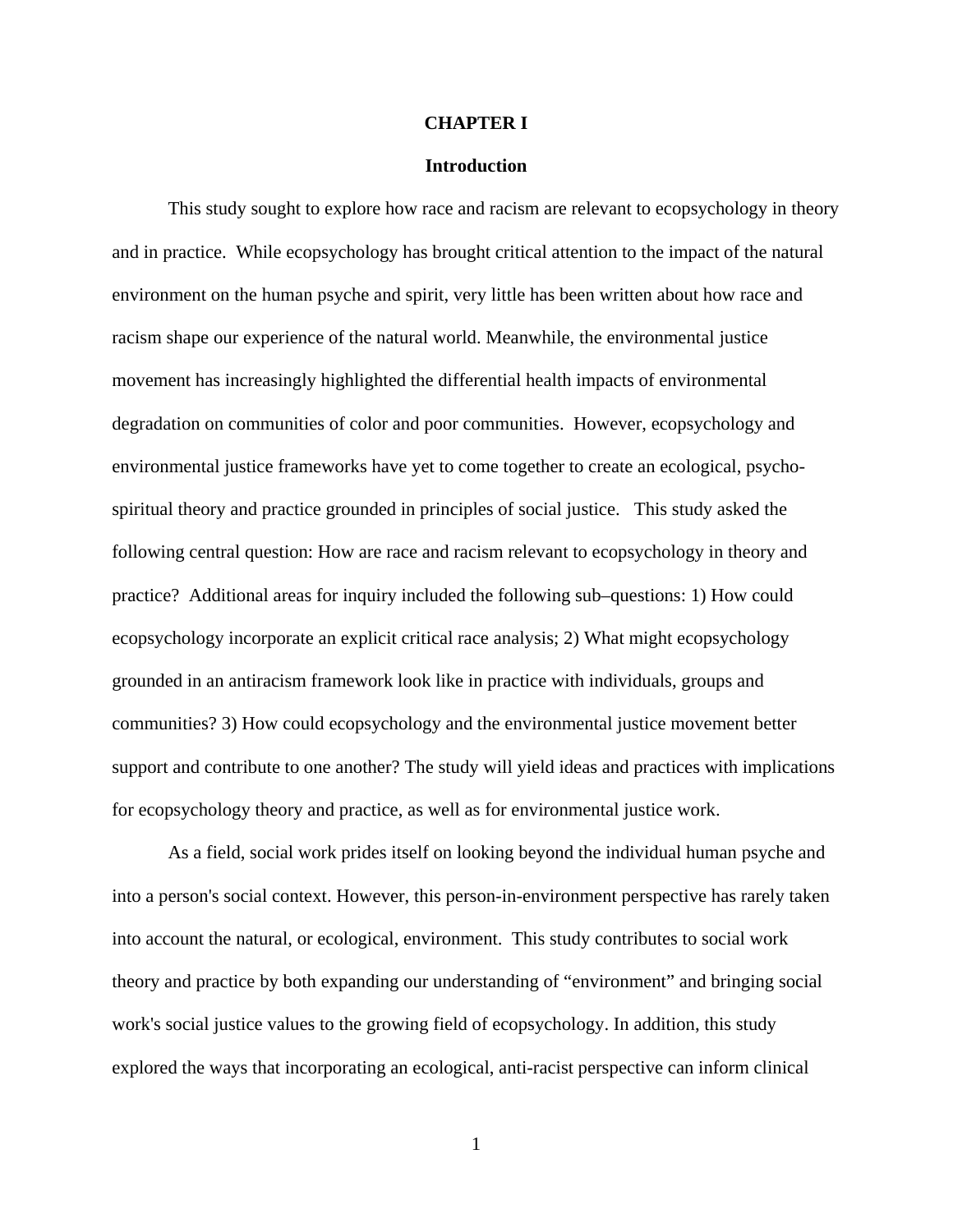work.

While there are many definitions for the term, *ecopsychology*, it is generally understood to be a synthesis of ecology and psychology. Ecology studies the interrelationships among all forms of life and the physical environment, while psychology studies the human mind and soul as it feels, thinks, and acts. These two come together in ecopsychology to place the human psyche within the larger systems of which it is a part (Conn, 1998).

Ecopsychology has been criticized for ignoring the social context and oppressive social structures that are connected with and perpetuate the exploitation of nature. The field of *ecofeminism* has been particularly vocal in this critique. Ecofeminism applies a feminist power analysis to issues of the natural environment, and connects the domination and exploitation of women with the domination and exploitation of nature. Ecofeminists argue that ecopsychology focuses too much on psychological and metaphysical themes and lacks meaningful social analysis (Fisher, 2002; Salleh, 1993).

The *environmental justice* movement, which has been led by people of color, has also provided insightful critique of ecopsychology. Environmental justice activists agree that there can be no lasting solutions to environmental problems without addressing systemic racial injustice (Bullard, 1993; Anthony, 1995; Stein, 2004). Anthony (1995) discusses the ways that ecopsychology is limited by its Eurocentric perspective. For example, he argues that the way ecopsychologists talk about alienation from nature is from the white experience of a subtle, longterm, psychological process. This overlooks the violence and coercion that led to the separation of some people from nature, particularly people of color.

Very little has been written within the field of ecopsychology about issues of race and racism. However, there is some literature outside of the field that does explore the intersections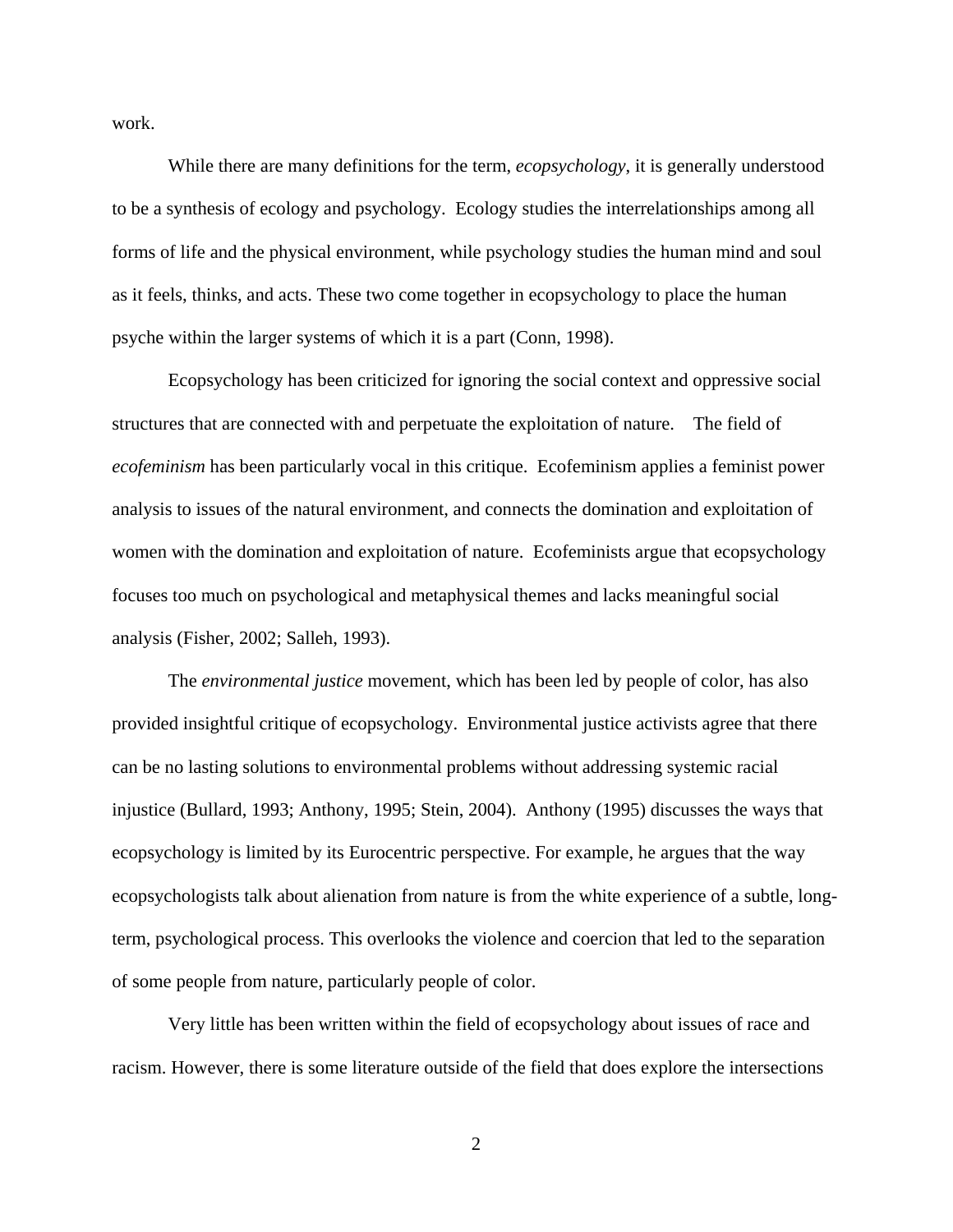of race and ecology, and to a lesser extent, mental health (Glave, 2010; Hall, 2007; hooks, 2011; Manos, 2009; Mapp, 2012; Smith, 2012). This study applies the analyses of ecofeminism and the environmental justice movement to ecopsychology and seeks to build on the existing literature both within and outside of the field.

Because there is so little literature on ecopsychology and race, this study employed an exploratory research method and an inductive qualitative design. A total of 12 semi-structured interviews were conducted with ecopsychologists, spiritual leaders, environmental justice activists, and others working at the intersection of ecology, psychology and race. The sample was not limited to ecopsychologists, because it sought to elicit diverse perspectives that would push the boundaries of the field. The open-ended interview guide posed questions that explored the following themes: 1) Whether and how issues of race and racism are relevant to the field of ecopsychology; 2) Whether and how ecopsychology could learn from the environmental justice movement; and 3) How ecopsychology could explicitly address issues of race and racism in practice.

This study offers the small but growing field of ecopsychology an important analysis that has been previously missing from the research and literature. It also provides a bridge between the ecopsychology and the environmental justice movement, which have a lot in common though there had been few opportunities for dialogue. Last, this study offers concrete ideas for how ecopsychology can take an actively antiracist stance as it sorts out its practical application.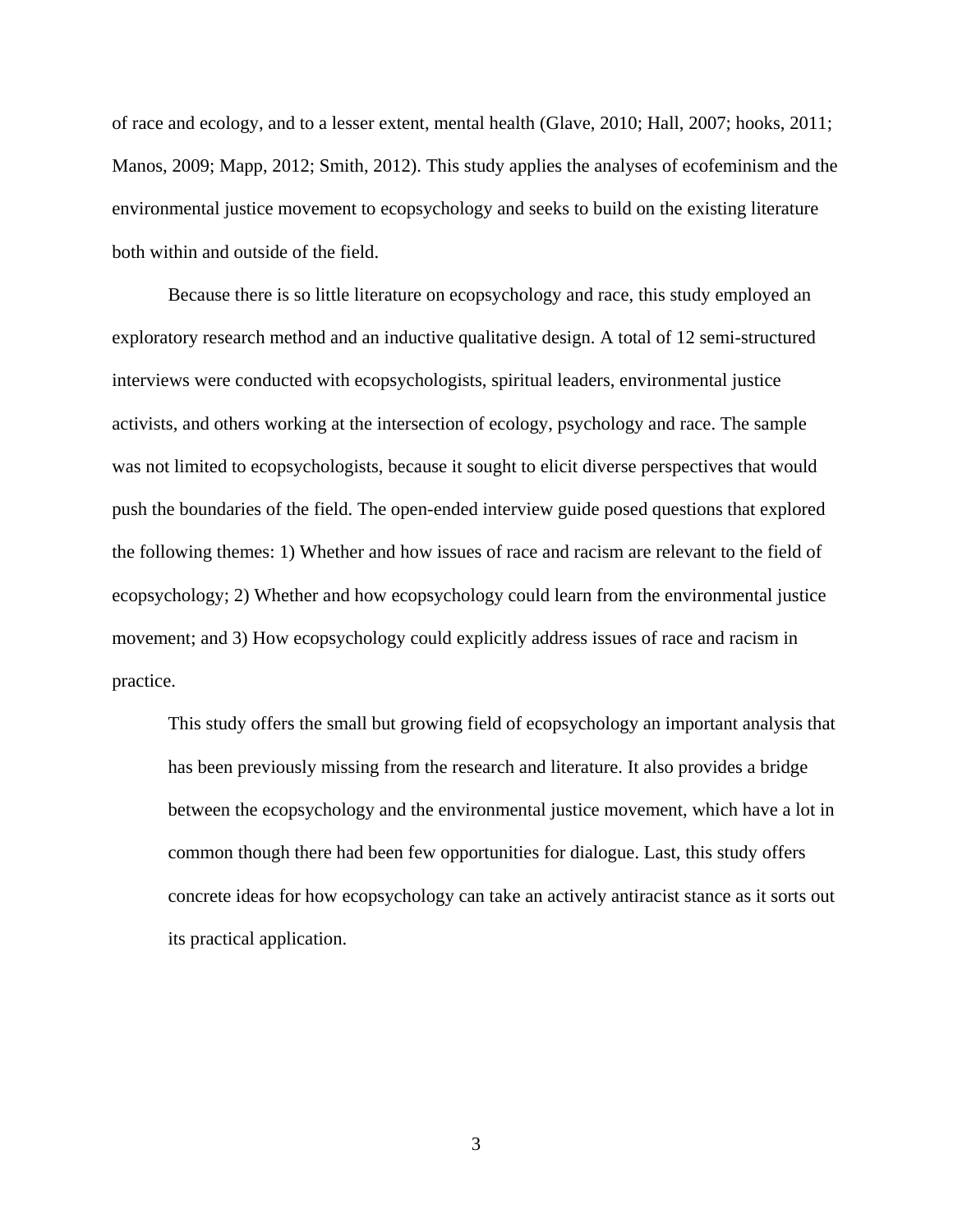#### **CHAPTER II**

## **Literature Review**

## **Introduction**

The purpose of this study is to explore how race and racism are relevant to ecopsychology in theory and in practice. Ecopsychology centralizes the relationship between the psyche and its natural environment, the healing potential of nature, and it considers the psychological aspects of the current ecological crisis. This literature review will summarize the contributions of ecopsychology theory as well as empirical data. I will then place ecopsychology in its historical context as a new field of Western psychology that draws on the wisdom of ancient indigenous spiritual traditions, and I will briefly review its roots in the fields of deep ecology and living systems theory. Next, the practical application of ecopsychology, known as "ecotherapy", will be considered.

The field of ecopsychology has been dominated by white males and has unfortunately failed to connect racial justice issues to ecological issues. This study seeks to forge these connections in theory, as well as to consider how ecopsychology could address race and racism in practice. Therefore, I will turn to the literature of ecofeminism and the environmental justice movement and their critiques of ecopsychology in order to understand how psychology, ecology and race intersect in the existing literature. Finally, I will explore the initial steps that have been taken toward developing a "cultural ecopsychology" theory and consider what work lies ahead. **Ecopsychology Overview** 

While there are many definitions for the term, *ecopsychology*, it is generally understood to be a synthesis of ecology and psychology. Ecology studies the interrelationships among all forms of life and the physical environment, while psychology studies the human mind and soul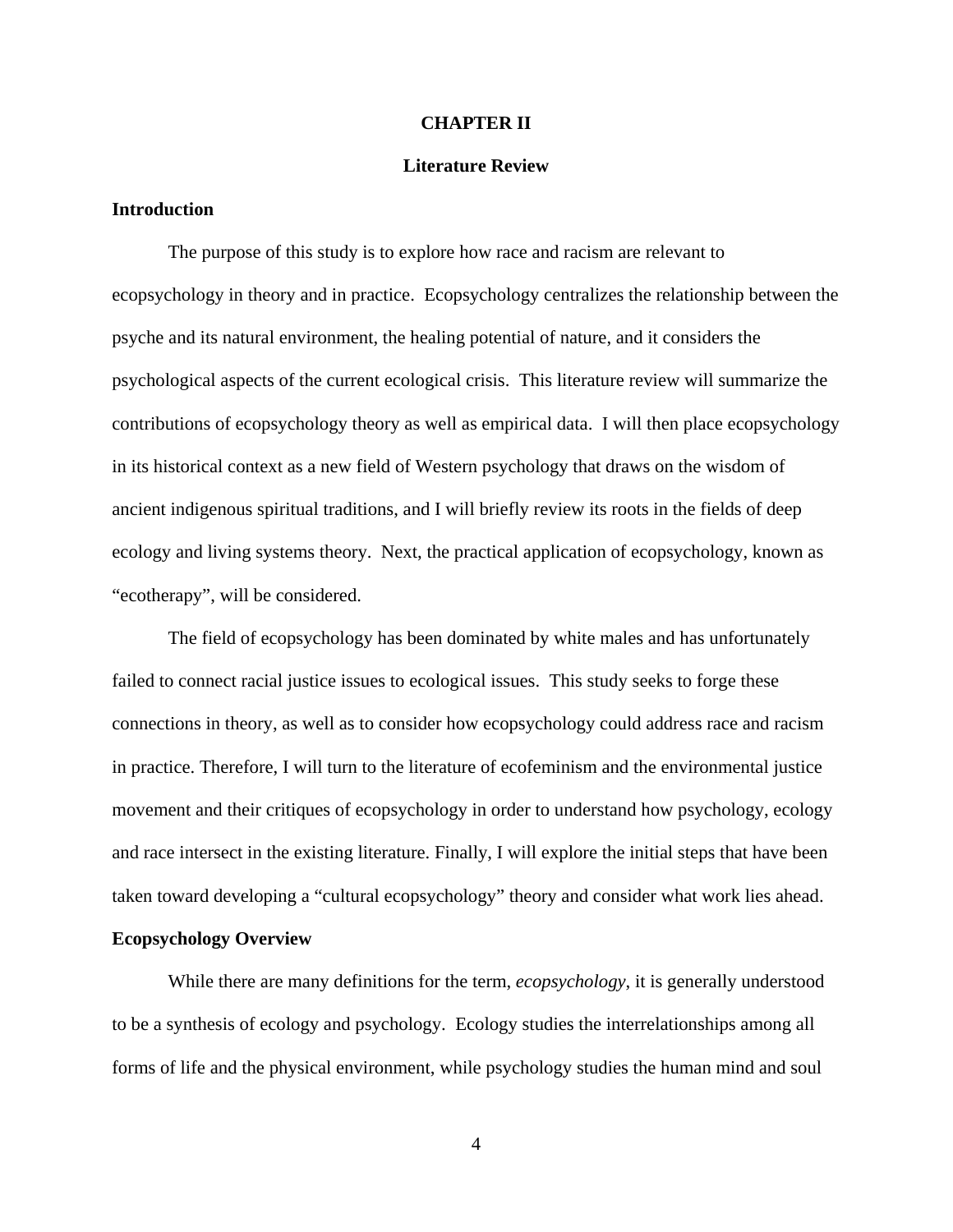as it feels, thinks, and acts. These two come together in ecopsychology to place the human psyche within the larger systems of which it is a part (Conn, 1998).

The field of ecopsychology has been developing over the last 20 years, and is increasingly relevant. It is becoming more difficult to ignore the mass extinction of plants and animals, frequent and devastating extreme weather events, massive nuclear accidents and oil spills, and increasingly poisoned water, air and food. Ecopsychologists believe that the human psyche is necessarily impacted by these events:

What humans do to the outer world, they do to their own interior world. As the natural world recedes in its diversity and abundance, so the human world finds itself impoverished in its economic resources, in its imaginative powers, in its human sensitivities, and in significant aspects of its intellectual intuitions. (Swimme & Berry, 1992, p. 242)

The field of social work has made a strong case for looking beyond the individual psyche to the social context in which it operates. Ecopsychology takes this a step further, arguing that human well-being is impacted by and inseparable from the larger ecological system, of which humans are a part. This represents a radical departure from traditional Western understandings of both mental illness and mental health. Ecopsychology connects epidemic human psychopathology with the ecological crisis by identifying that both result from the life denying modern industrial capitalist growth system (Fisher, 2002; Glendinning, 1994). Macy (1998, p. 16) explains that this "Industrial Growth Society" encourages people to relate to the earth as little more than a supply house and a sewer, and it relies on accelerating consumption and everincreasing waste in order to continue to grow. Our collective dysfunctional relationship with the earth parallels the numbing and abuse we express and experience in our private lives.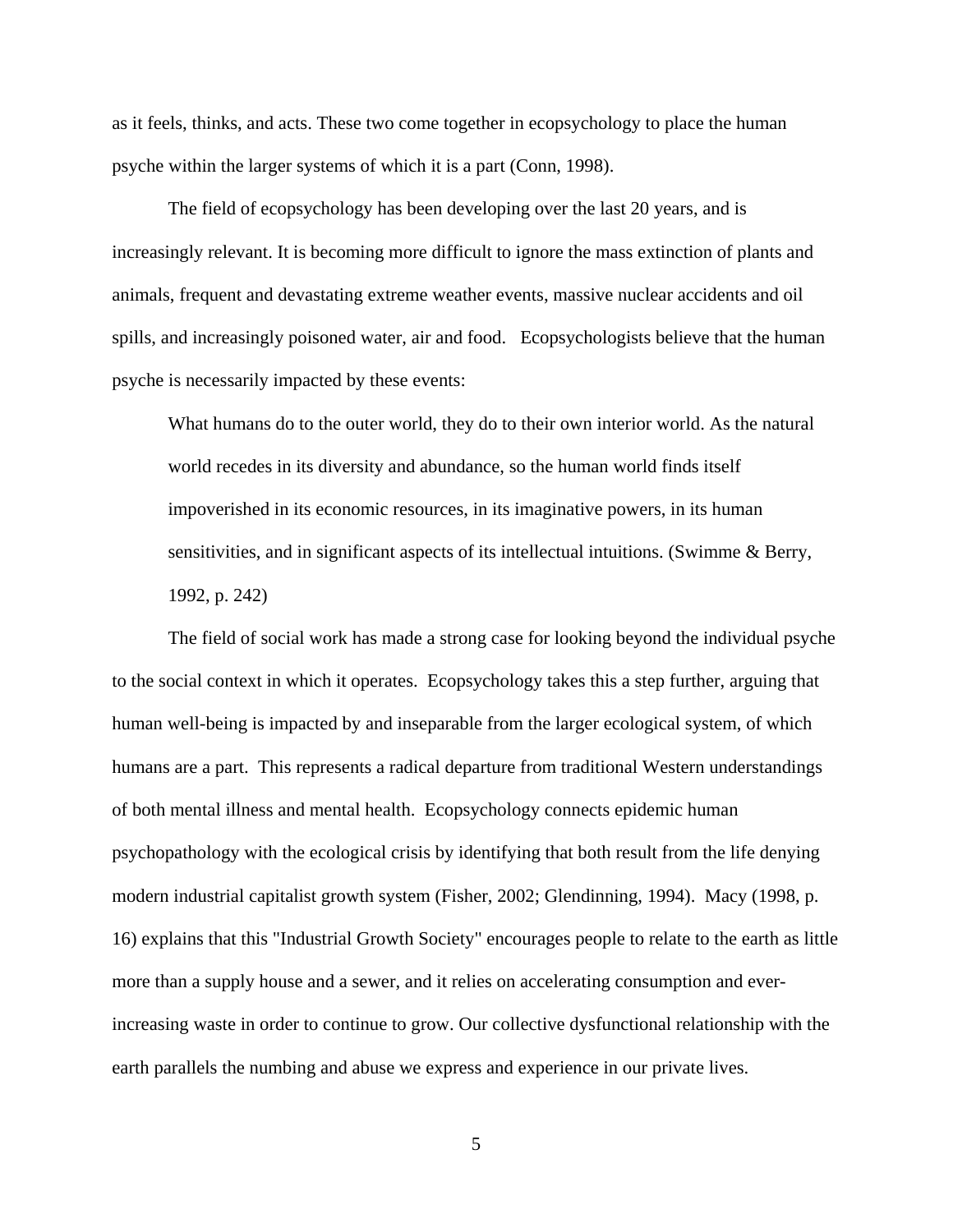Glendinning (1994) uses the language of post-traumatic stress disorder to describe what she views as "the underlying condition of the domesticated psyche" (p. xiii) as a result of our separation from the earth.

Ecopsychology asks how humans can maintain our sanity in an insane world, and challenges mainstream psychology's understanding of mental illness as a primarily individual or private problem. Fisher (2002) explains this difference in approach:

I have…wondered at the absurdity of lining up the wounded at psychotherapist's office…while the everyday social forces that violate our nature, and guarantee a steady supply of crippled souls, go for the most part unquestioned—and while the same general forces continue to go about their business of tearing down the biosphere. In a critical sense, then, ecopsychology is for me an effort to understand the social links between these two areas of violence, between the violation we recognize as the ecological crisis and the violation we recognize as human suffering. (pp. xiii-xiv)

As the global ecological crisis escalates, more and more psychologists and social workers are taking note and seeking to understand, on a psychological and spiritual level, how it is that human beings are allowing this to happen, how it affects us, and what might motivate us to change. In the last few years, psychologists have been paying particular attention to the impact of climate change on mental health (Fritze, Blashki, Burke, & Wiseman, 2008; Riemer & Reich, 2011; Swim, Stern, Doherty, Clayton, Reser, Weber, Gifford & Howard, 2011). Environmental organizations are also beginning to research this link and make recommendations on how the mental health system can prepare for the effects of climate change (National Wildlife Federation Climate Education Program, 2012).

While there is not a lot of empirical research in the field of ecopsychology, initial studies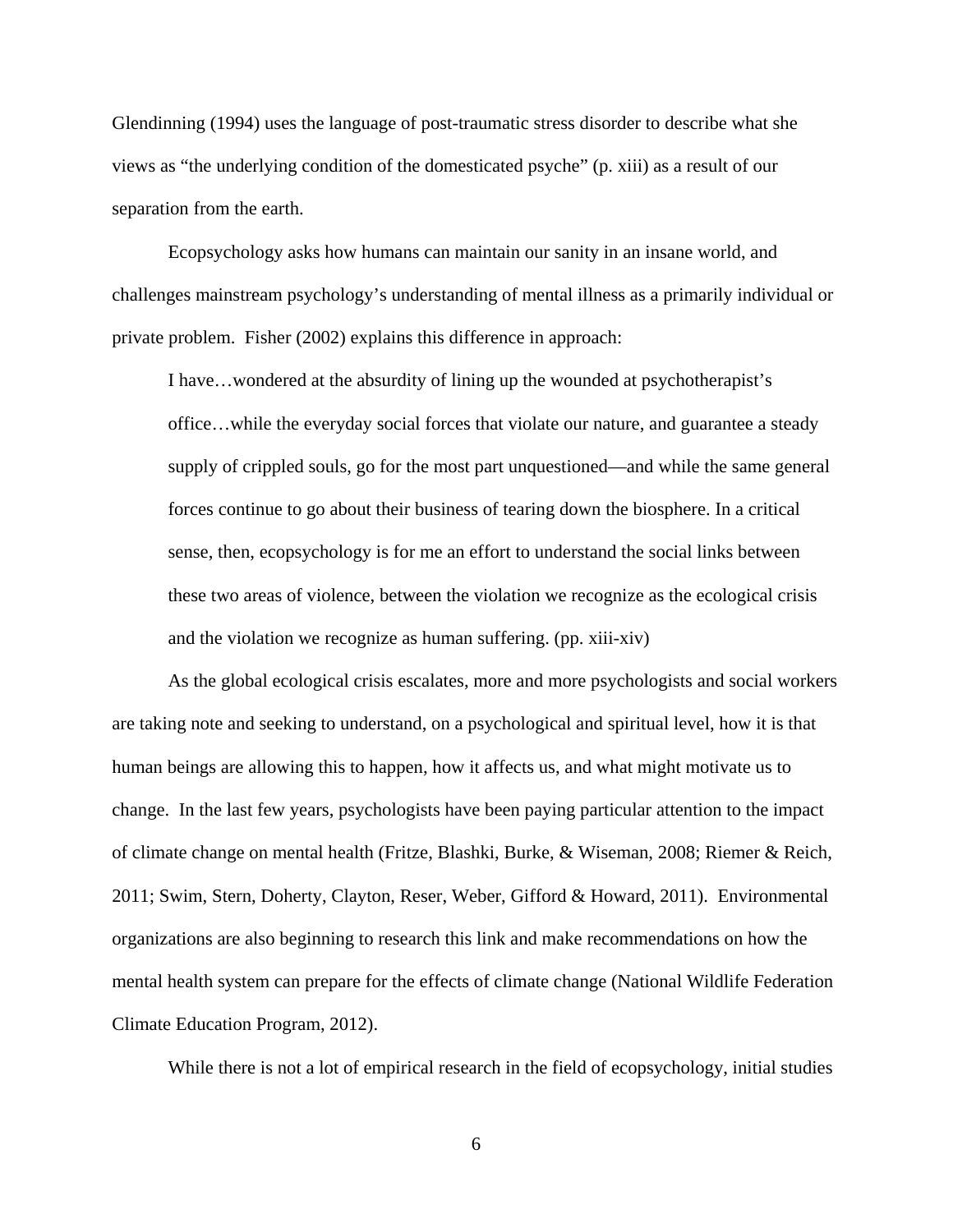provide a growing body of evidence pointing to the relevance and efficacy of eco-therapeutic practices. A detailed description of the evidence is beyond the scope of this chapter. However, Chalquist (2009b) offers a thorough overview in his article "A Look at the ecotherapy research evidence". He highlights the mounting evidence that psychological well-being is directly related to factors such as exercise, noise, crowding, light, the built environment, and air quality. Ecotherapeutic interventions such as wilderness excursions, animal assisted therapy and horticultural therapy have been proven effective in treating a range of psychological disorders. On the other hand, studies also show that environmental degradation is associated with higher levels of stress, increased marginalization, and challenges with problem solving and support seeking (Van Haaften & Van de Vijver, 1999).

Researchers have also explored why, despite extensive evidence of the threat of ecological crisis, there is still widespread denial and resistance to taking action around it. One study concluded that this resistance was due to a motivational tendency to defend and justify the status quo (Feygina & Goldsmith, 2010). Another study found that when people believe that their group is responsible for harming the natural world and that the damage can be repaired, collective guilt will elicit behaviors to repair the harm (Ferguson & Branscombe, 2010).

While the empirical evidence for the need for and efficacy of ecotherapeutic practices is strong and mounting, some ecopsychologists question how relevant a scientific, quantitative lens is to a field dedicated to promoting a more holistic view of the world (Chalquist, 2009b; Fisher, 2002). Chalquist (2009b) cautions that scientific research shares the same blindspots that ecopsychology seeks to address:

At their worst, ['objective' research methods] also carry their religious/scholastic legacy of obsessive ritualism, adherence to canonical sources, prizing of proper form over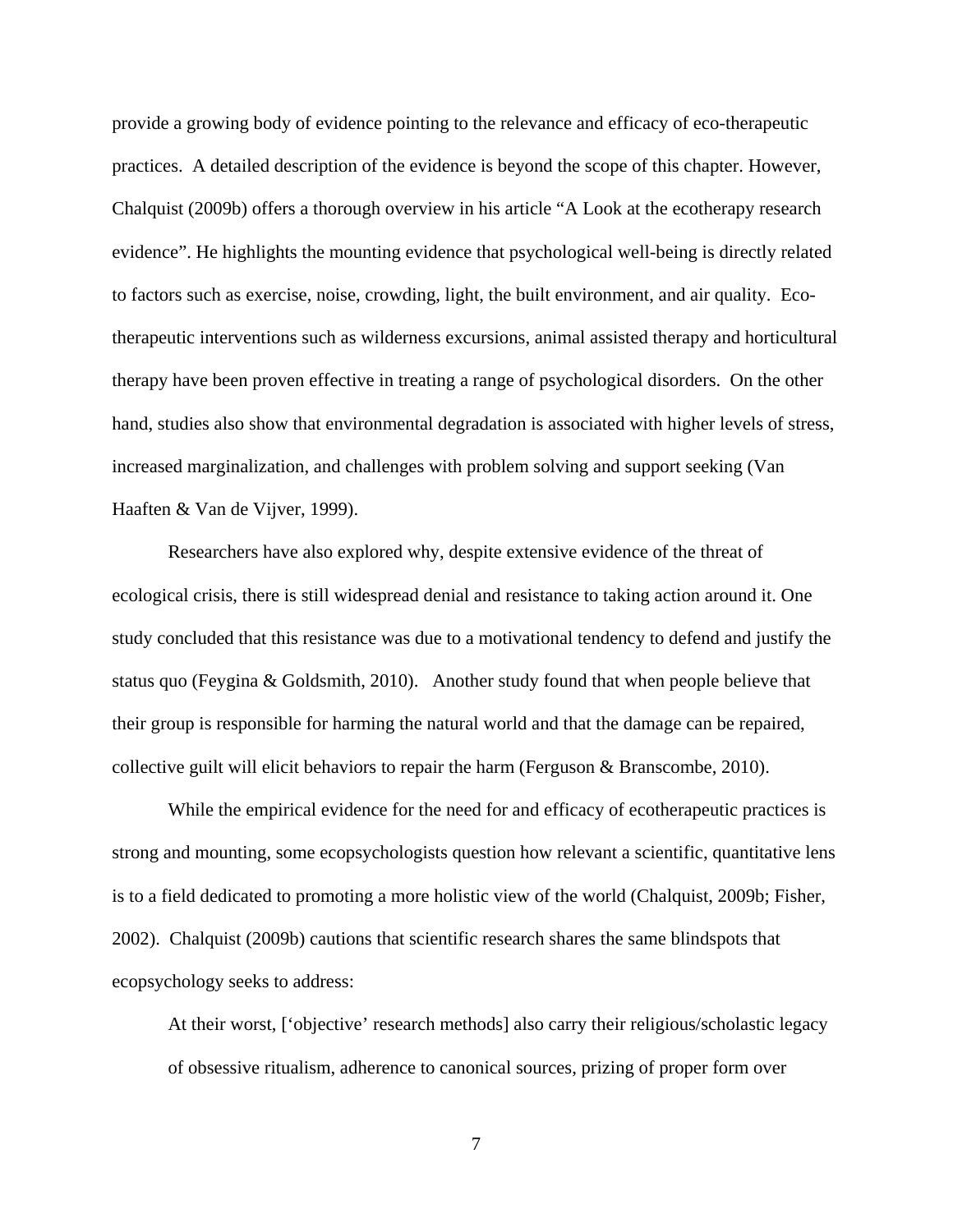creativity or relevance, worship of control… and fear and hatred of subjectivity. It could be argued that unchecked empiricism is itself a kind of trauma, a defensive

intellectualized retreat from encountering the world's richness on its own terms. (p. 6) Despite emphasizing the shortcomings of positivist scientific inquiry, Chalquist goes on to argue that ecopsychology should not altogether abandon empirical, quantitative research. Rather, he contends that ecopsychology should take a balanced, holistic approach that includes multiple perspectives and ways of knowing, and holds the human relationship with nature as neither purely subjective nor purely objective.

### **Origins of Ecopsychology**

While ecopsychology has primarily been developed by Western psychologists, activists and thinkers, its main principles are not new. Spiritual traditions and practices from around the world have centered on human beings' interconnectedness to all other life for millennia (Macy & Young, 1998; Parham, 2009). For those who are still connected to and practicing earth-based spiritual and cultural traditions, ecopsychology may appear redundant or even irrelevant. However, for those of us who have become disconnected from our ancestral indigenous cultures and disconnected from the earth as a result of the relentless rise of the "Industrial Growth Society", ecopsychology offers a way to reconnect.

Some ecopsychologists are considering how this reconnection can happen in a way that honors the ancient roots at the source of ecopsychology, as well as the many earth-based cultures still alive today. Leslie Gray (2004), a Native American psychologist, encourages ecopsychologists to look toward these ancient earth-based spiritual traditions for theoretical and practical models. At the same time, both Gray and Glendinning (1994), who is white, point out that there is some tension between white, non-indigenous people who seek reconnection through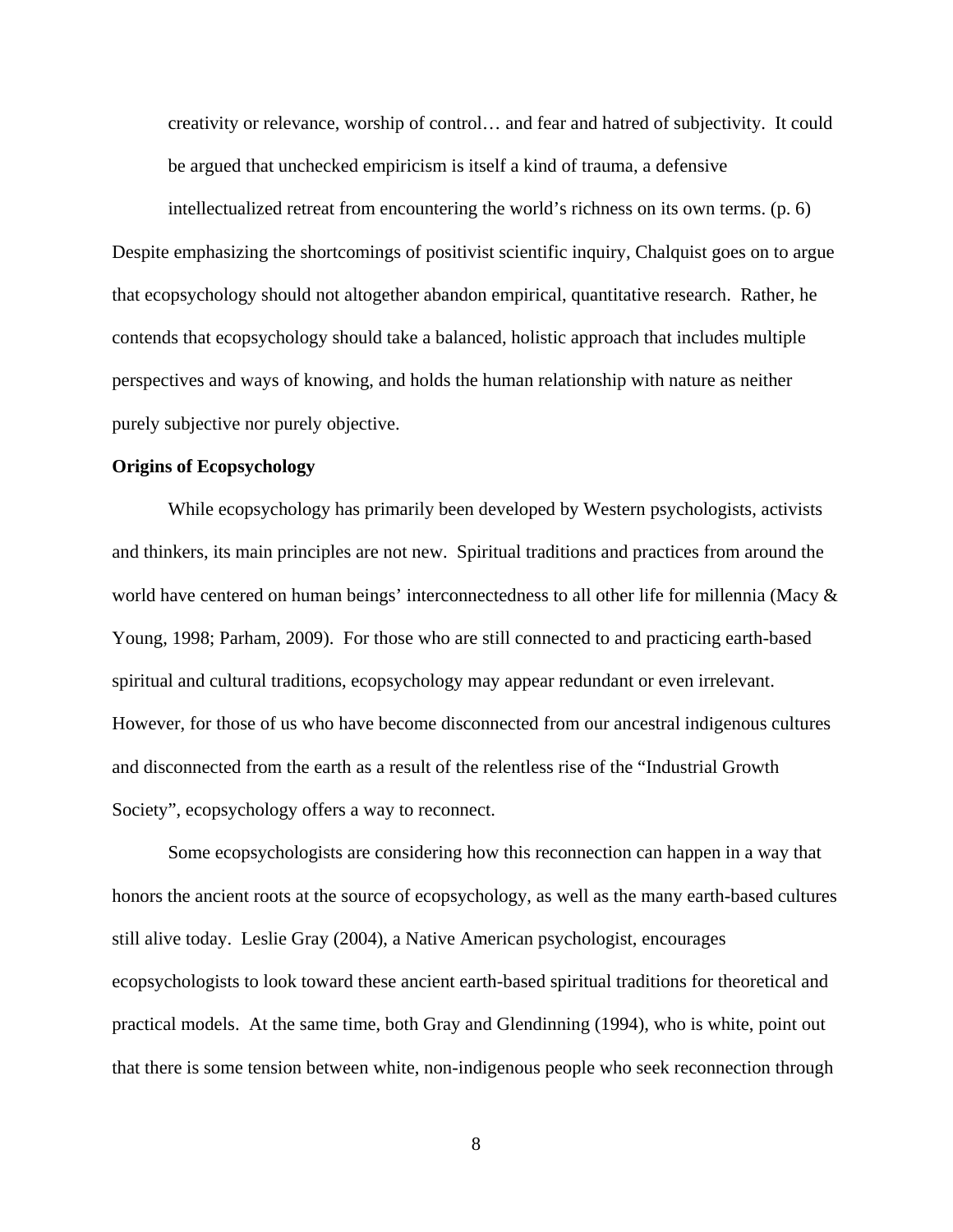Native American religions, and members of Native American communities who feel that this represents cultural appropriation at best and exploitation and cultural theft at worst. While there is some literature exploring this topic, ecopsychology as a field has not yet taken it on wholeheartedly.

 The theory and philosophy of ecopsychology is also rooted in the field of *deep ecology*. Norwegian philosopher, Arne Naess, coined the term in the 1970s when he argued that solving environmental problems would require looking beyond symptoms of environmental degradation to their source: capitalist industrial society. The central concept of deep ecology is the importance of developing an 'ecological mode of consciousness' or 'ecological self', in which the self is so interconnected with all life on earth that it transcends narrow, biographical definition. With this ecological consciousness, everything is experienced as being part of an interdependent whole. Deep ecologists contend that shifting to an ecological worldview is necessary to address the ecological crisis because it allows people to see that the boundaries of their self-interest extend beyond their physical self to include all life (Fisher, 2002; Macy & Young, 1998). Deep ecologist, John Seed (1988), describes how experiencing an ecological self has transformed his own environmental activism:

"I am protecting the rain forest" develops to "I am part of the rain forest protecting myself. I am that part of the rain forest recently emerged into thinking." What a relief then! The thousands of years of imagined separation are over and we begin to recall our true nature. That is, the change is a spiritual one, sometimes referred to as deep ecology. (p. 20)

This is the sort of shift in consciousness that ecopsychologists seek to encourage, because they believe it may be a key to turning the ecological crisis around.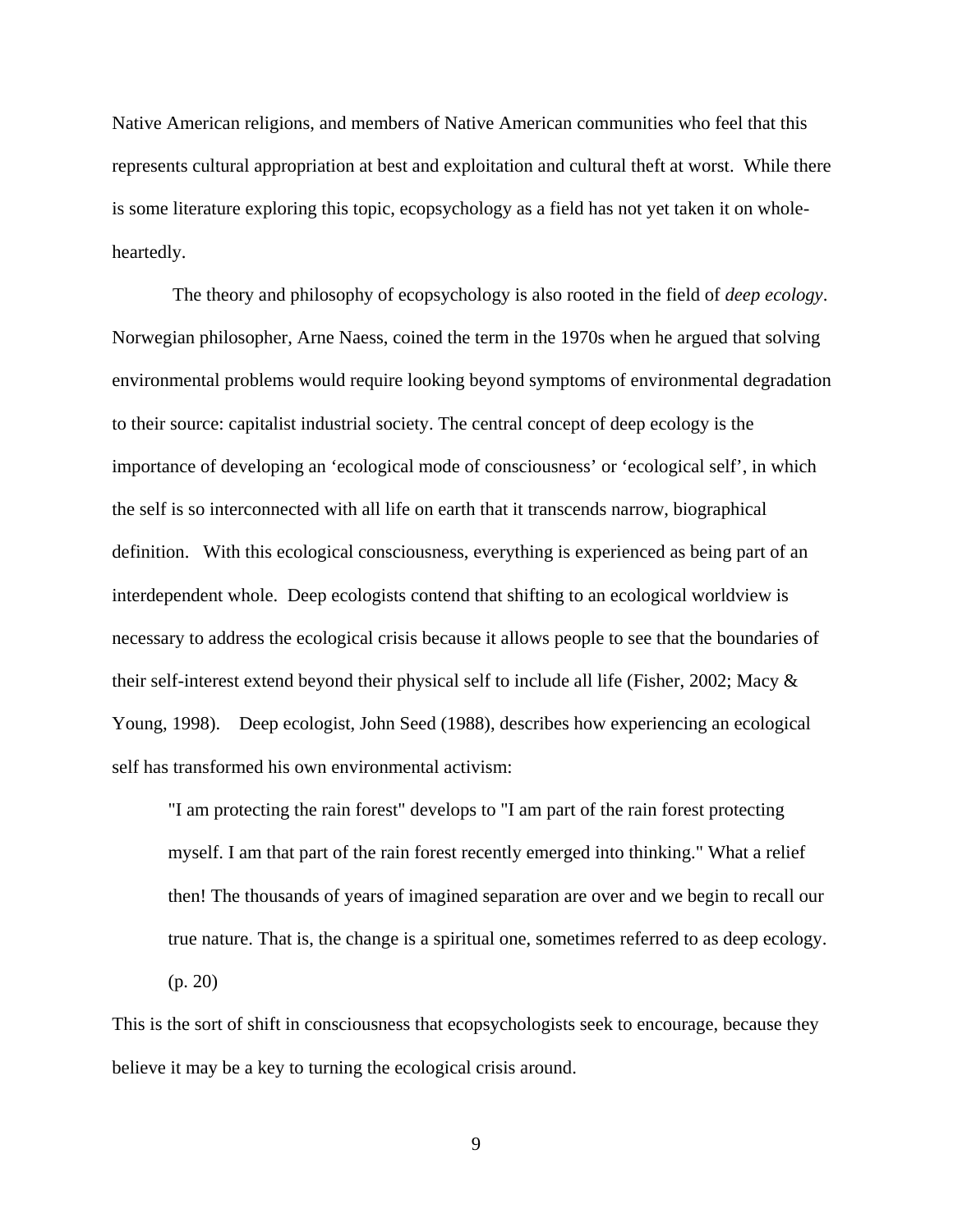Living systems theory has also informed both deep ecology and ecopsychology. Emerging simultaneously, the Industrial Growth Society and classical science privilege an analytical and mechanical worldview, in which individual parts are thought to contain meaning independent of the larger system. This worldview has permeated Western culture, as science and technology are praised as objective and essential to progress.

In contrast to reductionist thinking, living systems theory looks at the larger pattern of a system to find meaning and is interested in the way that parts within a pattern interact. It has been described as a "way of seeing" (Macy & Young, 1998, p. 40). In shifting their way of seeing, living systems scientists have discovered a number of principles by which life self organizes. For example, they have found that each system in nature is a whole that cannot be reduced to its parts, and the interaction of these parts generates "emergent properties". Consider that water cannot be reduced to hydrogen and oxygen; combining the two creates something unpredictable and irreducible. Living systems are also self-regulating, forever seeking homeostasis and compensating for changing conditions. When a living system's survival is threatened, it will adapt and evolve.

What does living systems theory have to do with ecopsychology? The ideas may seem abstract; however, the theory is extremely relevant in thinking about human response to ecological crisis. Deep ecology and ecopsychology both draw on the principles of living systems theory, viewing the earth as a living system, and placing human beings back into that system (Macy & Young, 1998). Ecotherapy seeks to inspire a shift in consciousness that puts these principles into practice.

### **Ecotherapy**

While ecopsychology is currently primarily a body of thought, there is a small but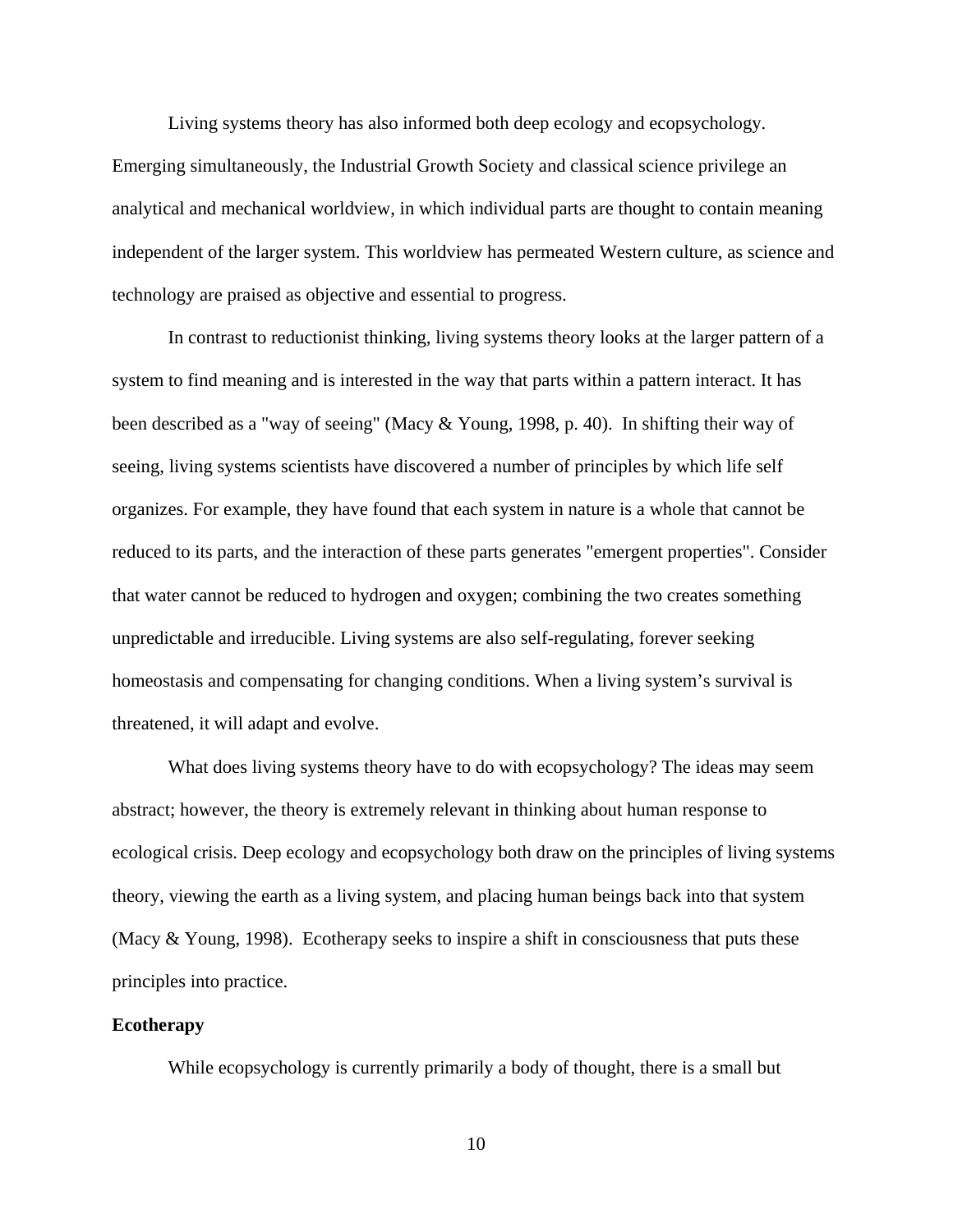growing body of literature from a range of disciplines that seeks to put ecopsychology's ideas into practice (Besthorn, Wulff & St. George, 2010; Buzzell & Chalquist, 2009; Clinebell, 1996; Macy & Young, 1998). The practical task of ecopsychology, its therapeutic application, is sometimes referred to as *ecotherapy*. Fisher (2002) asserts that the broad practical task of ecopsychology is "to develop psychologically informed practices… aimed at creating a life celebrating society" (p. 13). Examples of eco-therapeutic practices include horticultural (gardening) therapy, animal assisted therapy, wilderness excursions, and nature-based visualizations.

Ecotherapy is more than a set of practices; the ecopsychological worldview provides a unique way of understanding psychological problems. For example, rather than viewing psychological symptoms as primarily a product of individual experience and pathology, ecopsychologists view them as signals, or feedback from the larger living system as well. Thus ecotherapeutic practices aim to provide experiences that help people experience themselves as interconnected with life at all levels. Given the current global ecological crisis, this experience of interconnectedness may lead some people to realize that some of the grief and pain in their individual lives may at least partially be a natural response to the death of so many living beings and the ongoing degradation of the soil, waters, and air. For ecopsychologists, personal pain "may represent a signal, an opportunity for movement, or a call for participation in the larger system" (Conn, 1998, p.196). For example, Riebel (2001) makes a metaphoric and practical connection between the causes of eating disorders and the pathological traits at the root of environmental crisis, both of which involve dissociation from the body, emotional numbing, and misuse of natural resources to soothe distress.

A comprehensive collection of group-based ecotherapeutic practices is included in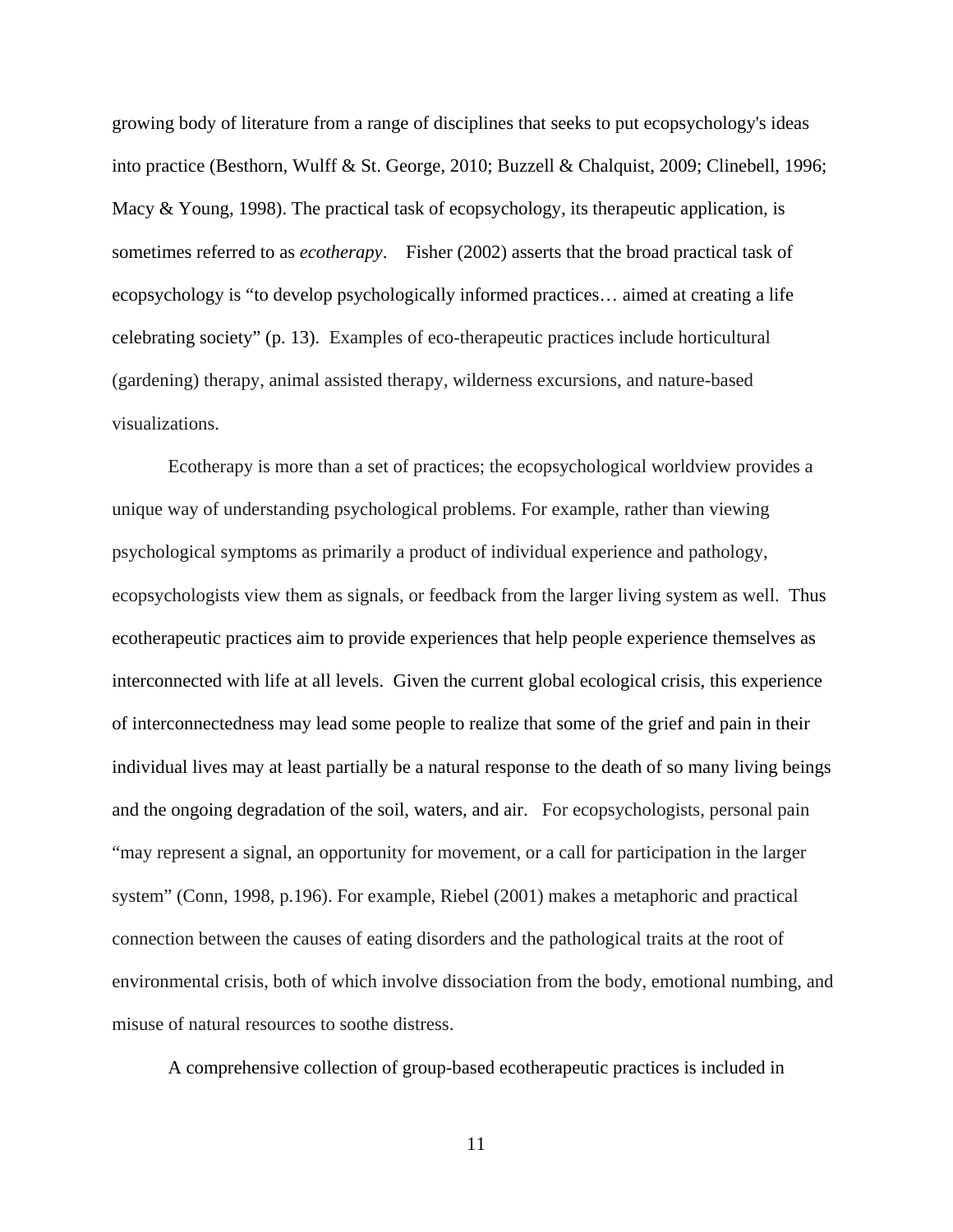Joanna Macy and Molly Young Brown's (1998) book, *Coming back to life*. Macy is not a psychologist by training, however her work is foundational in the field of ecopsychology. A Buddhist scholar and long-time anti-nuclear activist, Macy has been leading workshops and group work for over 30 years. Her work helps people find solidarity and strength in the context of rapidly deteriorating social and ecological conditions. Macy's work is now known as 'Work that Reconnects', though it has also been described as "despair and empowerment work". Typically conducted in groups, the underlying premise of the work is that people usually try to hide their despair for the world and their own personal pain from others. In order to hide, people numb themselves psychically, making it difficult to process and respond to incoming information and hindering their creative response. Macy points out that it is just this creativity and responsiveness that we need in order to respond to the current global crisis. Traditional psychotherapy often treats these kinds of feelings as private neuroses rather than a healthy response to what is happening in the world. In contrast, The Work that Reconnects encourages participants to let go of defenses such as numbing, and trust their responses to the world, including their grief, despair, hope, joy and gratitude (Macy, 2007).

## **Critiquing Ecopsychology and Alternative Frameworks**

Ecopsychology and deep ecology have both been criticized for ignoring the social context and oppressive social structures that are connected with and perpetuate the exploitation of nature. I believe that *ecofeminism* and the *environmental justice* movement offer frameworks that could contribute to building ecopsychology's social analysis. I will also look at *cultural ecopsychology*, which is a small but growing offshoot of the field of ecopsychology that explores the connection between place, culture, social identity and psychology.

**Ecofeminism:** Ecofeminism connects the domination and exploitation of women with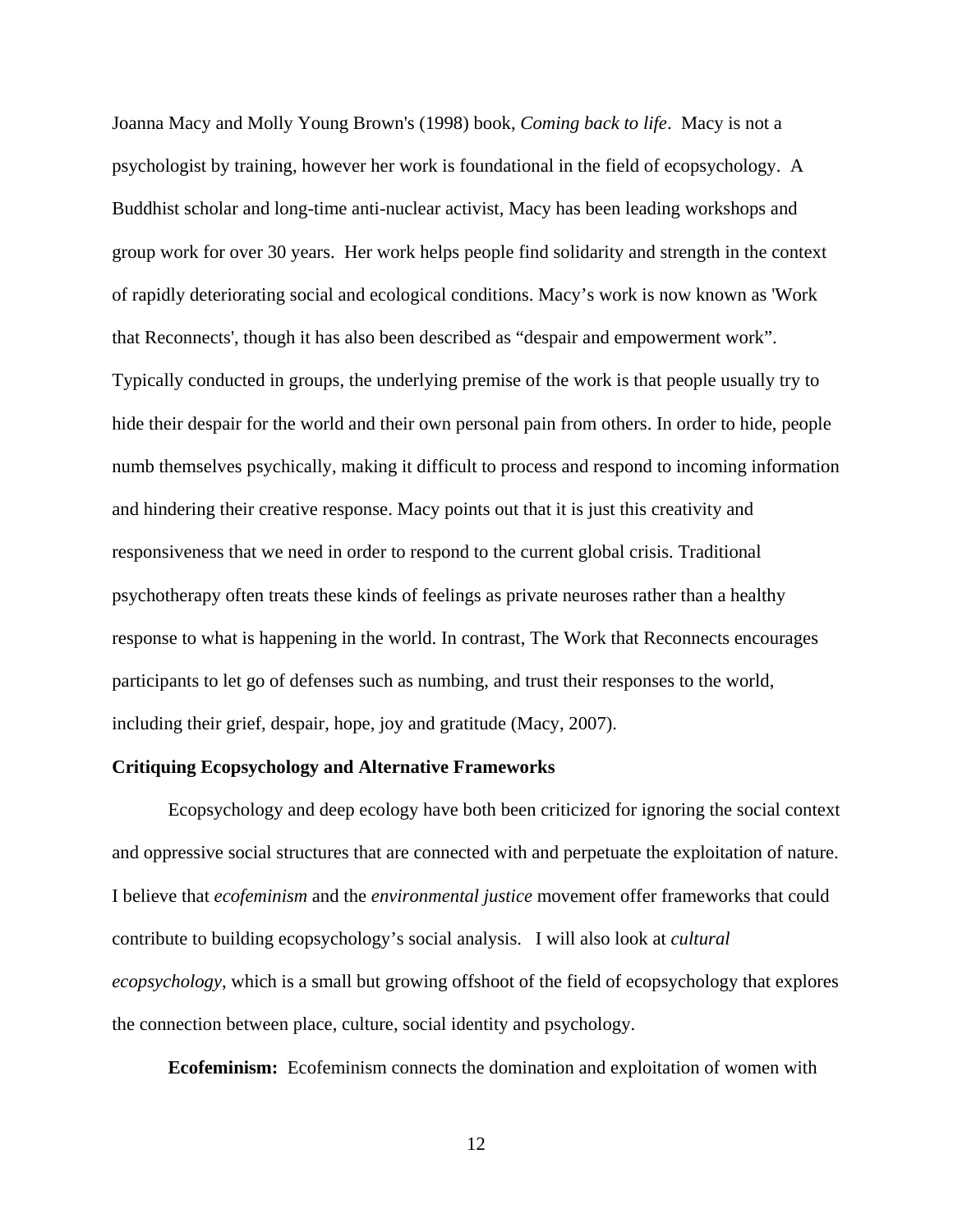the domination and exploitation of nature, contributing a feminist critique of environmentalism and an environmental critique of feminism. It highlights several major conceptual themes. Feminists have long argued that when men cast women as 'other' or 'object', it becomes easier to control and dominate them. Ecofeminists assert that this dualistic power hierarchy that separates man and woman parallels the split between humanity and nature. For ecofeminists, critiquing oppressive power structures is the first step toward transforming modern society's oppressive human/nature relationship. Finally, like ecopsychology, ecofeminism grounds its philosophy in the concept of interconnectedness (Besthorn & McMillen, 2002).

The field of ecofeminism has been particularly vocal in its critique of deep ecology. More than just a set of theories, ecofeminism has also been described as a strategy for social action (Salleh, 1993).

The field of ecofeminism has been particularly vocal in its critique of deep ecology. Given ecopsychology's roots in deep ecology, these critiques certainly apply to ecopsychology as well. Ecofeminists argue that deep ecologists focus too much on psychological and metaphysical themes and fail to put forth meaningful social analysis (Fisher, 2002; Salleh, 1993). According to Salleh (1993), deep ecology is constrained by the political attitudes of the white, male, middleclass professionals who developed it. She argues that ecofeminism is more relevant than deep ecology to the reality of the global majority, who rely on the land not for aesthetic purposes, but for their survival. For the most part, ecofeminism's power analysis has focused on gender more than on other forms of oppression. Ecofeminist literature often makes brief mention of class and race oppression but rarely includes any meaningful race or class analysis.

 Another critique of deep ecology is that it has not been inclusive of Native American worldviews. Nelson (2011) argues that many in the deep ecology movement share the racist and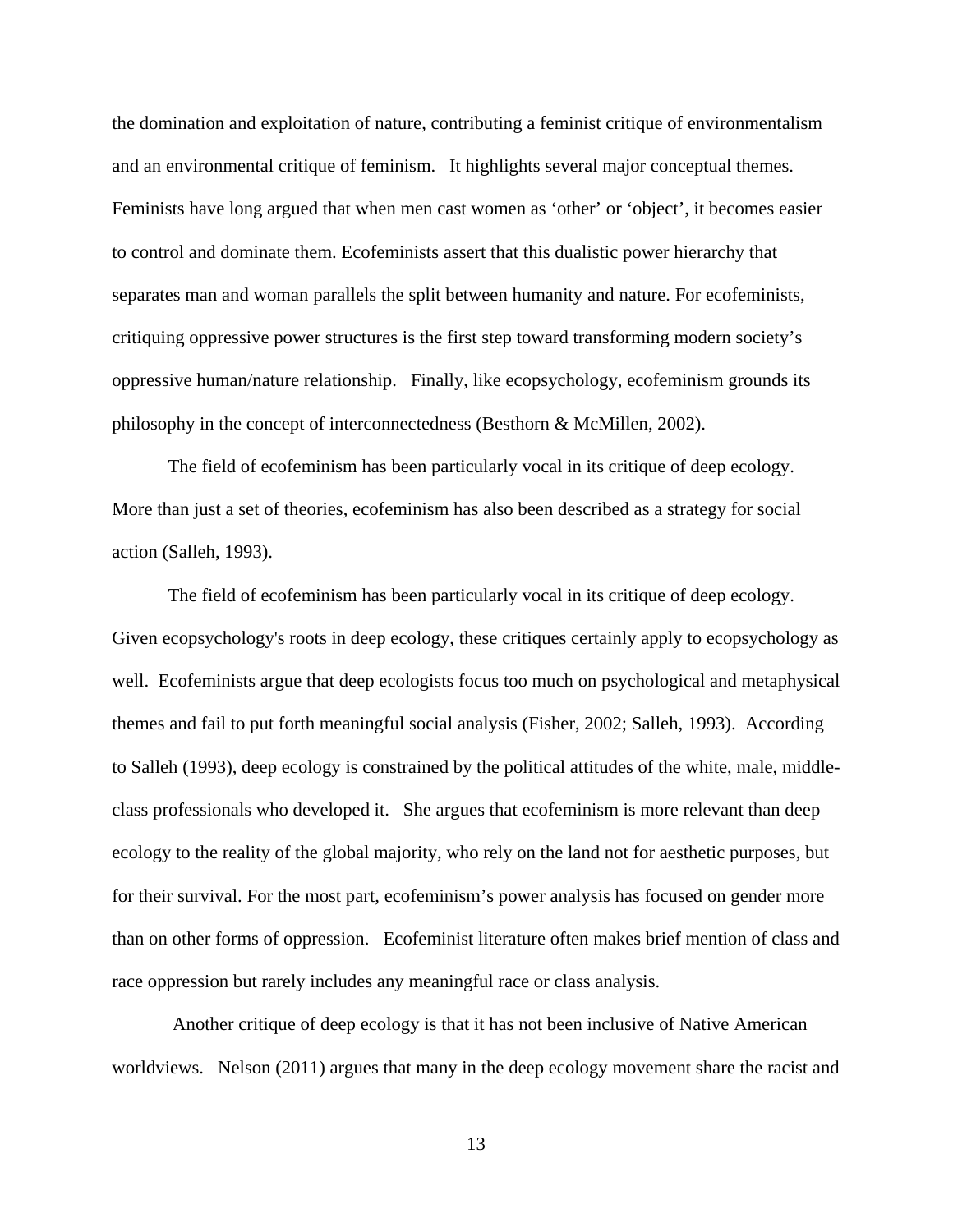colonial assumptions of those in the mainstream environmentalism movement who believe that Indians are anti-environmental because they want to draw resources from nature. She explains, "only recently has there been more acknowledgement that the pre-contact North American landscape was well cared for and highly managed by its original inhabitants" (p. 97). This 'people versus nature' thinking has little meaning for indigenous people, who view humans as playing a meaningful and essential role in an ecosystem.

While the fields of ecofeminism, ecopsychology and deep ecology have been dominated by white thinkers and have overall lacked meaningful race analysis, there are certainly people of color connecting the dots on issues of ecology, race, spirituality and psychology. The environmental justice movement has been led by people of color and leaders have provided insightful critiques of ecopsychology that should be used to further develop the field in theory and practice.

**Environmental justice:** The environmental justice movement emerged in the 1980s, challenging mainstream environmentalists to connect ecological destruction with issues of social and economic injustice. While the mainstream environmental movement continued to emphasize wilderness and wildlife preservation, which primarily appeals to people who can afford leisure time and travel expenses, environmental justice activists worked to expand the definition of "environment" (Bullard, 2000). They argued that the environment includes not just animals, trees and rivers, but anywhere that people live, work, play, and worship. As writer and activist, Cherrie Moraga (1993), so eloquently states, "for immigrants and natives alike, land is also the factories where we work, the water our children drink, and the housing project where we live. For women, lesbians, and gay men, land is that physical mass called our bodies" (p. 173). In other words, social and environmental issues are inseparable, particularly for marginalized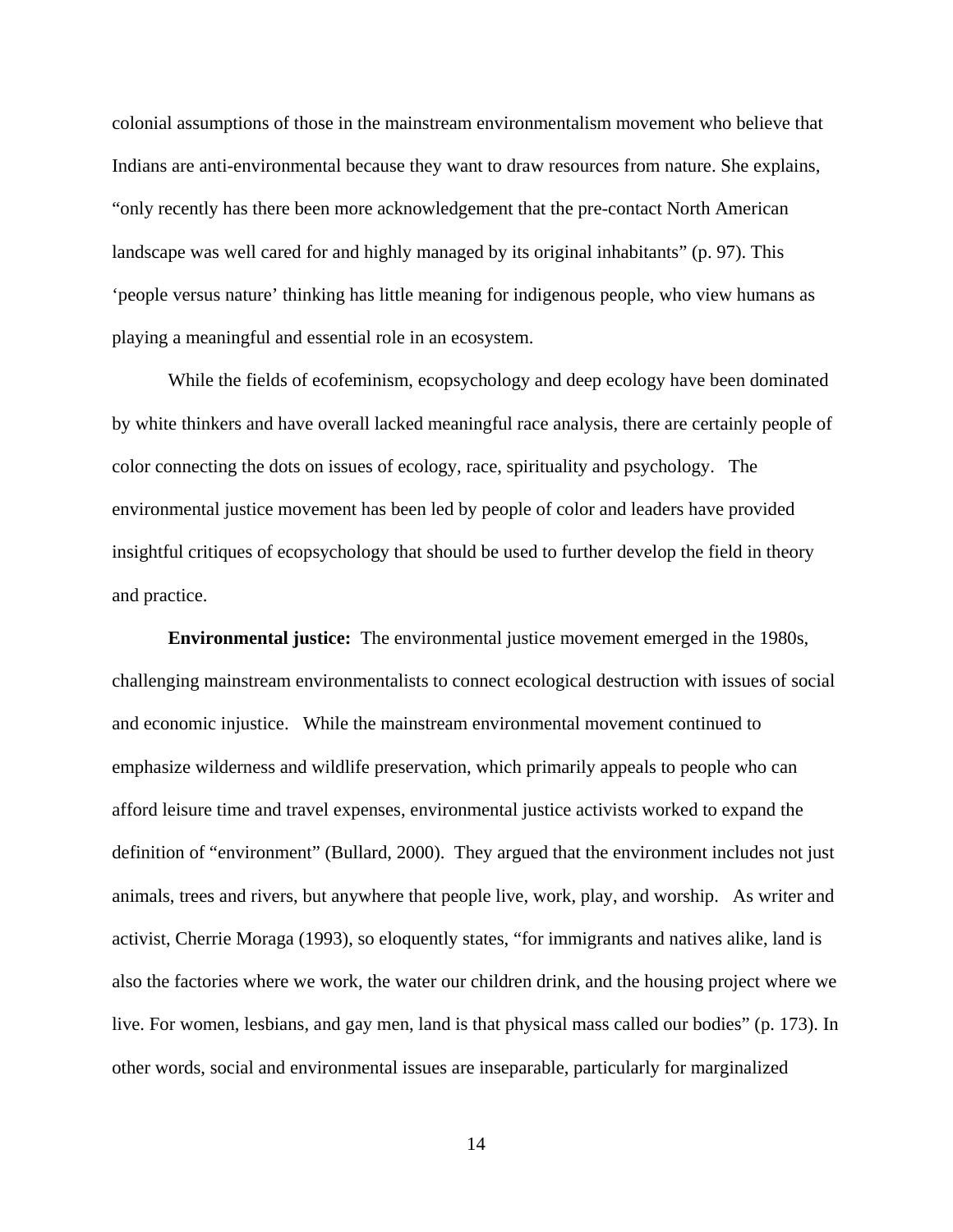people and communities.

The environmental justice movement has drawn attention to the fact that communities of color and the poor suffer more from environmental ills than do whiter and wealthier communities (Stein, 2004). Research shows that people of color face elevated toxic exposure levels even when social class variables are held constant. Race has been shown to be an independent factor in predicting the distribution of air pollution, contaminated fish consumption, location of landfills, location of abandoned toxic waste dumps, and lead poisoning in children (Bullard, 1994). These kinds of statistics illustrate the real world intersections of race, class, and ecology.

 The struggle for environmental justice goes much farther back than is generally understood. For example, in the 1960s African American neighborhoods had to fight to get decent garbage collection and sanitation services for their communities. Prior to the 1980s, these kinds of struggles were not identified as environmental problems. The movement's leadership has been primarily made up of people of color working in small organizations and relying on resources from the local community rather than government or foundation funding. For the most part, these organizations represent groups of concerned citizens who are directly impacted by some type of polluting industry or policy (Bullard, 1993).

Women of color have been at the forefront of the environmental justice movement since its inception. Currently, about 90% of active members in environmental justice organizations are women of color and working-class women (Stein, 2004). These women often become involved either out of a need to protect loved ones from environmental and social ills that threaten their families and communities. As they take on leadership roles in the community, their roles in the home and family often change. Therefore, though their goals may not be explicitly feminist, their work effectively breaks down traditional constructions of gender, race, and class (DiChiro,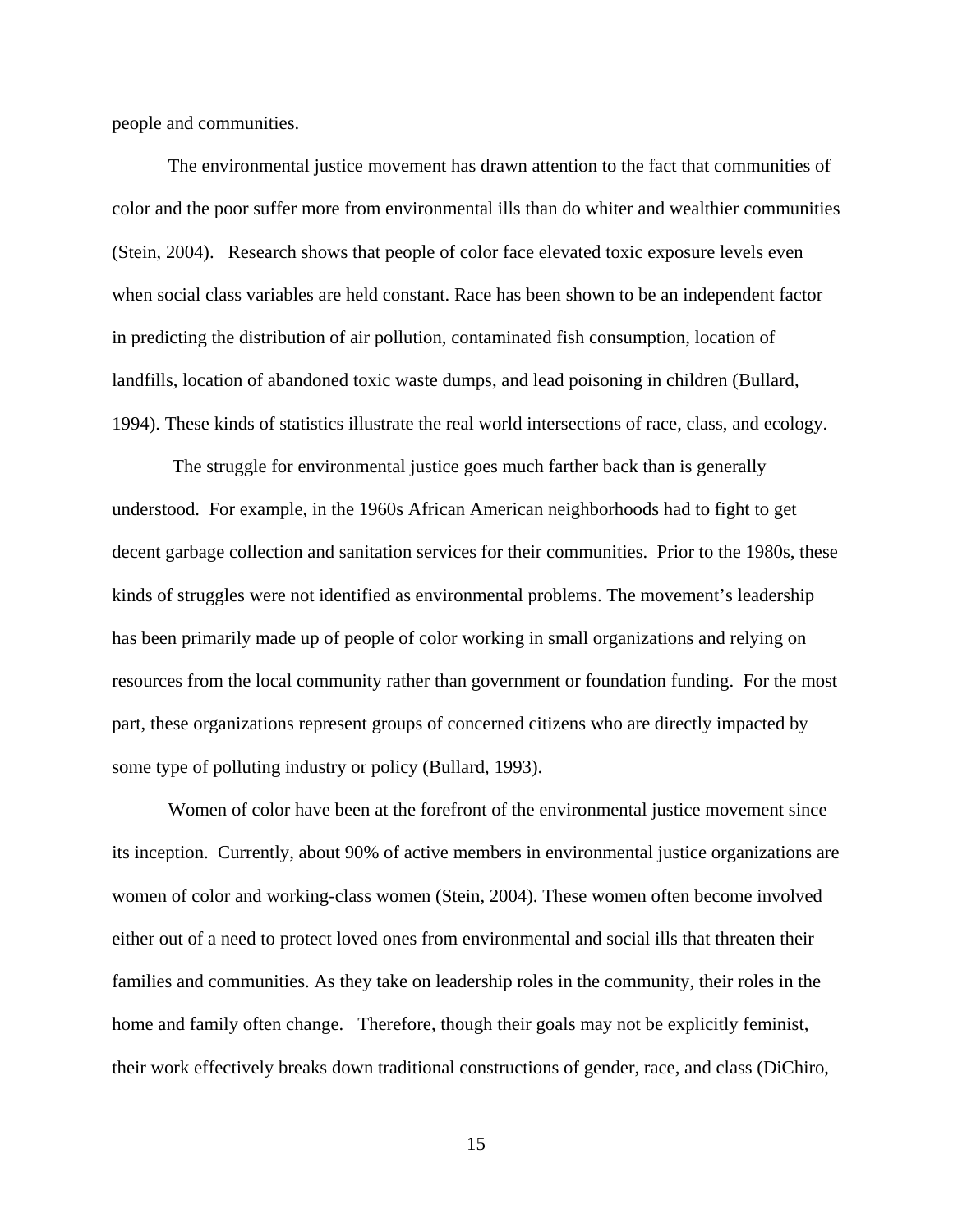1992; Kaalund, 2004). However, despite their courageous and groundbreaking contributions, the work of these activists goes largely unnoticed, particularly in academia. This is evident in the dearth of ecofeminist literature by and about women of color and ecology.

Environmental justice activists agree that there can be no lasting solutions to environmental problems without addressing systemic racial injustice (Anthony, 1995; Bullard, 1993; Canty, 2011; Stein, 2004). In his roundtable interview with Jeanine Canty (2011), Randall Amster explains this in terms of sustainability. He contends that poverty is not sustainable, racism and sexism are not sustainable, and that people must make the connection between social issues and environmental issues. In the same roundtable interview, Drew Dellinger (Canty, 2011) states that these issues are connected both in terms of cause and solution. If you look at the system that is poisoning the planet, it is the same system that created the United States through a process of genocide, colonialism, and oppression. As he puts it, "we have had 500 years of white supremacy, and now the planet is dying" (p. 239). Anthony (1995) connects mainstream white culture's inability to embrace and understand the complexity of ecology with its inability to deal with the complexity of racism. Similarly, Bullard (1993) sees the root cause of many environmental issues as linked to European American imperial ethics and glorification of the conquest of land. These arguments point to the need for the sustainability movement, including ecopsychology, to understand that historically and continuing to this day, struggles for social and environmental justice are inseparable.

While the environmental justice movement makes connections between social and environmental justice, not a lot has been written about how mental and spiritual well-being fit into the picture. There are some people of color writing about race and ecology in a way that incorporates spiritual and mental health, however they are generally not connected with the field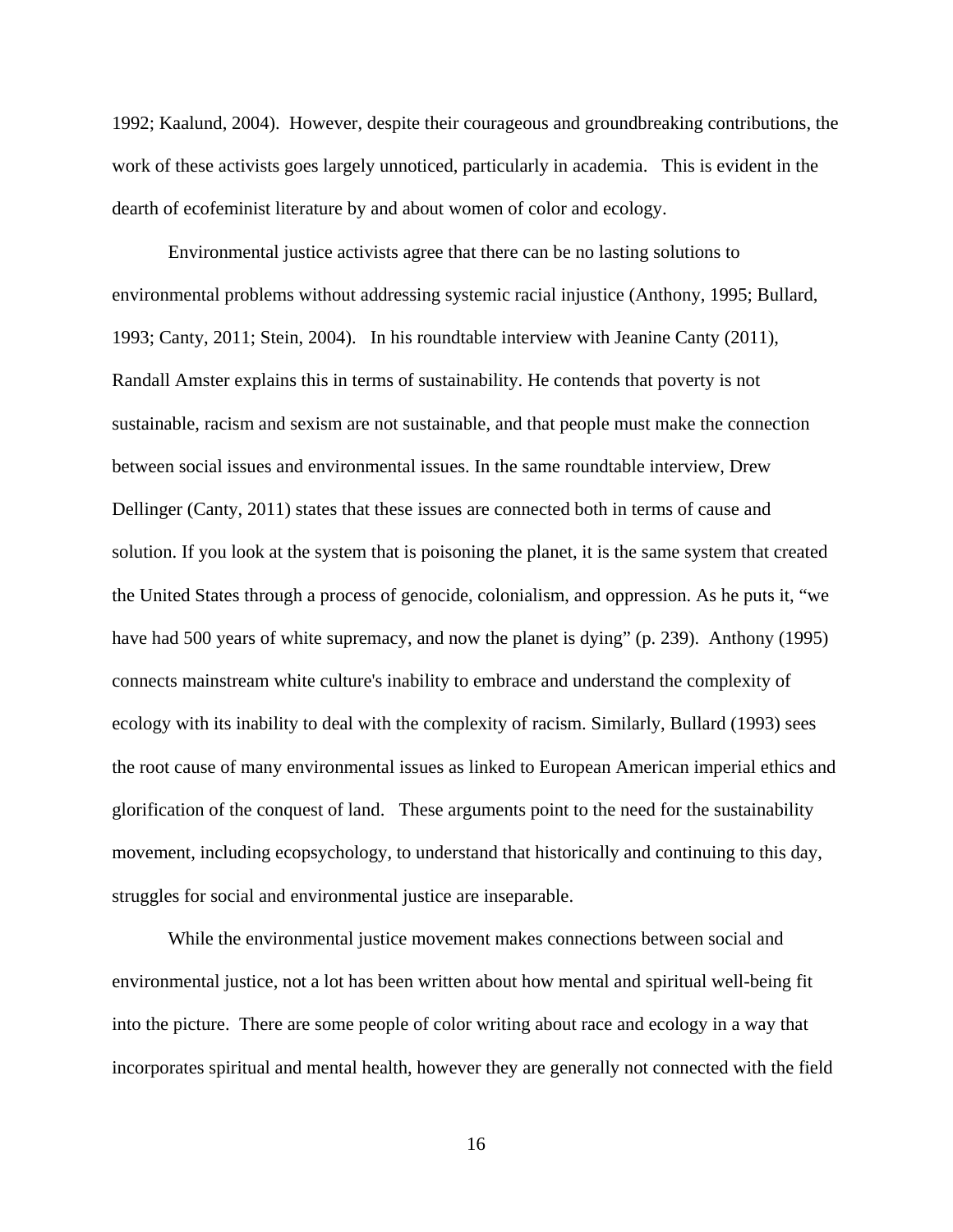of ecopsychology (Glave, 2010; Hall, 2007; hooks, 2011; Manos, 2009).

**Toward cultural ecopsychology:** A small but growing group of scholars and activists are calling for a new ecopsychology that connects race, culture, and ecopsychology (Anthony, 1995; Canty, 2000; Gray, 2004; Soule & Anthony, 1998). In the most thorough exploration of cultural ecopsychology to date, Canty (2000) argues that ecopsychology must take a step beyond looking at the relationship between the human psyche and the natural world, and employ a cultural interpretation of the natural landscape. She argues for an expanded understanding of culture, placing it at the center of a living human system and arguing that it regulates how humans interact with the living world in terms of ethics, practices, and philosophy. Culture structures itself according to the living world around it. For example, a group of people living in the desert will develop a different culture than those living near the ocean. Until recently, human cultures have always mirrored the living world around them, from livelihood to spiritual beliefs and practices. In this sense, cultural history is a way of understanding ourselves as part of an extended ecological kinship network that encompasses all species in our environment (Salmon, 2011). Canty (2000) argues that in order for a culture to be sustainable, it must be responsive to changes in its larger living system. For example, historically if one fish species declined in population, humans would adapt their diet in response.

 People have different relationships with the land based on their race, class, and immigration backgrounds. These relationships are based on the land and ecosystem where they live, as well as their unique histories of migration, their roles as colonizers and colonized, wars, and so on. Ecopsychology and deep ecology tend to universalize humanity as if all people share a common connection to the earth. While this is may be true and useful in one sense, it makes invisible the painful legacies of stolen land, genocide, displacement, and slavery. Anthony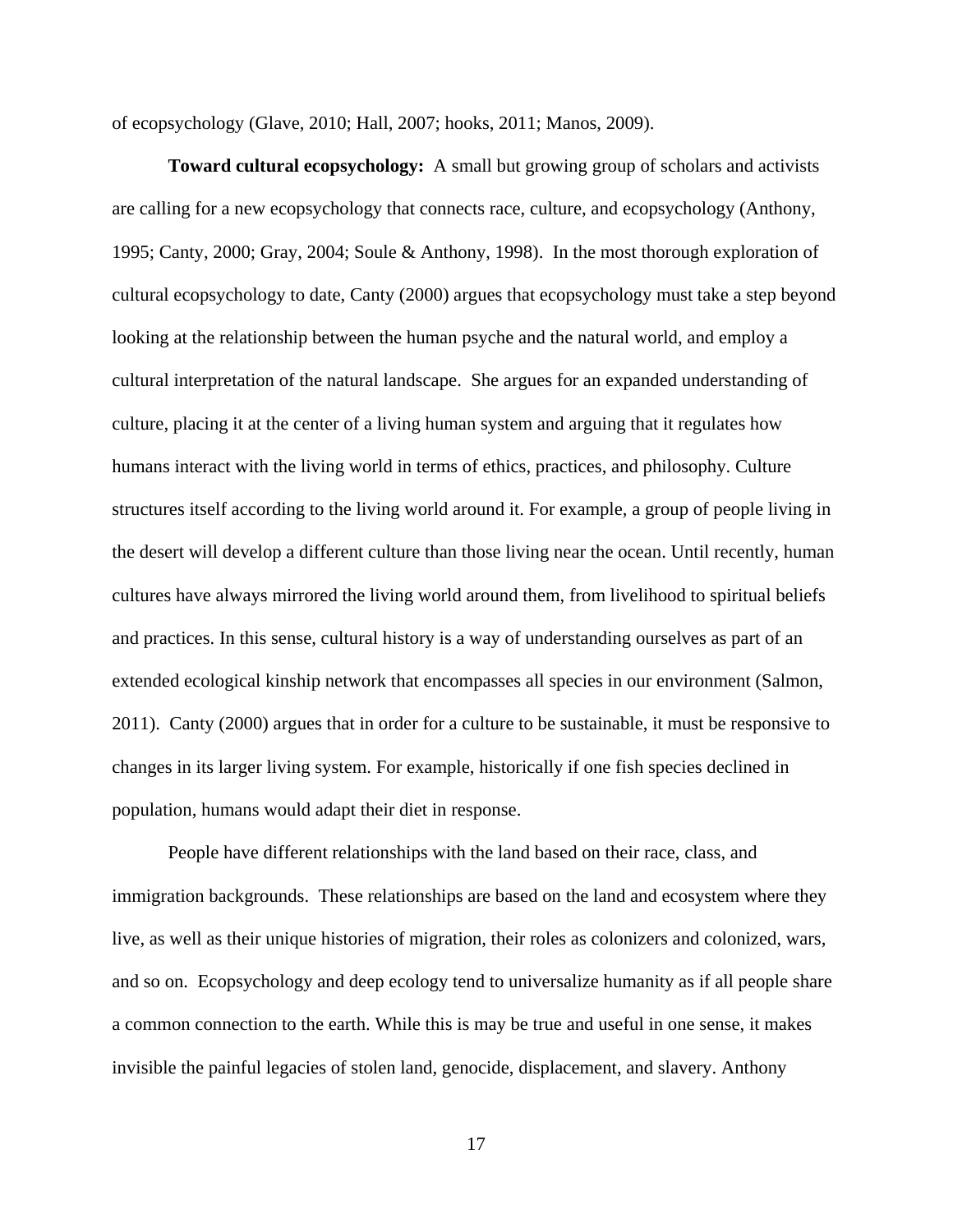(1995) discusses the ways that ecopsychology is limited by its Eurocentric perspective. For example, he argues that the way ecopsychologists talk about alienation from nature is from the White experience of a subtle, long-term, psychological process. This overlooks the violence and coercion that led to the separation of some people from nature, particularly people of color. It also does not include the experience of those who've been driven away from a place that was once their home, including some European Americans.

Similar to ecofeminism's analysis connecting gender oppression to ecological oppression, Anthony (1995) points out that in the experience of African-Americans, the domination and exploitation of nature occurred simultaneously with the domination and exploitation of black people. It is therefore logical that some African Americans experience alienation from nature and a fear of wild or rural places (Soule & Anthony, 1998). Bullard (2004), who is regarded as one of the fathers of the environmental justice movement, reminds us that the United States is founded on principles of "free land" which was stolen from Native Americans and Mexicans and the "free labor" of African slaves. Both Anthony and Bullard argue that it is therefore impossible to separate histories of ecological exploitation from histories of exploitation of people color.

 Within the field of ecopsychology, there is almost no discussion of how histories of social injustice, colonization, and displacement might affect an individual's or community's relationship with the land. Fullilove (2004) introduces the concept of *root shock*, which could be useful to the field of ecopsychology. She describes root shock as "a traumatic stress reaction to the destruction of all or part of one's emotional ecosystem" (p. 11). She explains that while this response requires immediate emergency attention, she emphasizes that these experiences also stays with an individual for a lifetime and can affect generations to come. For example, indigenous North Americans who were dispossessed of their land most likely experienced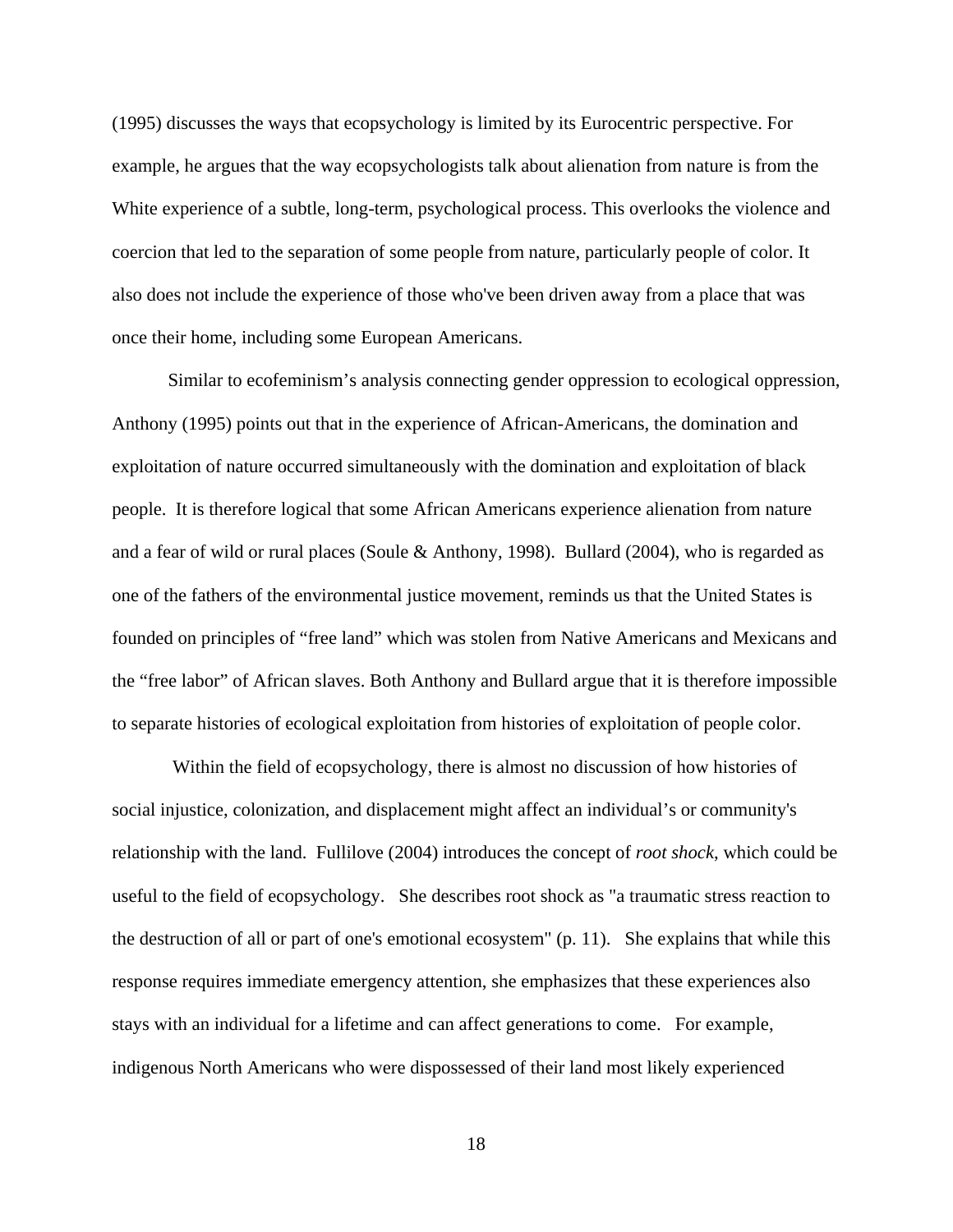traumatic stress reactions at the time, and their wounds live on in the experience of their descendants today. Fullilove (2004) extends her analysis beyond the individual and community level, asserting that:

We—that is to say, all people—live in an emotional ecosystem that attaches us to the environment, not just as our individual selves, but as beings, and a single universal metaconsciousness anchored in small niches we call neighborhoods or hamlets or villages. Because of the interconnectedness of the net, if your place is destroyed today, I will feel it hereafter. (p. 17)

Though they do not use the term 'root shock', Canty (2000) and hooks (1999, 2011) emphasize a similar phenomenon in their analyses of the history of displacement of African Americans. Specifically, they explore the psychological impact of first slavery and then later, the migration of African-Americans from the agrarian South to the industrialized North. Both argue that despite the traumatic experience of Africans being forced into slavery on a new continent, the spiritual and psychological impact was mitigated by the slaves' ability to remain connected with the earth and continue a working relationship with it. The natural landscape of the South was actually not drastically different from that of West Africa, perhaps easing the transition slightly. Hooks (2011) argues that because of their strong connection to the earth, Southern slaves knew that humans could not control the forces of nature or spirit, and this meant that they knew firsthand that white supremacy was not a form of absolute power. This connection to the natural world was severed when Black people migrated to cities, totally altering their work life, as well as communal practices, relationship to the body, and relationship to the earth (hooks, 1999). Without space to grow food and connect with nature to mediate the harshness of poverty and oppression, there was a breakdown in cultural cohesion, knowledge,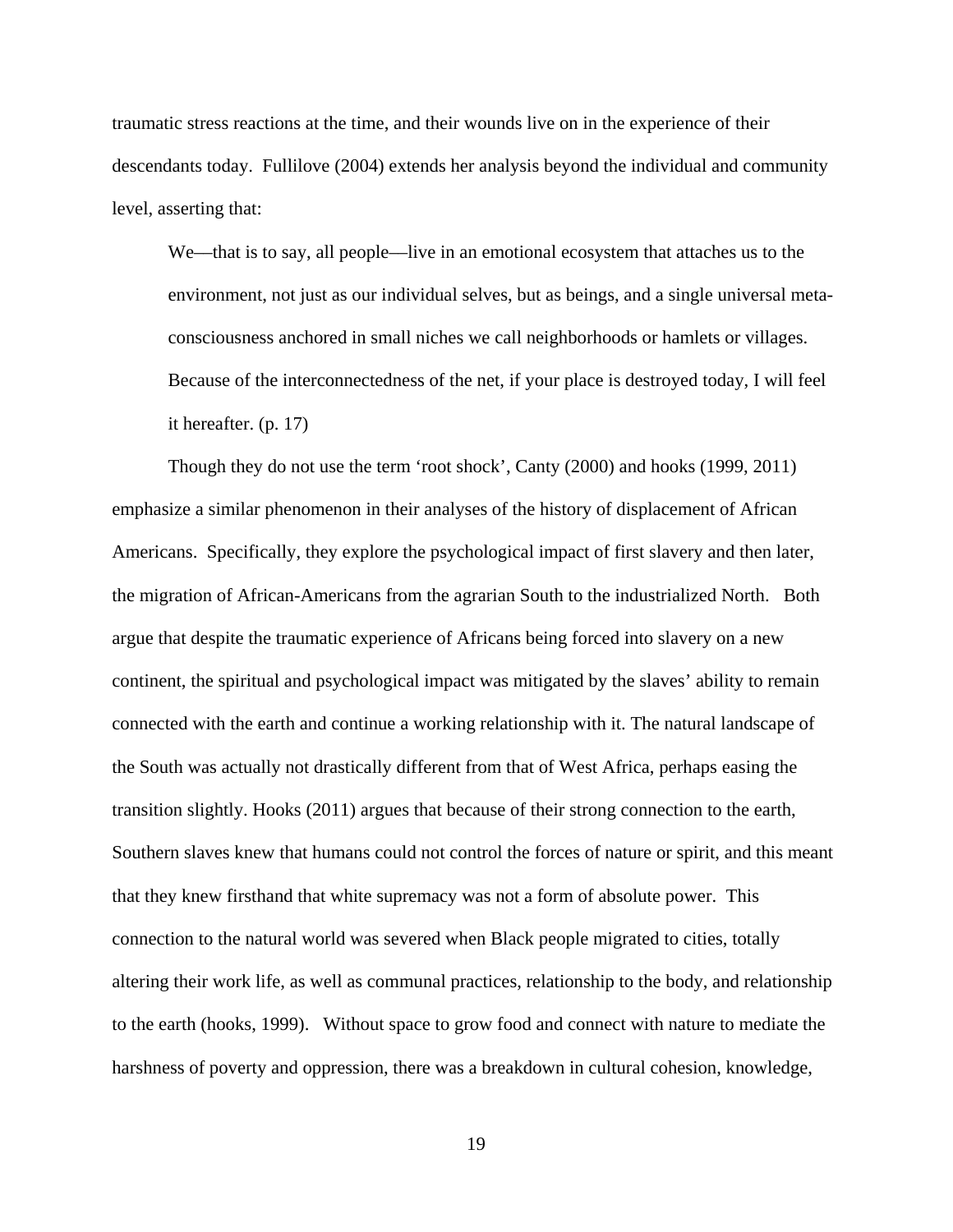and practices (Canty, 2000; hooks, 1999; hooks, 2011). This led to an increase in depression and substance abuse, making it more possible for black people to internalize white supremacist ideals, and to see white supremacy as all-powerful. Similar to Fullilove's (2004) concept of root shock, hooks (1999) calls this "culture shock and soul loss" (p. 55).

 While the literature does make some reference to the experience of indigenous North Americans and African Americans, little has been written about the psycho-spiritual impact of displacement on European immigrants, many of whom left agricultural "old world" for urban North America. An area for inquiry could be to explore how disconnection from the land and the natural world helps to maintain white supremacy and social injustices. Many more recent immigrants to the United States from Central and South America and across Asia may also experience "root shock" as they leave behind traditional ways of doing things based on their natural landscapes.

To what roots can white Americans turn to guide them forward into new life-sustaining cultural models? It is important that white people seeking to reconnect with Earth-based spiritual traditions avoid simply appropriating practices rooted in communities of color. Each person has their own unique relationship to spirit and it is up to each of us to make that connection (Glendinning, 1994; Nelson, 2011). No matter where people's ancestors come from, including Europe, all humans are all descendents of traditional cultures that practiced earth-based spiritual traditions. Native American writers, in particular, have emphasized that white people who are interested in Native American spirituality should first learn about the colonial history of North America as well as current issues facing Native Americans, such as treaty rights, land claims, poverty, and health problems (Gray, 2004; Nelson, 2011).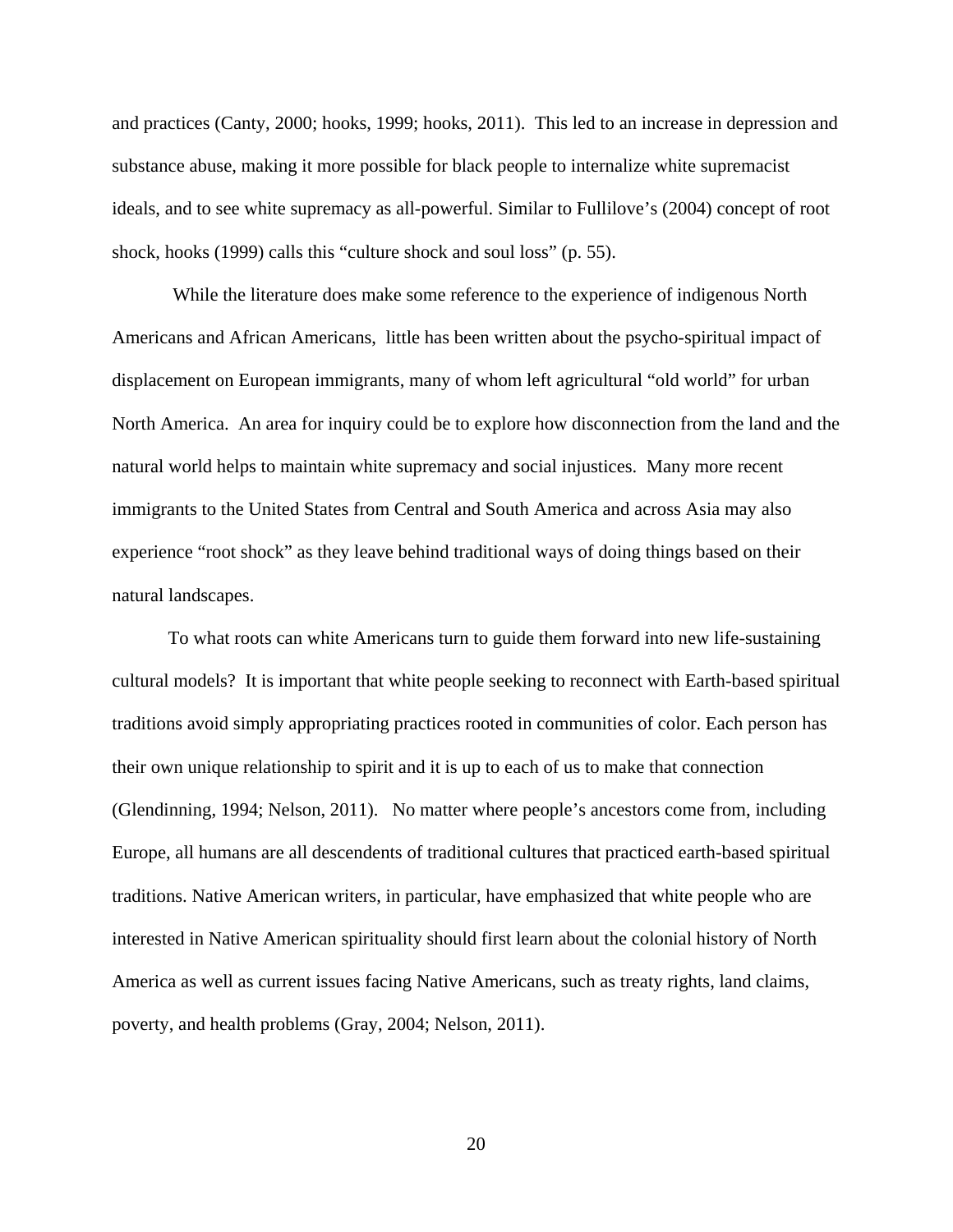Ecopsychology encourages people to reconnect with the larger ecosystem that includes all living things. Cultural ecopsychology takes this a step further, placing our relationship to the earth in the context of our specific geographical place and cultural histories. A number of Black scholars have called for African-American communities to develop new cultural models drawing from their roots in African earth-based traditions (hooks, 2011; Canty, 2000; Riley, 1995).

More than ever before in our nation's history, black folks must collectively renew our relationship to the earth, to our agrarian roots. For when we are forgetful and participate in the destruction and exploitation of the dark earth, we collude with the domination of the Earth's dark people, both here and globally. Reclaiming our history, our relationship to nature, to farming in America, and reclaiming the humanizing restorative power of living in harmony with nature so that the earth can be our witness is meaningful resistance. (hooks, 2011, p.187)

Canty (2000) echoes hooks (2011), arguing that if Black communities were able to successfully integrate into mainstream American society, it would only escalate the ecological crisis and reinforce a social system based on exploiting natural resources and human labor. Both hooks and Canty believe that African earth-based traditions are more relevant to Black Americans than ecopsychology, which is dominated by white people, and that this is where Black Americans should turn for wisdom and guidance as they move forward.

Riley's (1995) concept of Afrocentric ecowomanism expands on ecofeminism's genderbased power analysis, explicitly connecting race and racism to the ideology of domination that other ecofeminists discuss. She points out that Black people, and Black women in particular, have been portrayed as primitive and animalistic. In an effort to subvert this legacy's harmful impact, there is a temptation to try to sever the association of Black people with nature that has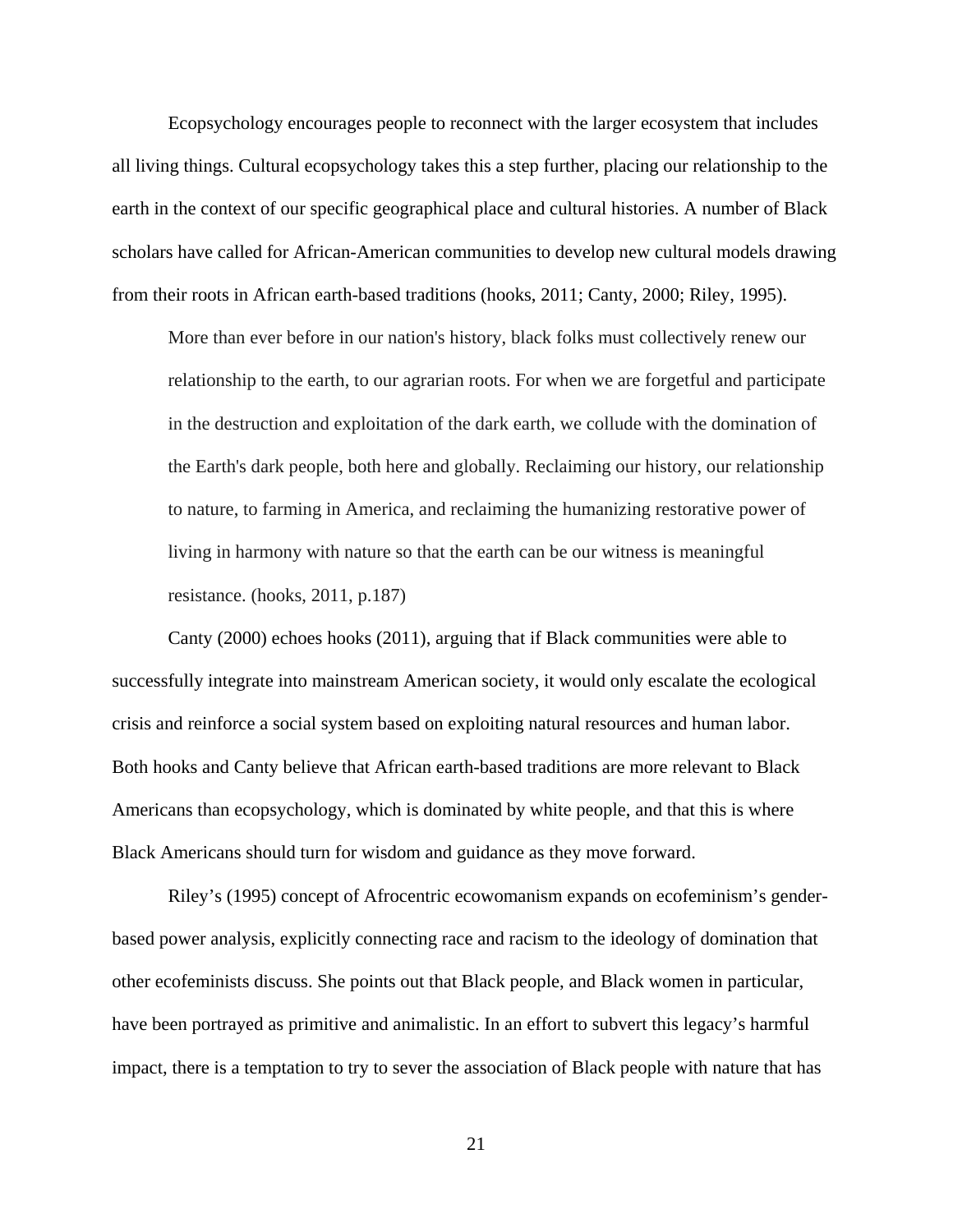dominated Western thought. However, Riley (1995) argues that instead what is needed is the transformation of everyone's relationship to nature by reconstructing gender, class, and race roles. Further, she exhorts other black feminists to centralize environmentalism in their work. She asserts that because people of color disproportionately bear the brunt of environmental degradation, this is not a matter of abstract thought, but in fact essential to the survival of her people (Riley, 1995).

## **Conclusion**

Ecopsychology makes an important contribution to the fields of psychology and social work by highlighting the importance of the natural environment in influencing human psychological and spiritual well-being. There has been little discussion, however, of how racism and other forms of oppression intersect with ecology to affect the human psyche. The environmental justice movement and ecofeminism each contribute analyses that could be useful in understanding these intersections. The small amount of literature discussing cultural ecopsychology represents an exciting start to bringing these often divergent issues together.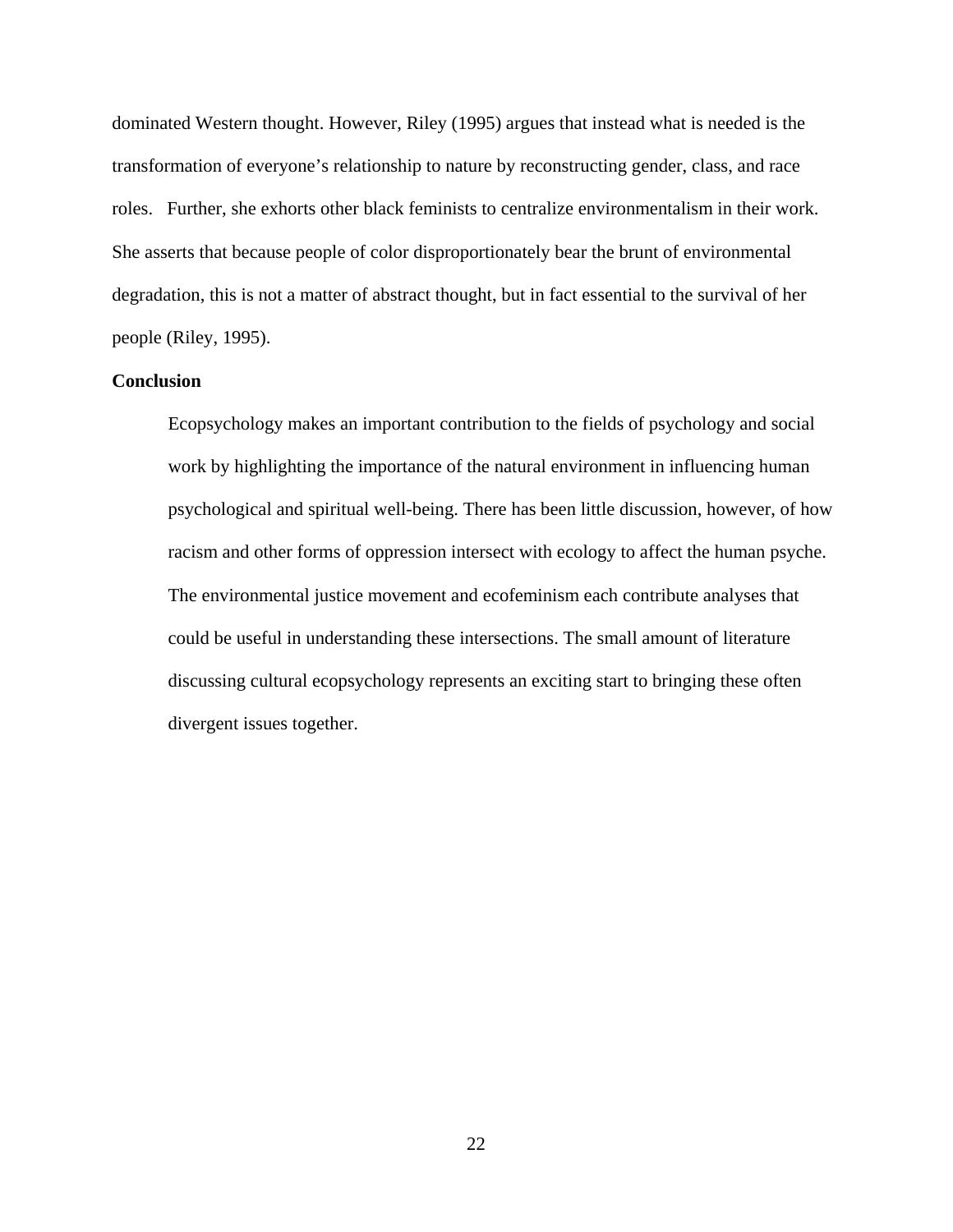#### **CHAPTER III**

#### **Methodology**

### **Research Method and Design**

This study explored the following central question: How are race and racism relevant to the field of ecopsychology in theory and in practice? Additional areas for inquiry included the following sub–questions: 1) How could ecopsychology incorporate an explicit critical race analysis; 2) What might ecopsychology grounded in and an antiracism framework look like in practice with individuals, groups and communities; and 3) How could ecopsychology and the environmental justice movement better support and contribute to one another? The study sought to yield ideas and practices with implications for both clinical practice and environmental justice work.

While ecopsychology has brought critical attention to the impact of the natural environment on the human psyche and spirit, very little has been written about how race and racism intersect with ecology and psychology. This gap in the literature justified the use of an exploratory research method and an inductive qualitative design, including 12 semi-structured interviews with ecopsychologists, environmental justice activists, and others working at the intersection of ecology, psychology and race.

 The term ecopsychology is difficult to define because it refers to a set of concepts emerging from a variety of sources, including ecology, psychology, indigenous spiritualities, and living systems theory. For the purposes of this study, the researcher defines ecopsychology as a theory and set of practices that combines the systems view of ecology and the systems view of psychology to understand the human psyche in the larger context of earth as a living system (Conn, 2006). As such, ecopsychology provides a context in which to understand and address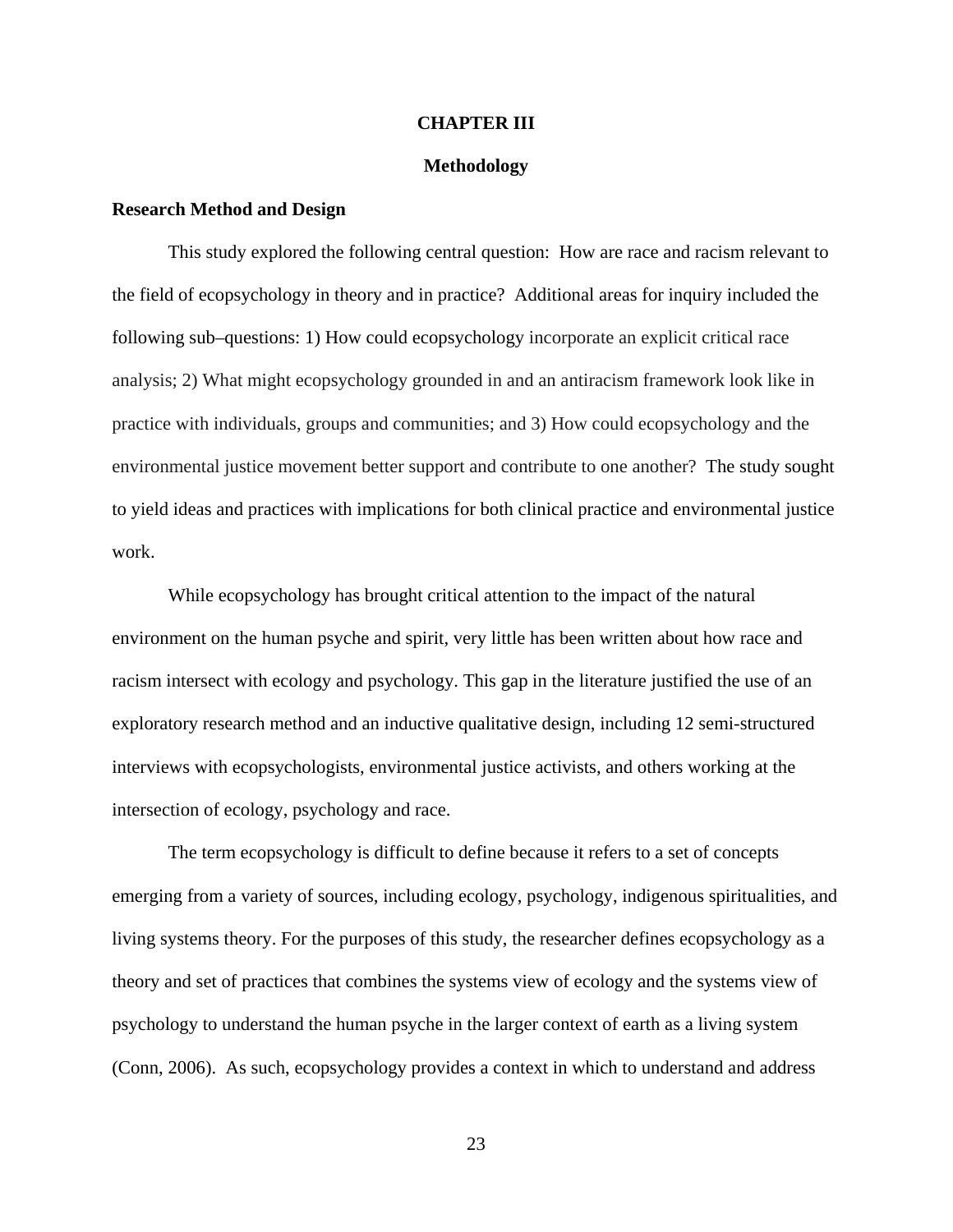the roots of current ecological crisis, as well as its impact on human psychological and spiritual well-being.

 The term environmental justice emerged out of movements in the 1980s that challenged mainstream environmentalists to connect ecological destruction with issues of social and economic injustice. For the purposes of this study, environmental justice is defined as the concept that people have the right to a healthy environment, regardless of race, class or other marginalized status. The terms environmental justice and ecological justice will be used interchangeably.

As part of this study's inquiry into race and ecopsychology, it will explore the use of indigenous knowledge in the field of ecopsychology. For the purposes of this study, the term "indigenous" is used to describe a culture or group of people that continues to practice an intact tradition connected to a particular place. This includes but is not limited to First Nations or Native American people of North America.

#### **Sample**

Study participants included ecopsychologists, people involved with the environmental justice movement, and others working at the intersection of ecology, psychology and racial justice. These participants included academics, social workers, psychologists, environmental justice activists, as well as spiritual and religious leaders. I sought this sample because they are at the forefront of exploring intersections of race and ecopsychology in theory and/or practice.

Inclusion criteria for the study required that participants be 18 years or older, and self identify as one or more of the following: 1) an eco-psychologist, 2) an environmental justice activist, or 3) someone who works at the intersection of ecology, psychology and race. The study focused on ecopsychology and race in the United States of America, so study participants were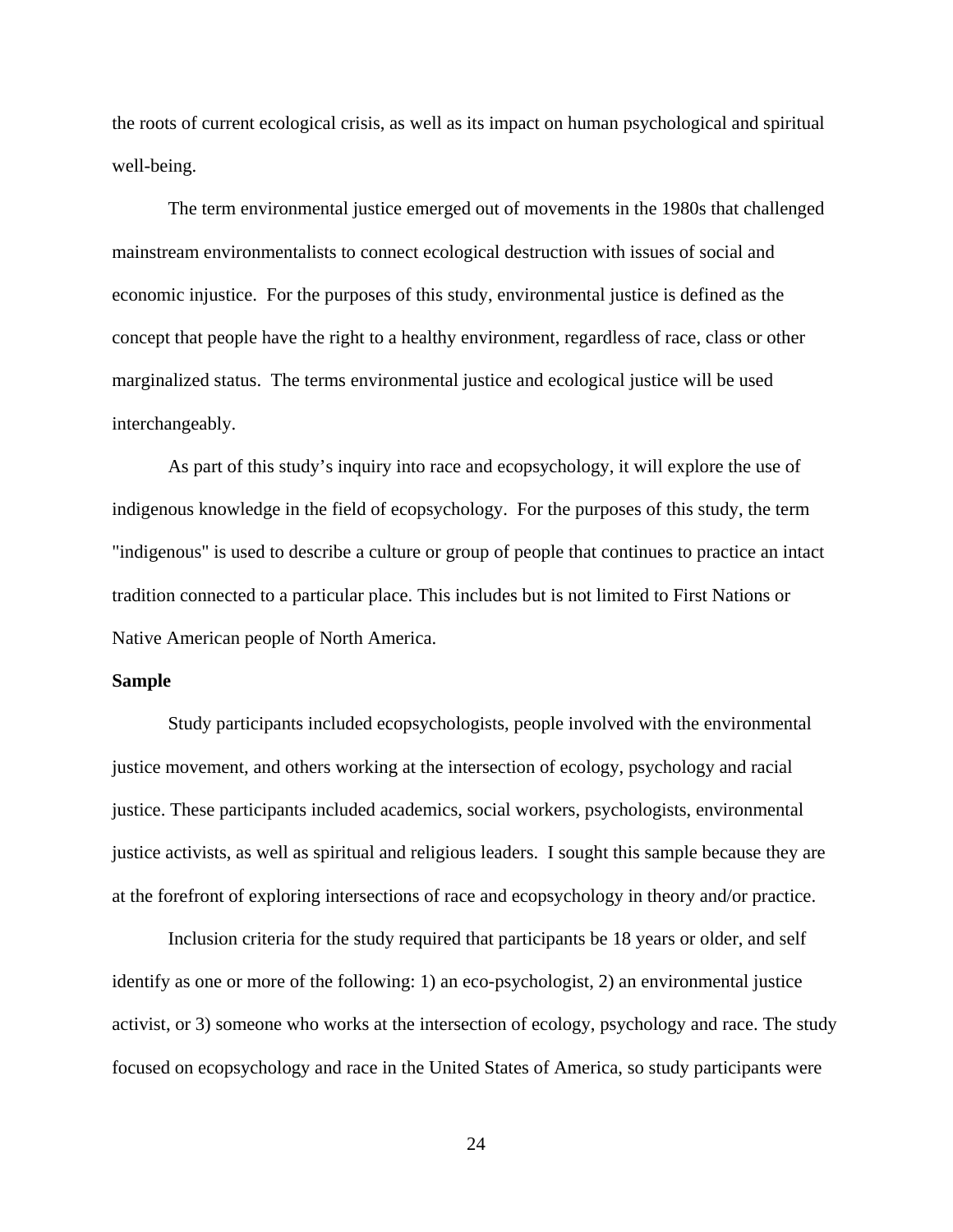required to be able to address the issues particular to this geographic area. It did not focus on any specific region of the Unites States. I included screening questions in my recruitment materials. As I contacted potential participants, I went over the screening questions via e-mail or to determine whether they qualified to participate in the study.

The study utilized nonprobability sampling. I first used purposive sampling to find potential participants by sending a recruitment email to individuals that I identified by researching relevant organizations and literature, as well as through personal networks. The recruitment letter (see Appendix A) included pertinent information, such as a statement of purpose, my role as researcher, and the nature of the study. Organizations I contacted included: Movement Generation, Friends of the Earth International, Cultural Conservancy, Earth Island Institute, Urban Habitat, Navdanya, c-Integral, and the Holos Institute. I also identified participants through personal and professional networks, including people involved in Joanna Macy's Work that Reconnects, and people involved with permaculture in the Northeast United States.

 In addition to purposive sampling, I used snowball sampling by asking study participants to recommend additional participants. This allowed me to reach further into networks of people working at the intersections of ecopsychology and environmental justice and in particular to reach more people of color. I also made an effort to reach a diverse sample by specifically researching organizations that are based in communities of color, and reaching out to them to recruit participants.

Because I used a nonprobability sampling method, the study sample was not representative of the population at large. There is inherent bias in the sampling method because many contacts emerged from personal networks, and because I hand-picked participants based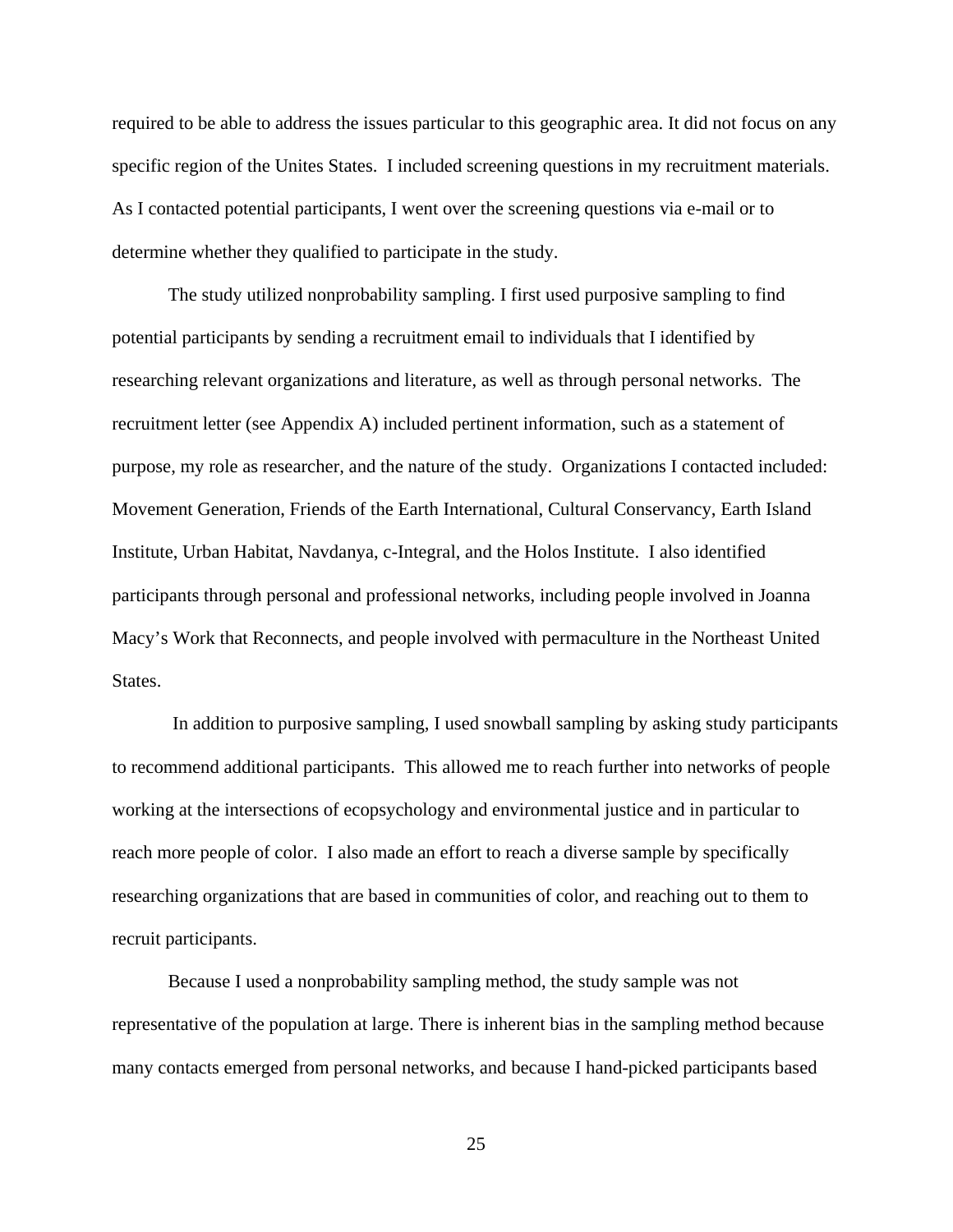on my own sense that they would provide a meaningful perspective. This study's lack of generalizability is an inherent weakness. The results do not provide a picture of how any one group views racism and ecopsychology. Rather, the results attempt to draw a picture of the intersections of race, ecology and psychology from diverse perspectives.

The recruitment and sampling method was feasible because a number of potential participants were already in my personal and professional networks. It was also helpful that many ecopsychologists and environmental justice workers were eager to discuss this topic because it is cutting edge and extremely relevant to forwarding their work.

#### **Data Collection Methods**

 Narrative data was collected through individual telephone and in-person interviews with twelve interviewees who met the selection criteria. Procedures to protect the rights and privacy of participants were presented to the Human Subject Review Board at Smith College School for Social Work before data collection began. Approval of the project (Appendix B) assured that the study was in concordance with the NASW Code of Ethics and the Federal regulations for the Protection of Human Research Subjects. An interview guide (Appendix C) as well as a consent form (Appendix D) detailing the risks and benefits of the study was sent to the participants prior to the interview. I requested that participants mail a signed consent form to me either by e-mail or snail mail prior to the scheduled interview. This proved to be difficult most likely due to busy schedules. Only four participants initially returned their consent form to me. After additional requests, I received consent forms from all but four participants. Two of the participants who did not mail back their consent forms did send an e-mail indicating that they had read the form and agreed to the terms. Two consent forms remain outstanding. However, I reviewed the consent form with each participant at the start of each interview and received verbal agreement from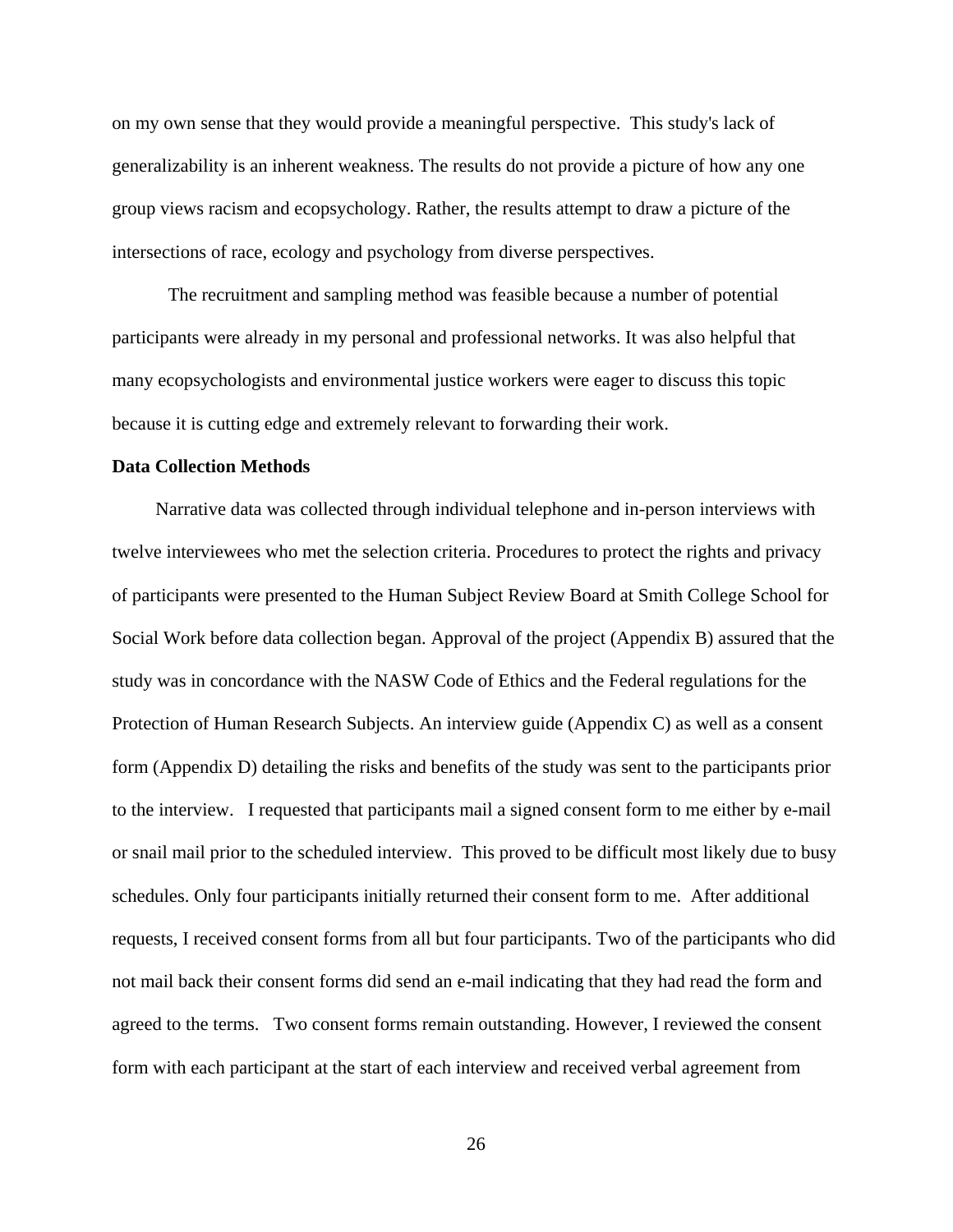everyone. In addition, prior to the interview participants were encouraged to inquire about the researcher, the study, and possible future uses of the data and were asked if they could be contacted again should further questions emerge.

 The semi-structured interview guide provided an outline to ensure that the interview touched on the important themes of the study. However, questions were open-ended in order to elicit responses that described, in depth, the interviewees' perspectives and experiences thinking about, and working at, the intersections of race, ecology and psychology. The interview questions explored the following three themes: 1) Whether and how issues of race and racism are relevant to the field of ecopsychology; 2) Whether and how ecopsychology and the environmental justice movement have contributed or could contribute to one another; and 3) How ecopsychology has and/or could explicitly address issues of race and racism in practice. Because participants' experience varied so widely, I tailored each interview to emphasize the areas about which the interviewee was knowledgeable.

I collected background information for each participant around the nature of their involvement in ecopsychology and/or environmental justice, as well as involvement in antiracism work. Demographic data collected included gender, race, age, and educational background. I asked the demographic questions at the end of each interview, as recommended by Tutty, Rothery & Grinnell (1996), in order to prioritize building rapport and momentum toward the beginning of the interview.

Interviews took place over the phone. With the subjects' permission, I recorded the interview on my laptop computer. After each interview, I transcribed the entire recorded interview.

I offered participants the option of keeping their information confidential, though not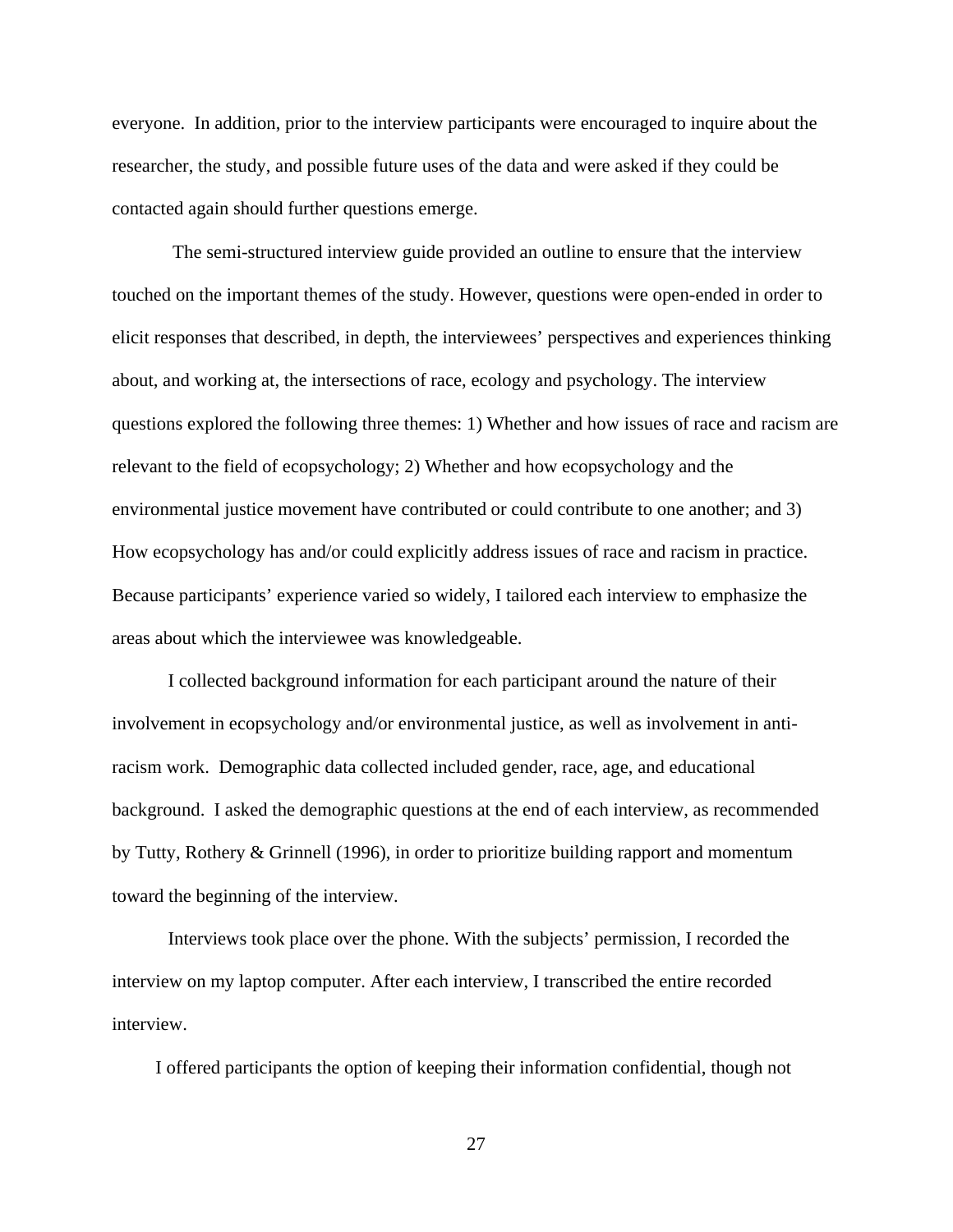anonymous. Given that some participants were known for their work in this area, the majority (n=10) preferred to be identified. Participants indicated on their informed consent form as to whether they preferred to be credited for their thoughts and ideas, or whether they wished to remain anonymous. To ensure confidentiality for those who desired it, each participant was assigned a code number to serve as an identification marker upon completion of the interview. In addition, any other identifiable information that could compromise confidentiality was altered. Signed informed consent forms were kept separate from the collected data in a safe, locked place. Data in professional publications will be presented in the aggregate without reference to identifying information in cases where participants requested confidentiality.

There was minimal risk anticipated from participating in the study. Participants may have become minimally uncomfortable recalling and reflecting on their work and discussing issues of racism and other oppressions. For those participants who requested confidentiality, all of their identifying information was held in confidence. I provided interviewees with a national mental health referral list in case they wished to seek out support after the interview (See Appendix E). Participants received no financial benefit for their participation in this study. However, they may have benefited from knowing that they have contributed to a better understanding of how a critical race framework can contribute to the field of ecopsychology.

Biases and omissions are inevitable. Though I was careful to keep my views separate from my interpretation of the data, I certainly brought my own strong beliefs about the intersections of race, ecology, and psychology. I strove to minimize biases by taking care to recruit a diverse sample of interviewees and by seeking ongoing feedback from key stakeholders throughout the process in order to bring attention to anything I missed in my research process or analysis.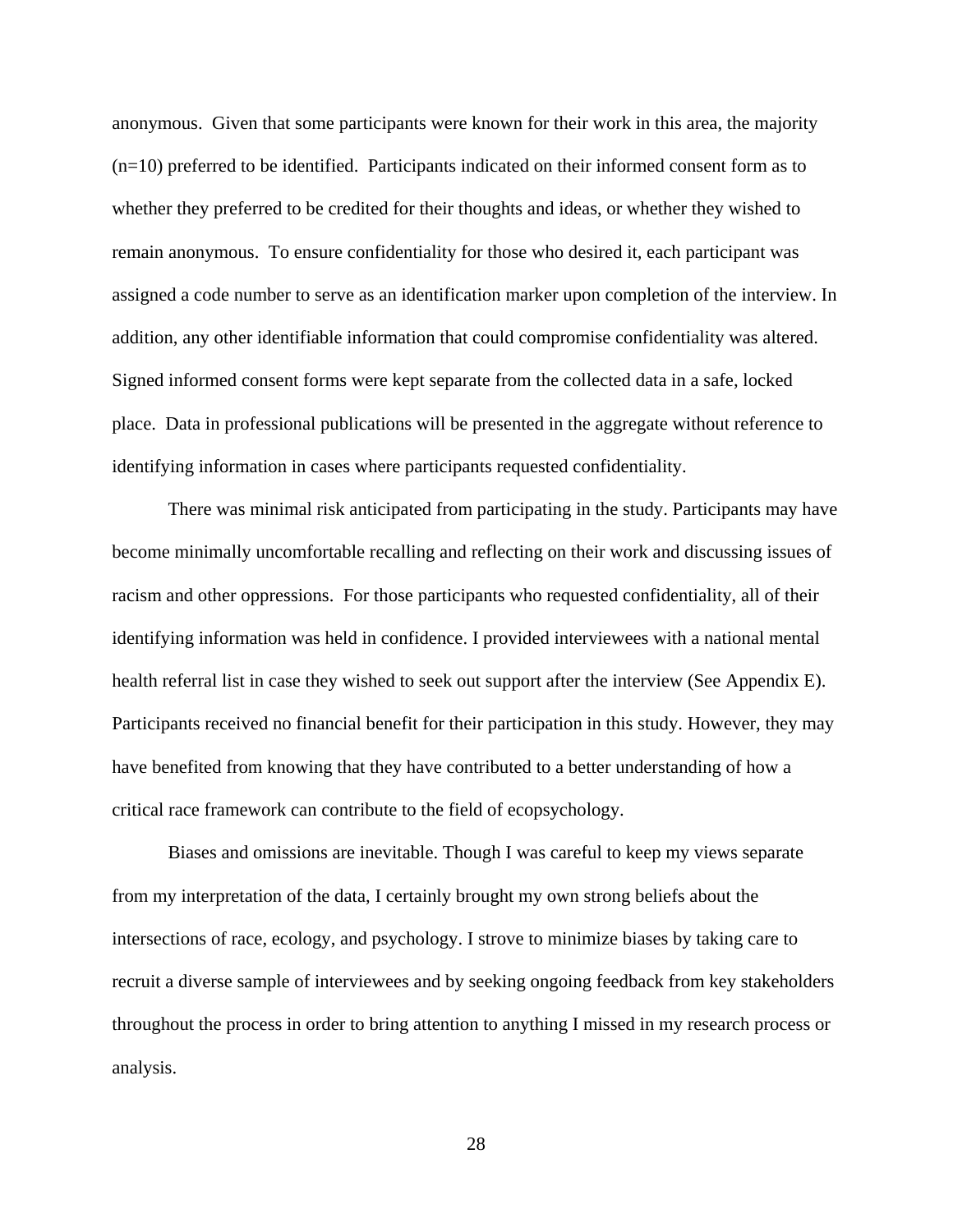#### **Data Analysis**

Once data gathering and transcribing was complete, I began the coding process. I used open coding, which involved reading and re-reading the interview transcripts and identifying concepts or "meaning units" (Padgett, 1998, p. 76). I documented this process, writing memos to note ideas and potential themes, as well as patterns that arose. These meaning units became categories. Using constant comparative analysis (Padgett, 1998, p. 77), I took the categories that emerged from initial coding, and then went back over the data to both see how it fit in these categories and what outliers existed. Through this iterative process, I was able to identify new codes that I did not notice upon my first reading. I completed the coding process when I began to see repetition and fewer outliers or new themes, suggesting that I had reached a "saturation" point (Padgett, 1998, p.79). Once I had created a set of codes from the raw data, I looked at the relationships between the codes, and began to formulate themes linking them to one another. This process allowed me to think more broadly and abstractly about the data, and also to consider how the data compared with the existing literature base. Demographic data was analyzed using descriptive statistics.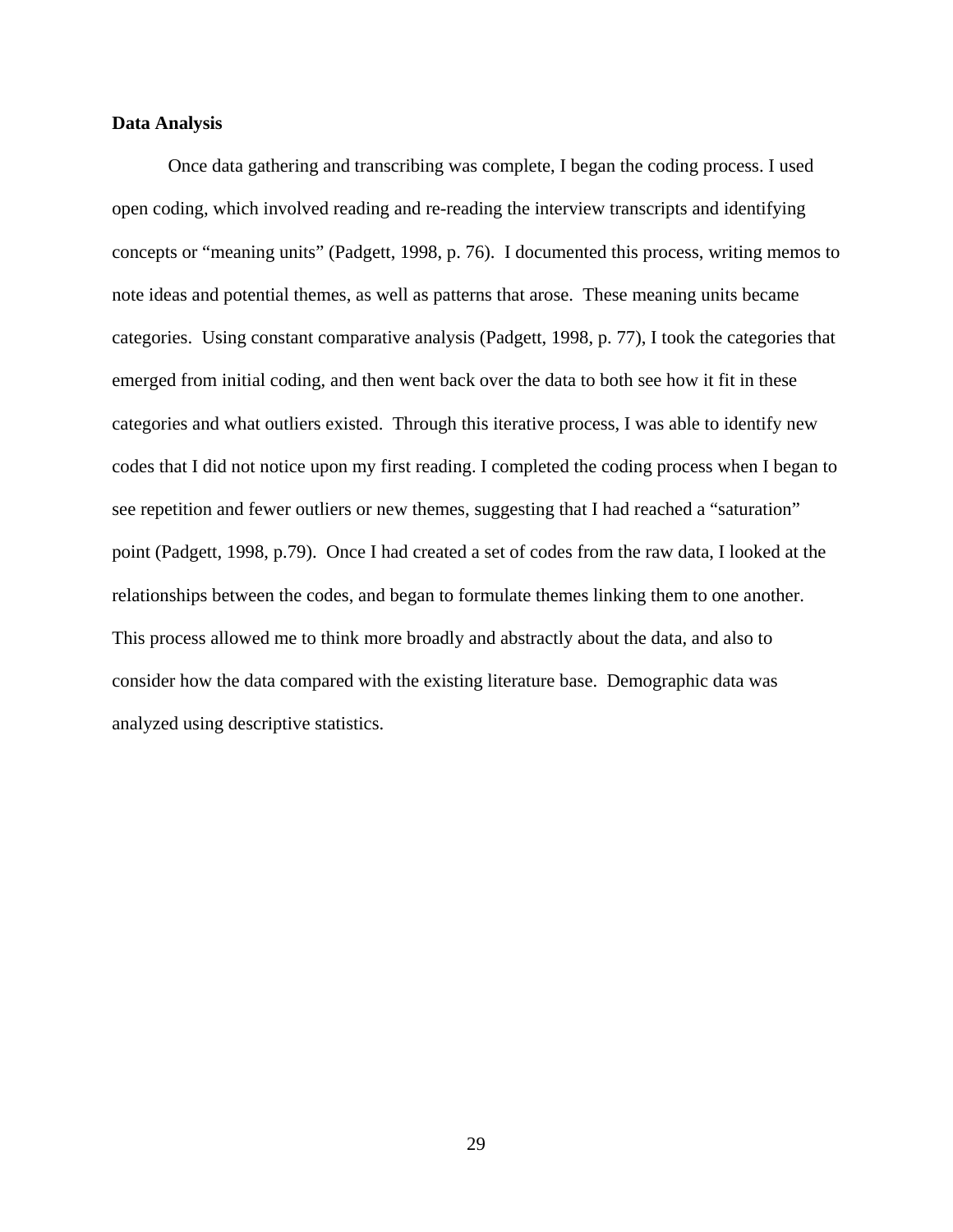#### **CHAPTER IV**

#### **Findings**

## **Introduction**

This study sought to explore how race and racism are relevant to ecopsychology in theory and in practice. This chapter presents data collected from 12 interviews conducted with ecopsychologists, environmental justice activists and spiritual leaders. While ecopsychology has brought critical attention to the relationship between the natural environment and the human psyche and spirit, very little has been written about how race and racism shape our experience of the natural world. Meanwhile, the environmental justice movement has increasingly highlighted the differential health and economic impacts of environmental degradation on communities of color and poor communities. However, ecopsychology and environmental justice frameworks have yet to come together to create an ecological, psycho-spiritual theory and practice grounded in principles of antiracism and social justice.

Interview questions were organized around the following themes: (a) demographic information around race, gender, age and educational background, as well as participant background in ecopsychology and antiracism work, (b) race and ecopsychology theory, including points of intersection, gaps in the literature and use of indigenous knowledge, and (c) race and ecopsychology in practice, including existing or potential models as well as how ecopsychology could support movements for racial justice.

#### **Participant Background**

Research participants were given the option of participating confidentially or being cited for their thoughts. Of the 12 participants, 10 indicated on the informed consent form, via e-mail or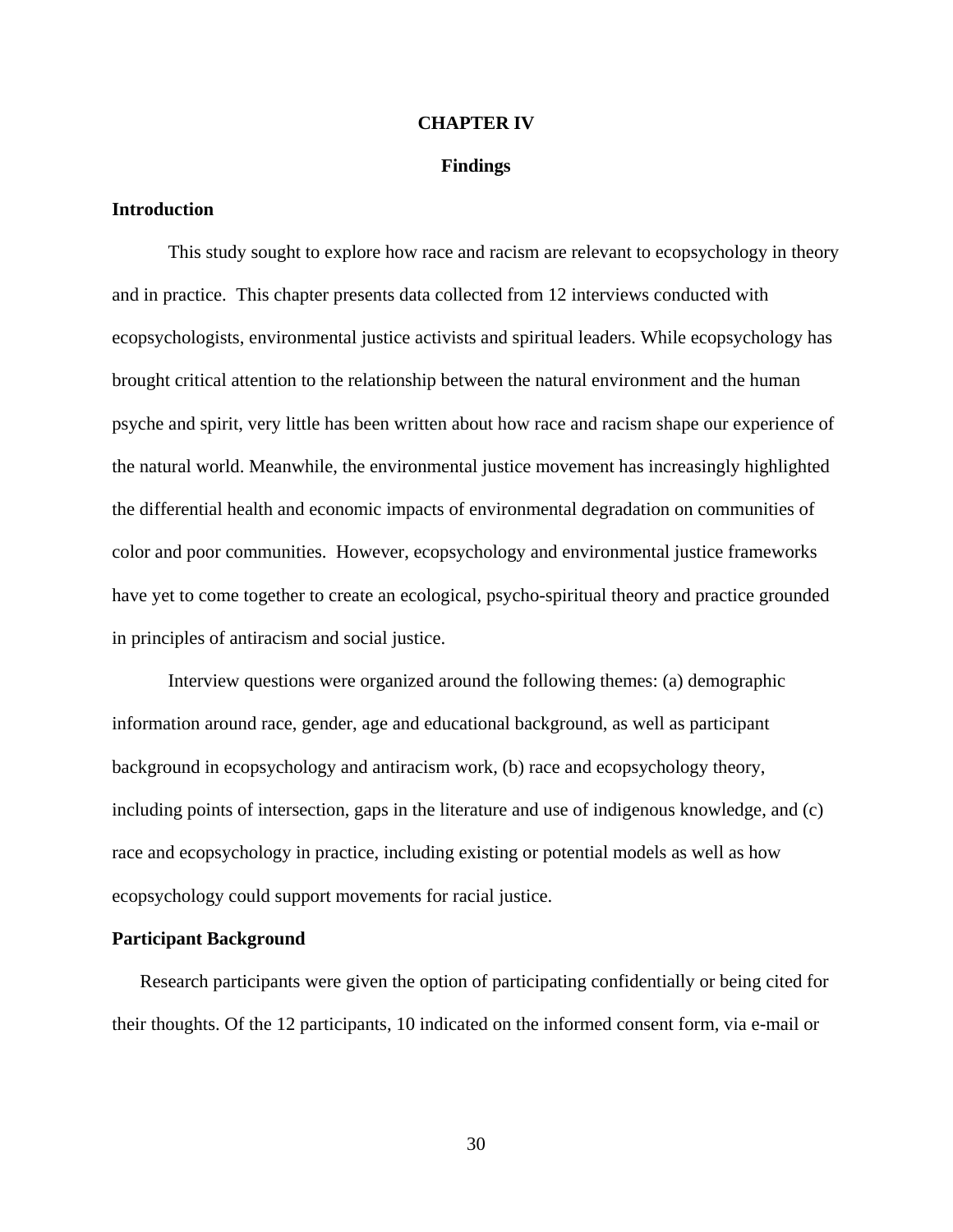over the phone that they would like to be cited by name. Two participants preferred that their identity remain confidential.

### **Participant descriptions:**

- Andrew Fisher, PhD is a practicing ecotherapist and author of the book, *Radical ecopsychology: Psychology in the service of life* (2002). White male, age 48.
- Bill Gardiner, DMin worked as a parish minister in churches for 25 years, then spent 15 years working with Unitarian Universalist congregations on how to develop effective social justice programs. White male, age 69.
- Brandon Leroy Lott, MA has worked extensively with urban youth of color and has a Master's degree in "Ecopsychology and Psychosocial Transformation". African-American male, age 40.
- Mateo Nube is co-director of the Movement Generation Justice & Ecology Project, which provides analysis about the global ecological crisis and facilitates strategic planning among organizers working for economic and racial justice. White Latino male, age 40.
- Raúl Quiñones Rosado, PhD is a social psychologist who has worked extensively in social services and leading anti-oppression trainings. He currently does leadership development with people who are "soulful activists". Latino male, age 58.
- Adelaja Simon is an urban farmer, environmental justice activist, and cofounder of Canticle Farm in Oakland, CA. African-American male, age 25.
- Phoenix Smith, MSW is program director of a large HIV services organization, a priest in the Lucumi Ifa Orisha tradition, and an ecotherapist. African-American female, age 44.
- Anne Symens-Bucher is a long-time social and environmental justice activist, assistant to Joanna Macy and cofounder of Canticle Farm. White female, age 54.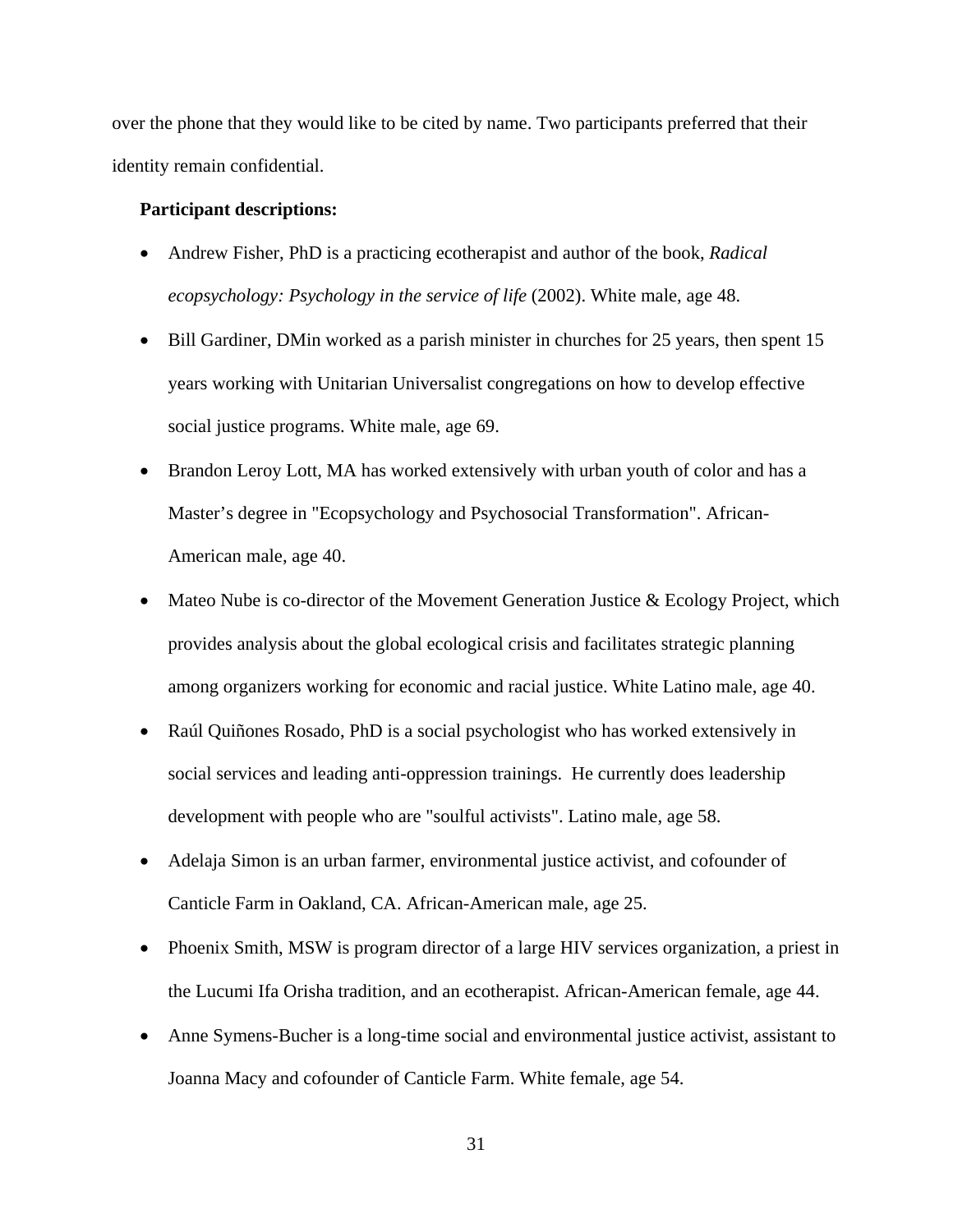- Sarah Vekasi is an environmental justice organizer-turned ecochaplain currently working in Appalachia to support activists working to stop mountaintop removal. White female, age 33.
- America Worden, MFTi, MS is an ecologist and ecotherapist in the San Francisco Bay Area. White female, age 31.
- Participant A, MA, PhD is a professor of environmental studies and a leading scholar on issues of eco psychology and race. African-American female, age 44.
- Participant B, PhD is one of the foremothers of ecopsychology and a well-known scholar in the field. She currently works in clinical practice doing ecotherapy. White female, age 69.

**Demographics.** Participants ranged in age from 25 to 69. The median age was 44 and the mean was 46. The study included six European North American participants, four African-American participants, one Puerto Rican Latino participant, and one participant who identified as a white Latino. All participants based the majority of their work in the United States. Half of the participants identified as male and half as female.

All participants held at least a Bachelor's degree. The highest degree attained by four participants was a Master's, and five had attained a PhD. Two participants had more than one graduate degree. Participants with graduate degrees had studied social work  $(n=1)$ , transformative learning and change  $(n=1)$ , divinity  $(n=2)$ , environmental studies  $(n=2)$ , or psychology (n=5). One participant had a graduate certificate in ecopsychology.

Study participants were involved in a range of professional and activism work activities related to race and ecopsychology. While difficult to categorize, their work included: social or environmental justice activism (n=8), spiritual or religious work (n=3), academic writing and/or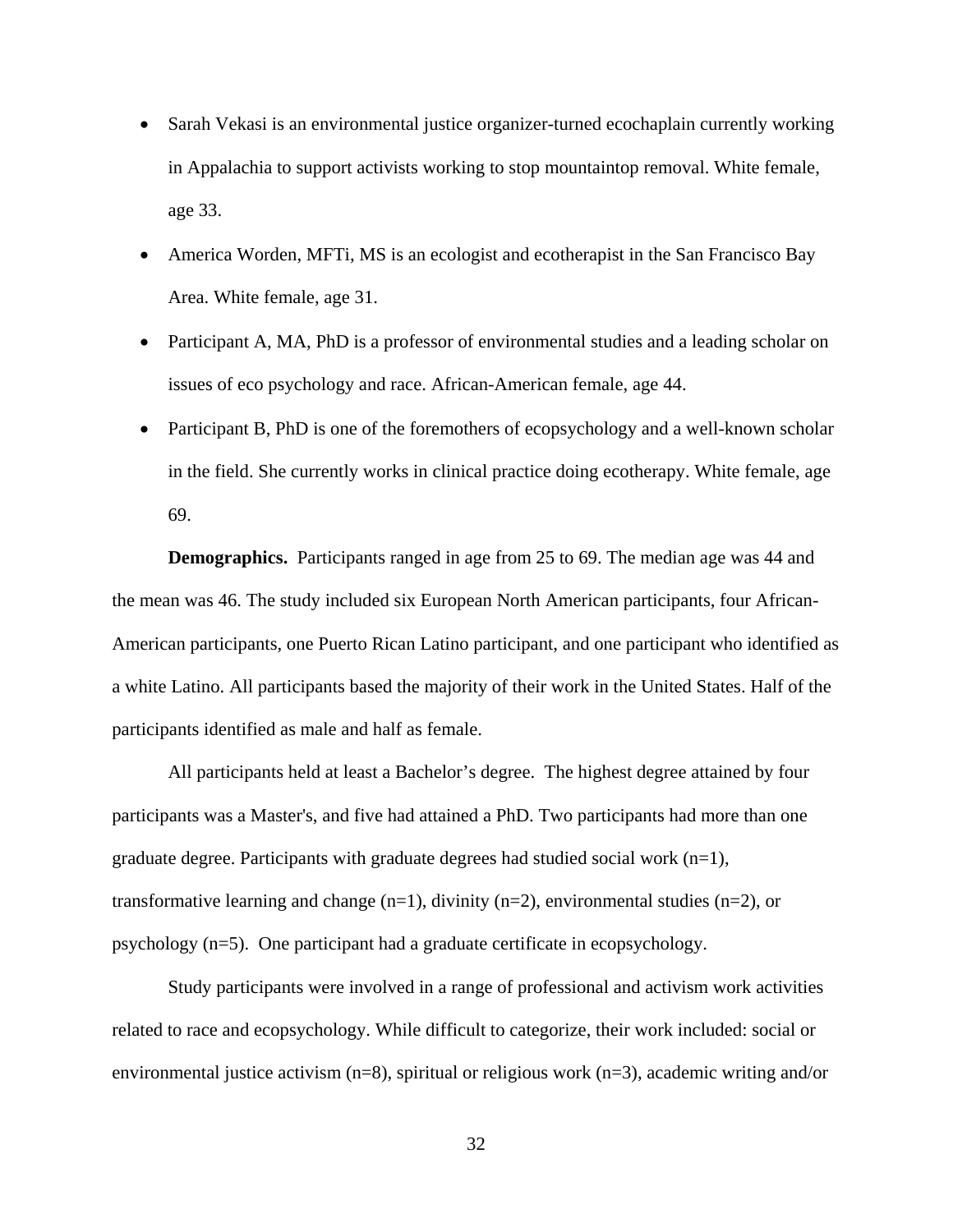teaching  $(n=3)$ , and clinical psychology  $(n=3)$ . Many participants were engaged in more than one type of work. Of the 12 participants, six considered themselves well-versed in the field of ecopsychology. The others were doing work relevant to ecopsychology and were somewhat familiar with the field, though they did not use that term to describe their work.

When asked about their experience with ecology and psychology, nine participants described having had a shift in awareness at some point in which they realized the psychological nature of ecological crisis. For example, America Worden explained, "I had been in restoration ecology because I thought that was the front lines, but then I switched my definition and started really thinking that the biggest problem we have in terms of the destruction of the natural world is psychological." Formerly an engineer, Andy Fisher also described how he came to ecopsychology. He asked himself "if the environmental crisis is not an engineering problem, then what is it? I just thought well, it's kind of like a madness. There is something psychological going on here."

 A number of study participants (n=5) described a childhood experience with nature as a source of their interest in ecopsychology. Adelaja Simon recalled his mother's story:

I remember in particular, her telling me stories from when she moved to this country because she left that wild beautiful habitat in search of the American dream like most people. And she told me that, you know she grew up in Haiti, she didn't understand English, she didn't have much money, she gets here, she gets to New York City, and she's hungry and she's desperate and she doesn't really have a place to stay or anything to eat, and she's looking around at all the trees, looking for fruit because that's what she's used to. And not finding any. So I remember her telling me that and really striking a chord – –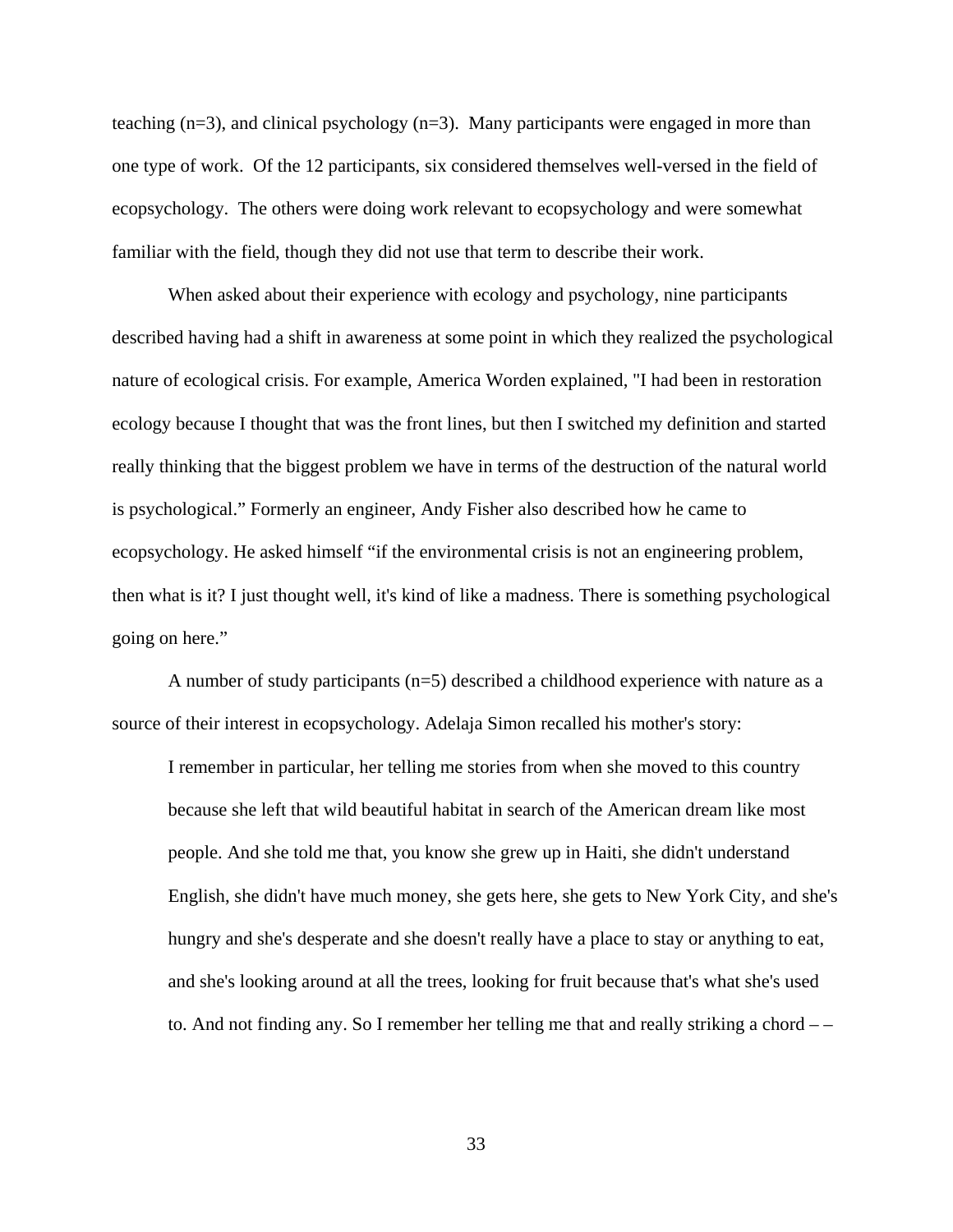why isn't there any food on a street? Why isn't there a web of support that's not hindered by the monetary system?

Simon explained that this memory and others from his childhood serve as an inspiration and a resource for his current work.

When asked about their background and experience regarding issues of race and racism, many  $(n=8)$  reported that they have done antiracism activist work, half  $(n=6)$  said that their professional work is race related, and two participants described personal experiences with having been the target of racism.

#### **Race and Racism in the Literature**

 Participants were asked to comment on the absence of issues of race and racism in ecopsychology literature. Participant A commented that much of the ecopsychology literature focuses on our relationship with nature "often to the exclusion of other people, which is kind of ironic, because people are nature". While Phoenix Smith expressed gratitude for the work of white ecopsychologists, she also expressed frustration that the main texts in ecopsychology have included very few people color:

It was just really crazy to me that you can have an ecopsychology book in the nineties and an ecotherapy book recently, and there are no people of color in the books. And you have white people [in the books] talking about Native American traditions. I'm like, really? You couldn't find any [people of color]? So I really think it's important to let people speak for themselves and to hear the wisdom that they hold from their communities.

Participant B, a leader in the field, acknowledged that she had not given a lot of thought to the intersections of race and ecopsychology: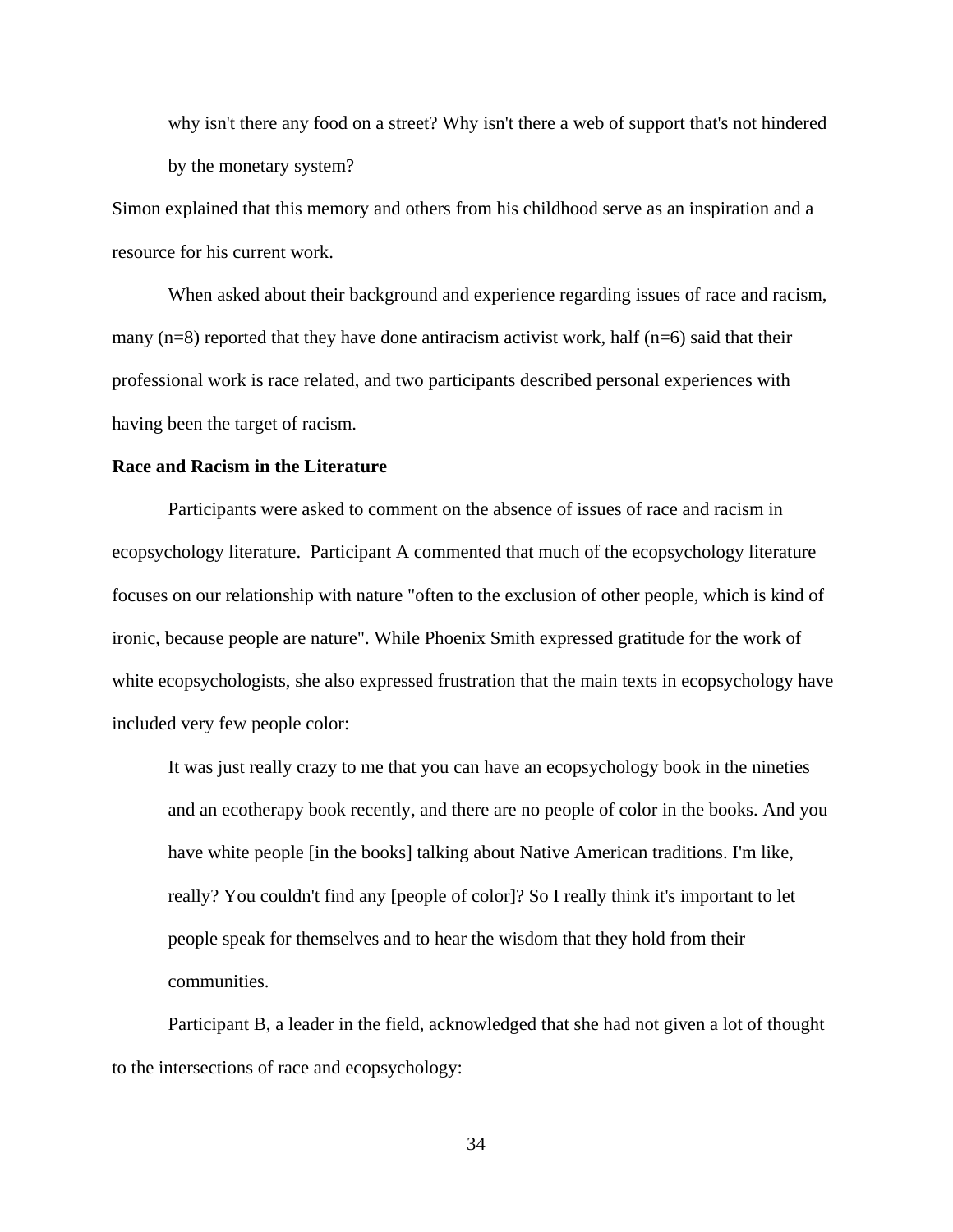I'm certainly aware of racial issues in the history of this culture, but I haven't thought of them that much in terms of the ecopsychology work. You know, I haven't connected them. And I'm not sure why we haven't connected them. But, your questions have brought that up, that lack of connection. And I haven't spent enough time exploring it within my heart and mind to know what that's about.

Four participants attributed the lack of attention to race to the fact that the majority of ecopsychologists are white. Brandon Leroy Lott explained, "They're not forced to think about race on an everyday basis, because that's not part of their experience… It's just the unconscious, ongoing exhibition of racism". Phoenix Smith elaborated on this point:

I think there is just the issue of privilege and the blind spots that come with privilege. Some white ecopsychologists, they just don't know or they just refuse to really look at [racism]. I think that many ecopsychologists that I've met, they really have a Western therapist framework. So many of them have never experienced or connected with social justice work or don't work in their therapy with people of color.

Similarly, Participant A commented that the environmental movement is a very white movement, as is the alternative psychology movement. It makes sense then, she explained, that when these two movements come together to form ecopsychology, it is also predominantly white.

 Phoenix Smith emphasized that there are many people of color doing work that could be considered ecopsychology, but they do not necessarily use that term to describe it. As a result, white ecopsychologists often fail to see or recognize this work. By the same token, people doing environmental justice work are often unaware of ecopsychology or misunderstand its relevance. For example, Smith described a conversation she had with a Black environmental justice activist who did not believe ecopsychology was relevant to her work because ecopsychology "just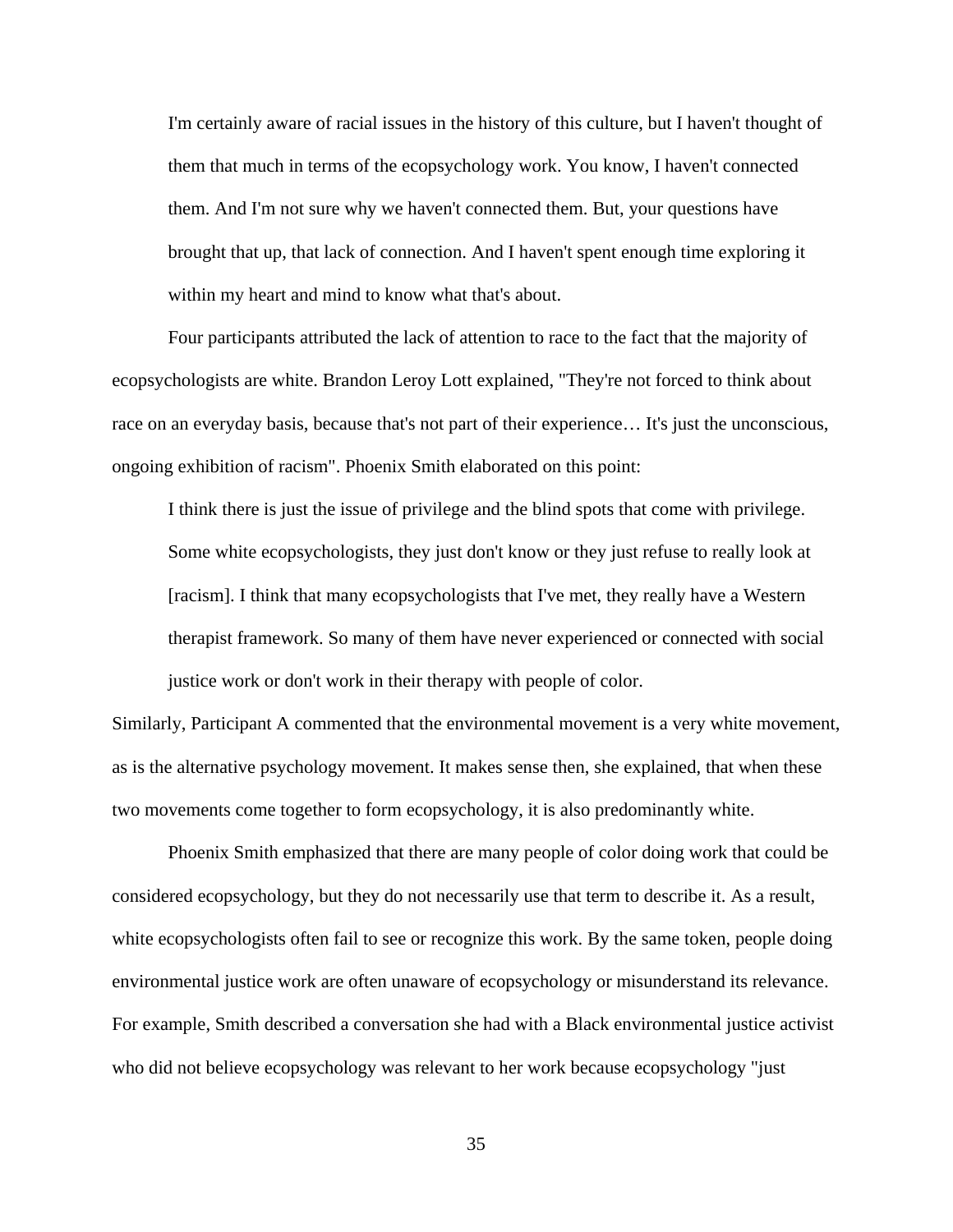focuses on the birds and animals". Smith described a general lack of communication between communities:

I think that there is a lack of awareness on both sides. I think there are people in the community, people of color who are doing social justice work, a lot of them now who are looking at it through the lens of nature, but they don't call it ecopsychology. Maybe they work with youth or do urban gardening… but they don't talk to people who are studying ecopsychology.

Smith said that there need to be more spaces created to bring ecopsychologists and environmental justice activists together to:

…unpack this in a way that is not about blaming or fighting each other but is really saying, we only have one earth. So if everything is connected, then how can we connect better so that we can figure out a common language and a shared understanding to work together against the huge machine and corporations that are trying to destroy it for everyone.

## **Ecopsychology and Indigenous Knowledge**

Participants were asked how they see ecopsychology currently relating to indigenous knowledge and how they think ecopsychologists can connect with indigenous knowledge in a way that is respectful of and accountable to the communities whose knowledge they are drawing from. Those who were not specifically engaged in ecopsychology or as familiar with the field were invited to comment more generally on the topic. It is notable that none of the 12 interview subjects identified as Native American.

Of the six participants who are active in the field of ecopsychology, five remarked that while not true for everyone, there is a tendency in the field for white ecopsychologists to rely on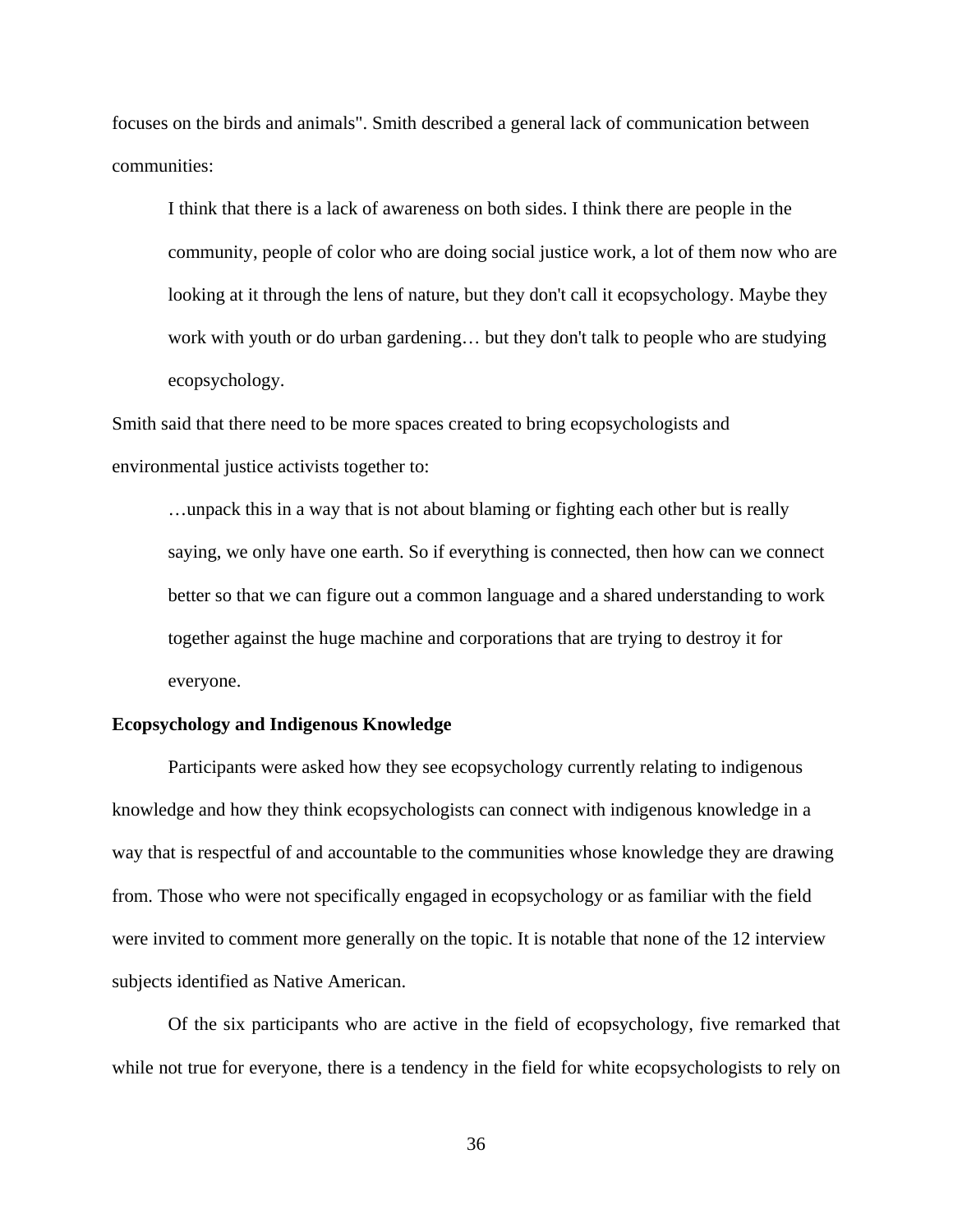Native American traditions to inform their work. They explained that these traditions are sometimes taken out of context. America Worden cited the widespread use of the medicine wheel by white ecotherapists as an example of taking one cultural tool out of its original context. She acknowledges that similar tools have been used across many cultures, however she has noticed that ecotherapists often present it as a Native American tool, which "carries a particular weight with people. Like oh, my therapist is using Native American tools." Worden also critiqued the widespread use of the term shaman by ecopsychologists and other practitioners. While the term is somewhat culturally universal, Worden said that "it is a position that requires a lot of learning and work and calling,… And then people go and take a weekend shamanic drumming workshop and they start practicing on clients." She believes that this is not only disrespectful to the cultures and communities that these practices come from, but it could also be dangerous for people to do shamanic work without enough training and information.

Worden attributes some of the issues that she sees arising in ecopsychology's relationship with indigenous knowledge and traditions as originating in different cultural norms regarding sharing and using information:

We in the West, in the European West, we have this concept that information is free. Like you just deserve to get it. Like if you want it, you can get it. We've got laws in place [to protect it]. And in indigenous communities, it's storied, you earn it through experiences. And the way that we [white ecopsychologists] are treating that information as much more sort of "freedom of information" like, well, I got it in a class and now it's mine. Not like I earned it through relationship and experience.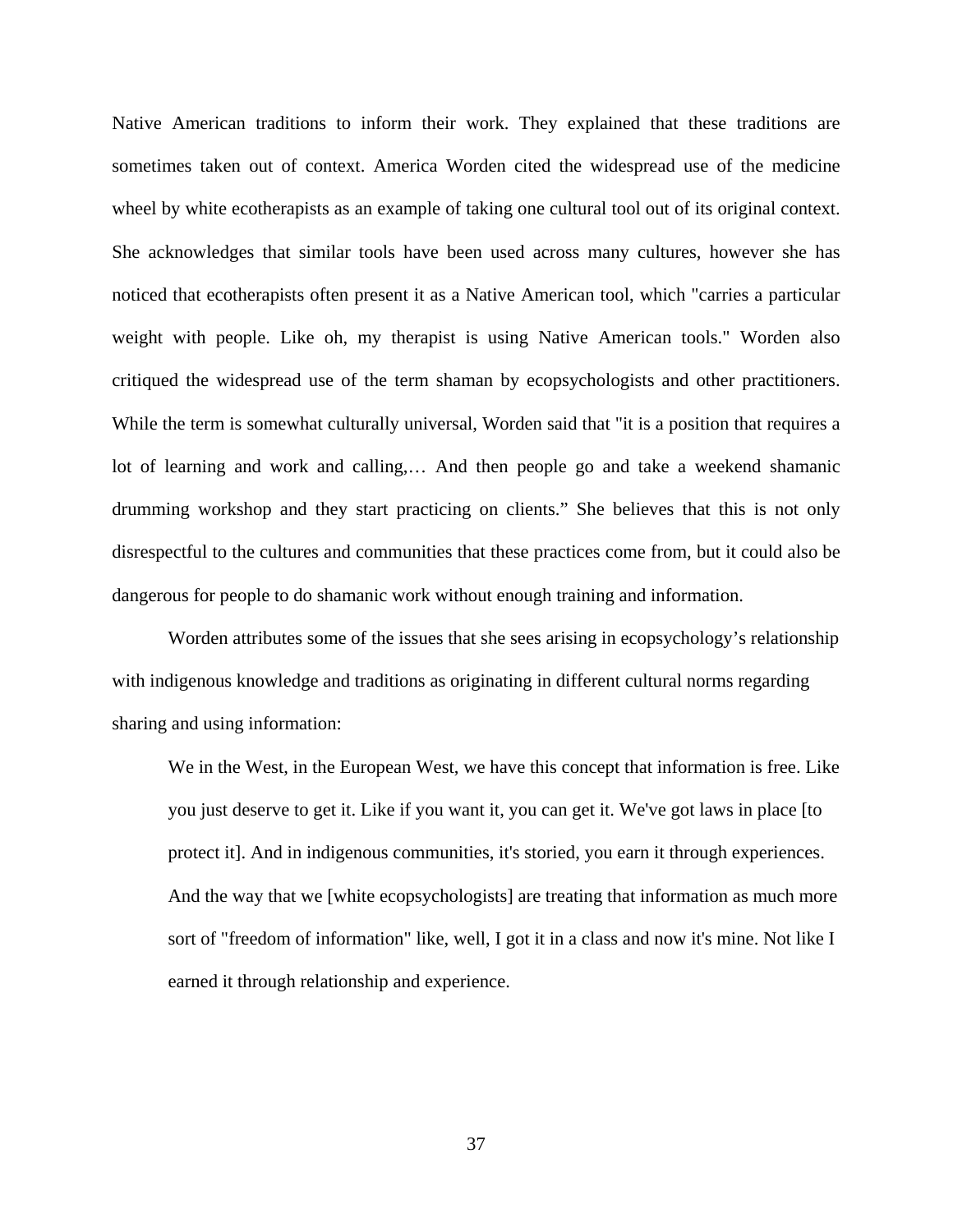She went on to say that while she believes this is a major issue for ecopsychology, she acknowledges that some white ecopsychologists have taken the time to apprentice themselves, build trusting relationships, and are careful to be respectful and accountable in their work.

Some participants  $(n=4)$  noted that at the same time that ecopsychologists borrow some cultural elements, they do not have in depth knowledge of the indigenous cultures they are borrowing from and they often neglect to sufficiently recognize indigenous knowledge. Brandon Leroy Lott described attending a talk by a prominent white deep ecologist who is very influential in the field of ecopsychology. The speaker discussed the history of science and traced it back to Greek scholars, never mentioning indigenous scientific knowledge that predates Greek science. Lott summarized the attitude he observes in the field, "We'll borrow the certain pieces that we like and enjoy and we will incorporate those things into our practice, but we are going to abandon a whole bunch of other stuff".

Some participants (n=3) also noted a tendency for some ecopsychologists to suggest or insinuate that they have created a new, pioneering field without acknowledging its ancient roots. Mateo Nube stressed the importance of contextualizing the field as being both old and new, drawing on ancient concepts that are now being reworked for "a specific audience in a specific place because we have lost that relationship [with nature] and we are trying to rebuild it". Nube went on to describe how white ecopsychologists might be able to draw on this wisdom in an accountable way:

There's nothing wrong with white academics or white folks trying to learn from another culture and trying to become a more whole person as a result. I think we do that all the time. It's part of the human experience-- inquiry and taking new information and blending it with our old information…. The question becomes are we doing it in a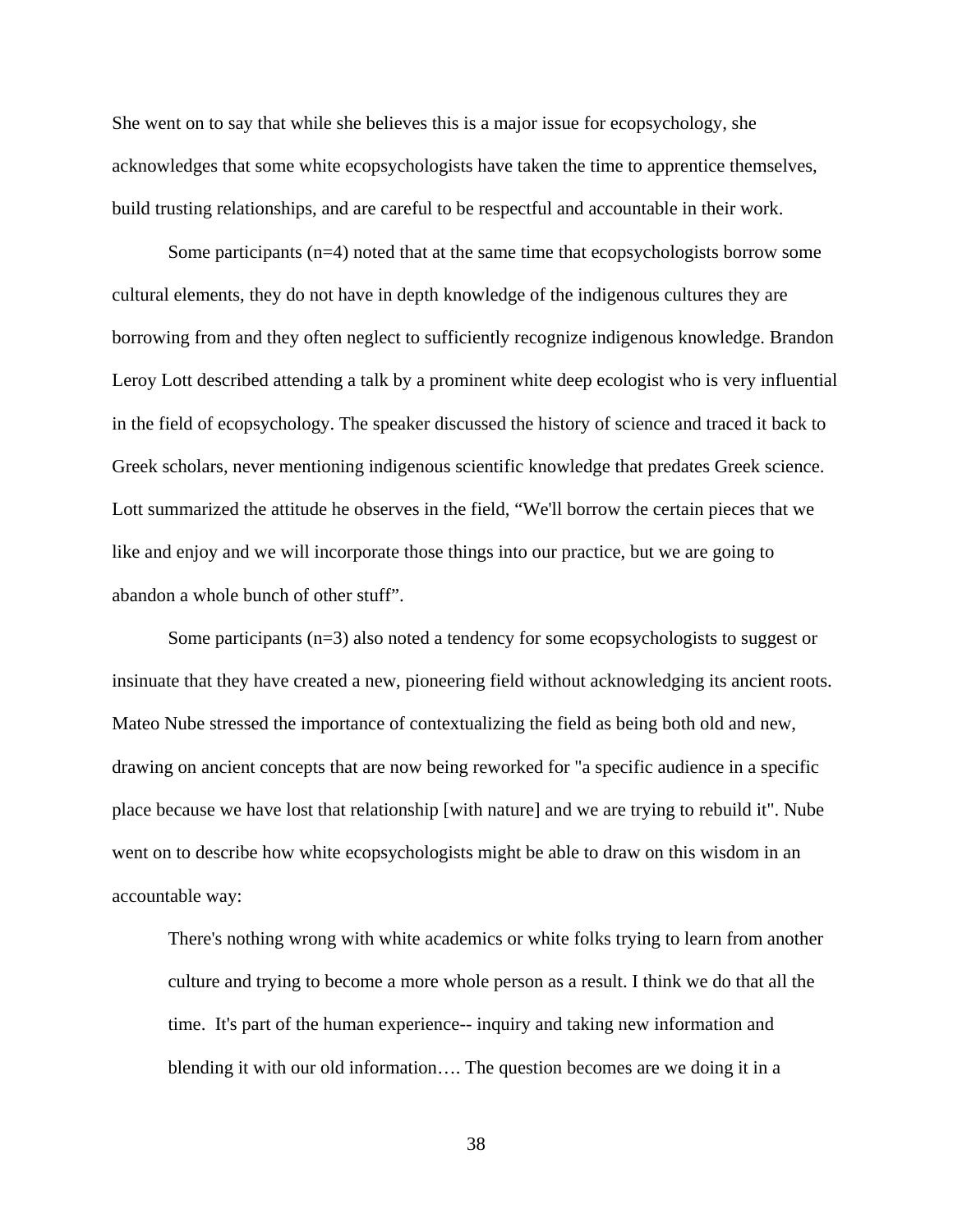principled way? And being principled means being accountable and that takes many forms…at a minimum it means not invisiblizing folks who are already putting forth that knowledge right now. So… if I am a white ecopsychologist, and I preface my work by saying I am actually writing this in a long-standing practice and I am just reinterpreting it in this minor way, but I don't pretend to make it something new, then I think that is a start.

Respondents offered several more ideas about what accountability could look like as well as how to avoid cultural appropriation in the field of ecopsychology. Andy Fisher explained that he has learned to use a "bare-bones" approach that avoids appropriating from other cultures:

You take elements that are universal or transhistorical, like sitting in a circle. You can't go anywhere on the planet where people don't sit in a circle. Another universal example is just knowing that the larger natural world has things to teach us. And, people from the beginning of time have spent solo time in the wilderness humbly and seeking illumination and spiritual renewal. So you can take some of these basic elements…and then creatively flesh it out from there, within your own experience and context. For us, we just do it very humbly, knowing that we are kind of in kindergarten with all of this, knowing that it is a long-term process.

Three participants emphasized the importance of ecopsychologists developing their own connection with nature and two suggested that white ecopsychologists look to European indigenous traditions to inform their work. America Worden observed that ecopsychologists sometimes rely on other people's cultures to such an extent that it "undermines our own experience. It's like we don't have the tools, so we go get them from someone else". Participant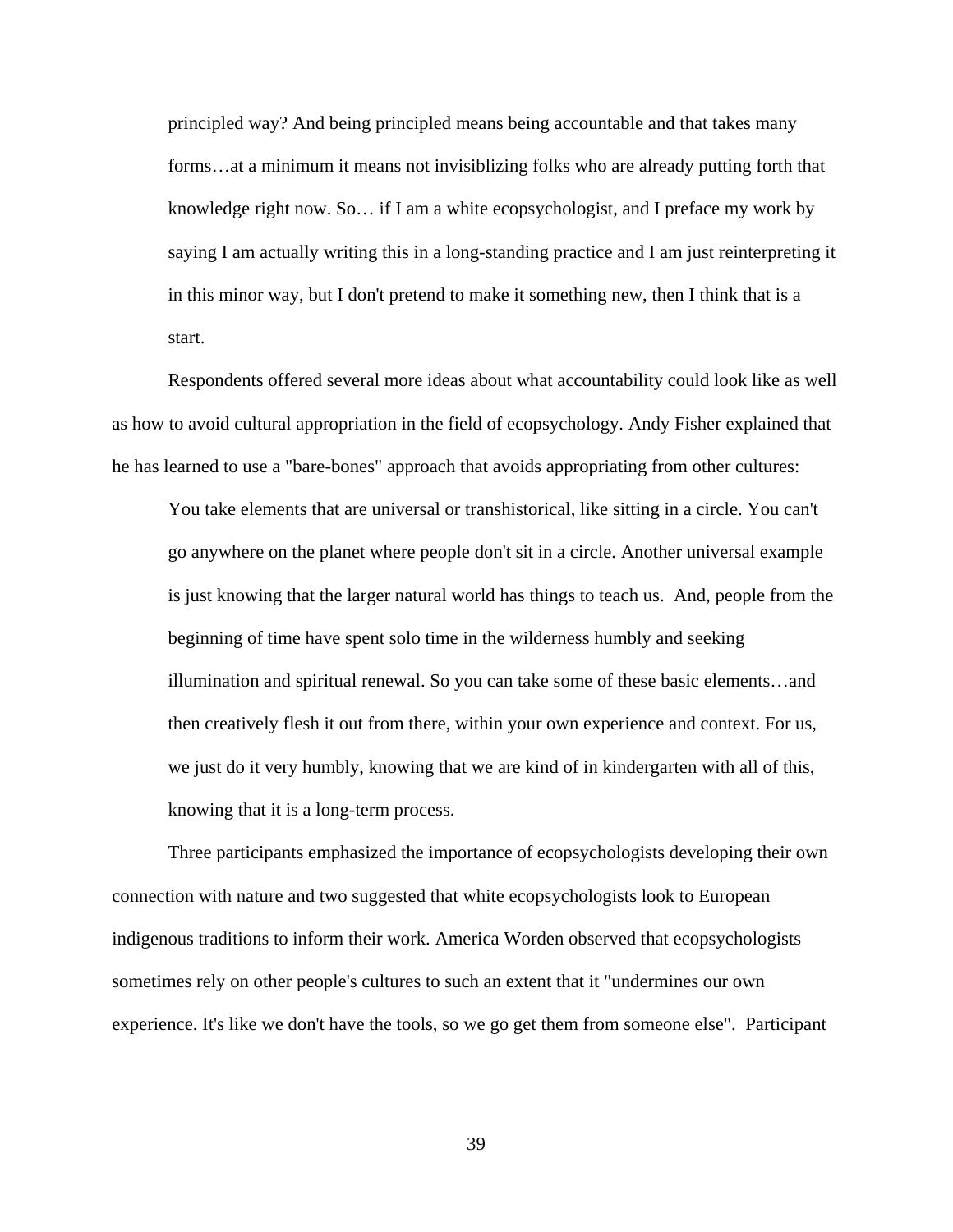A emphasized the importance of starting small and taking the time to practice. Similarly, Sarah Vekasi explained,

You don't have to kind of steal [a cultural tradition] or even steal a fake one. I don't think people's ideas of Native American [traditions] are even actually coming from a specific place…. But every person alive here, we got here. That means somewhere in our genetic memory are people very connected to the land, because until very recently we had to do a lot of work to stay alive. And that meant knowing the natural cycles and it meant knowing when to plant your seeds, and it meant a whole lot of things that we can tap into again by asking our ancestors, or paying attention, praying… or meditating or whatever. Knowing ourselves, but in a way big way.

 In summary, participants noted that on the one hand there is a lack of specific knowledge and recognition of indigenous traditions by ecopsychologists. On the other hand, participants observed that some ecopsychologists are taking indigenous cultural elements out of context, at times to enhance their credibility with clients. They emphasized the importance of placing ecopsychology in its historical context as a modern interpretation of old concepts, and encouraged ecopsychologists to draw on and develop their own connections with nature rather than relying on cultures other than their own.

#### **Making Connections: Race and Ecopsychology**

All 12 participants believed that race and racism are indeed relevant to ecopsychology. They commented on numerous points of intersection, which are described below.

**Environmental justice.** When asked to explain how race and ecopsychology are related, the most common initial response  $(n=11)$  was to point out that people of color are currently bearing the brunt of environmental degradation. Respondents gave examples of ways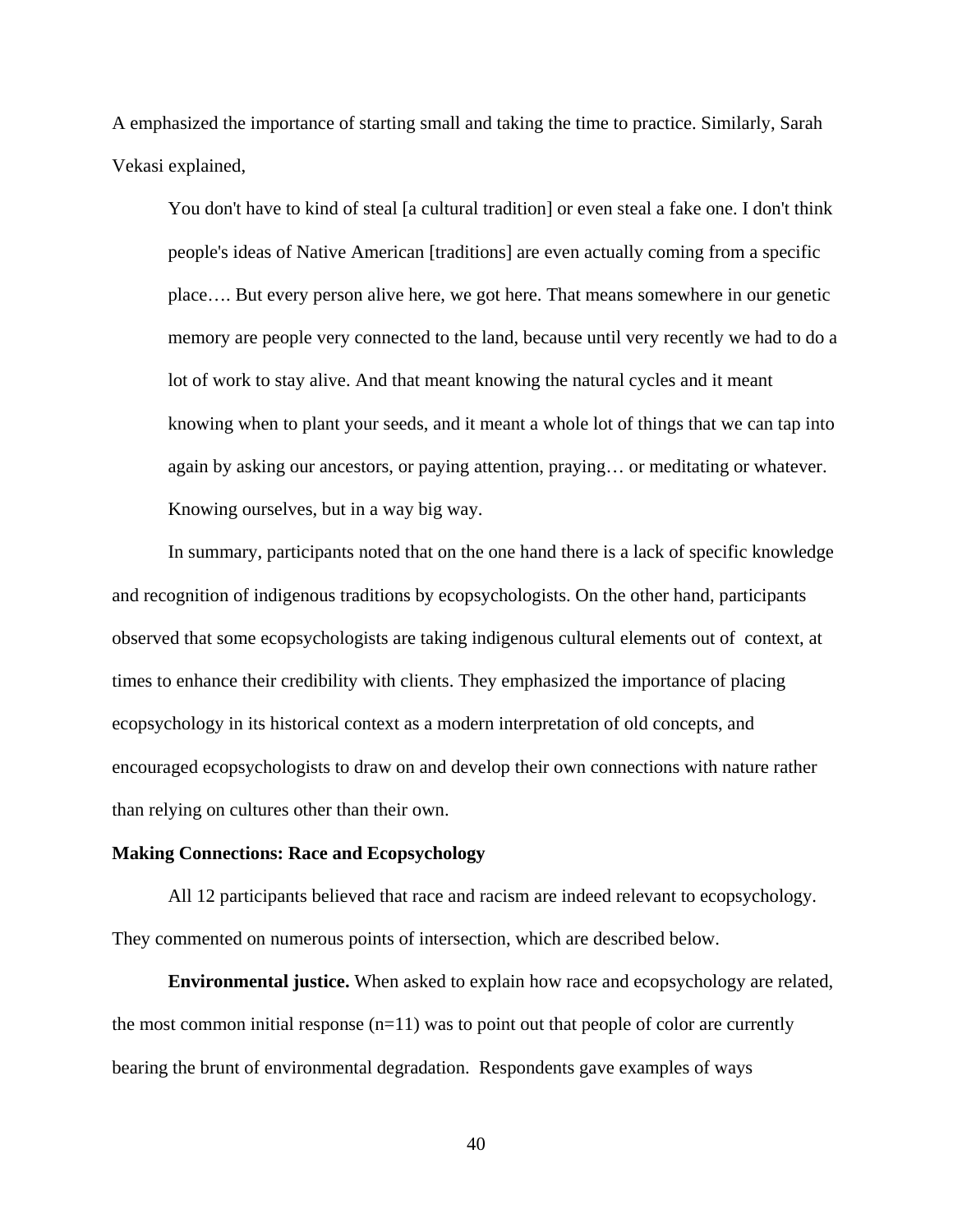communities of color are disproportionately impacted, such as proximity to toxic waste sites, uranium mining on Native American land, fracking, tar sands, nuclear weapons testing, poor air quality, and living in "food deserts". A

In addition to noting the ways that this impacts the physical health of communities of color, some participants  $(n=5)$  commented on the psychological and spiritual toll of environmental degradation. Raúl Quiñones Rosado spoke about what he observed in Vieques, Puerto Rico where the U.S. Navy had a bombing practice range and testing site for many years until it was shut down by protesters in 2003. He explained how environmental injustice becomes a part of a cycle of oppression:

It is not only what it does to your body, but what it does to you in terms of internalized oppression, like "I'm not doing something right or I have to do something better because I'm doing it wrong…". It's hard to separate the psychological or even the spiritual, or measure those, but they clearly manifest when you look at the other more objective indicators.

Several participants (n=3) emphasized that race is relevant to ecopsychology because "the oppression of the earth and the oppression of people go hand-in-hand" (Participant A). They pointed out that historically, oppression and colonization are often at least partially driven by pursuit of natural resources. Andy Fisher explained:

The whole planet is basically dominated by the system of capital, it dominates nature… and one form it takes is racism and colonialism. People of color, people who have been colonized, it generally happens because somebody is trying to come in and take your water or take your coal or take your uranium or take your trees or something. So it's always got that aspect to it.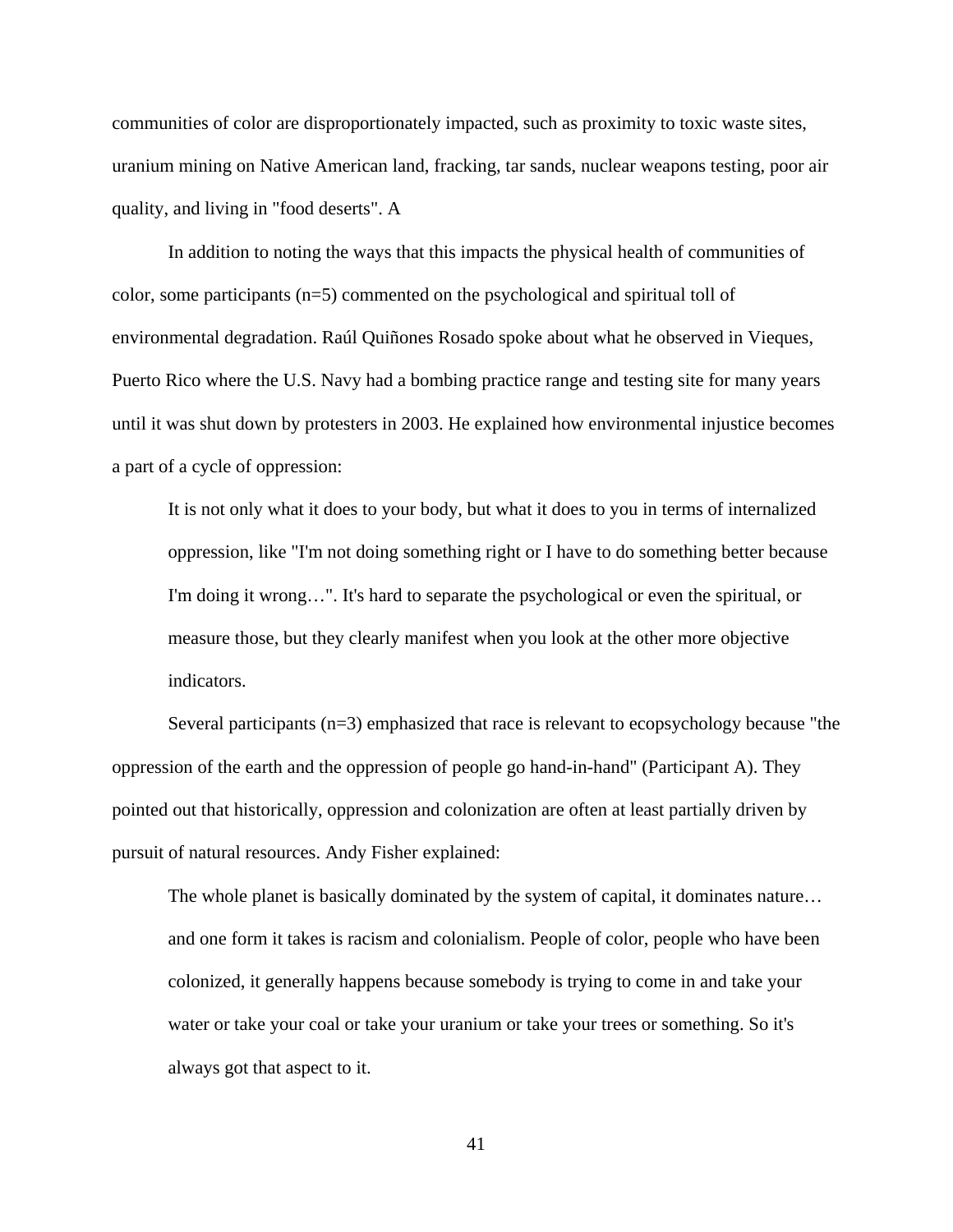**(Re)defining ecopsychology.** Several participants (n=4) noted that how you define ecopsychology affects how relevant it is to issues of race and racism. They believed that ecopsychology should be defined broadly so that it is not just about the human psyche and its relationship to nature, but should instead integrate psyche, nature and society. They argued that ecopsychology is about life, connection, and relationships in the broadest sense. Andy Fisher stated:

It's about nourishing life, and protesting what is violating life, reconnecting with life. It's so simple, but once you start moving in that direction, then an issue like race is like okay, how is race an issue of the domination of nature? How is racism a violation of life? And it just becomes very visible and obvious how it needs to be a part of ecopsychology.

Participant A explained that she is excited about ecopsychology because its broad relevance provides insight into many psychological questions:

It's really about relationships and reconnecting to our loved ones. When you actually get into the philosophical questions about why we're so disconnected, and why are so many people suffering from mental illness, and then if you're asking those deep questions, I think ecopsychology has so much to offer in terms of explanations.

Brandon Leroy Lott discussed his experience working with urban youth of color in San Francisco and Albuquerque. Though his work was not specifically about connecting with nature, he argued that ecopsychology is definitely relevant to them because human beings are part of nature and his work was around promoting community and connectedness. He explained, "healing happens when you connect with other human beings and reconnect with the land, or the larger community…when you're not feeling isolated".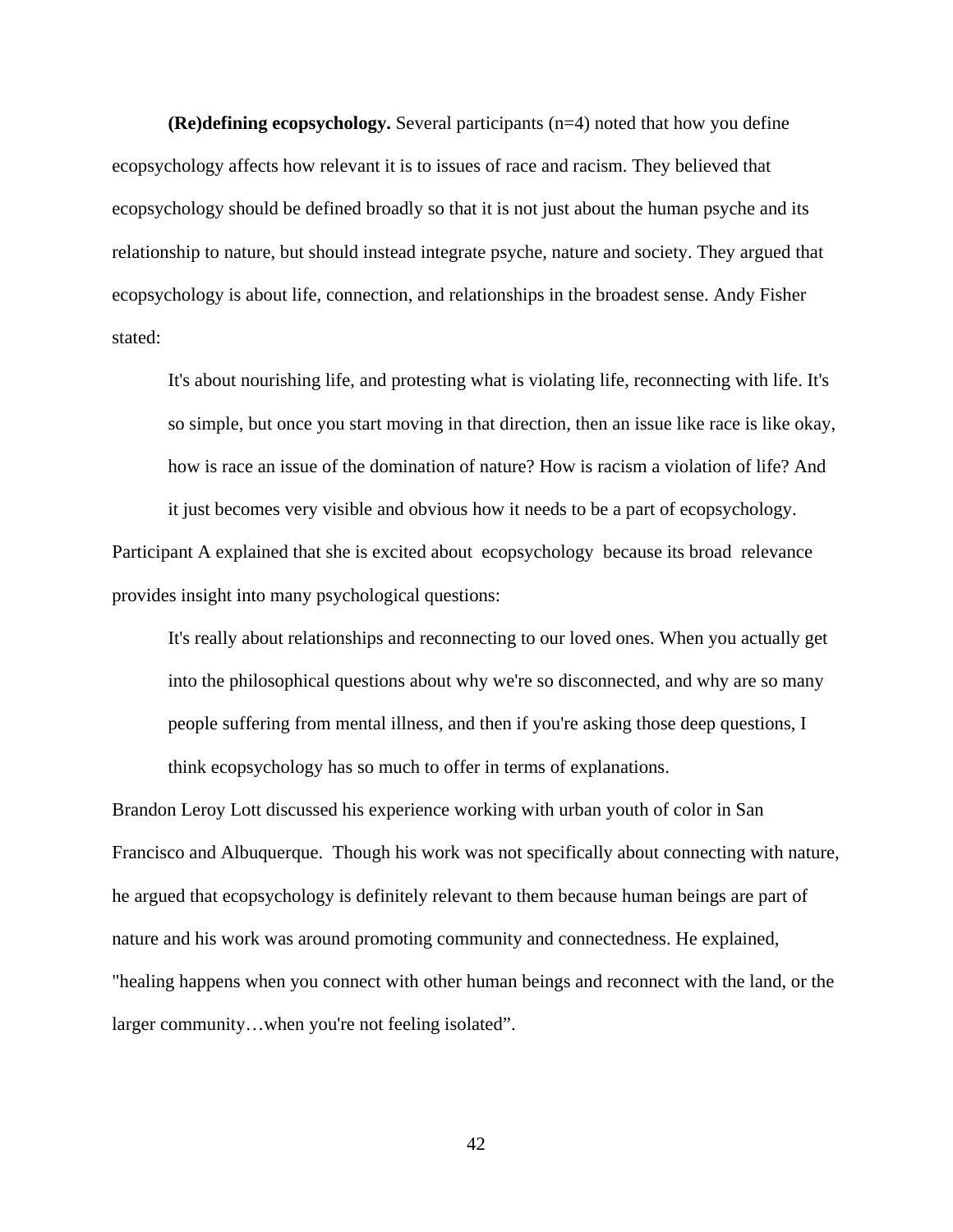**Displacement.** Many participants (n=8) also brought up the issue of displacement,

whether voluntary or forced, as a major point of intersection between race and ecopsychology. Mateo Nube pointed out that a starting point is to remember that "in a US context, the craziest thing is that all of us that are not originally from North America are living on somebody else's land. And many of those folks are still here and alive, and we've completely invisiblized [them]". America Worden elaborated on this, remarking that ecopsychology should be more interested in the psychological impact of living on stolen land as well as the impact of so many people in the US having been displaced from their ancestral land at some point:

It's just devastating how many people here are not from here and don't recognize the distraction that it causes in their internal space. I think you could go through kind of race by race and look at in general, how that happens to each group, or subset of the group…. Like what happens to each of our minds as they cross over here? And what sort of traumas were associated with that?

Nube explained that as industrialization and capitalist growth has accelerated, "many of us have either had to live in a place that has been toxified… or we've actually had to leave that place because (a) it was either destroyed or (b) it was seized from us". He said that he believes there is a severe psychic rupture when people are forced to leave their land due to slavery, environmental degradation, climate change or economic forces. This process often disconnects people and communities from their ancestral "ecological literacy".

 A number of participants (n=4) pointed out that displacement has not just affected people of color. Whether or not they left their homelands by choice, white people living in the US are also displaced people. Nube remarked that further exploration should examine: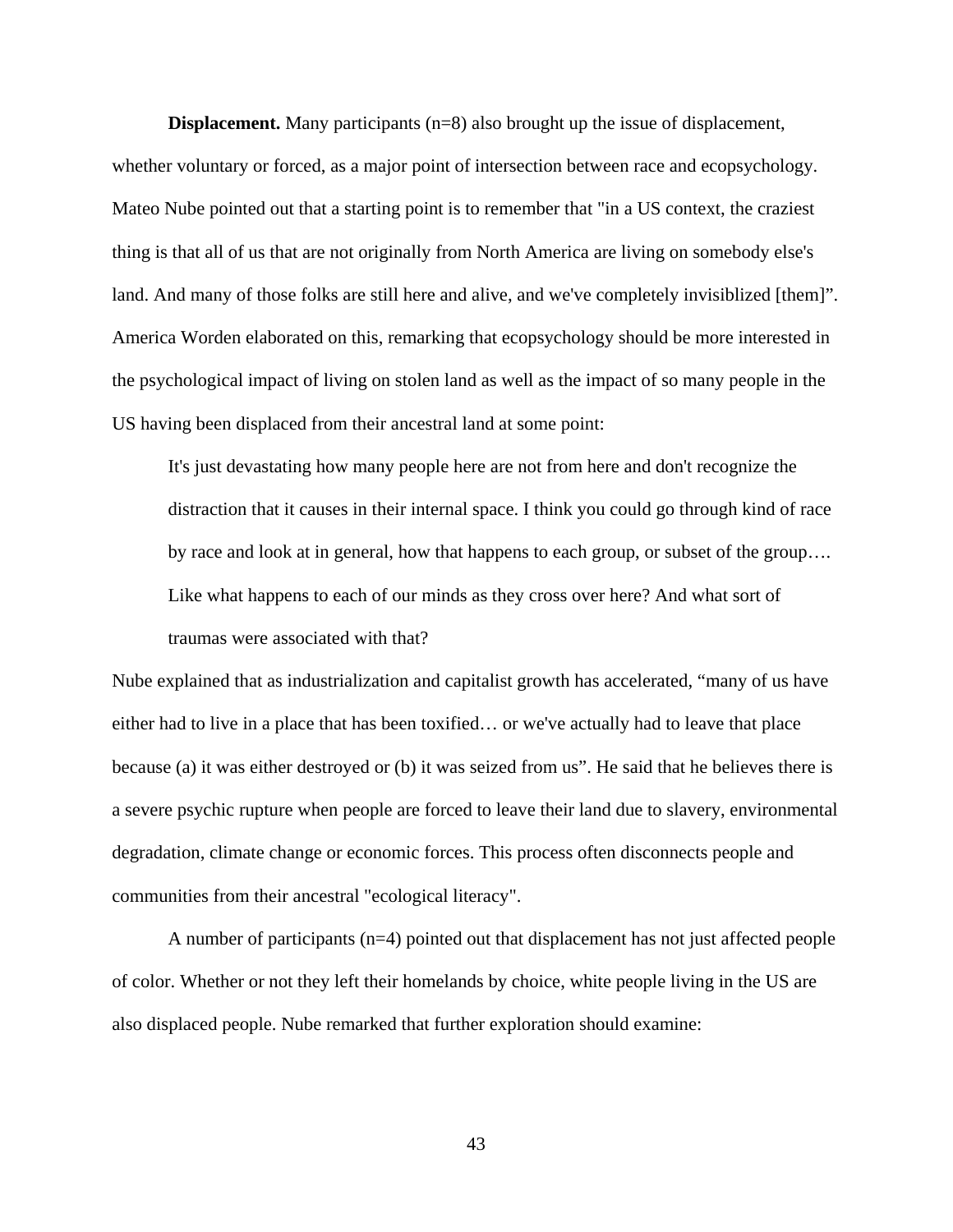How whiteness has been defined in the US and how that has been designed in a way that totally cut folks who identify as white off from their historical relationship to place as well. In many cases, it was pre-Christian culture that was grounded in place... I think that that imposes a huge level of psychic wounds, too, and then to add on to that layer now you have to identify as part of the master class in this country… and be the set of individuals, the culture rather, that took everybody else's land away.

Adelaja Simon believes that as a result of being disconnected from their ancestry and traditions, many people feel despair and loneliness. He argued that ecopsychology has the potential to help heal some of the wounds of displacement by uncovering our shared relationship with the earth:

No one really has a history or ancestry behind the ground that they're standing on. Like I have Haitian ancestry, and I can say that, but I don't know where they came from before that. But we can all trace ourselves back to the earth. We can all step back into that space of connection with the earth and with the ecological systems that support us. I feel like that's the rewriting of history that we lost along the way.

**Relevance to Communities of Color.** Several participants (n=4) remarked that there is a "pervasive image of environmentalism [and] ecology as white, middle/upper-class and urban" (Vekasi, S.). They also noted that there is a stereotype that connecting with the earth is a privilege that only wealthy white people can afford. America Worden said that this is very damaging, because it hides the fact that these issues are all interconnected, and that ecological, economic and racial exploitation and injustice go hand-in-hand.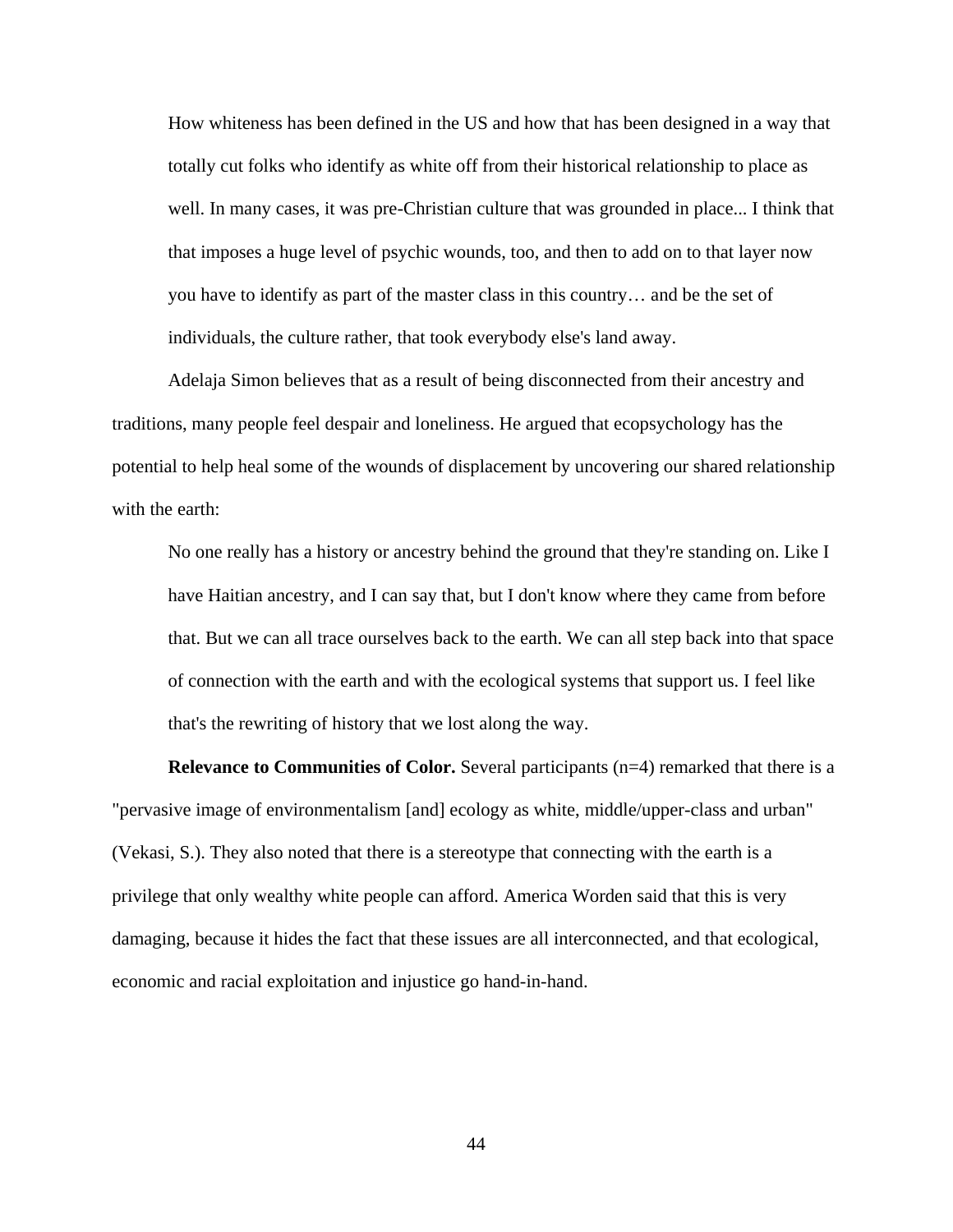Though they critiqued the stereotype that environmentalism is a white issue, six participants did point out that people of color are often dealing with addressing day to day survival needs which may take precedence over environmental issues. Bill Gardiner explained:

You know, people are really overwhelmed right now, with the recession, which is a recession in the white community, but it's a depression in the people of color community. And all of the home foreclosures, which has been devastating in the people of color communities as a result of the collapse of the whole banking thing…. And then the loss of jobs, so people's daily lives are impacted in devastating ways, and that's understandably where people's energies and thinking are going. And climate change feels kind of remote and down the road when you've got these immediate things that you're struggling with.

In addition to these issues, Phoenix Smith remarked that many people of color are already dealing with so much trauma that it can be difficult for some people to take ecopsychology seriously: "It's like, you really want me to be able to connect my pain to the earth when my sons are being murdered by the police? There is so much unresolved grief that communities hold".

A few participants  $(n=3)$ , all of whom identified as African-American, spoke about how some communities of color in the US experience alienation from nature. Adelaja Simon that many urban people of color rarely leave the city:

They never get to stand in the middle of a redwood forest and feel completely like they're insignificant. It's almost like the natural world, the wild world is farther than it really is.

So I feel like black people have less opportunities to experience it, to fall in love again. Smith commented that this alienation is partly because people of color have legitimate reasons to feel unsafe in rural areas, and perhaps also a result of family legacies in which children of color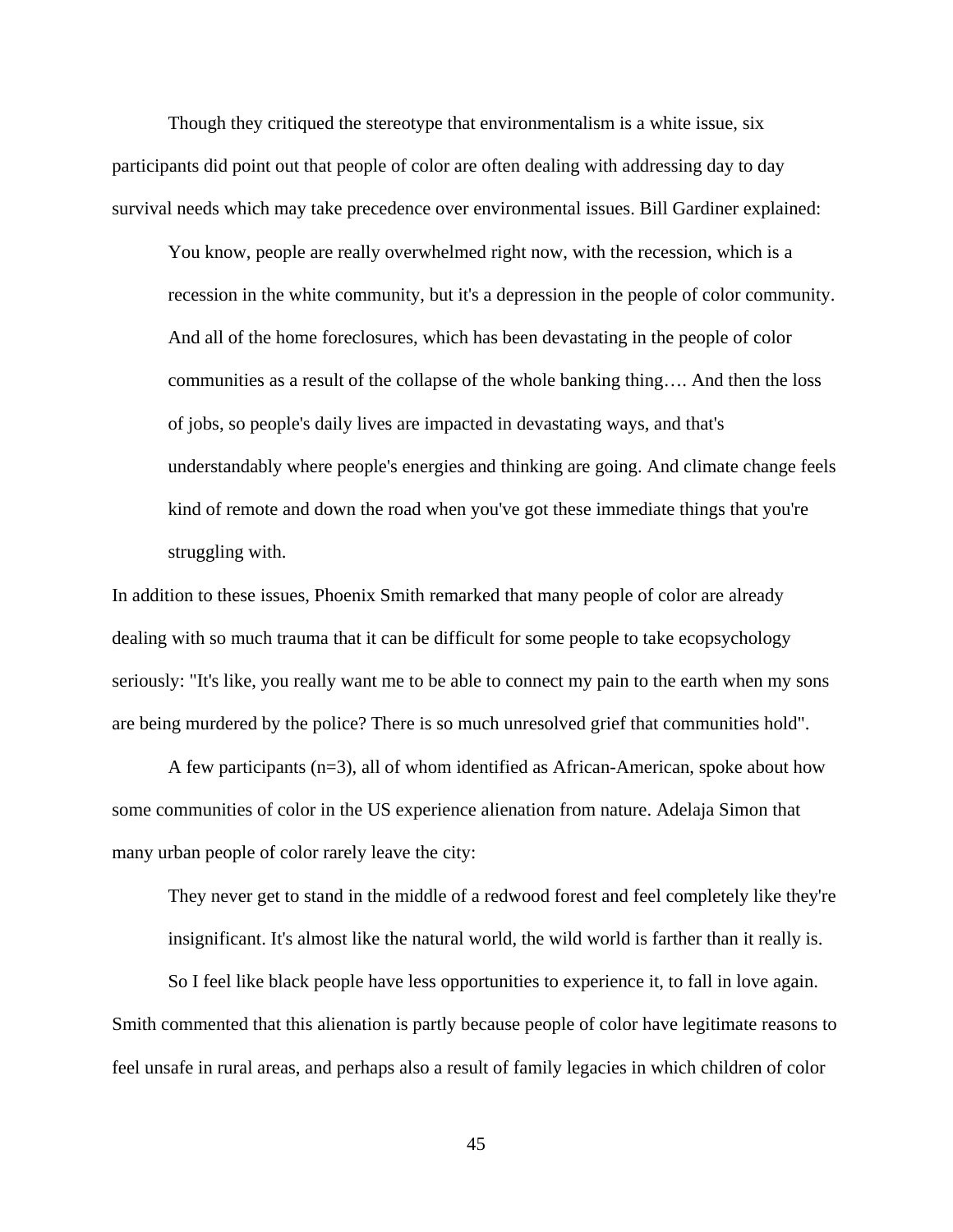have not grown up spending time in nature. At the same time, Smith pointed out a number of counter examples. She mentioned a website called "Outdoor Afro" which has been very successful in nurturing and encouraging African-Americans' connection with nature.

In addition to discussing a pattern of disconnection from nature in communities of color, four participants, all African-American, emphasized that at the same time, there is a long history of people of color being connected to the land. Brandon Leroy Lott gave an example from his family history:

You know, my dad was born here in Rivana in 1945, and their community was in the woods. They moved up here and they were given what were called allotments, which was basically land in the woods. That's always wear Black folks lived. But most [Black] people went to the city. So, it's really only a generation or so where that disconnection was drawn…. For me, coming from the country and when I got into the city, the city was toxic. It was like, oh my God! How do people live like this? And for other people to want to go out into the woods, they are like, why would I want to do that? (Laughing) Especially if you're black, and you see that a lot of white people do that… I'm not going camping or going hiking, that's what white people do! So there's just this whole psychological disconnect when it comes to, for black people, when it comes to going out in the woods, and connecting to nature.

Lott's example illustrates the dialectic that these participants were grappling with: many people of color in the US are alienated from nature, and yet at the same time many are deeply connected presently and/or have rich ancestral histories of connection to nature. Smith talked about her own roots: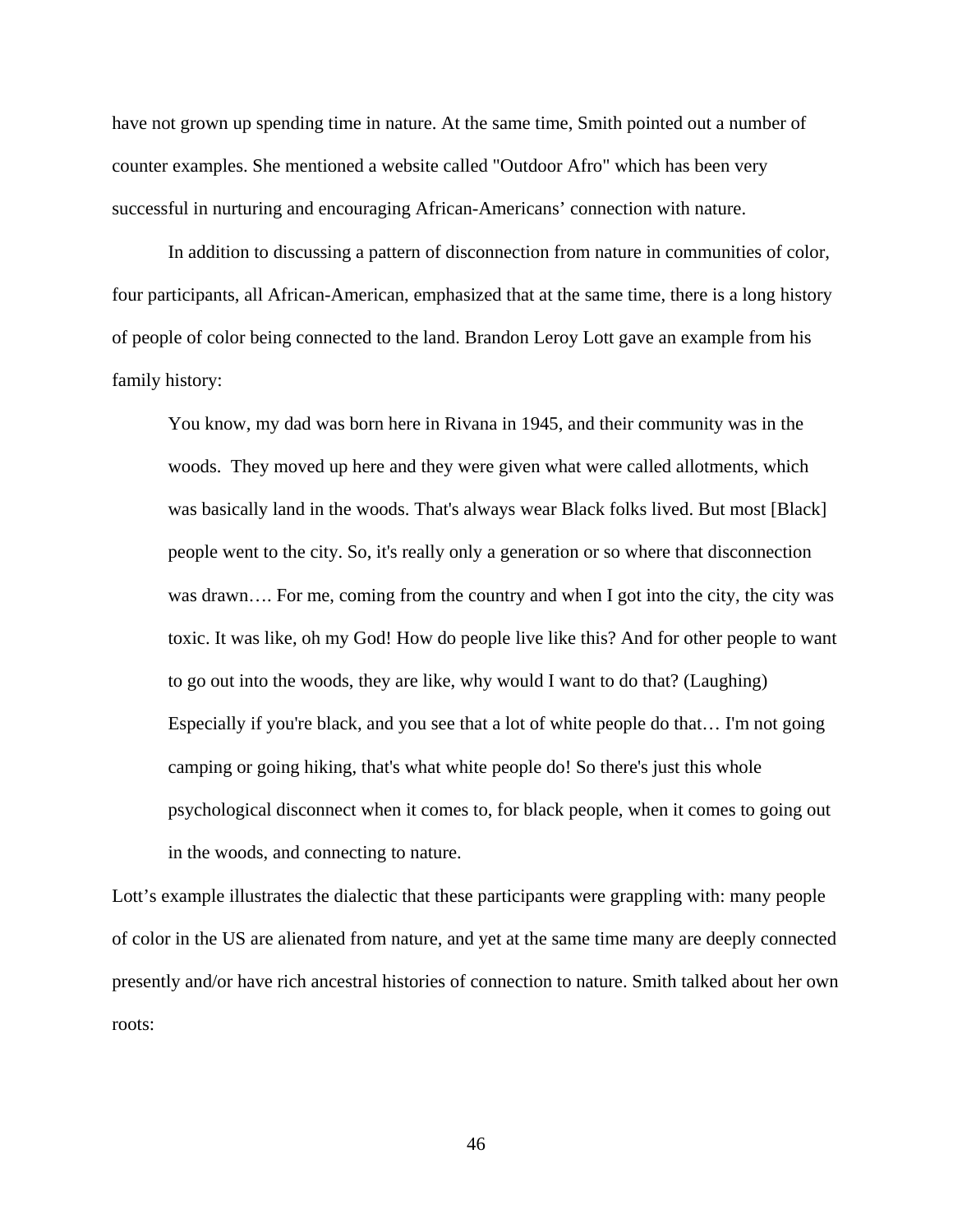There's also the connection, for me, a long history of people of color who have always been environmentalists even though they may not use that word. From my own family, and the gardening that my grandparents and great grandparents did just to have food…. And obviously my ancestors that were enslaved and worked the land here in the United States for hundreds and hundreds of years. So that's how deep that I go back with it. For me, the connection is that I was born into it.

Participant B pointed out that ecopsychology related projects such as urban gardening often elicit these kinds of stories. Particularly as elders engage, they may share stories about a grandparent who was a farmer or some other ancestral connection to the land.

**Whiteness:** Some participants (n=5) discussed how whiteness and ecopsychology intersect. Three participants, all white, emphasized that a white way of thinking is at the root of the ecological crisis. Bill Gardiner also noted that for the most part, white people run the institutions that are responsible for climate change. Several participants (n=3) pointed out that while people of color bear the brunt of both racism and ecological devastation, racism also hurts white people and they have an important role to play in addressing it. Brandon Leroy Lott explained, "We are all wounded. Whether the wound on my end is from the historical abuses of racism or on the other hand of a white person who has been abused in a different way through the lens of superiority". Similarly, Mateo Nube insisted that we are all in need of healing, and white people need to heal from the wounds of racism as an essential step in the deconstruction of white supremacy.

America Worden said she has found that white culture is so individualistic that it can be difficult for people to grasp that they are part of a larger system that includes not only their families, but the entire planet. She explained that, "this idea that you are completely on your own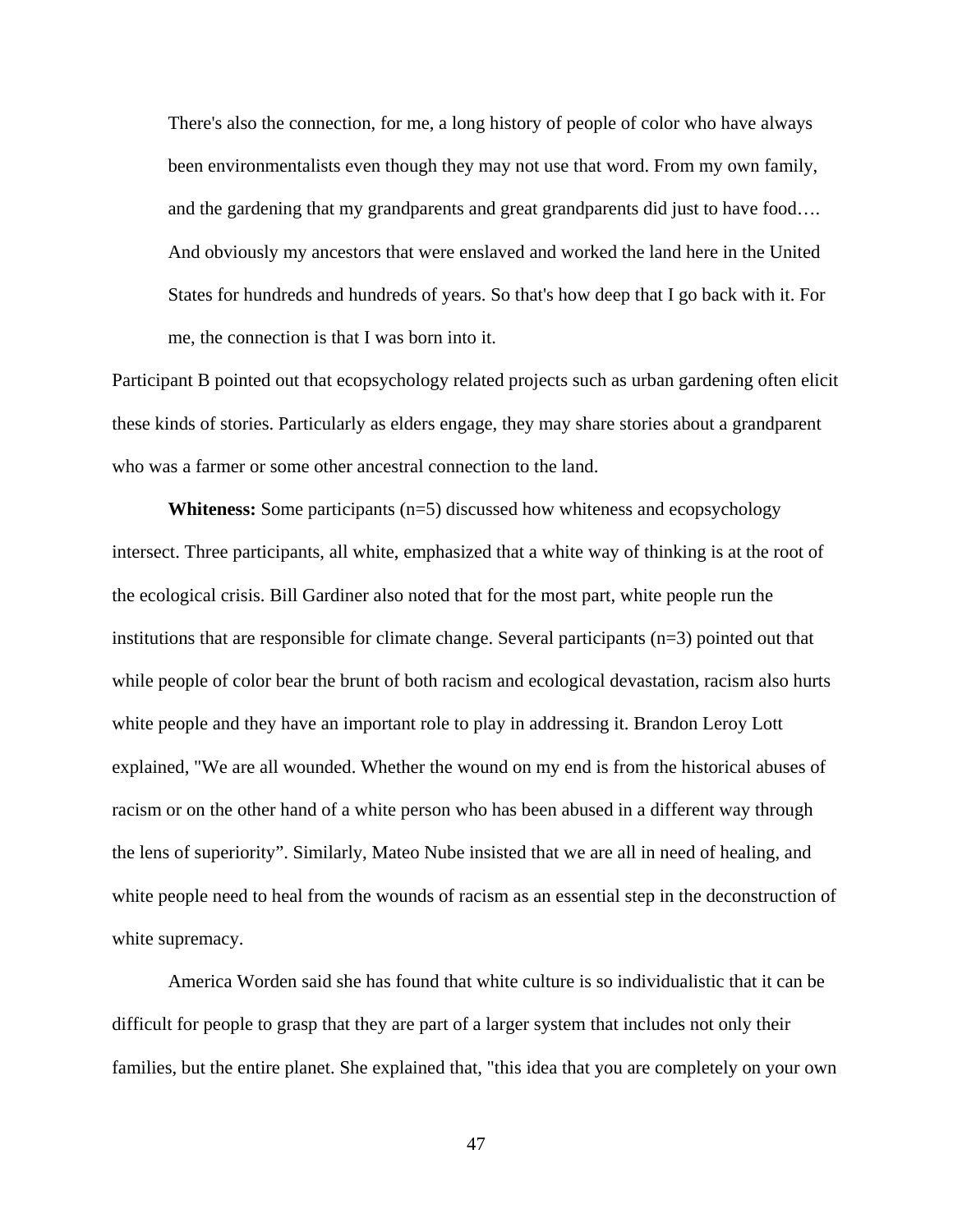is such a white idea". However, she believes ecopsychology's emphasis on connection and interdependence could help address this individualism and help to heal what she described as an "epidemic of loneliness" among white people. On the flip side, Raúl Quiñones Rosado warned that at times when white people

…make that leap from the self into that oneness, [they] do not want to see that race is very real. Race is a social construct, it was an invention, and yet it has very real impact. Not only historically, but now, today and tomorrow and the day after. Until we do something to transcend it, really, truly, collectively. I think that is a function of, in white people, internalized racial superiority, and it's supported by dominant white culture.

Quiñones emphasized that it is important that ecopsychologists are able to balance the truth of interconnectedness with the truth of racism.

#### **Race and Ecopsychology Practice**

Interviewees were asked whether they could think of examples where race and racism are currently being addressed in ecopsychology practice as well as to think of ways they could be integrated in the future. They were also asked how these practices might apply differently to communities of color versus white communities. In general, respondents had a difficult time with this question because, as they explained, people are still sorting out what ecopsychology looks like in practice in the first place. As such, participants were encouraged to do their best to answer the question, keeping a broad definition of ecopsychology in mind. Respondents who were less familiar with the field of ecopsychology per se were simply invited to think about practices that would integrate race and social justice with psychology and ecology.

Four participants said that they practice ecotherapy of some kind. Of these, two work primarily in an individual psychotherapy context. They said that very few clients come to them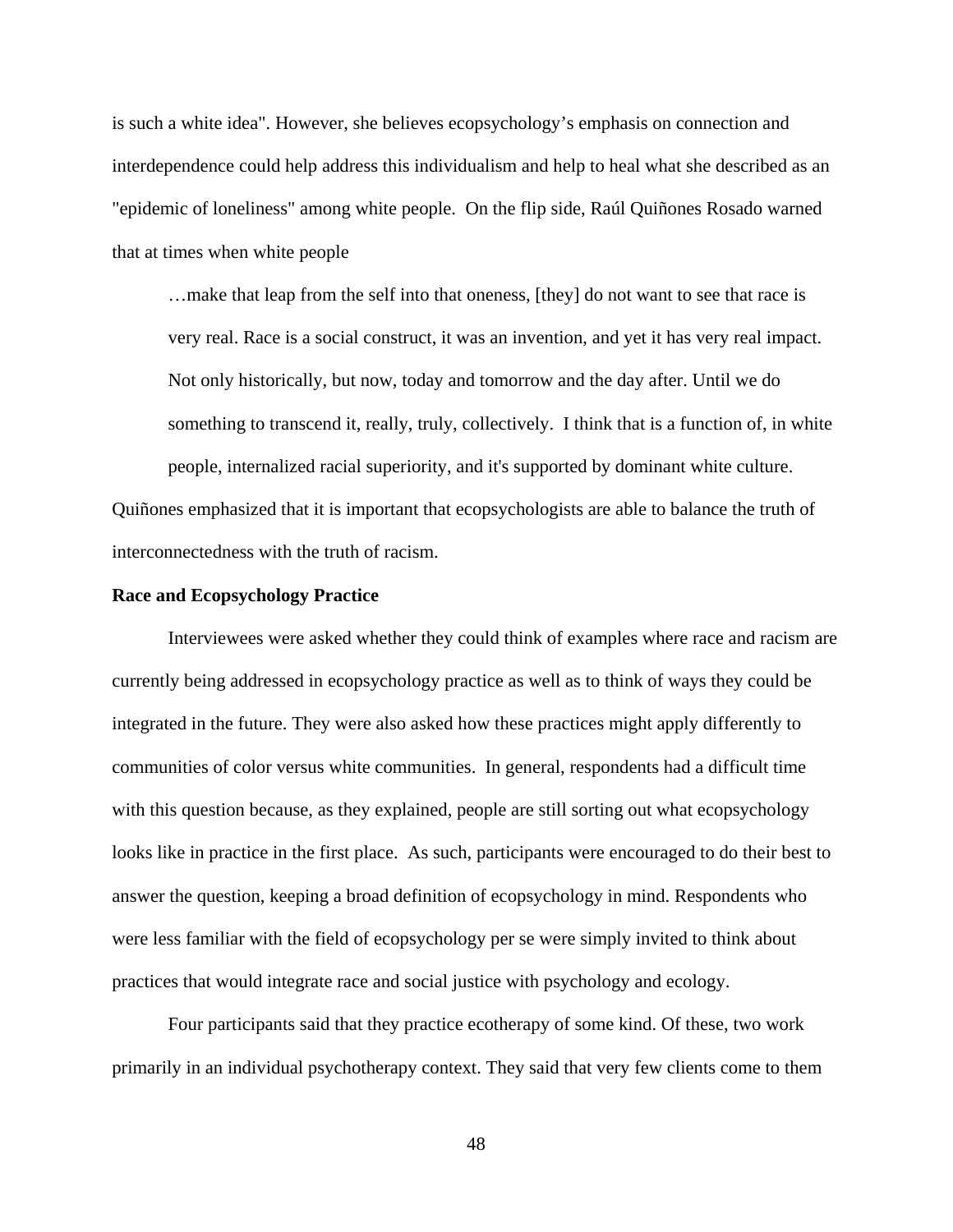specifically seeking ecotherapy. As a result, they work in ecopsychology themes by asking questions about issues such as "where you live, where did you live [in the past], what is going on in the place around you, and also what world events are you connected with" (America Worden). Similarly, Participant B said that while she encourages clients to connect more with nature, her main ecopsychological focus is "how to encourage and support their getting more involved in community, whether it is in their work, their neighborhood, [or] their spiritual life".

 Two respondents asserted that they did not believe that individual psychotherapy should be the main place where ecopsychology gets put into practice. Andy Fisher argued:

Western psychology is very much based on an individualistic model of psychology and we live in a world that is completely traumatized by war and ecological breakdown and colonialism. I think [ecopsychology] has to get out of the business of one-on-one private practice psychotherapy. It has to be much more of a cultural and social project. For me, this is the radical nature of ecopsychology. If it just reproduces the forms of psychological practice, which is largely psychotherapy, it's not going to be able to answer questions you're asking me [about race and racism]. It has to be much more of a collective decolonization process.

Fisher went on to describe a bit about his vision for ecopsychology in practice. He commented, "I am really interested in regenerating the kind of culture that could talk more broadly, outside the realms of therapy office, about the whole shape we are in as a society and culture". Fisher envisions ecopyschology supporting a cultural shift in which people would tend to the whole human life cycle, supporting people's transitions from childhood to adolescence and adolescence to adulthood. In particular, he imagines elders tending these processes. "Elders are people who need to think about shape the society is in and how things need to change, as well as listen to the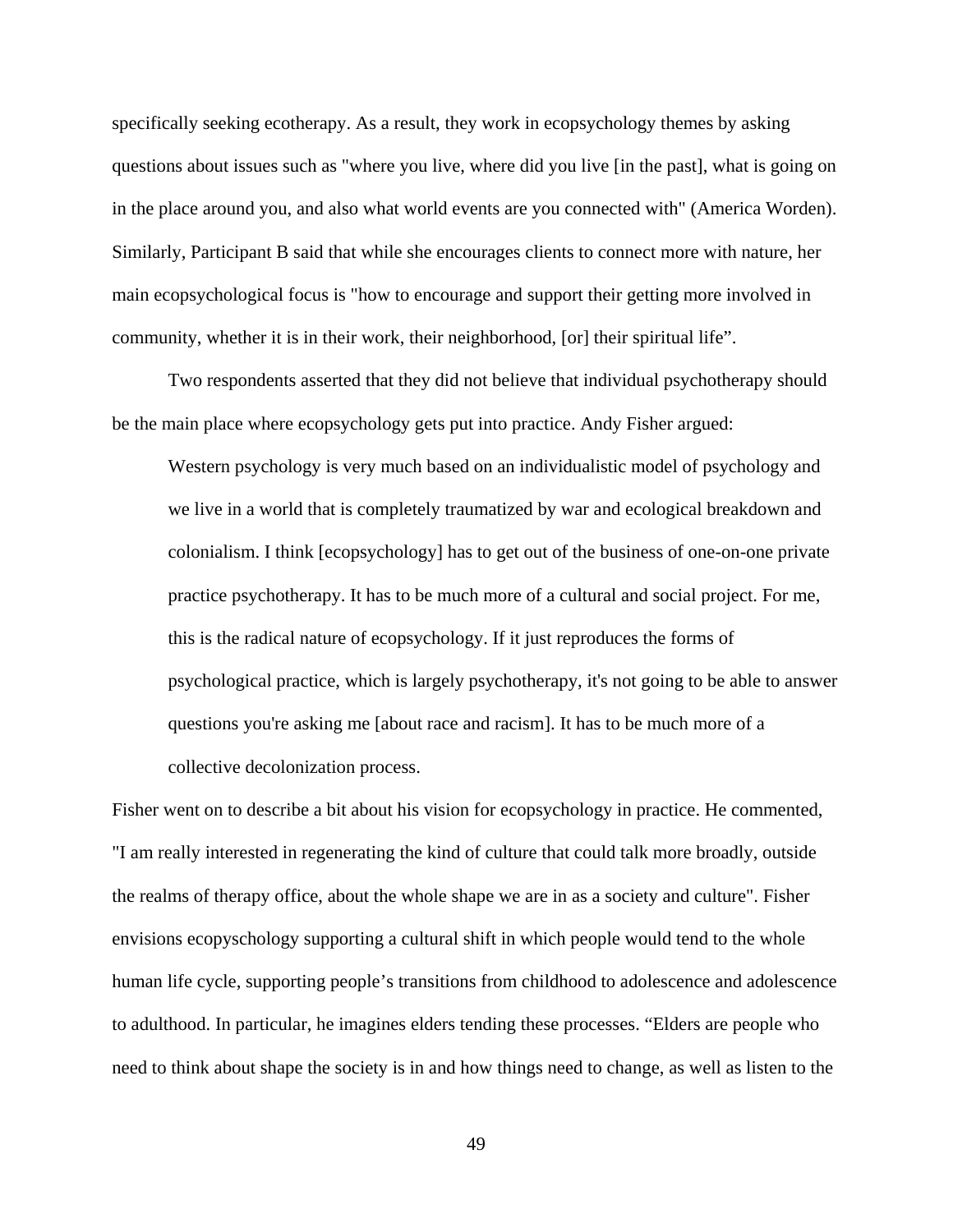youth in their rebellion and what they are saying about our society", Fisher explained. He said that the kind of collective level process that he envisions will not be possible if "we are just lining people up one at a time at the therapist's office."

Worden also questioned whether ecopsychology really needs to take place in a psychological context at all, explaining "we tend to have [ecopsychology] locked up in psychology in this… academic room or this office… But I feel like a lot of the medicine of ecopsychology is reconnecting people, which does not need to be done in a psychological context". Worden works at an ecopsychology institute, which she says has difficulty attracting clients seeking individual ecotherapy. However, she said there is much more interest in ecopsychology–related groups. She believes this is because people generally think of therapy as a place to talk about issues in their personal lives, and they have difficulty consciously connecting their personal issues to larger systemic issues.

**Ecopsychological models.** Overall, participants saw individual ecotherapy as neither the ideal model for implementing ecopsychology, nor an effective place to address the intersections between ecopsychology and race and racism. However, they offered a number of examples of ecopsychology—broadly defined—in practice that are happening outside of the walls of the therapy office that work at those intersections. Participant A remarked that "any practices that get people reconnecting to the earth falls into ecopsychology, but it doesn't have to be called ecopsychology. Whether it's urban agriculture, permaculture, green building, green jobs, green health... those are really exciting and there's no loss of examples". Given a broad definition of ecopsychology, participants gave many examples of practical interventions that promote healing through ecology, including urban agriculture, Movement Generation, ecochaplaincy, green jobs, grief and despair work, ancestral healing and more.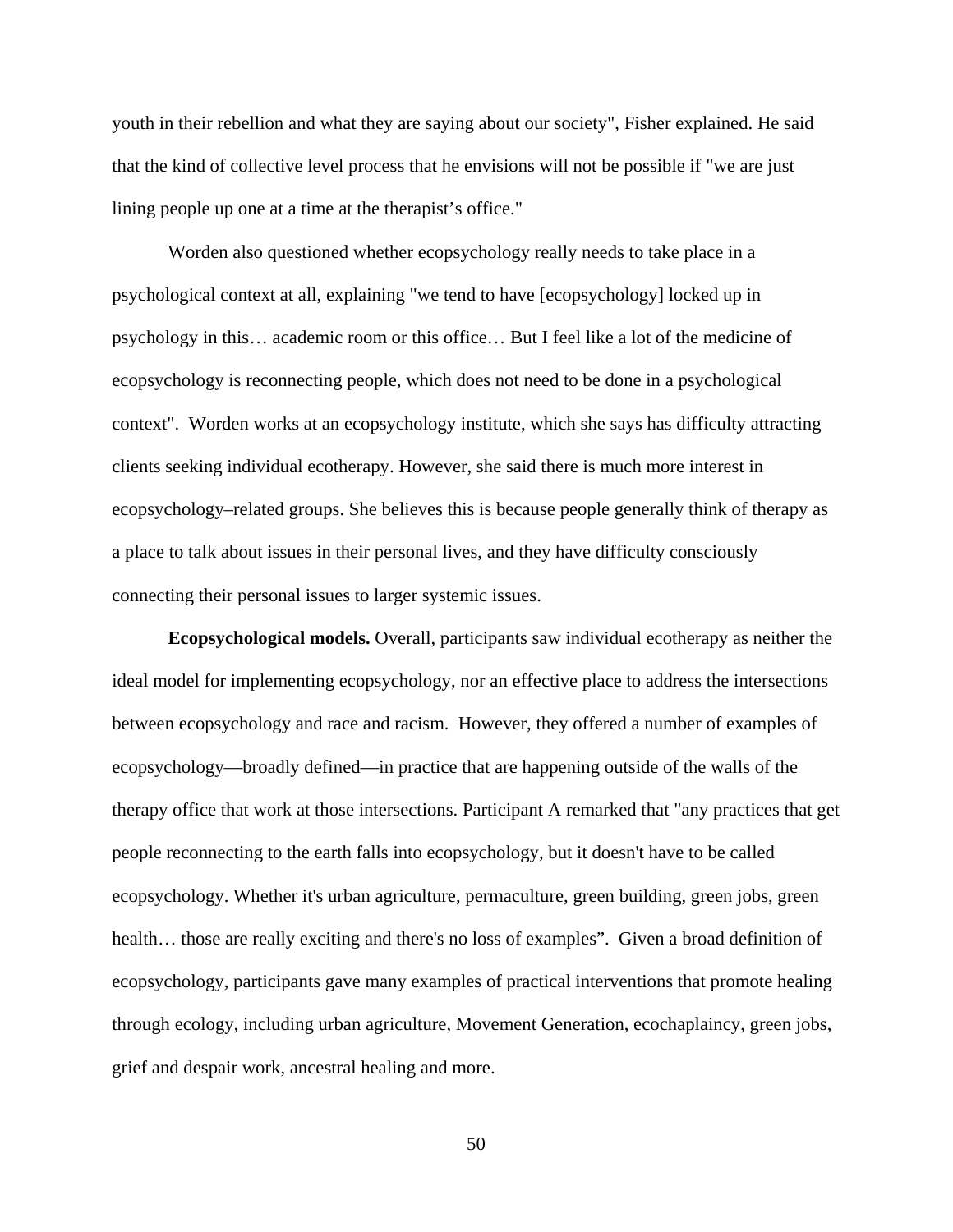*Urban agriculture*. Half of respondents (n=6) mentioned urban agriculture as an example of an ecotherapy or ecopsychological practice that is relevant to communities of color and can address issues of race and racism. They commented that while some may not view farming or gardening as a psychological act, "it makes the place more beautiful and healthy, it makes people more beautiful and healthy, internally, externally. It is definitely an eco-psychological move" (America Worden).

Two respondents are currently involved with an urban community gardening project and intentional community called Canticle Farm in East Oakland, California. The project is in the beginning stages. Anne Symens-Bucher explained that their goal is:

To know our neighbors, be of service to our neighbors, grow food with our neighbors… take down our fences and invite people in, and model that our security lies in our connection and our relationships with each other and not in our fences and our bars and our security systems…. We are grounded in sustainability, service, nonviolence and restorative practices.

Adelaja Simon is also involved with Canticle Farm. He explains the importance of creating wild spaces in the city:

We are in a city where nothing grows... Where everything is covered up. Where we have this idea that we can tame it all. And we lose ourselves in that sense. If there's a space of wildness, it brings this connection back.

Simon described a recent visit to the farm by a nearby youth program. The youth are doing community organizing with their peers around military recruitment in schools. He described meditating with the youth and then taking them out into the garden to harvest and making salads together: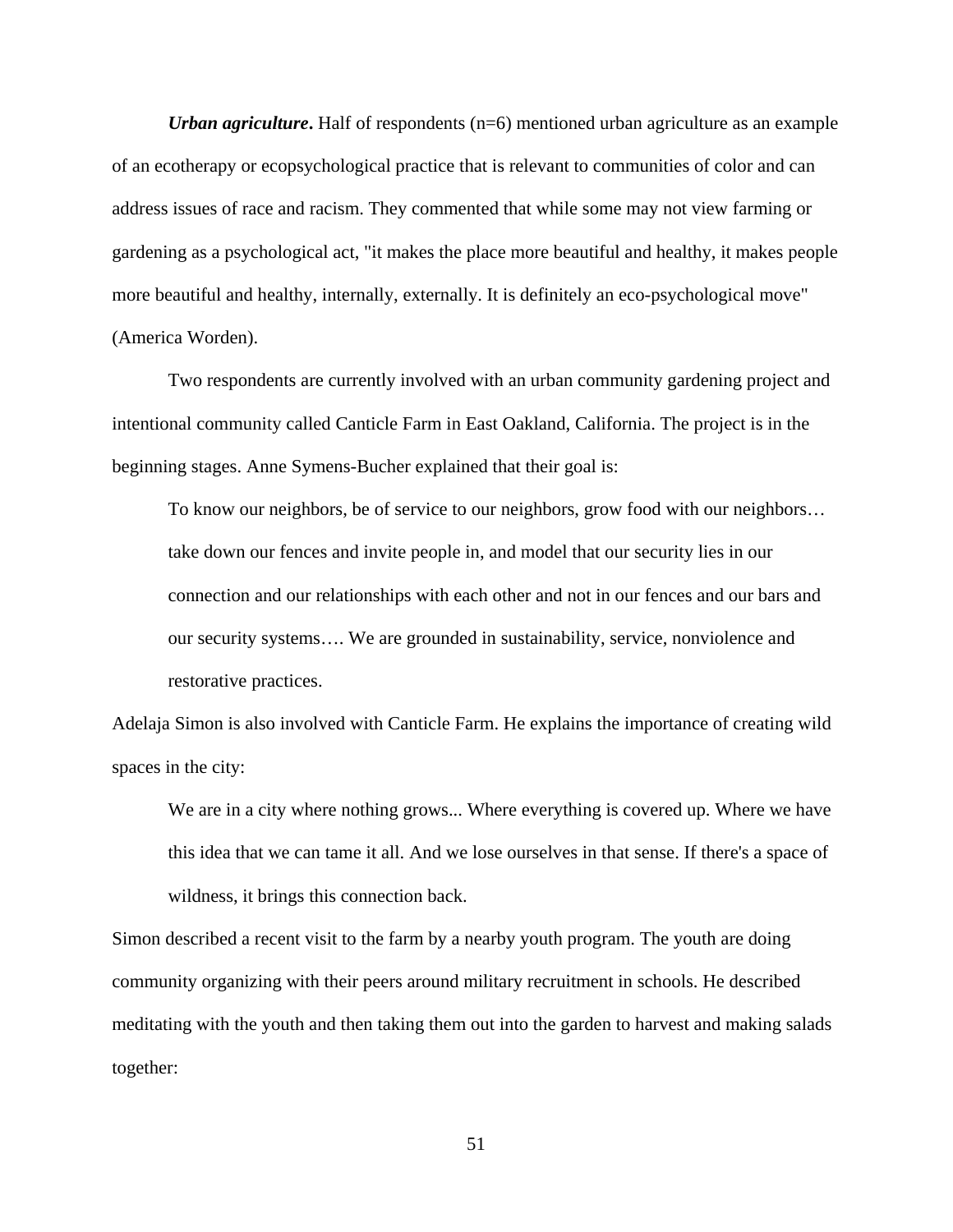They are 15 or 16-year-old youth, and it was the first time that they had done that. And they were saying, I need to take this home to my family because I feel so close to you guys from that experience, and I feel so nourished.

Simon went on to discuss with youth about how food choices are connected with the issues of military recruitment that they are passionate about, as well as broader issues of poverty, racism, and corporate exploitation. He explained:

They are deeply connected…. I was sharing about the 700 military bases around the world and the depth of connection between that and trade and how a lot of the pesticides and herbicides are coming from military experiments. We live in a food desert here in Fruitvale. Another brother who works in an urban gardening project with people who have come out of prison, he said it's not a desert, it's apartheid, because it's not by accident. There are only liquor stores and corner stores here for people to buy what they need. And those products are inherently supporting all of the major corporations, all of the major industries that are supporting the legislation that's oppressing people, oppressing the people who live in the same neighborhood. So I was just trying to help them understand that piece as well. That in cultivating the land and caring for the web that is really supporting you, you are freeing yourself.

Related to urban agriculture, a number of respondents (n=4) talked about organizing around food justice as an important political strategy that also promotes community building and psychological well-being.

We could go up and down the street and say you know, the oil economy is going to collapse, we need to grow our own food, we are going to be starving if we don't have any. We can paint the kind of picture that you and I have seen when we look at the scenarios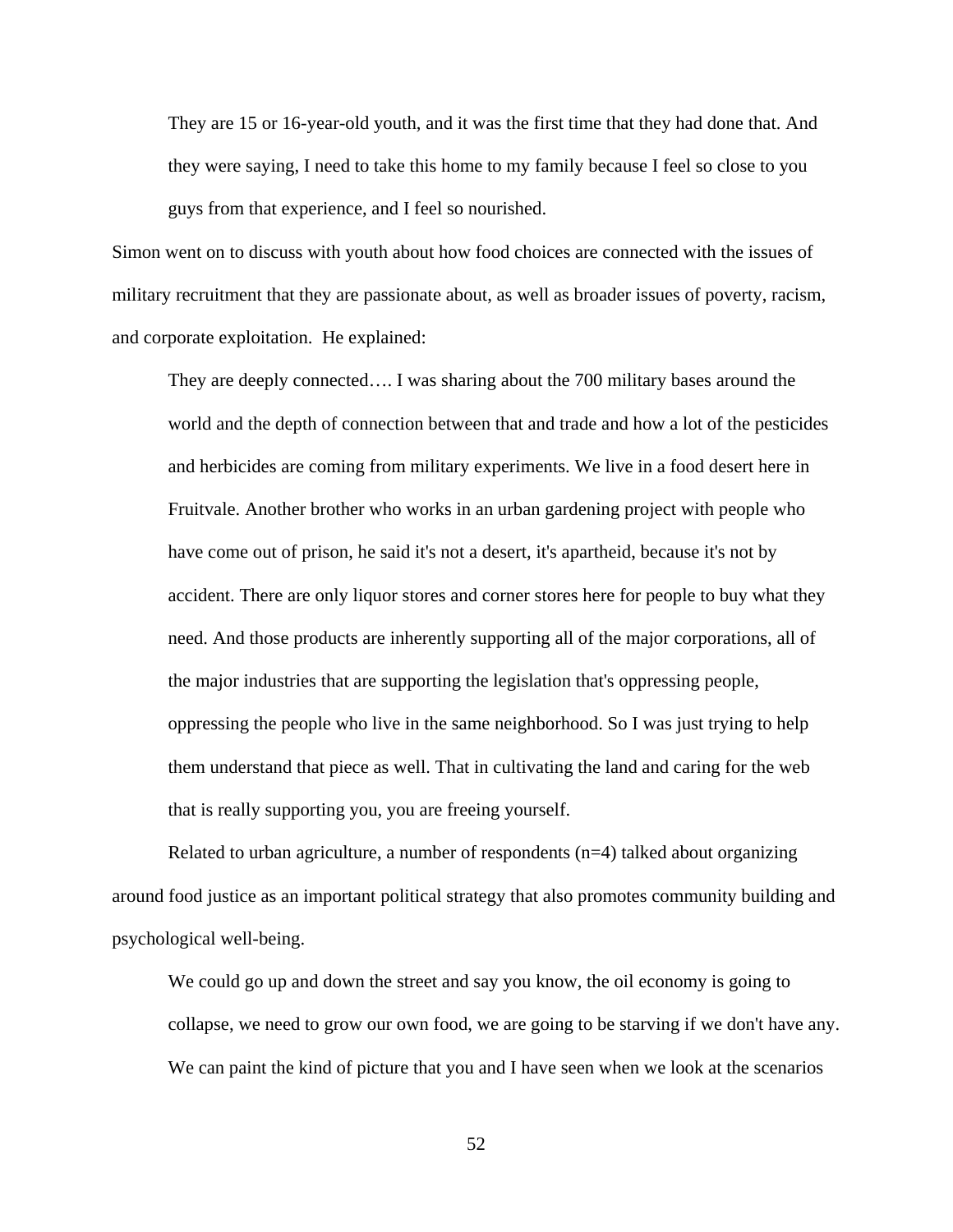of what climate change is going to continue doing. But we can also just start meeting our neighbors and growing food together and giving it away. And when we do that, we meet people, we have connections, we have community, we have beauty, and when we have all that, we have safety. So food is just like the icing on the cake. So growing food as a strategy is kind of an amazing way to go about things. (Anne Symens-Bucher) As Canticle Farm grows, they are being intentional about drawing in people from their

neighborhood, who are primarily people of color. Symens–Bucher explained that:

We are really trying to operate out of more like a pull method than a push method, letting things happen organically, while also holding that there is a lot to be done and we want to step it up. So it's like we have to slow down because there is so much to do in that sense. So holding that paradox. We could easily offer workshops and fill them with the larger community, the larger extended community. So we have to kind of hold that back a little bit so that we make space for connections with the people in the neighborhood.

*Ecological education for social justice activists.* Two participants spoke about the Movement Generation Justice and Ecology Project, a San Francisco Bay Area organization that works with racial and economic justice organizations to help them integrate an ecological analysis into their political work. Mateo Nube, codirector, asserted that "anybody who is doing organizing in an urban context at a minimum needs to understand how human settlement writ large stand to be affected by drastic reorganization of the planet's life systems". Worden said she is excited about Movement Generation as a model because it has been successful in reframing social problems. For example, she explained that by placing migrant workers' rights in the larger context of the global ecological crisis, it becomes a different problem with a different solution that she believes goes to the root of both issues.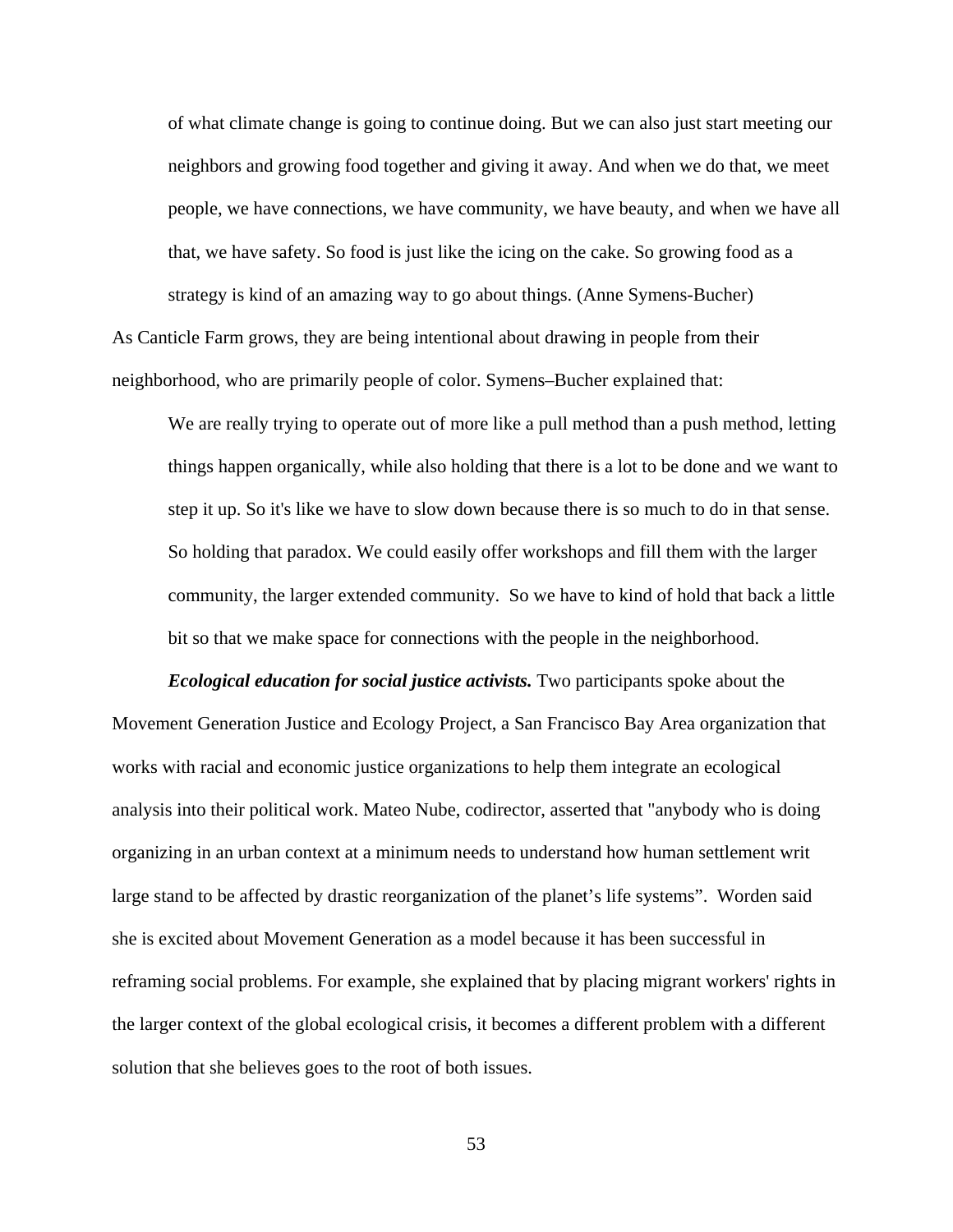The organization has a multifaceted organizing strategy that includes quarterly "Earth Skills Trainings" which Nube described as the "practical skills side of the work that we are trying to promote". They intentionally strive to make these trainings relevant to communities of color in terms of coursework, teachers, and training location. Most recently, they held a one-day event called "Restoring Health, Childbirth and Independence from Industrial Medicine", which featured a panel of women of color involved in various branches of healing work explaining the work they do and why they view their work as political. Nube said that it would be very easy for Movement Generation to

Write a diatribe about how messed up it is that a lot of the folks who get a lot of play for alternatives to women's health are white, but that would be saying something that's already known and it's just not a useful politic to do that. So let's normalize and make visible the amazing work that women of color are doing and let's support that work.

*Ecochaplaincy.* Sarah Vekasi coined the term "eco-chaplain" and has made that her life's work. She was formerly environmental justice community organizer with various organizations including Earth First!. Though she helped organize a number of successful campaigns, she eventually burned out and then lived in a Zen monastery in Japan for two years. When she returned to the United States, she came up with the idea to create ecochaplaincy as a way for her to support the environmental justice movement in a role that would be sustainable for her and that would provide "support for activists, organizers and impacted communities, and people encountering all levels of resource extraction and social justice issues". She observed that "part of what got us into this crisis is the thought that we are separate from nature, separate from our bodies, separate from our neighbors, and separate from each other" and she saw an opportunity to bring spiritual principles of interconnectedness to environmental justice work.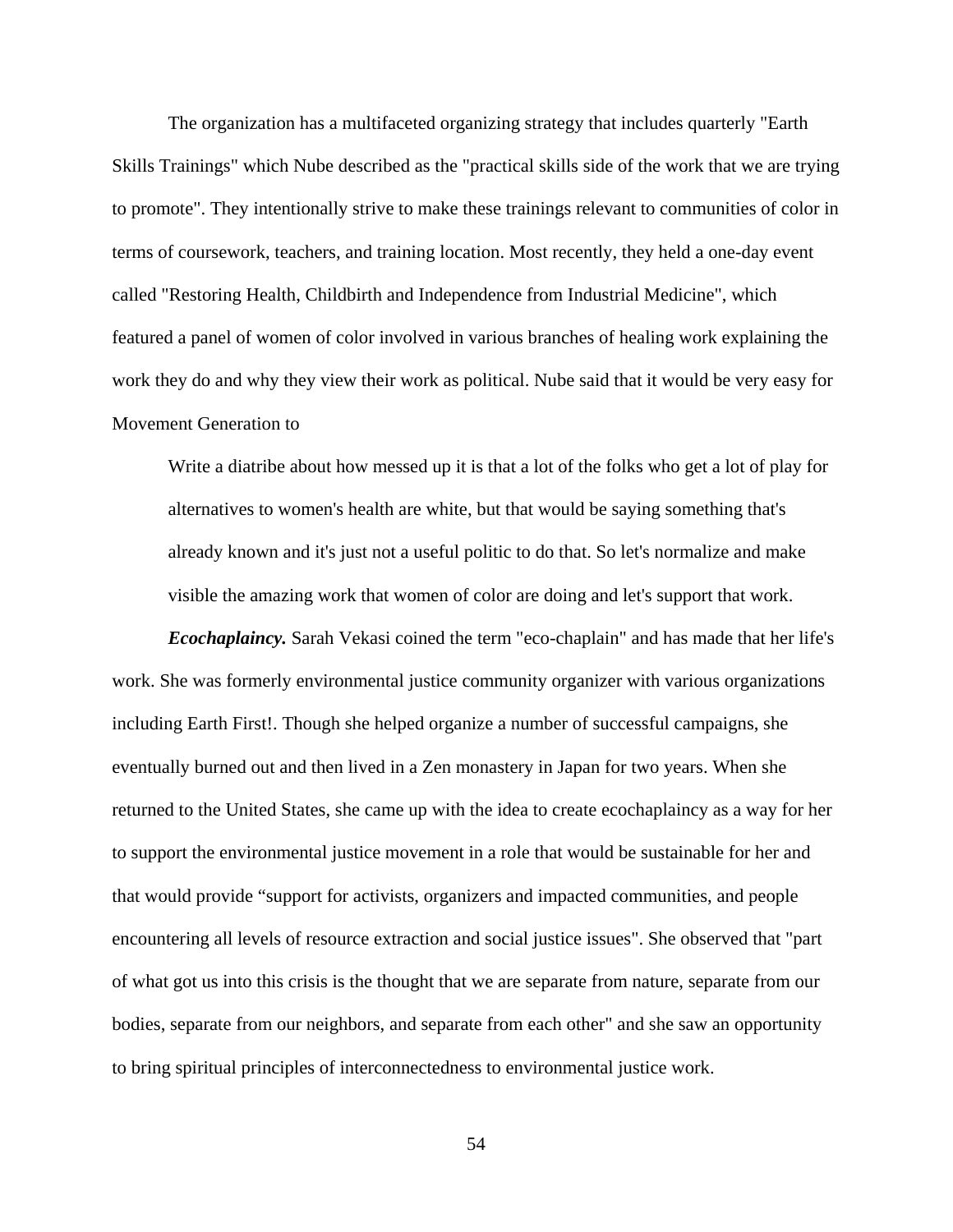Vekasi currently practices ecochaplaincy in central and southern Appalachia with communities impacted by mountaintop removal coal mining. She said she lives by donation; her only income is from donation from people who want to support her work, most of whom do not live in Appalachia. Vekasi is careful to point out that she is not an organizer, however she brings "facilitation, mediation, conflict resolution, and pastoral counseling into organizing spaces". When asked about how race and racism are relevant to her work, she described the nuances of race dynamics in the region where she is working. Vekasi sees it as part of her role to help address those dynamics in the group:

It takes some concerted effort and some real heart stretching, mind stretching, humbleness, awareness to look at the race dynamics in the group and to try to change it or acknowledge it versus just letting it be. So as an eco-chaplain, one of my jobs is to bring that up over and over again basically. And then listen to people, process it out, talk about it.

She also strives to help the groups she works with to "constantly hone in our intention" so that it is "greater than a particular issue or campaign that can win or lose. [Making it] stronger, like the liberation of all beings, or the liberation of this region from a mono economy."

*Green jobs.* A few participants (n=3) mentioned green jobs as a possible ecopsychological intervention. Phoenix Smith said that her vision would be to go beyond things like solar panel installation and actually create accessible, viable careers in ecotherapy. Her idea is that people would not need to get a Master's degree or PhD, but that they could be trained in a certificate program of some kind to work in their community doing organizing or healing work. Smith presented the work of Jarid Manos, founder and president of the Great Plains Restoration Council, as an example of what this could look like: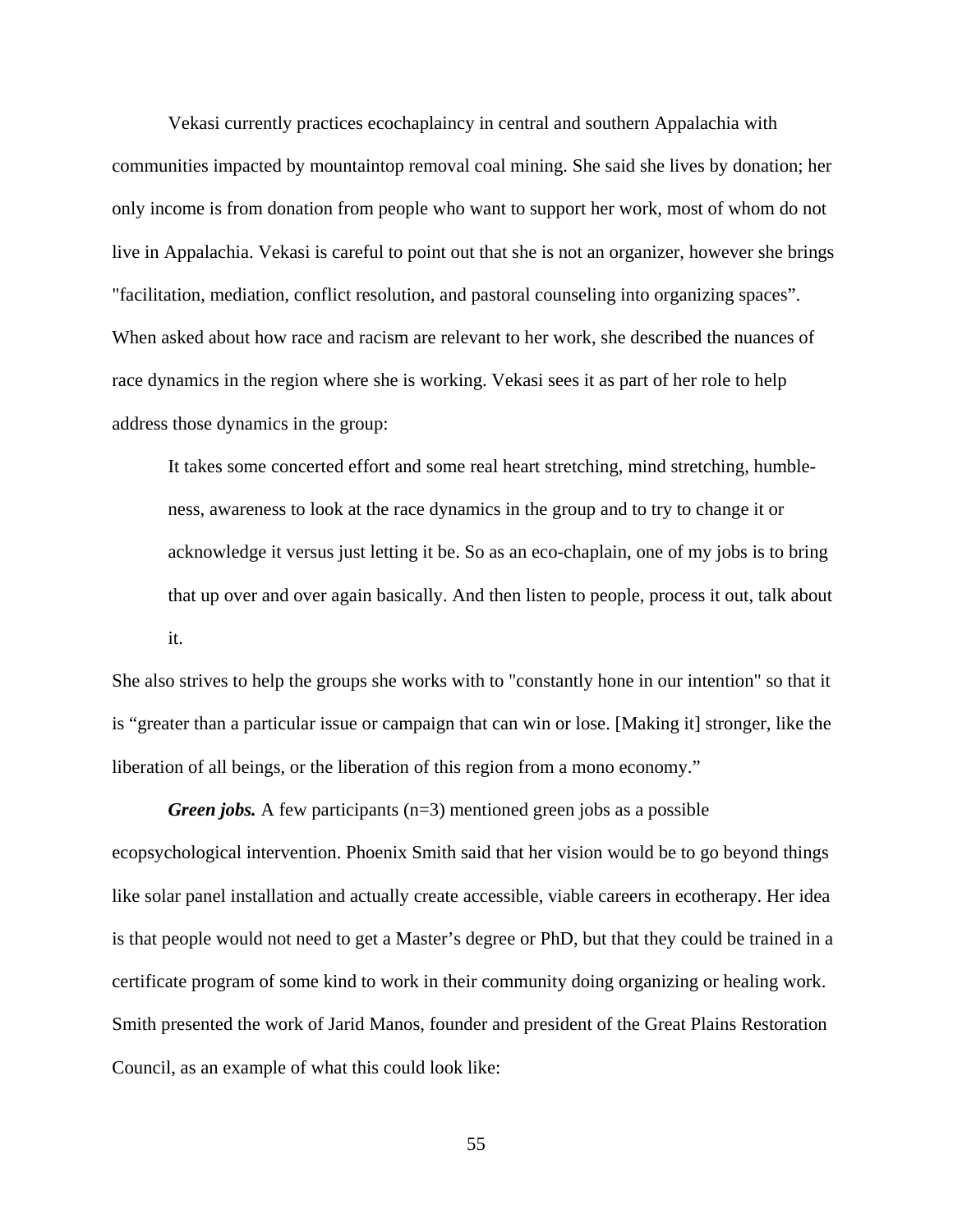[Manos] created a nonprofit where he is doing ecotherapy work. He doesn't have a psychology degree or a social work degree. He saw a need in his community, he saw how what we are doing to the plains and the Buffalo, we are also doing to black men and black women and Latino men and Latina women. He saw connection through his own life and he created a nonprofit where people who would not be able to get jobs because they have a criminal record, they work the land. They are restoring the prairies and are able to get skills and also heal themselves at the same time.

*Grief and despair work.* Participants were asked if they were familiar with Joanna Macy's grief and despair work. Those that were familiar with it were asked if they could see ways that it could be applied to address some of the intersections of race and ecopsychology. Bill Gardiner responded that he believes some of the rituals around grief and despair could be very powerful for both white people and people of color to process and come to terms with their pain around racism. He acknowledged that it may be important to break into caucus groups to do that work, as people of color may prefer to have their own space. Adelaja Simon talked about how when people hide or suppress their pain it prevents them from facing and challenging racism and other oppressive forces in their lives. He is quoted at length in order to capture the connections he made between some seemingly disparate issues:

I feel like it's part of the culture, there's this whole piece about not acknowledging the pain that you're in, not acknowledging that history that you have. It's almost like not seeing yourself perpetuating the systems that have brought you so much pain…. It seems like even the people who kind of have a feeling that there something more than the life that were walking through, the popular culture life that were walking through… those are the ones that are driven towards alcoholism or abuse of some sort. There's almost no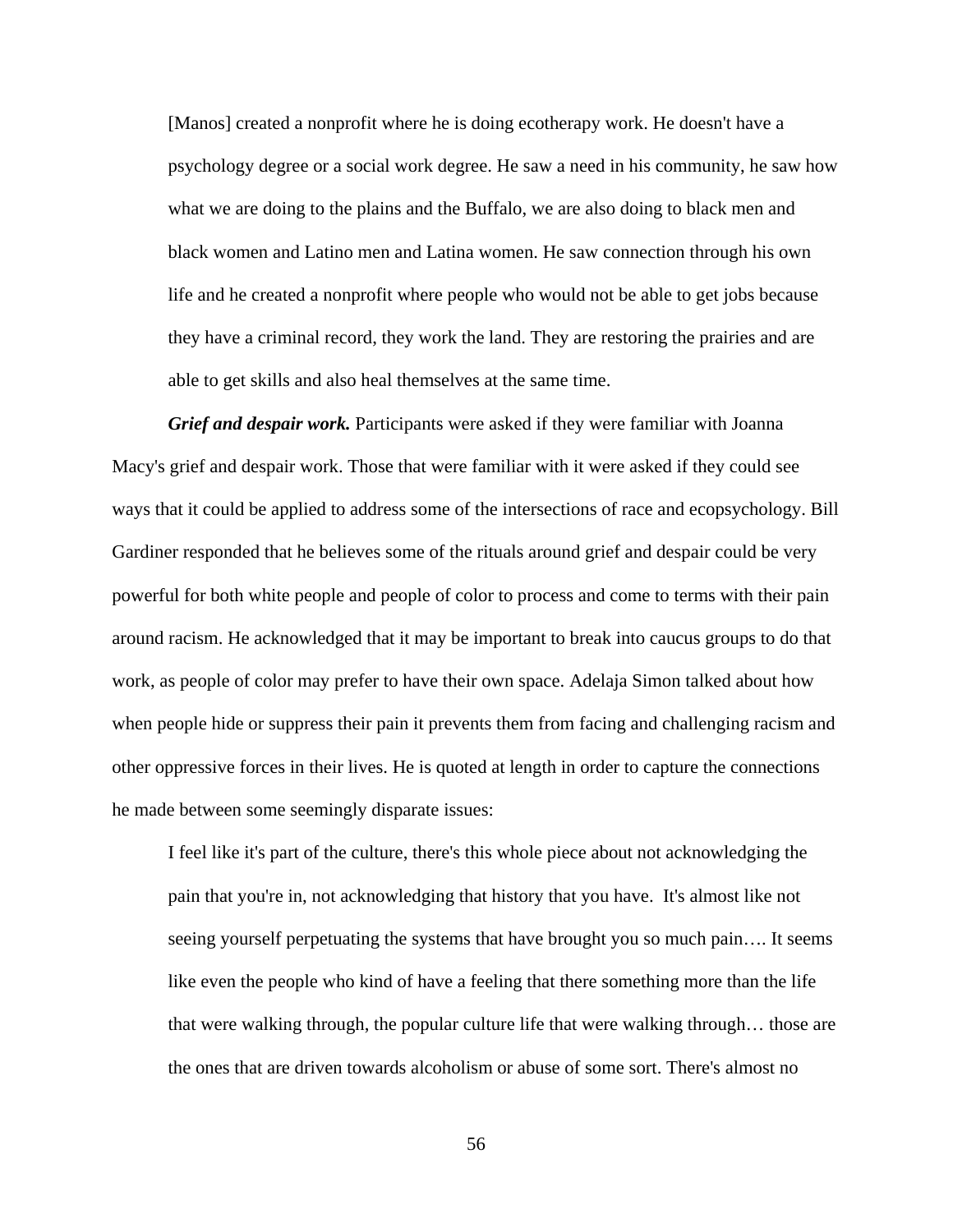place [to talk about our pain]. I used to work at four or five different bars, from bartender to cook to doorman. And people I encountered were just so in search of something deeper, and a lot of them were people of color. And a lot of them just had no sense of community, no sense of destination, almost lost in this void, this haze of alcohol. I feel like giving people a space to even speak about what is that is…driving them to addiction, to abuse, driving them to whatever it may be. Giving people a space to enter that grief when our culture doesn't can help us to reach our strength and really change the situation. Do not rely on a source of alcohol that's what brought us here to begin with. Like my mother, she's from Haiti, where the whole landscape, all the forests were devastated in order to grow sugarcane. I know that's not where all of the alcohol is coming from, but that's where a lot of that industry began. And even something that's so simple for most people as, "I'm going to go drink away my sorrows", is perpetuating what brought our ancestors here and enslaved them to begin with. So [grief and despair work] gives people a voice or space to step into grief instead of trying to cover it up, which can offer us a lot of strength for the future.

*Ancestral healing.* A number of interview respondents (n=4) believed that doing spiritual healing work with ancestors is an important place where race and ecopsychology intersect in practice. It can provide a place for both white people and people of color to both heal from the wounds of racism and also connect with their ecologically literate ancestors. Adelaja Simon believes ancestral healing is important because "so many black people in this country have no idea at all where they came from. Not even a generalization. They are just like, well, I have a grandmother and that's about it. And there's no way to find out". He explained that this can be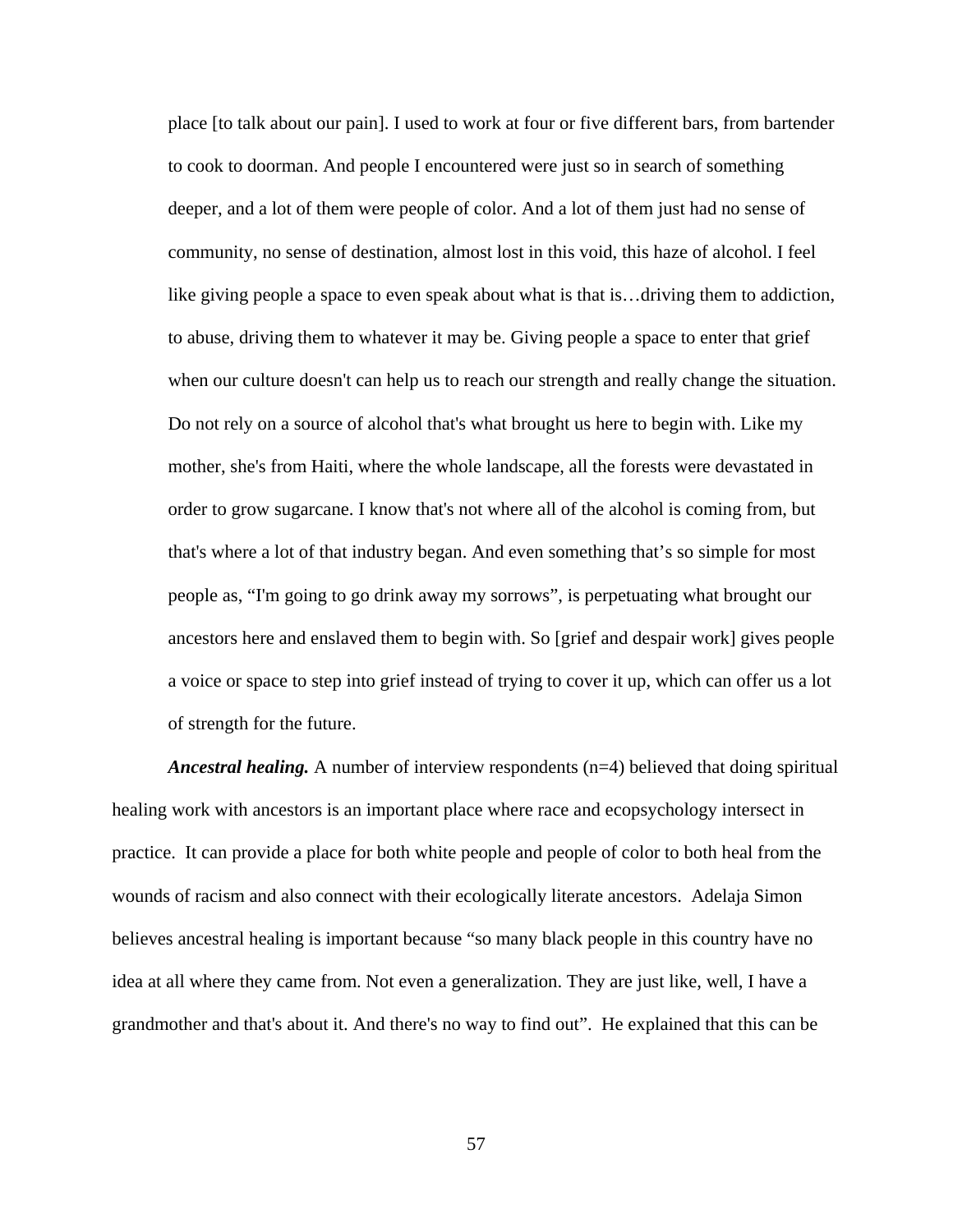very painful and also results in people feeling very alone in the world. Phoenix Smith explained that connecting with her ancestral roots is important to her because:

[It is] one of the ways that I'm able to reclaim or know about stories. Many of the stories always had some kind of a nature's focus in them. I mean, I am African American, so part of my ancestors, they were slaves. So there was this really close connection to the land. So when I would talk to my mother or my family members, they always will go back to stories of gardening, stories of spending time on a farm, spending time out on the grange as they called it.

Smith works as a program director at a large HIV services organization. However, she is also a priest in a traditional African earth-based spiritual tradition called the Ducumi Ifa Orisha tradition. In the latter capacity, she does spiritual healing work with individuals and groups. Ancestral healing is a significant part of her work:

I do work with people around connecting to their family ancestors, but also to connecting to nature as ancestor. So the redwoods are our living ancestors…. So making the connection between our connection with our family, our blood ancestors, but then we will also go out on the land and have conversations and talk about, well, we are sitting here on land in the East Bay that is Ohlone territory, and the Ohlone ancestors, their presence and their spirit is very active here. Or the redwoods, they are some of the oldest living things on earth.

*Additional models:* Participants mentioned a number of other examples of practices that integrate social justice and ecopsychology. Andy Fisher offered the example of Reevaluation Counseling, which is also known as Co-counseling. This is a peer-based counseling model in which participants take turns counseling each other and are trained both in counseling and in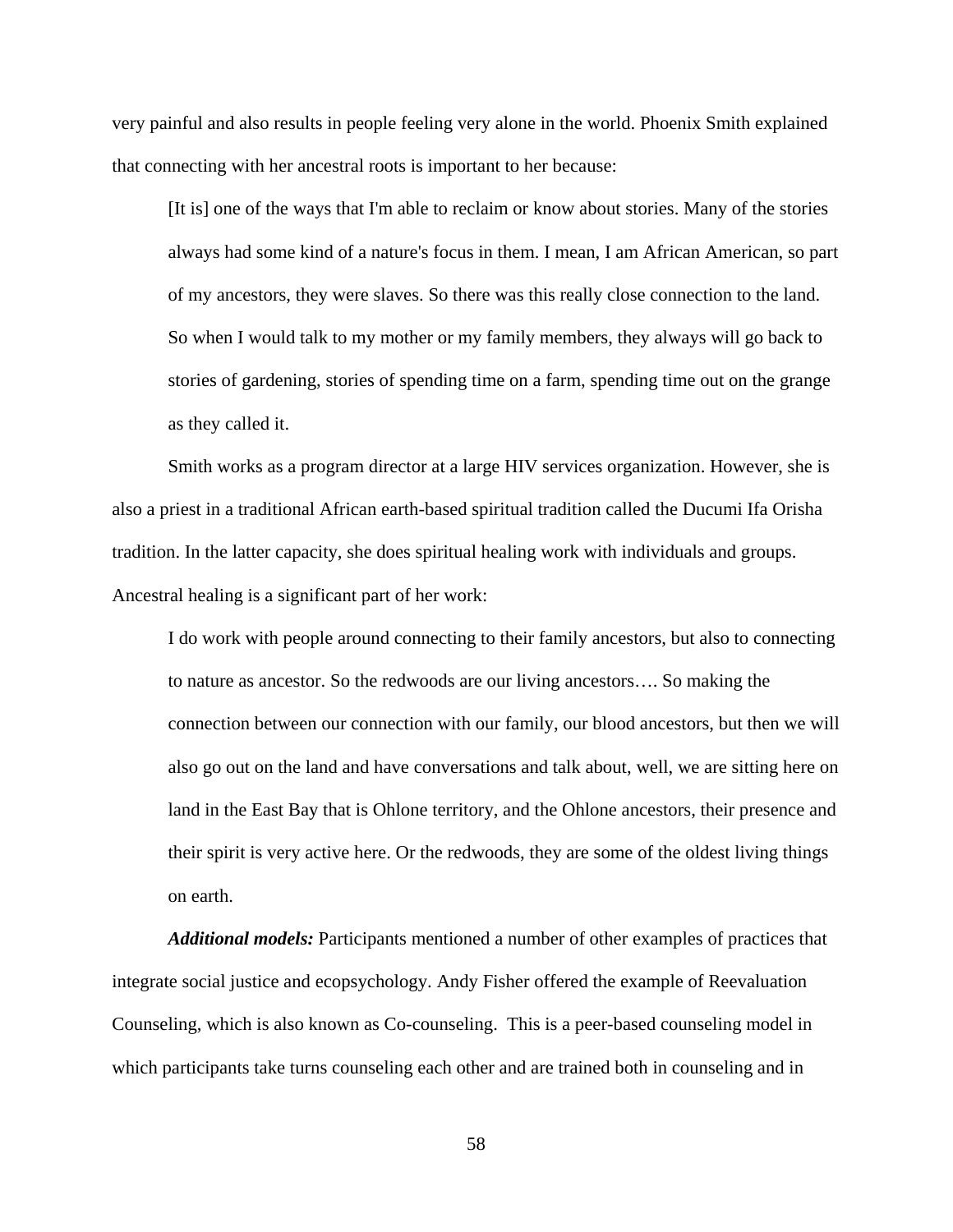anti-oppression concepts. Fisher believes that ecopsychology could look to this type of model as an example of an alternative to the Western psychological framework because it operates without professionals and without the exchange of money. Two participants mentioned that nonviolent communication and restorative justice practices are also relevant to ecopsychology and race. Adelaja Simon explained, "I feel like addressing conflict in the way that restorative justice holds, we end up addressing our larger systemic issues, and that can bring us into the ecological awareness that I feel is crucial, our next moment as humanity".

Several participants (n=4) discussed ecopsychology related workshops such as Joanna Macy's The Work that Reconnects. They noted that these types of workshops are primarily facilitated and attended by white people and speculated that this was likely due to lack of time and money, as well as a lack of effort on the part of white organizers to connect with communities of color. Participant A said that she wasn't sure these workshops were relevant to people of color anyway, saying they are "basically designed for white people". Three participants said that a concerted effort should be made to make these kinds of workshops more relevant and accessible to people of color. Anne Symens-Bucher is personal assistant to Joanna Macy, founder of the Work that Reconnects. Symens-Bucher explained that Macy has never promoted the work, instead allowing it to grow organically. She explained that "it tends to be one of those things where whoever shows up, those are the people who invite her to do the next thing". As a result, the work has mostly attracted white people. However, Symens-Bucher said that they are currently changing their strategy and making a conscious effort to bring in more people of color. For example, they have increased scholarships and have started to seek out workshop venues that are based in communities of color. She is hopeful that as more people of color become involved they will bring the work into their communities.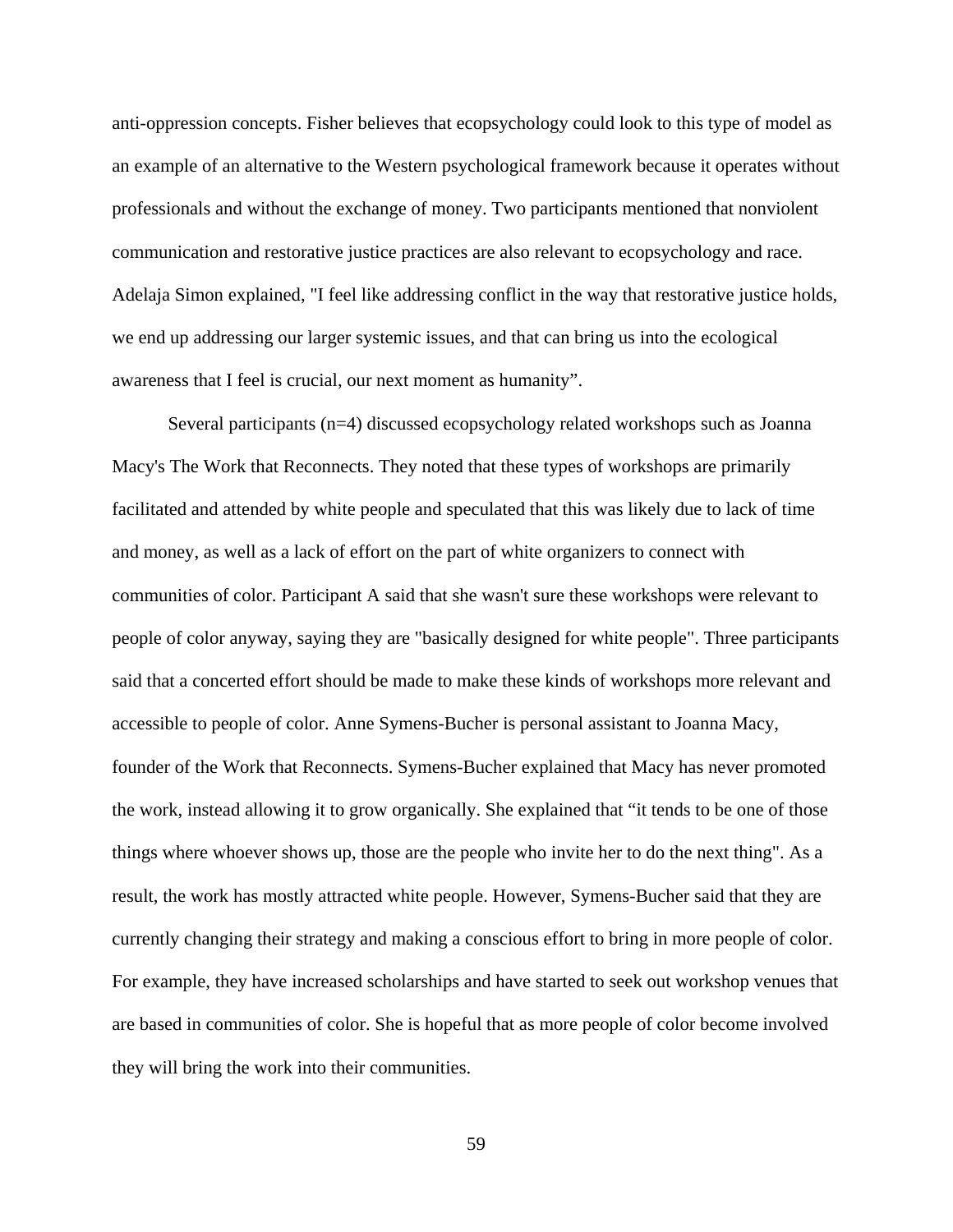**Ecopsychology and social justice movements.** As part of putting ecopsychology into practice, participants were asked how ecopsychology could support movements for environmental and social justice. For the most part, participants (n=6) responded that ecopsychology could offer opportunities for these movements to broaden the discussion as well as give activists a new framework or way of understanding their work. Mateo Nube remarked that integrating mind, body, spirit, and politics is essential as we struggle to transition to a new way of life:

I think whether it's ecopsychology, whether it's permaculture…any space right now that is actively trying to fit all those pieces together, and is advocating to folks, hey, as we wrap our heads around this really crazy reality, we've got to do this in a very nuanced way that calls heart and soul and mind from all of us. So it's got to be spiritual, and political, so I say thank you to any practice that's trying to do that.

Specifically, four participants noted that the practices of ecopsychology, such as from the Work that Reconnects, can provide emotional and spiritual support to activists. Anne Symens-Bucher described how an ecopsychological perspective has helped her in her work:

I used to be really torn up… thinking I had to do all of it at the same time. And I have a lot of relief in thinking about how everything is interconnected and interdependent and whenever we are choosing one thing-- and we can only do one thing at a time anyway- but whatever we are doing, it all goes out there and affects the web of life for better or for worse depending on what we are choosing to do. And all these issues are connected, they are not separate issues, we only think they are separate.

Two participants asserted that in their view, ecopsychology should be focused on learning from social justice movements rather than vice versa.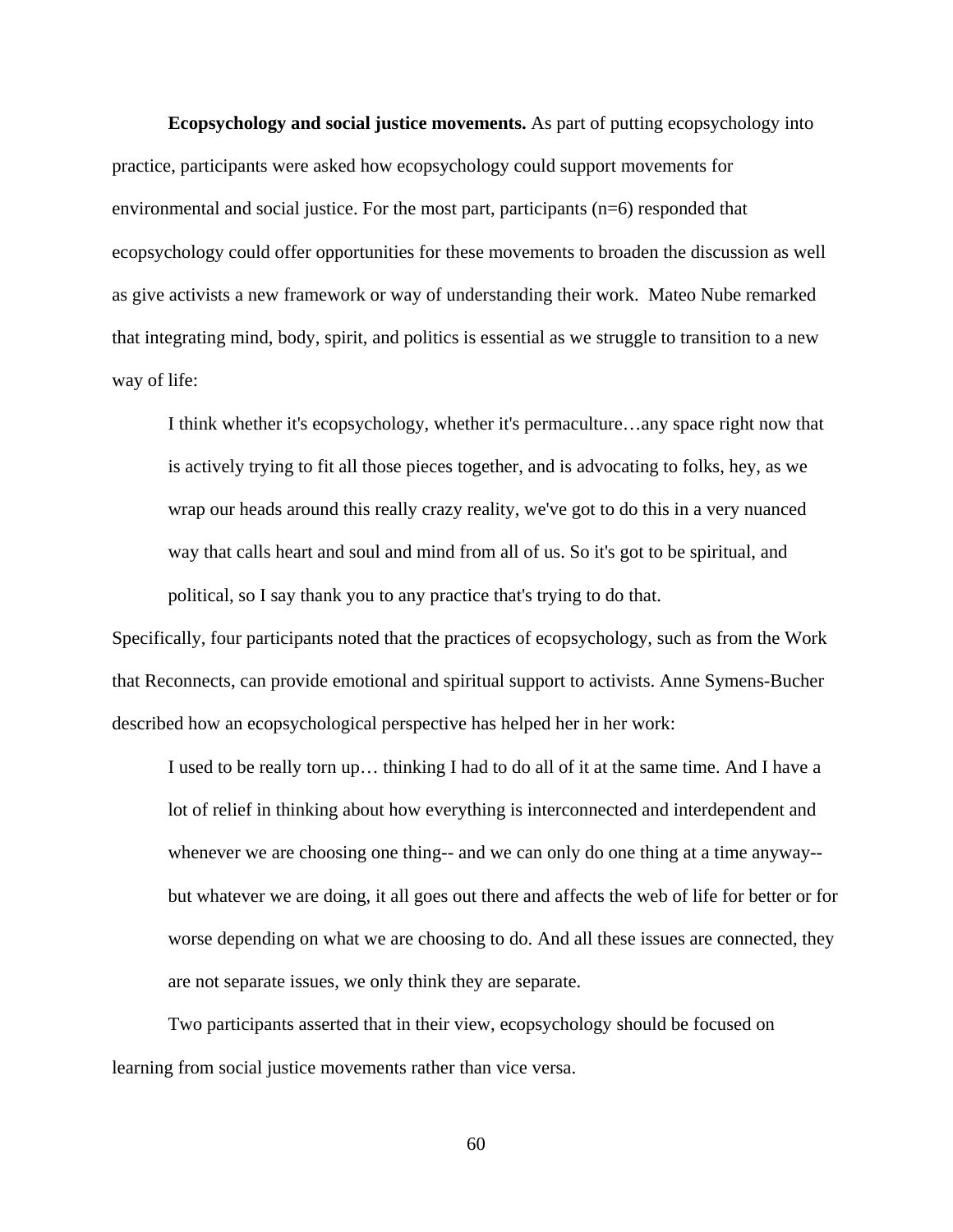**Ecopsychologist role.** Given that many of the ways participants identified that ecopsychology could address race and racism in practice take place outside of the realm of psychology per se, a new question arose during the study: what is the role of an ecopsychologist? Two participants said that in these kinds of contexts, an ecopsychologist would serve primarily as a facilitator. Phoenix Smith explained:

It's not just, you feel better after working the land or going on a hike, but then you have someone that can facilitate a discussion, like, what is happening to you? Maybe you can relate to what is happening to the land and have the full circle discussion.

America Worden also said that while the therapeutic effects of connecting with the earth arise organically, it can be helpful to have someone to point it out and help to explore it. In contrast, Participant A did not think ecopsychologists were entirely necessary. She argued that "anything that brings sustainability and more nature practices within urban communities is ecopsychology. I don't think that we necessarily need white privileged ecopsychologists going into these areas. People are doing it without that base".

### **Moving Forward**

When asked what areas they believed ecopsychology could explore further, three participants remarked that there is a need for more concrete research on the psychological and spiritual impact of ecological crisis on communities of color. Participants recommended interviews and surveys that ask people of color "how they experience the natural world and how they experience what is happening to it" (Participant B) as well as how they "make the connection between their own personal healing, community healing, and healing the planet" (Smith, P.). Participants (n=2) also expressed that this research should examine the traumatic psychological impacts of environmental degradation in communities of color from things like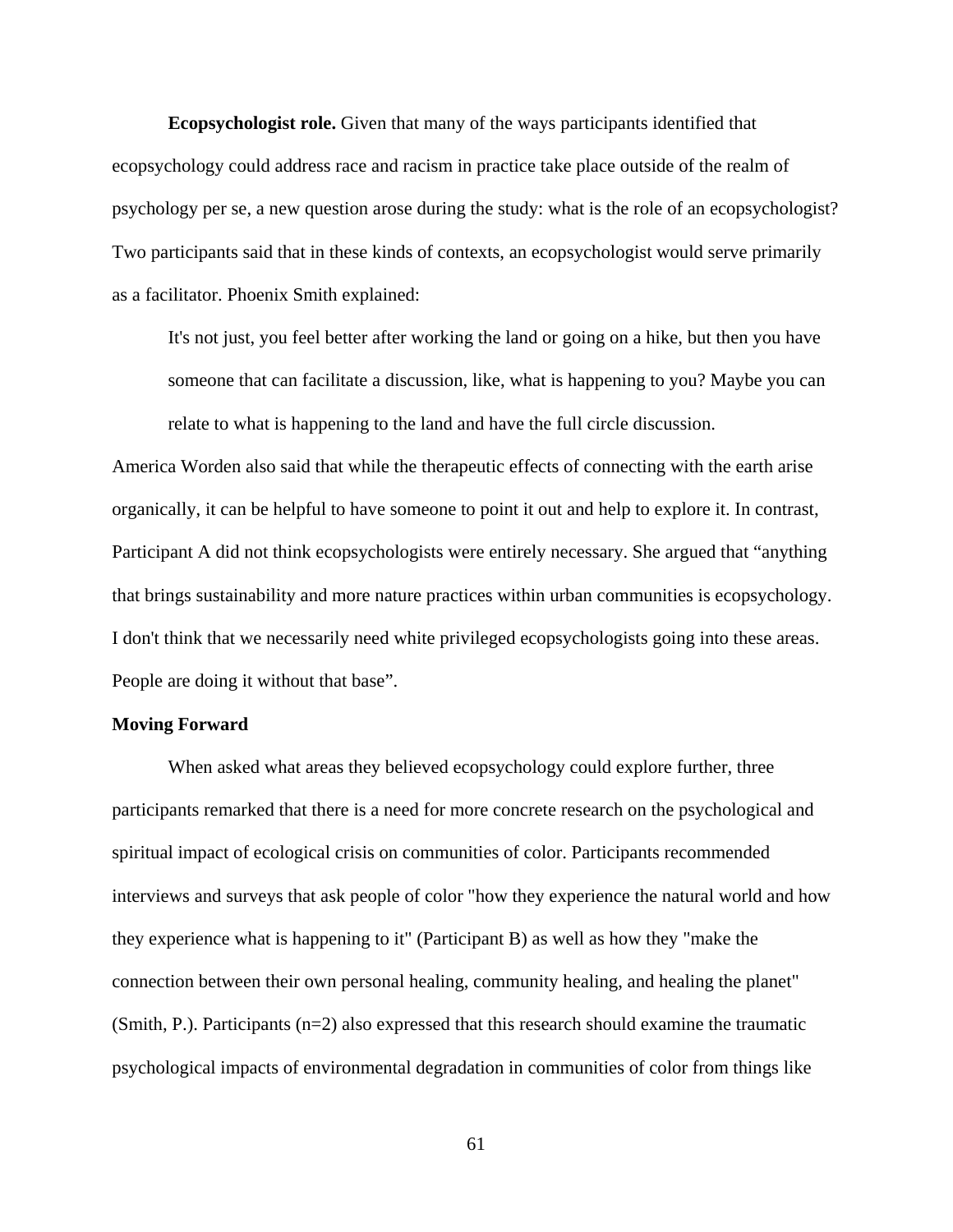displacement, extreme weather events, and living in a toxic environment. Andy Fisher believes that eco-socialism could provide an important lens for future research and analysis in ecopsychology:

Carl Anthony talks about the whole history of slavery and migrations of people of color, and how the relationship between mind and nature has so much been shaped by historical events…and also much oppression, mistreatment and forced alienation of people from the land. So, I think Anthony is very good at flagging that, as are eco-socialists. They are very interested in concrete histories of people and their relationship with land and how the landscape was shaped through the forces of capital….I think that would be a very important direction for ecopsychology to pursue. And obviously the whole question of race would figure very centrally in that whole exercise.

Like Fisher, four other participants also brought up Carl Anthony's work to encourage ecopsychology to address race and racism, though one mentioned he had not been active in the field of ecopsychology in a number of years.

Four participants responded that given that the ecological crisis disproportionately impacts people of color, it is critical that ecopsychology prioritize centralizing their voices:

I think the important thing is to, in our political practice, is to prioritize what we would call frontline communities: folks who have historically been hit the worst by this continual theft of resources and land, and continual displacement, and who are now not coincidentally suffering the consequences of ecological wear and tear. Those are the communities that should lead the way in defining what our way out of this mess should look like…. It becomes a question of political leadership, and whose leadership we are affirming.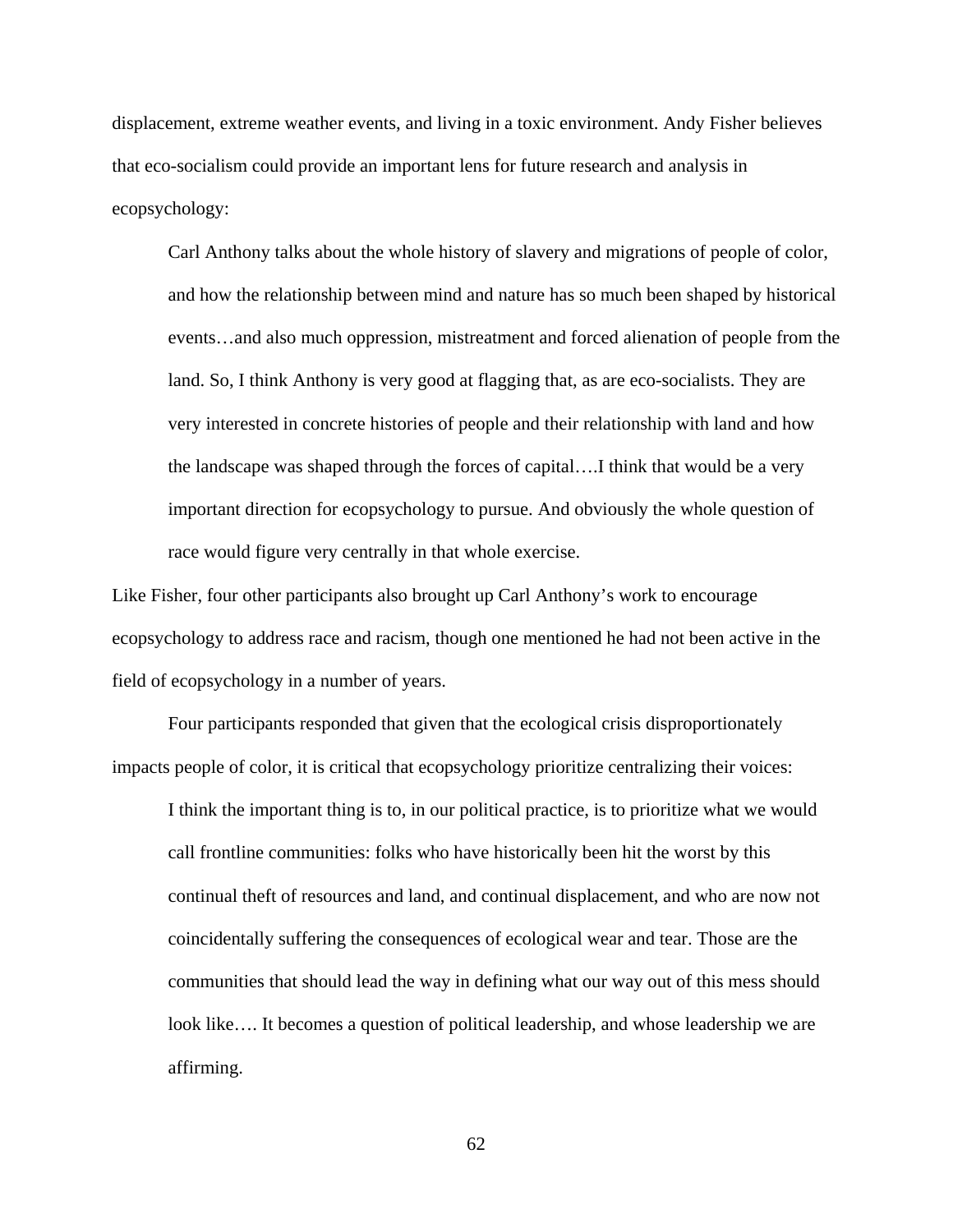If this does not happen, if ecopsychology does not "get much more diverse and focused on critical theory…it's really going to just become ecotherapy or wilderness therapy" (Participant A). Phoenix Smith, a queer-identified African-American, stressed the important contributions more diverse voices can make to the field:

We need to hear from queer people, from Black people, from Latino people, Native American people, and Asian and Pacific Islander people in their own words and in their own voice…I think we have a lot of wisdom around what it means to be other and what it means to be stigmatized. And, there are a lot of obvious connections that can be made between our experiences and what's happening to the environment.

Bill Gardiner commented that moving forward, it will be important for white ecopsychologists to be willing to examine their own racism and core assumptions. He explains that:

I think that those of us who are white are blinded to our whiteness. It's very hard for us to see our whiteness because the system works for us and to our advantage every day. And we don't know what it is to experience it not working to our advantage…. The other thing is that we are so imbued with white superiority that we think that we as whites have the answers to all of life's questions, and that we're the ones who should be defining what the core issues are.

As white ecopsychologists grapple with their racism and internalized superiority, Gardiner believes they should pursue questions such as "how do we make connections with people of color communities who have similar interests? And, how do we develop some measure of accountability to those communities?". Nube and Gardiner both emphasized that if structural racism goes unaddressed, it will only be further strengthened as communities continue to fight for increasingly limited resources and the marginalized become even further marginalized. As a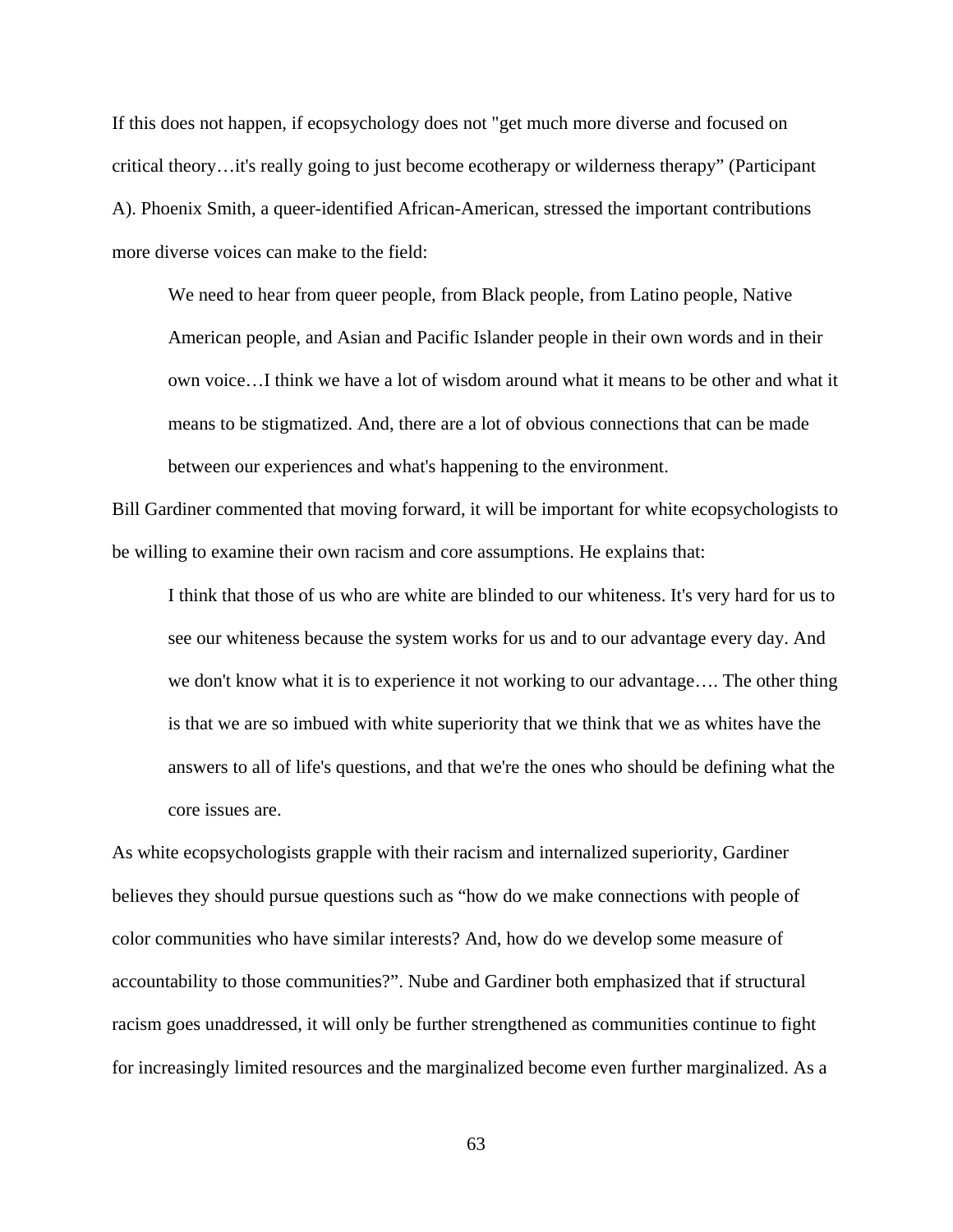result, the work being done now could have dramatic long-term implications. Gardiner believes this raises an important question:

So, when you pick up the pieces on the other side of the cataclysm, what is that like? Is it just going to be white people gathering in a bunch of enclaves? Which is pretty much the way things are now. Or is it going to be multiracial communities struggling with the aftermath?

Two respondents, both white, asserted that communities of color possess coping strategies that white people could learn from as the ecological crisis escalates. Bill Gardiner suggested that ecopsychology explore how religious communities, Black religious communities in particular, have helped their communities deal with extreme adversity. Similarly, America Worden said that she believes that because of having had to struggle to get by, communities of color have developed important skills such as "creativity with scarcity, sharing, problem solving….Really creating solutions out of what is currently available". Worden pointed out that white communities are "really behind on those skills" and should learn from communities of color in order to prepare for the challenges that will likely arise due to climate change and other ecological problems.

Four participants emphasized that ecopsychology should connect more with faith-based communities around points of intersection. Two pointed out that while there is often a lot of understandable resistance to Christianity and other organized religions, there are good reasons to include them in the ecopsychology conversation. Phoenix Smith commented that there is "ancestral wisdom" in those traditions and that "especially in the Black community, [religious leaders] are gatekeepers around healing for their community".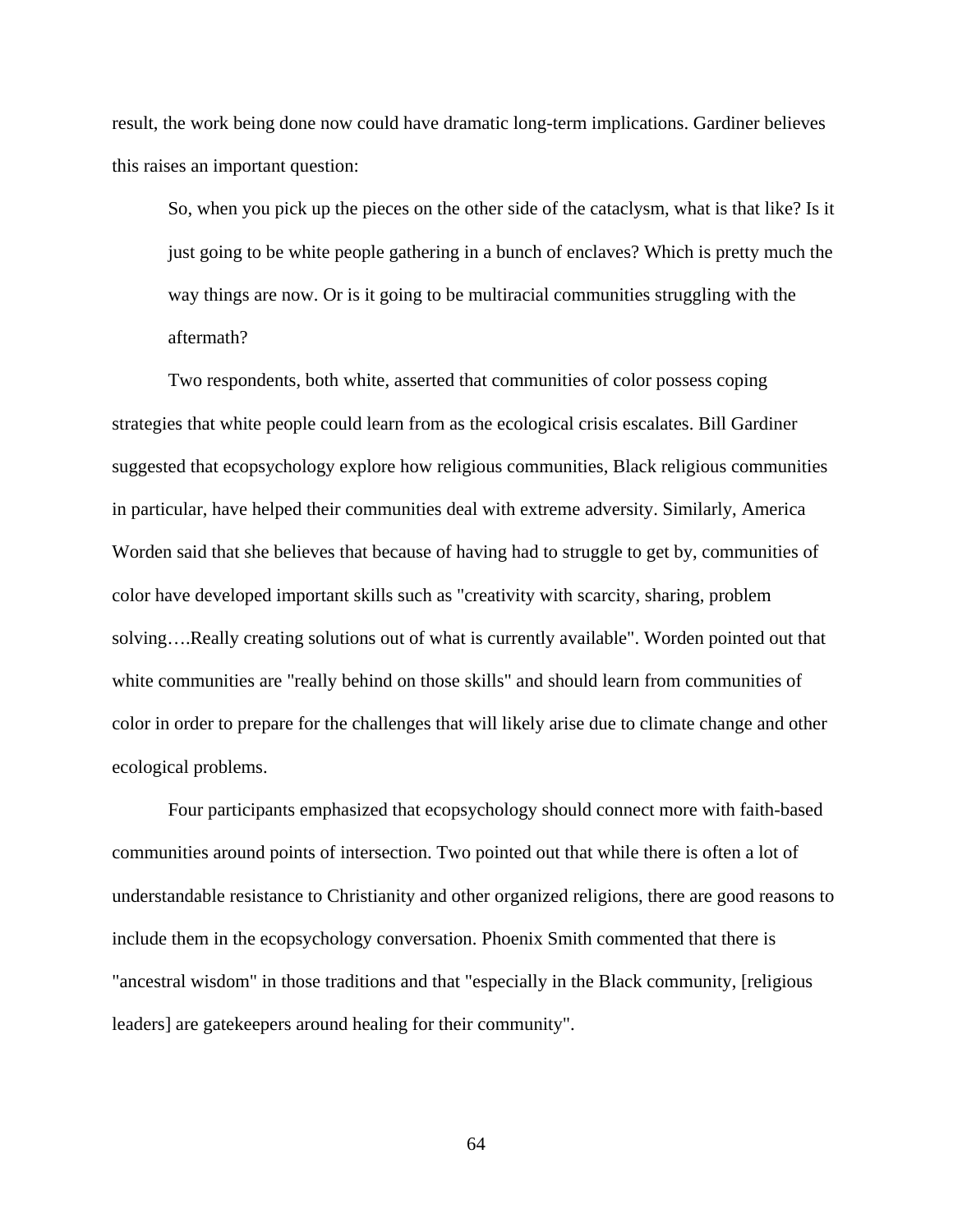# **Conclusion**

As participants consider new directions for the field of ecopsychology, several (n=3) commented that it is still a very new field with a lot of room to grow. For example, Sarah Vekasi has studied extensively with ecopsychology elder, Joanna Macy. She explained that Macy and other founders of ecopsychology have created an amazing foundation, and it is now time to build and expand upon it. Similarly, Phoenix Smith expressed gratitude for those who have laid groundwork for the field of ecopsychology, while also emphasizing that it is still emerging and it is critical for diverse communities to come together to shape it in an antiracist way. This chapter sought to present and organize the findings of this study. The chapter that follows will place these findings in the context of the existing literature, and discuss implications for ecopsychology theory and practice.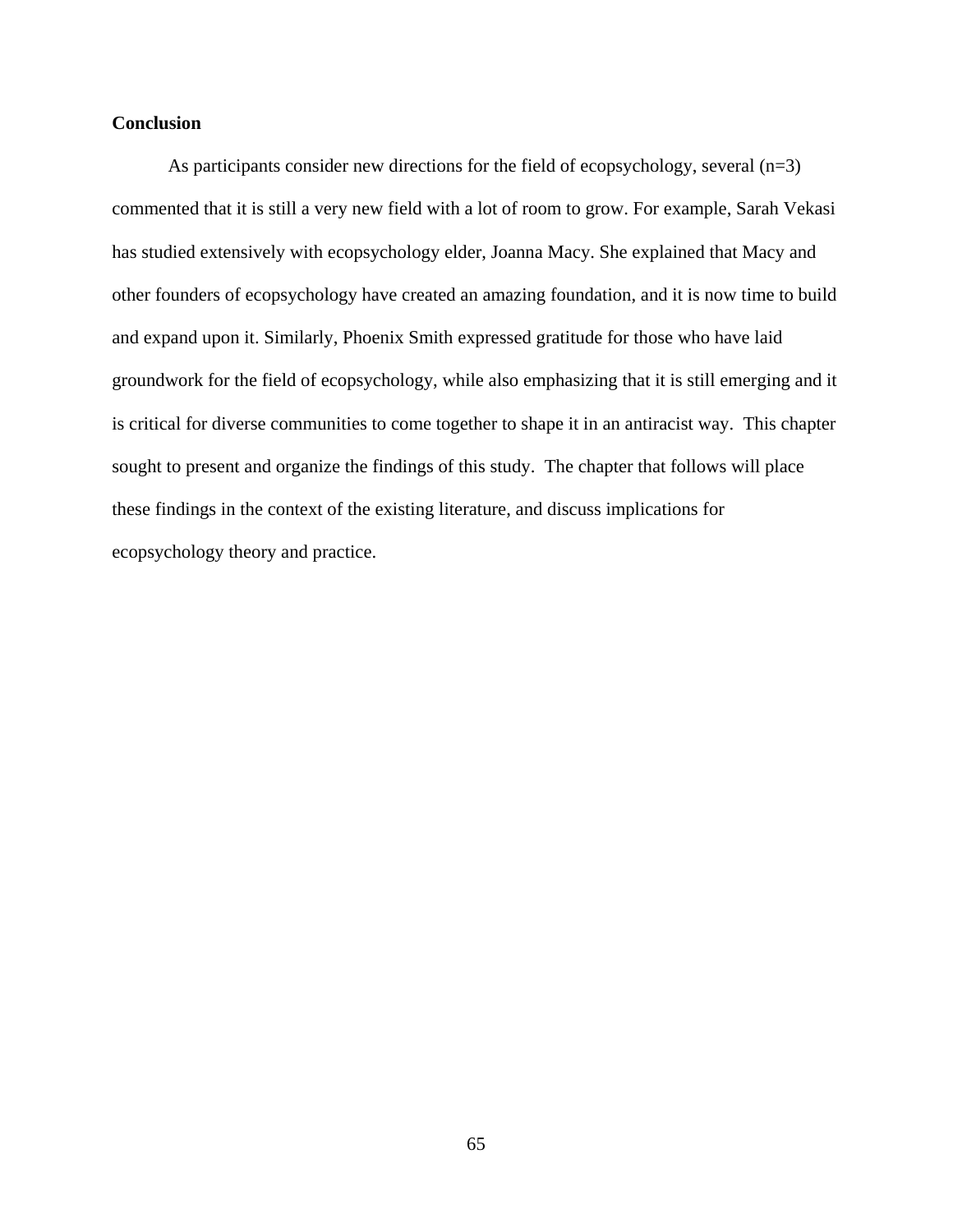### **CHAPTER V**

#### **Discussion**

The purpose of this study was to explore how race and racism are relevant to the field of ecopsychology in theory and in practice. Additional areas for inquiry included the following key research questions: 1) How could ecopsychology incorporate an explicit critical race analysis; 2) What might ecopsychology grounded in an antiracism framework look like in practice with individuals, groups and communities; and 3) How could ecopsychology and the environmental justice movement better support and contribute to one another? Interviews were conducted with 12 ecopsychologists, environmental justice activists and spiritual leaders to examine these questions and yield ideas and practices with implications for both ecopsychology and environmental justice work. This chapter will reflect on the findings of this study and consider what they reveal in answer to the research questions. It will also compare the findings of this study with the existing literature, consider strengths and limitations of the study, and present implications for future theory, research and practice in the field of ecopsychology.

#### **Race and Racism in the Literature**

The field of ecopsychology, which emerged in the 1990s, has drawn increasing attention over recent years due to the mounting ecological crisis. However, it is still a relatively undeveloped field with only a small body of literature to its name. While there are a handful of books and articles about ecopsychology practice, or ecotherapy, ecopsychology as such is currently primarily a body of thought. This study's literature review revealed that ecopsychology has yet to address race and racism directly. As the field was first emerging, Carl Anthony (1995), an African-American scholar and well-known environmental justice activist, critiqued white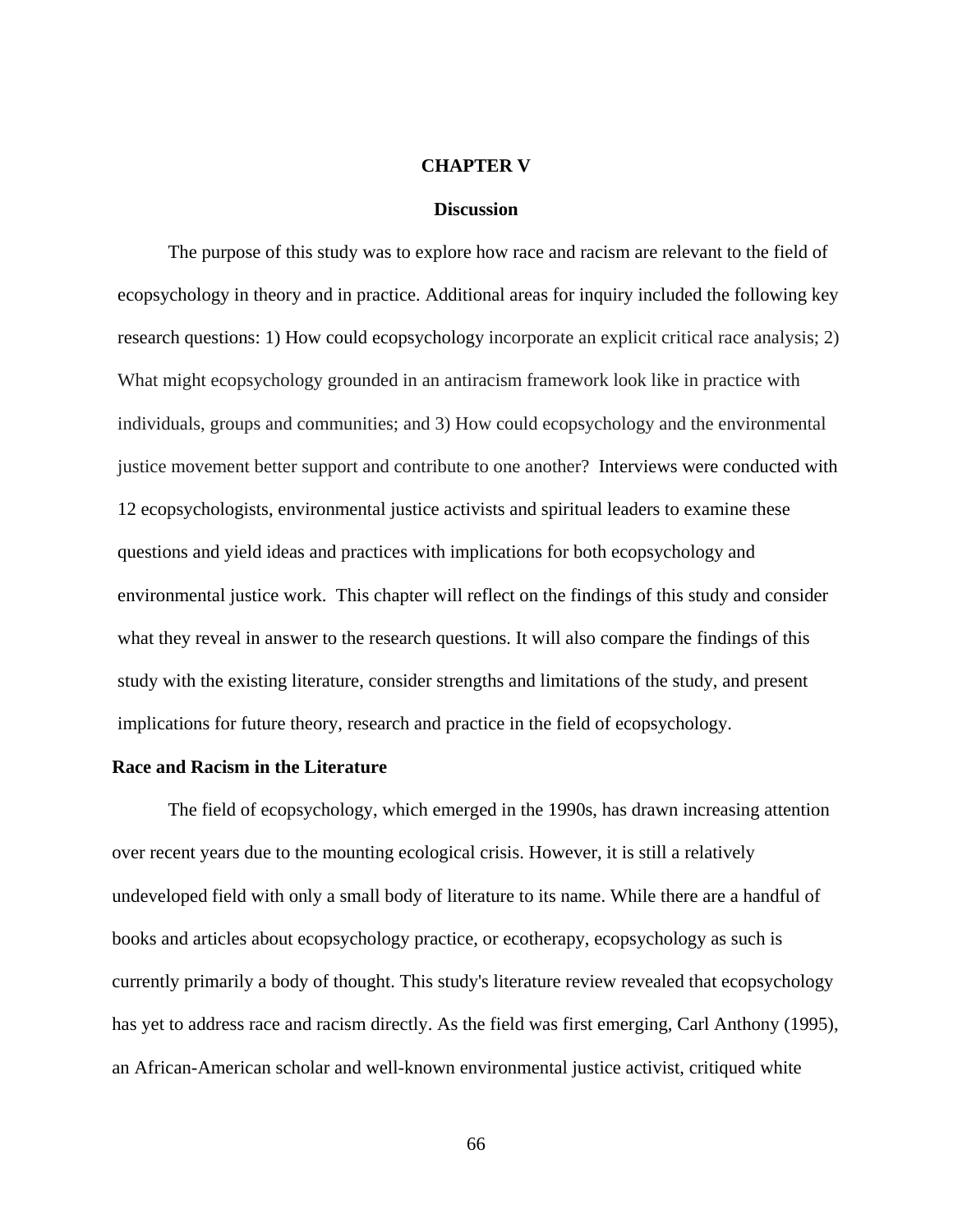ecopsychologists for being more interested in connecting with animals and nature than in connecting with people of color. He also provided important analysis connecting the exploitation of nature with the exploitation of people of color. The current research suggests that most ecopsychologists are familiar with Anthony's work, which was published in one of the field's seminal anthologies (Roszak, 1995). However, based on the literature reviewed for this study, it appears that his call for ecopsychologists to take on issues of race in the field has been largely ignored. This study's participants noted and expressed frustration about this omission:

It was just really crazy to me that you can have an ecopsychology book in the nineties and an ecotherapy book recently, and there are no people of color in the books. And you have white people [in the books] talking about Native American traditions. I'm like, really? You couldn't find any [people of color]? So I really think it's important to let people speak for themselves and to hear the wisdom that they hold from their communities. (Phoenix Smith)

Participants attributed this blind spot to the fact that the majority of the ecopsychology literature has been written by white people who have not been involved with social justice work and who "don't have to think about race" (Brandon Leroy Lott) because they are not the targets of racism.

The interview data and literature review conducted for this study reveal that while ecopsychology has not addressed issues of race, there is ample literature in ethnic studies, environmental studies and other disciplines that explores various communities' of color relationship to nature (Glave, 2010; Hall, 2007; hooks, 2011; Manos, 2009; Mapp, 2012; Smith, 2012). This research suggests that ecopsychology could learn from, engage with and support this work being done outside of the field that directly pertains to ecopsychology and race.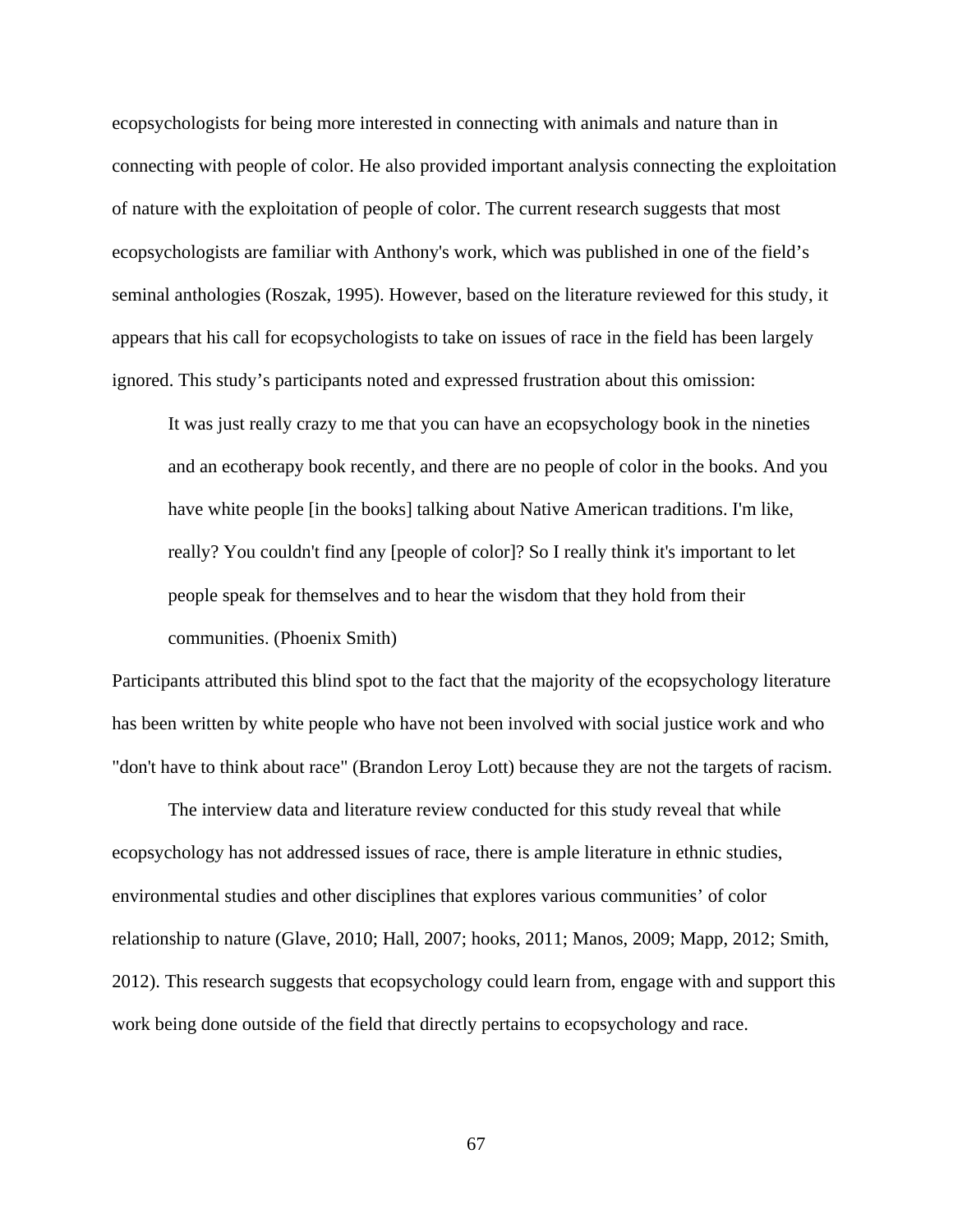#### **(Re)defining Ecopsychology**

An unexpected theme that emerged from this research was how to define ecopsychology. Prior to each interview, study participants were told that for the purposes of this study, ecopsychology was being defined broadly as "an umbrella term referring to work that synthesizes ecology and psychology" and that it "could include relevant literature or practices from other fields". They were also instructed that, for the purpose of this study, "anyone working at the intersection of ecology, psychology, and spirituality" could be considered an ecopsychologist, even if they were not a psychologist by training. Employing a broad definition was a strategy to ensure that the study included people who were not necessarily ecopsychologists but could offer an important perspective on how race and ecopsychology intersect. Defining the terms broadly also encouraged participants to be creative and think outside the existing confines of ecopsychology.

Surprisingly, participants argued for an even broader definition than the one put forward by the researcher. Their comments suggested that ecopsychology is essentially about life, connection and relationships in the broadest sense. Because ecopsychology encourages us to view human beings as part of nature, participants argued that ecopsychology is relevant to everything from urban youth empowerment work to green jobs.

Interviewee Andy Fisher explained how this broad definition of ecopsychology encourages and even necessitates incorporating an analysis of race and racism:

It's about nourishing life, and protesting what is violating life, reconnecting with life. It's so simple, but once you start moving in that direction, then an issue like race is like okay, how is race an issue of the domination of nature? How is racism a violation of life? And it just becomes very visible and obvious how it needs to be a part of ecopsychology.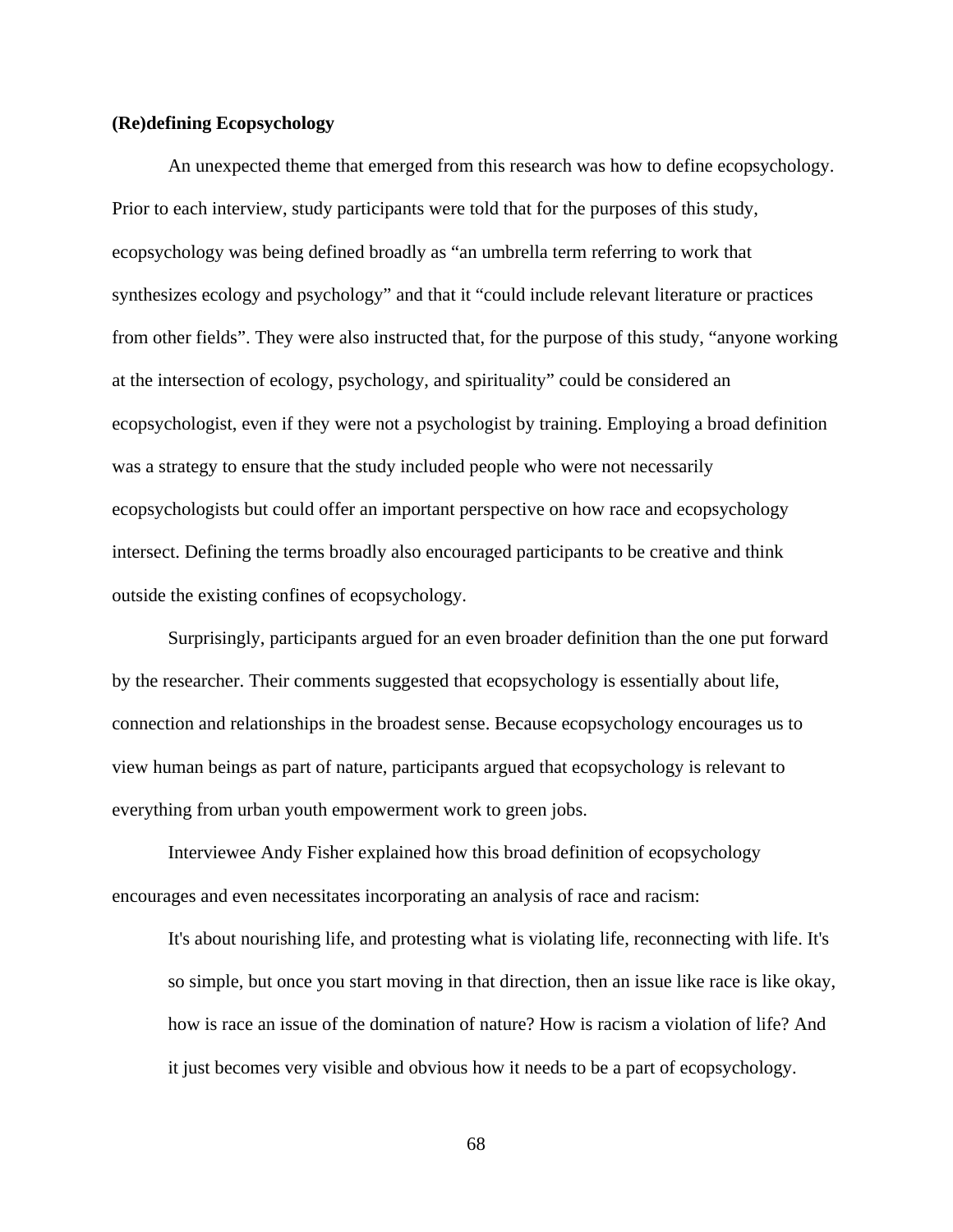The definition of ecopsychology supported by this research differs only slightly from definitions found in the literature. Theodore Roszak, who is considered one of the founders of ecopsychology, defined ecopsychology as:

1) The emerging synthesis of ecology and psychology. 2) The skillful application of ecological insights to the practice of psychotherapy. 3) The discovery of our emotional bond with the planet. 4) Defining "sanity" as if the whole world mattered (Roszak, 1994, p. 8)

While the first two elements of Roszak's definition are specific to psychology, the third and fourth are actually quite broad. So, while this study does support defining ecopsychology more broadly than the literature does, perhaps more importantly it sends a message to the field to take this broad definition to heart and flesh out its implications.

 While it may not be necessary for ecopsychology to arrive at a single, fixed definition, how the field is defined does matter. A narrow view of ecopsychology is likely one reason why the mostly white field has yet to connect with its many potential allies in communities of color who are doing similar work by different names. A broad view of the field is also necessary given the historical context of racist systems such as slavery and colonialism, in which white people portrayed themselves as somehow separate from nature, while people of color were viewed as part of nature (Riley, 1995).

#### **Addressing the Research Questions**

 **How are race and racism relevant to ecopsychology?** As expected, this study highlighted numerous points of intersection between race and ecopsychology. Not surprisingly, nearly all of the study participants' first response when asked how race is relevant to ecopsychology was to discuss environmental racism and environmental justice issues. Their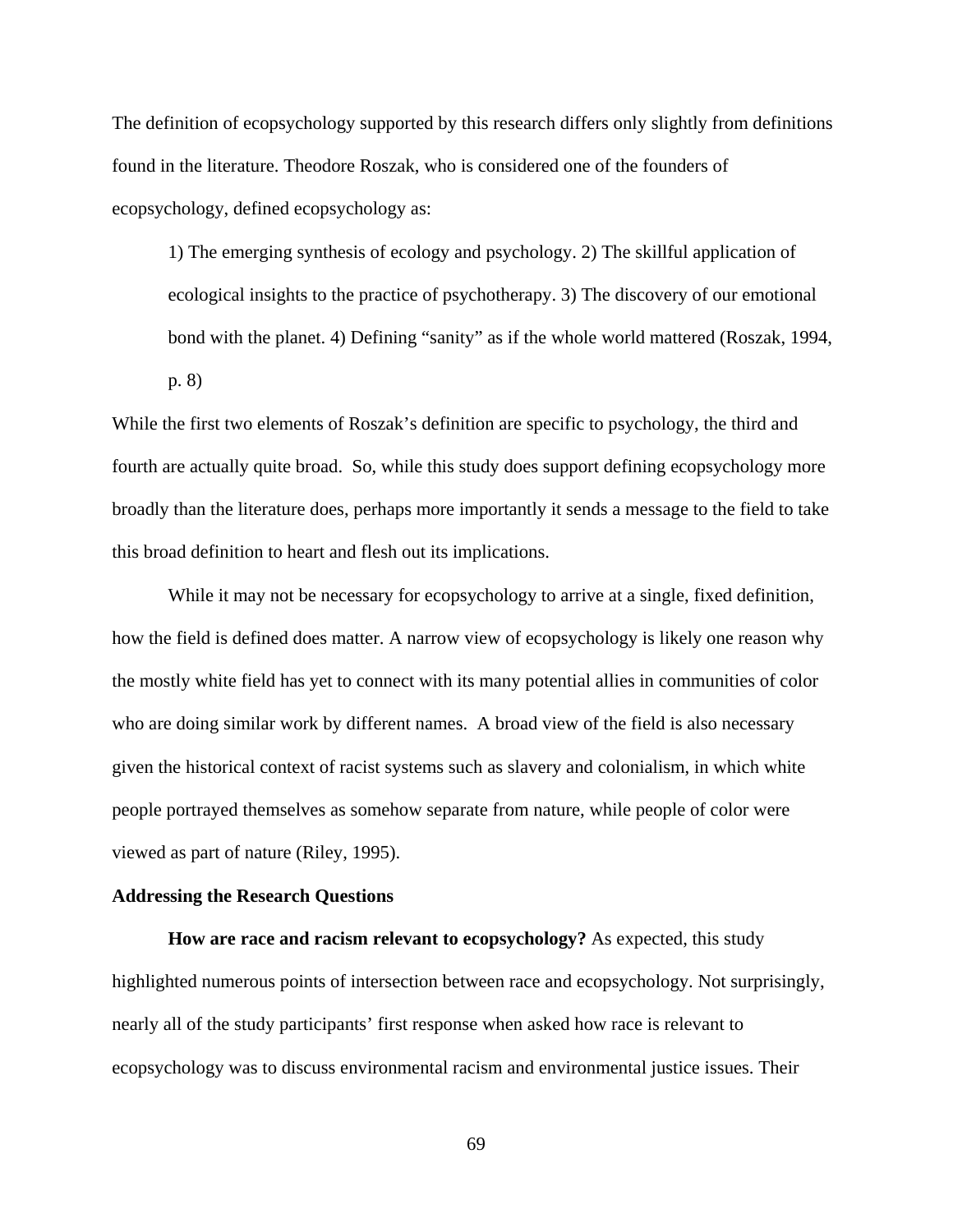comments echoed research showing that people of color face a myriad of environmental hazards including elevated toxic exposure levels, air pollution, lead poisoning, contaminated fish consumption, and proximity to landfills and toxic waste dumps (Bullard, 1994). This was an expected finding, and it confirmed the assertion put forth in the literature review of this study, that the environmental justice literature could provide ecopsychology with a framework for understanding the intersections of race, ecology, and psychology.

There is a gap in the literature with regard to the psychological impacts of environmental injustice. There are some people of color writing about race and ecology in a way that incorporates spiritual and mental health, however they are generally not connected with the field of psychology (Glave, 2010; Hall, 2007; hooks, 2011; Manos, 2009). Likewise, study participants had difficulty identifying psychological impacts of environmental injustice. However, study participant Raúl Quiñones Rosado said that he believes environmental racism reinforces a cycle of oppression, in particular because it is common to blame oneself for health and other problems even when they are caused by outside forces:

It is not only what it does to your body, but what it does to you in terms of internalized oppression, like "I'm not doing something right or I have to do something better because I'm doing it wrong…". It's hard to separate the psychological or even the spiritual, or measure those, but they clearly manifest when you look at the other more objective indicators.

Similarly, another participant said he believes that environmental racism leads people to feel despair, hopelessness, and disconnection because they feel that society does not care about them.

This study revealed that the issue of displacement, whether voluntary or forced, is a major point of intersection between race and ecopsychology. Participants raised the point that in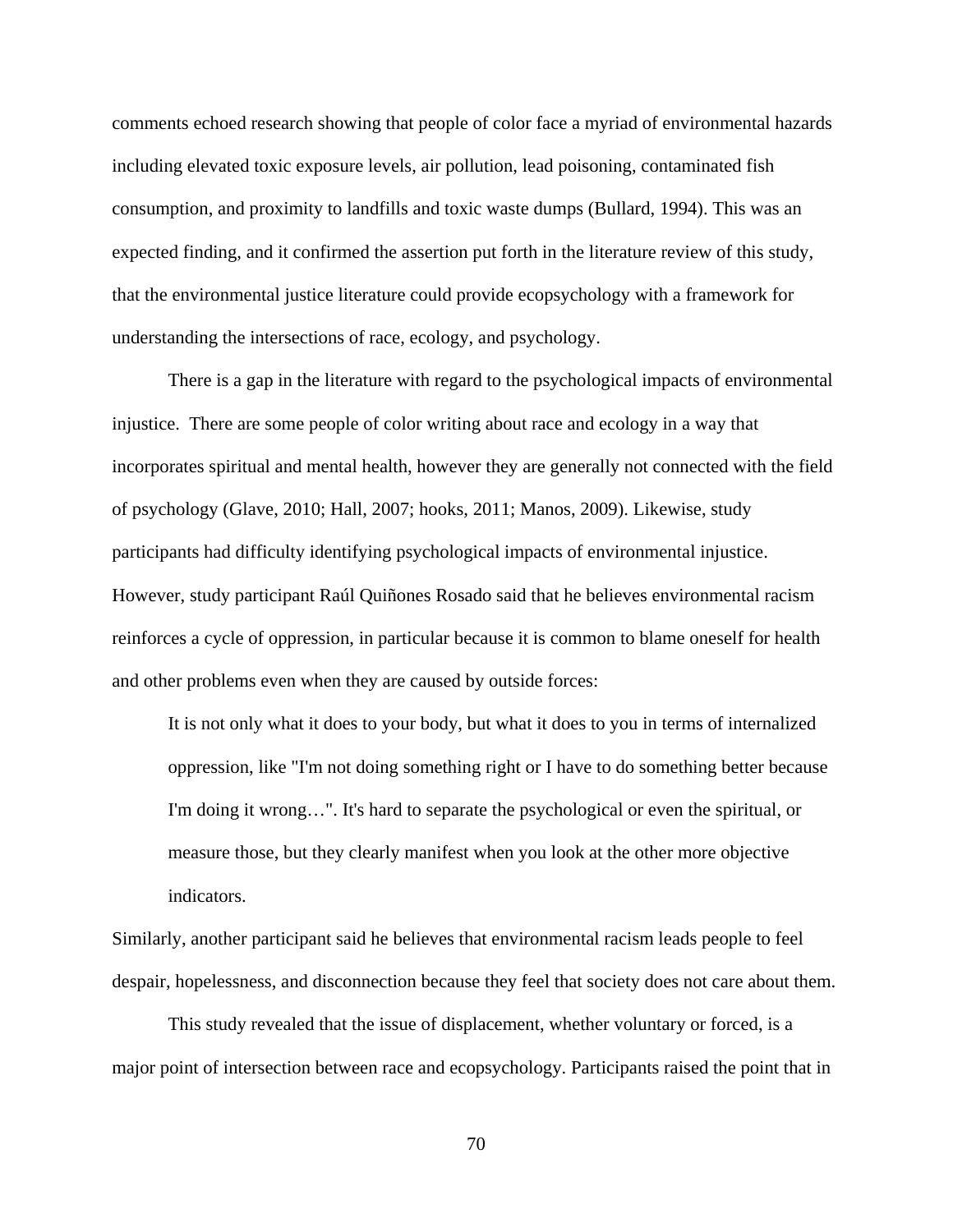the United States, with the important exception of Native Americans, most of us do not have an ancestral connection to the place where we live. This is true for both white people and most people of color in the United States. Participant America Worden discussed the psychological toll that displacement can take:

It's just devastating how many people here are not from here and don't recognize the distraction that it causes in their internal space. I think you could go through kind of race by race and look at in general, how that happens to each group, or subset of the group…. Like what happens to each of our minds as they cross over here? And what sort of traumas were associated with that?

The theme of displacement has been addressed only minimally in the ecopsychology literature (Anthony, 1995; Canty, 2000; Soule & Anthony, 1998). That said, displacement, ecology and race have been explored quite a bit outside of the field of ecopsychology (Fullilove, 2004; Glave, 2010; hooks, 1999; hooks, 2011; Manos, 2009). It is beyond the scope of this study to offer a thorough review of the literature on this topic outside of ecopsychology, however these findings do identify an opportunity for ecopsychology to add its unique perspective to this literature.

This study's findings highlighted an interesting duality regarding some people of color's relationship to nature. On the one hand, slavery and other histories of oppression have understandably led some people of color to feel alienated from nature and more comfortable in urban environments. In the United States, many African Americans migrated from the agrarian South to Northern cities to escape lynching and pervasive racism, hoping for a better life. However, this migration cut many African Americans off from a source of strength and livelihood, a separation that some view as traumatic (Canty, 2001). African Americans' history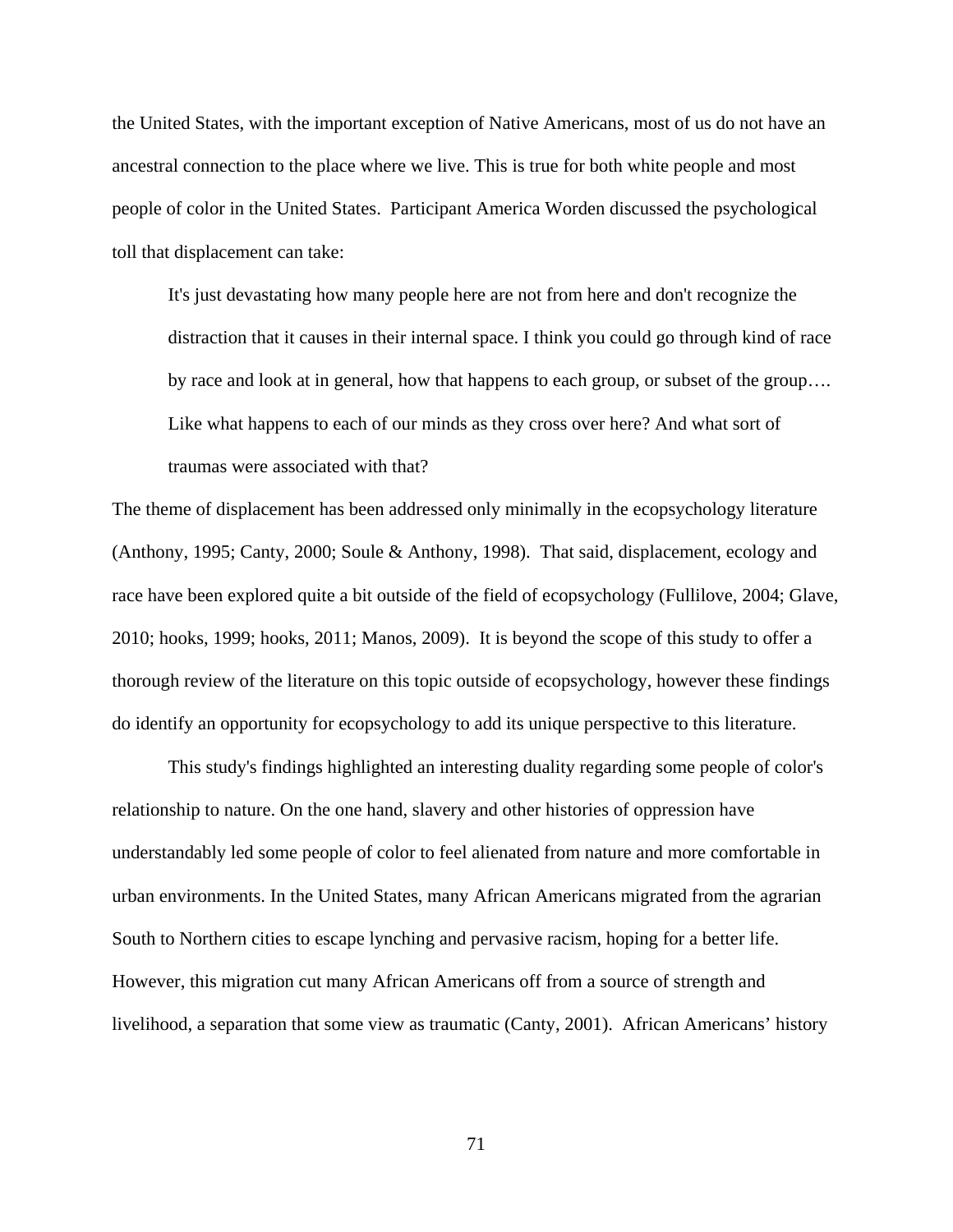of having been forced to work the land may also play a role in a cultural pattern of alienation from nature. Research participant, Brandon Leroy Lott, explained how he sees this playing out:

Especially if you're black, and you see that a lot of white people do that… I'm not going camping or going hiking, that's what white people do! So there's just this whole psychological disconnect when it comes to, for black people, when it comes to going out in the woods, and connecting to nature.

In addition to feeling alienated from nature, study participant Phoenix Smith remarked that many people of color are already dealing with so much trauma that it can be difficult for some to take ecopsychology seriously: "It's like, you really want me to be able to connect my pain to the earth when my sons are being murdered by the police? There is so much unresolved grief that communities hold".

At the same time that this research describes some people of color's disconnection from nature, this research also reveals rich histories of environmentalism and "ecological literacy" (Mateo Nube) in communities of color. These findings are aligned with new literature that reflects an emerging interest in exploring these kinds of apparent contradictions. Again, this is primarily been explored outside of the field of ecopsychology. One example is Glave's (2010) book, *Rooted in the earth,* which traces the history of African-Americans relationship with the environment. Another is *Outdoor Afro*, a web-based community that helps African-Americans to connect with nature and with each other (Mapp, 2012). The *Black/Land Project* gathers and analyzes stories about black people, land and place (Smith, 2012). These are the kinds of projects that ecopsychology is in a position to highlight, support and learn from.

The history of race and racism in the United States is such that people of color are "racialized" while white people are often seen as "raceless" or somehow operating outside of the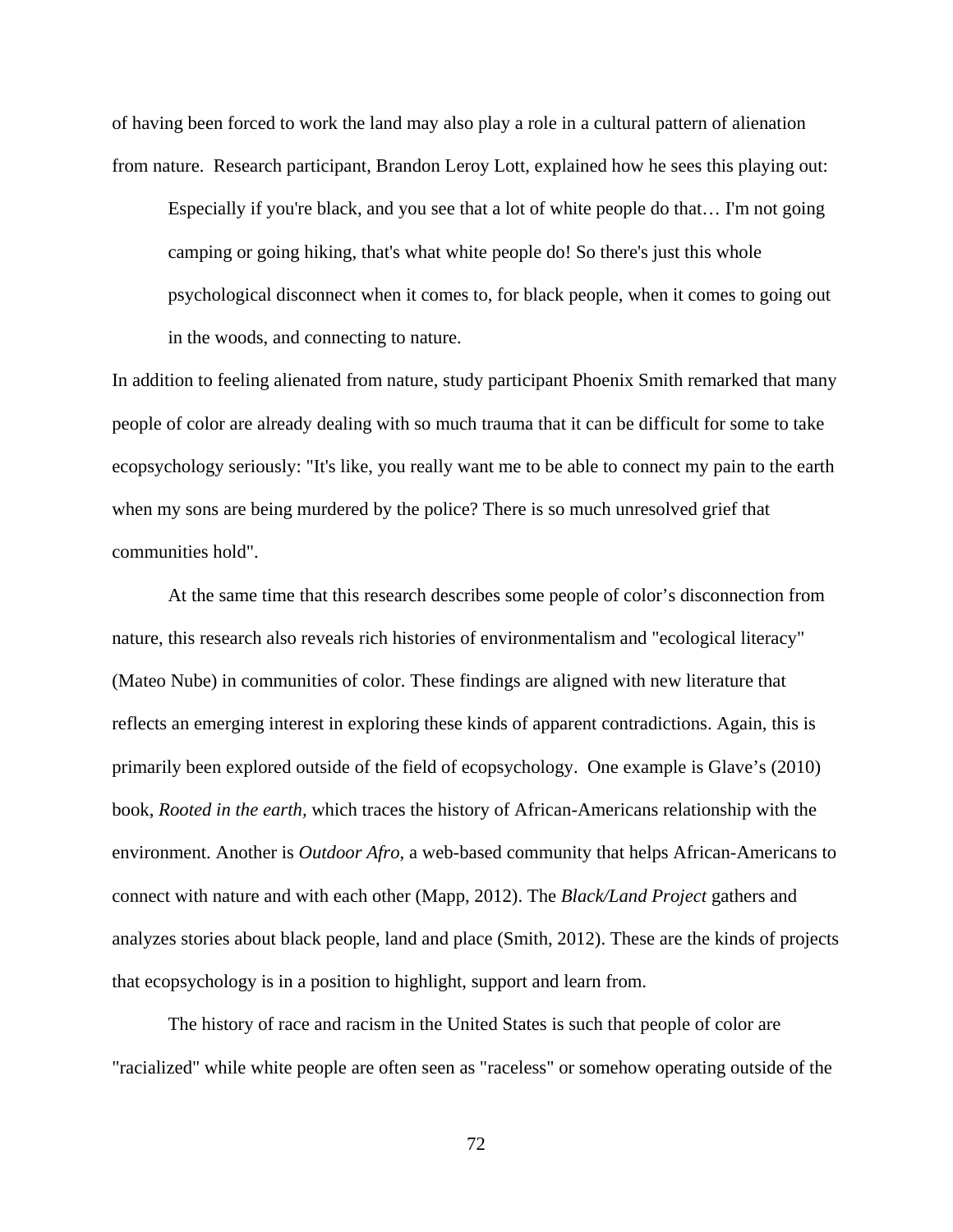social context of race. This myth of racelessness is part of what has allowed white ecopsychologists' lack of attention to race to go, for the most part, unnoticed and unchallenged. The researcher was careful to ensure that this study addressed whiteness as a critical piece of examining where race and ecopsychology intersect. Consistent with the literature, this study's findings linked the root cause of many environmental issues to European American imperial ethics and glorification of the conquest of land (Bullard, 1993; Canty, 2011). One participant noted that for the most part, white people run the institutions that are responsible for climate change. Another participant said he believes whiteness has been constructed in the United States in such a way that "cuts white people off from their historical relationship to place", which he said imposes severe "psychic wounds" (Mateo Nube). If what Nube says is true, than if ecopsychology is concerned with healing people's relationship to the earth, then an important area to look at is how to help white people in particular heal this connection. Given the historical and current relationship between whiteness and the natural world, some participants posited that dismantling racism and white supremacy is a necessary part of addressing the ecological crisis.

Finally, in exploring how race and racism are relevant to ecopsychology, this study's findings revealed tension around ecopsychology's relationship to indigenous knowledge. Ecopsychology is a mostly white field that draws on ancient wisdom and traditions from a range of cultures, often from communities of color. In the United States, ecopsychologists often look to Native American traditions. While participants in this study insisted that there is nothing inherently wrong with learning from culture is other than one's own, they observed that some ecopsychologists have taken certain cultural elements out of context and lack a sophisticated understanding of their meanings and proper usage. Glendinning (1994), who is white, discusses this issue in her article "Yours truly from Indian country". She points out that in the early 1980s,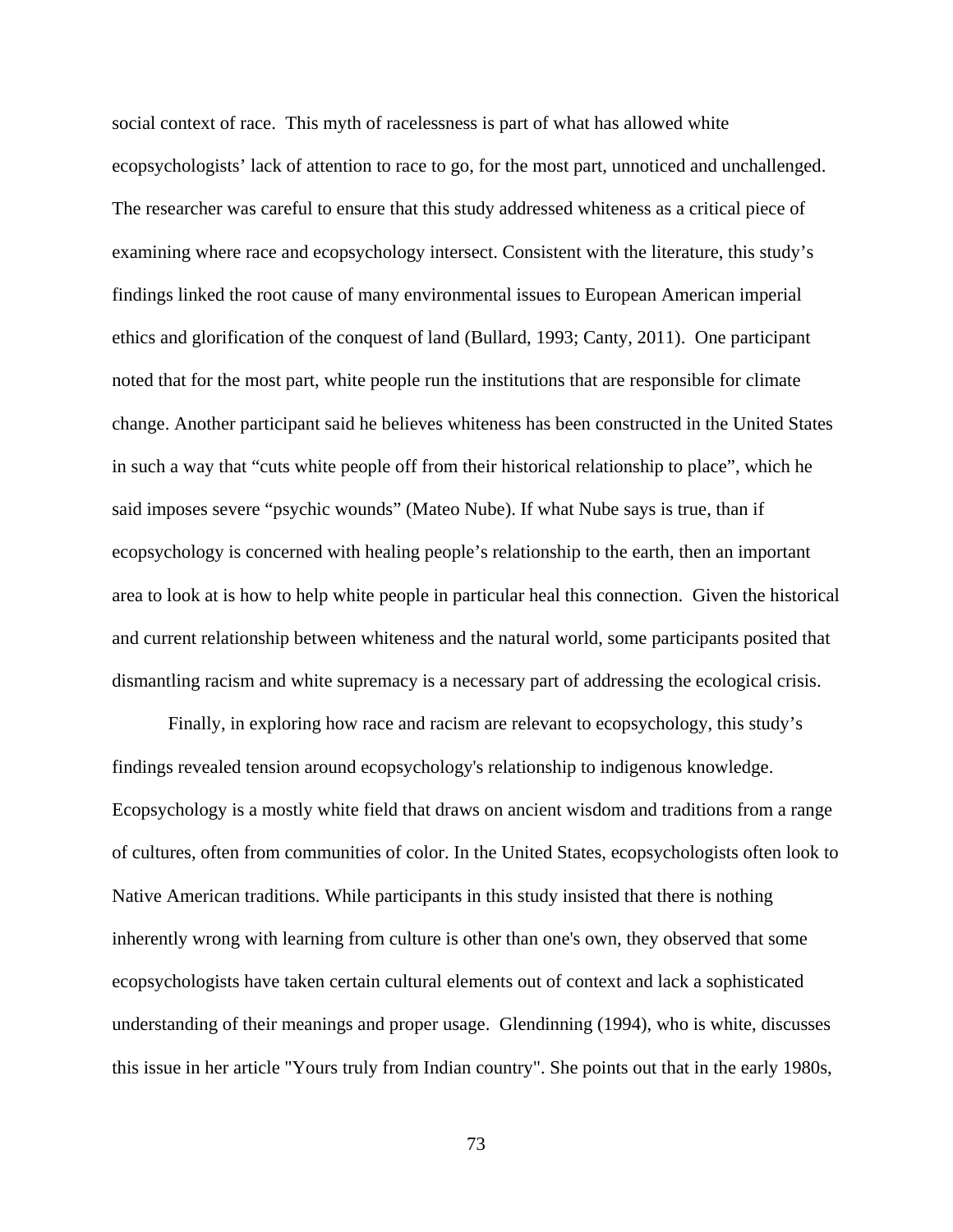the American Indian Movement (AIM) issued resolutions condemning non-Native use of Native American spirituality. For many Native Americans, spiritual and cultural appropriation by white people is just the latest in a long history of theft and exploitation. One white interview respondent commented that she has learned that there is a cultural difference between how Whites and Native Americans understand and relate to information sharing. White ecopsychologists are operating from a "freedom of information" principle, whereas many Natives cultures have the understanding that you earn information through relationships and experiences. Glendinning (1994) makes a similar point, connecting these issues more broadly with global capitalism:

In the context of the mass marketplace we are led to believe that it is our basic right to get anything so long as we have the means to put it in the store, the passion to devour it, and the cash to buy it. (p. 5)

While no Native Americans participated in this study, Native American writers have emphasized that white people who are interested in Native American spirituality should first focus on educating themselves about Native American history and current struggles and finding ways to be of service (Gray, 1995; Nelson, 2011).

 This study's findings supported literature encouraging white people interested in earthbased spirituality to develop their own connections with the earth rather than relying on Native American traditions or other cultures based in communities of color. Glendinning (1994) quoted Seneca educator John Mohawk: "I don't want people to adopt Indian rituals, because I want them to own their own rituals…. Then I'll come and celebrate with them". Interview participant, Sarah Vekasi, also encouraged white ecopsychologists to draw on their own inner resources rather than on Native American culture: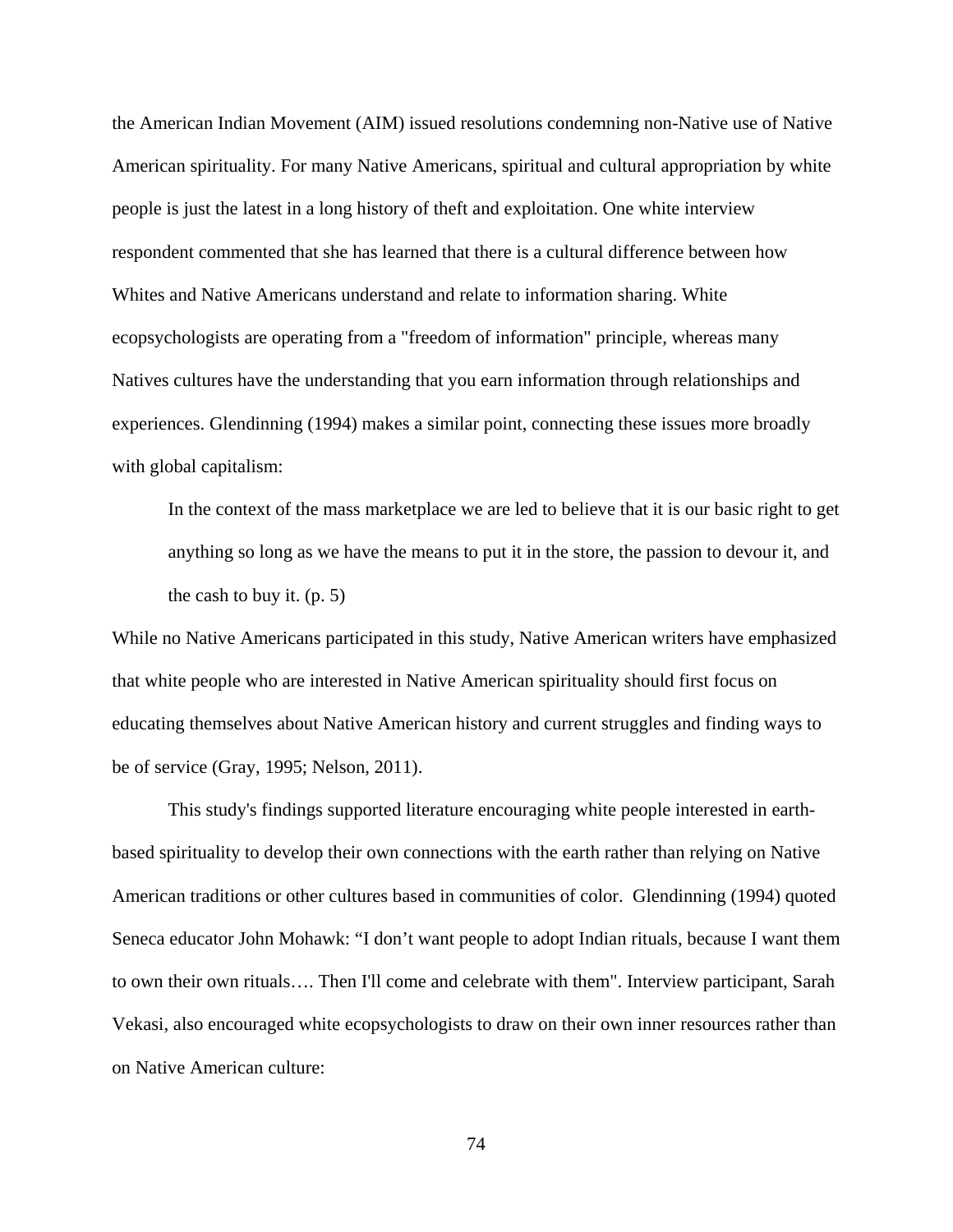You don't have to kind of steal [a cultural tradition] or even steal a fake one. I don't think people's ideas of Native American [traditions] are even actually coming from a specific place…. But every person alive here, we got here. That means somewhere in our genetic memory are people very connected to the land, because until very recently we had to do a lot of work to stay alive. And that meant knowing the natural cycles and it meant knowing when to plant your seeds, and it meant a whole lot of things that we can tap into again by asking our ancestors, or paying attention, praying… or meditating. The current research also encourages white people to explore indigenous European spiritual

traditions as a way of drawing on their ancestral wisdom.

**How could ecopsychology incorporate an explicit critical race analysis?** This study's findings point to a need for white ecopsychologists to look deeply at their own internalized white supremacy (?) and racism, to challenge racism operating within the field, and to address race related issues in the literature and in practice. The results suggest that ecofeminism, ecosocialism and the environmental justice movement each offer a lens that could support the field in developing a strong race analysis that connects social and economic justice issues. In particular, ecopsychology should work to further understand, from a psychological perspective, how the domination of nature is related to the domination of people of color both historically and in the present.

**What might ecopsychology grounded in an antiracism framework look like in practice with individuals, groups and communities?** This research provided an exciting and surprisingly broad range of examples and ideas for how ecopsychology could address race and racism in practice. An unexpected finding was that a general critique of Western psychology's model of individual level psychotherapy emerged. The study results suggest that individual level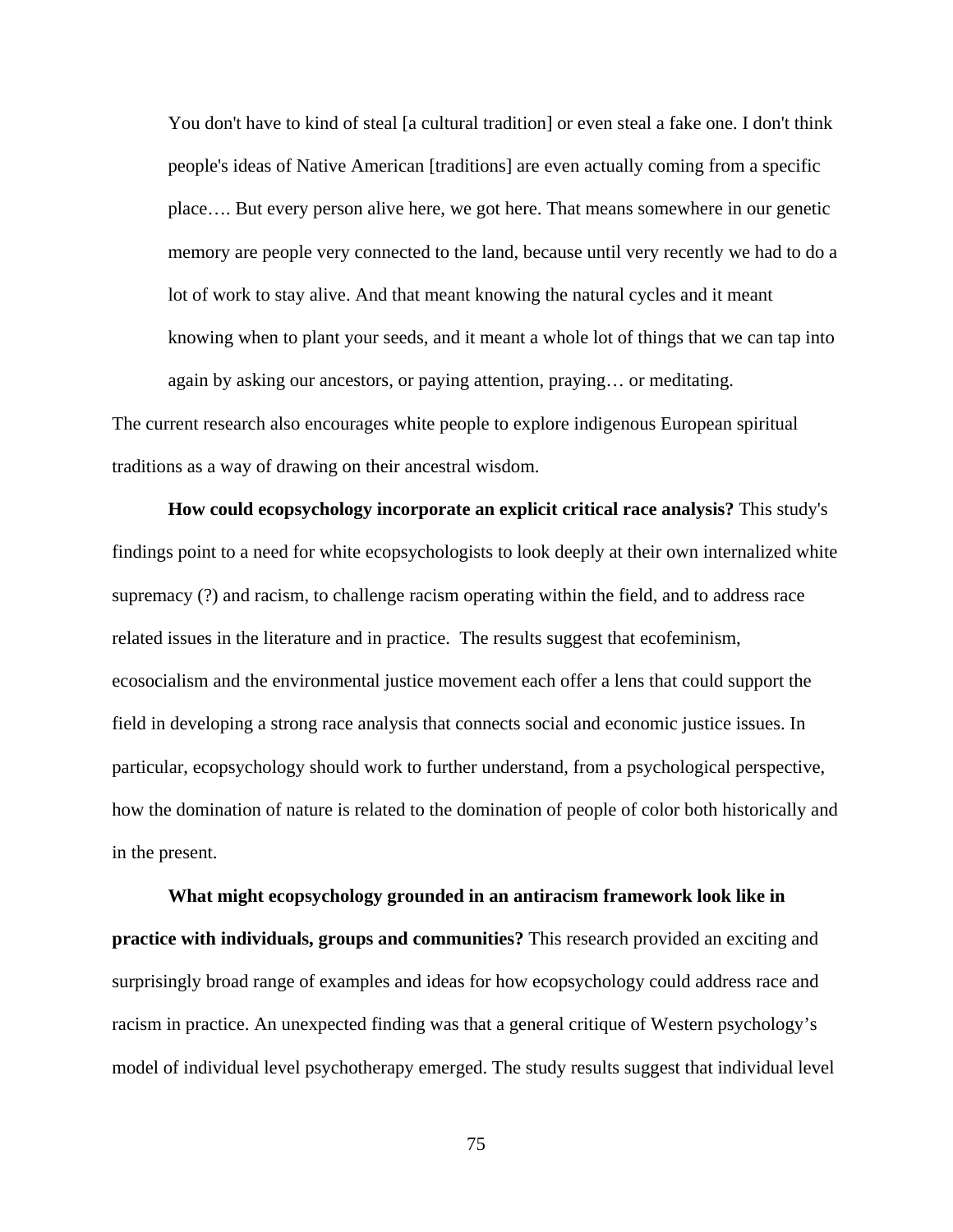ecotherapy may not be the ideal place for ecopsychology to be put into practice, particularly if it hopes to address race and racism. Several respondents who work with clients individually as ecotherapists said that most of their clients do not come specifically seeking ecotherapy. They explained, however that there are many ways to help people to both connect their personal issues to larger systemic issues, as well as to find strength in connecting with nature. These ecotherapists as well as other respondents said that rather than emphasize individual psychotherapy, ecopsychology should instead focus more on collective processes, including group level and even cultural level interventions, which do not necessarily need to take place in a psychological context. While the ecopsychology literature does discuss group level interventions (Macy & Brown, 1998), for the most part it does not critique the individualistic Western psychological model. One exception, however, is Andy Fisher's book *Radical ecopsychology* (2002), in which he points out that psychotherapy does not get at the roots of people's problems:

I have…wondered at the absurdity of lining up the wounded at psychotherapist's office…while the everyday social forces that violate our nature, and guarantee a steady supply of crippled souls, go for the most part unquestioned—and while the same general forces continue to go about their business of tearing down the biosphere. (pp. xiii-xiv)

Fisher also participated in the current study as an interview participant and made a similar argument.

Interviewees identified a number of interventions and practices that address the intersection of ecology, psychology and race. Interestingly, none of the examples that emerged take place in a traditional Western psychological context. Instead, they take place at the group or community level. In fact, the study found that an ecopsychologist is probably not necessary in most of these examples, though they could play an important role in facilitating people making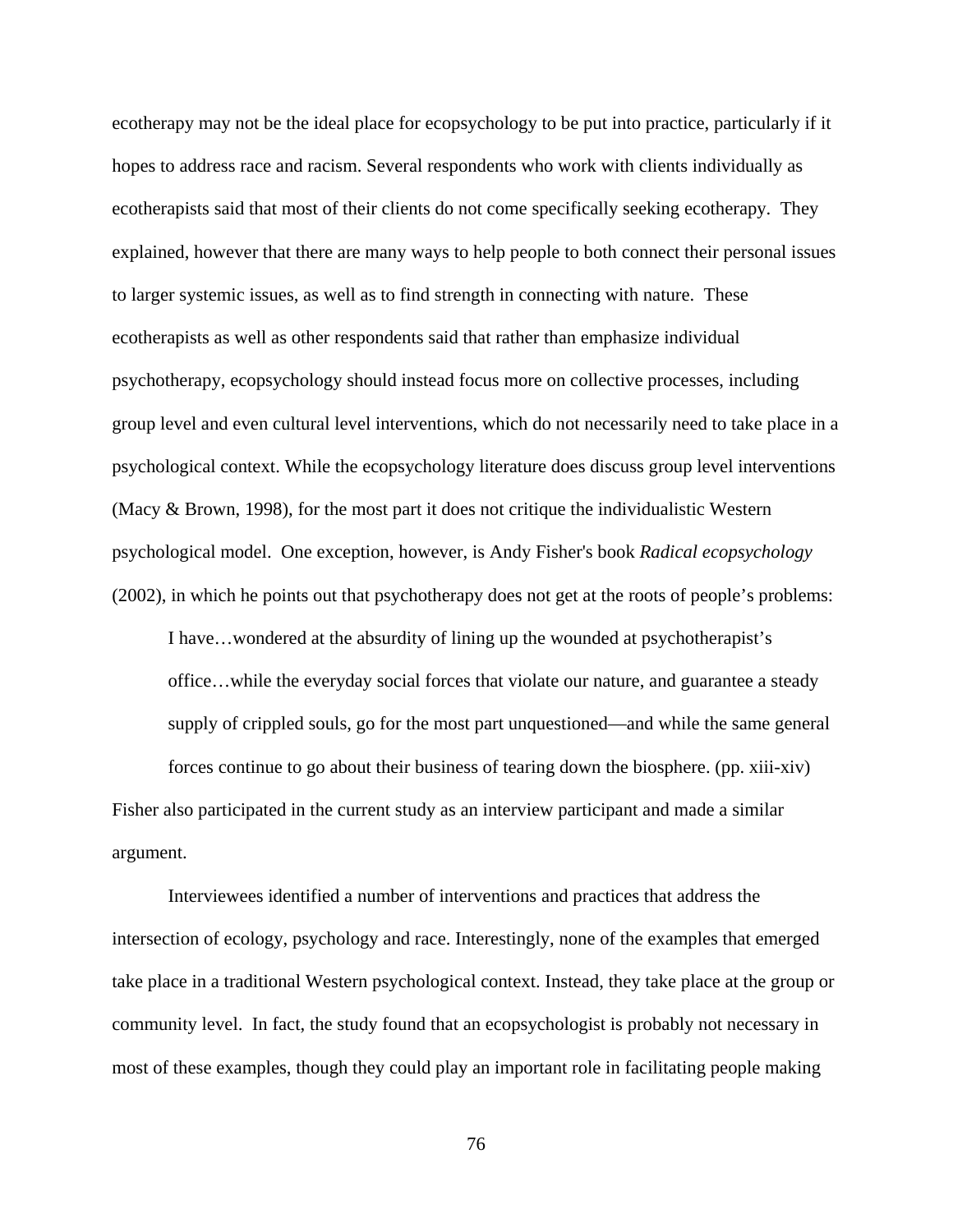connections between the practices and the mental health impacts they experience as a result. The following is a list of some of the eco-therapeutic interventions participants identified as addressing or having the potential to address race in practice:

*Urban agriculture.* This research positioned urban agriculture as an ecopsychological practice that is relevant to communities of color and can address issues of race and racism. Growing food was believed to be an effective strategy because it prepares communities for the impacts of climate change while also supporting a healthy diet, building community, and making urban neighborhoods more resilient. The findings are supported by the literature. Chalquist (2009b) provides an overview of numerous studies demonstrating the effectiveness of horticultural or gardening therapy in treating everything from stress to obesity to alcohol addiction and substance abuse (p. 5). While the ecopsychology literature has not discussed race and horticultural therapy, the food justice movement, which is closely related to the environmental justice movement, is connecting access to local, healthy food with issues of racial and economic justice (Gottlieb & Joshi, 2010).

*Green jobs.* This study found that green jobs could be considered an ecopsychological practice. This was an unexpected finding, because it emerged from a more broad definition of ecopsychology than was previously understood by the researcher. Research participantPhoenix Smith presented the work of Jarid Manos, founder and president of the Great Plains Restoration Council (GPRC), as an example of what this could look like:

[Manos] created a nonprofit where he is doing ecotherapy work. He doesn't have a psychology degree or a social work degree. He saw a need in his community, he saw how what we are doing to the plains and the Buffalo, we are also doing to black men and black women and Latino men and Latina women. He saw connection through his own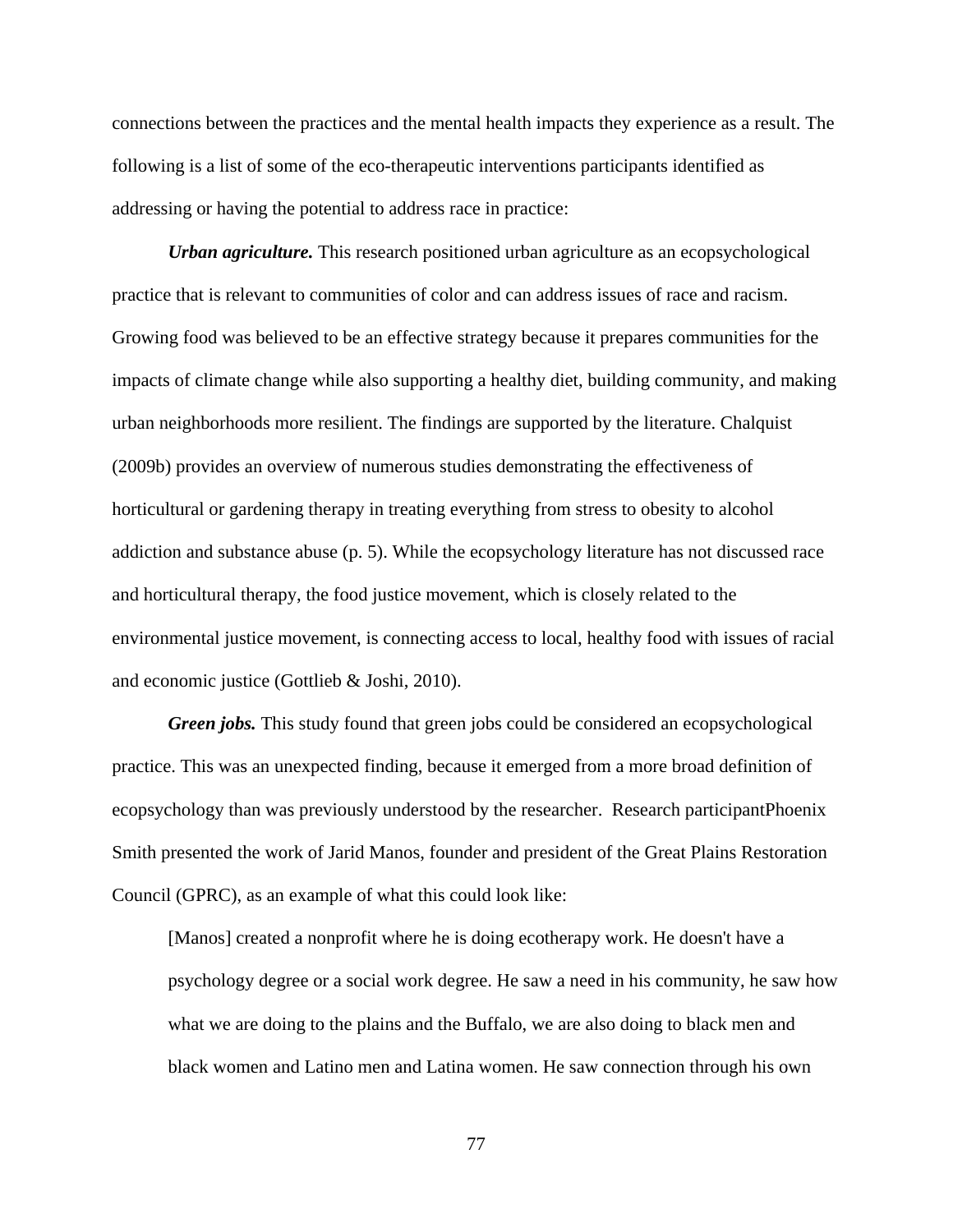life and he created a nonprofit where people who would not be able to get jobs because they have a criminal record, they work the land. They are restoring the prairies and are able to get skills and also heal themselves at the same time.

In his autobiographical book, Manos (2009) discusses his personal journey and also the work of the GPRC. He explains that the youth of color who participate in his programs "not only learn new technical skills but also introspection, stamina, value of work, faith in work, faith in self through work, altruism, conflict resolution, [and] tools for cleaner diets and healthier lives". He describes how working to restore nature affects the youth:

It's a dug-in process, and no miraculous change occurs overnight, but partnering with [the youth] through place-based education, service learning, and skills training in a trust and motivational environment, all in service of the ecosystems which give us life, allows them to improve their life outcomes, developing into leaders in life rather than bystanders or helpless victims, and have fun too. This is the 'Body and Earth, Soul and Soil' approach to prairie restoration.

*Grief and despair work.* The literature has emphasized the importance of allowing ourselves to feel the pain of our separation from nature (Glendinning, 1994; Macy & Brown, 1998; Macy, 2007), however it has not specifically discuss applying these practices to the pain of racism. This study found that grief and despair work could be very powerful for white people and people of color to acknowledge and transform their pain around racism.

*Ancestral healing work.* This study identified spiritual healing work with ancestors as an important place where race and ecopsychology intersect in practice. It can provide a place for both white people and people of color to both heal from the wounds of racism and also connect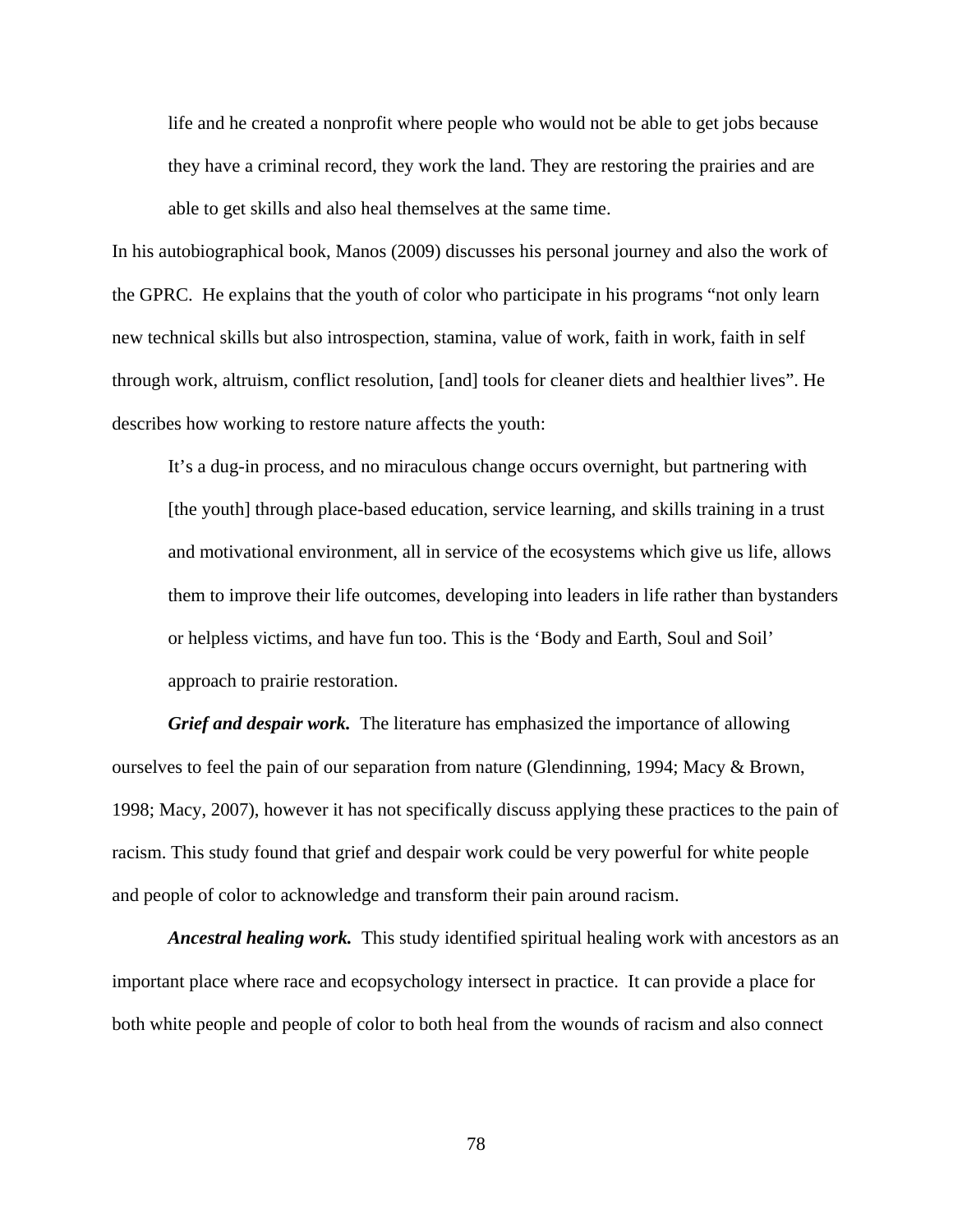with their ecologically literate ancestors. This was an unexpected finding that has not been discussed in the ecopsychology literature.

*Other models.* This study's findings revealed a number of other directions ecopsychology could take to address race and racism in practice, including: (a) eco-chaplaincy, in which a person provides spiritual support to social justice organizers as well as insights on group dynamics, (b) explore alternative counseling models, such as Reevaluation Counseling or Cocounseling, (c) supporting the integration of ecologically-relevant healing practices into existing social justice work.

**How could ecopsychology and the environmental justice movement better support and contribute to one another?** While this research question did not generate a lot of specific responses, the ideas generated around ecopsychology practice share many points of intersection with social justice issues and movements. That said, this study did find that ecopsychological principles and practices are already being used as a resource for activists and that this could be expanded upon. Study participants believed that ecopsychology should learn from the social and racial justice analysis of the environmental justice movement. Most importantly, the study points to a need for these two fields to come together and create more venues for dialogue and mutual support. This finding is supported by the literature (Soule & Anthony, 1998), which points out that ecopsychology and social justice movements share many principles and challenges.

#### **Implications of this Research**

Ecopsychology is currently at a crossroads. It can continue to be a white-dominated field promoting various ecotherapies, or it can take an actively antiracist stance, ally itself with movements for social justice and follow courageously where that leads. There is overwhelming evidence that the global ecological crisis has been shaped by race historically, and that people of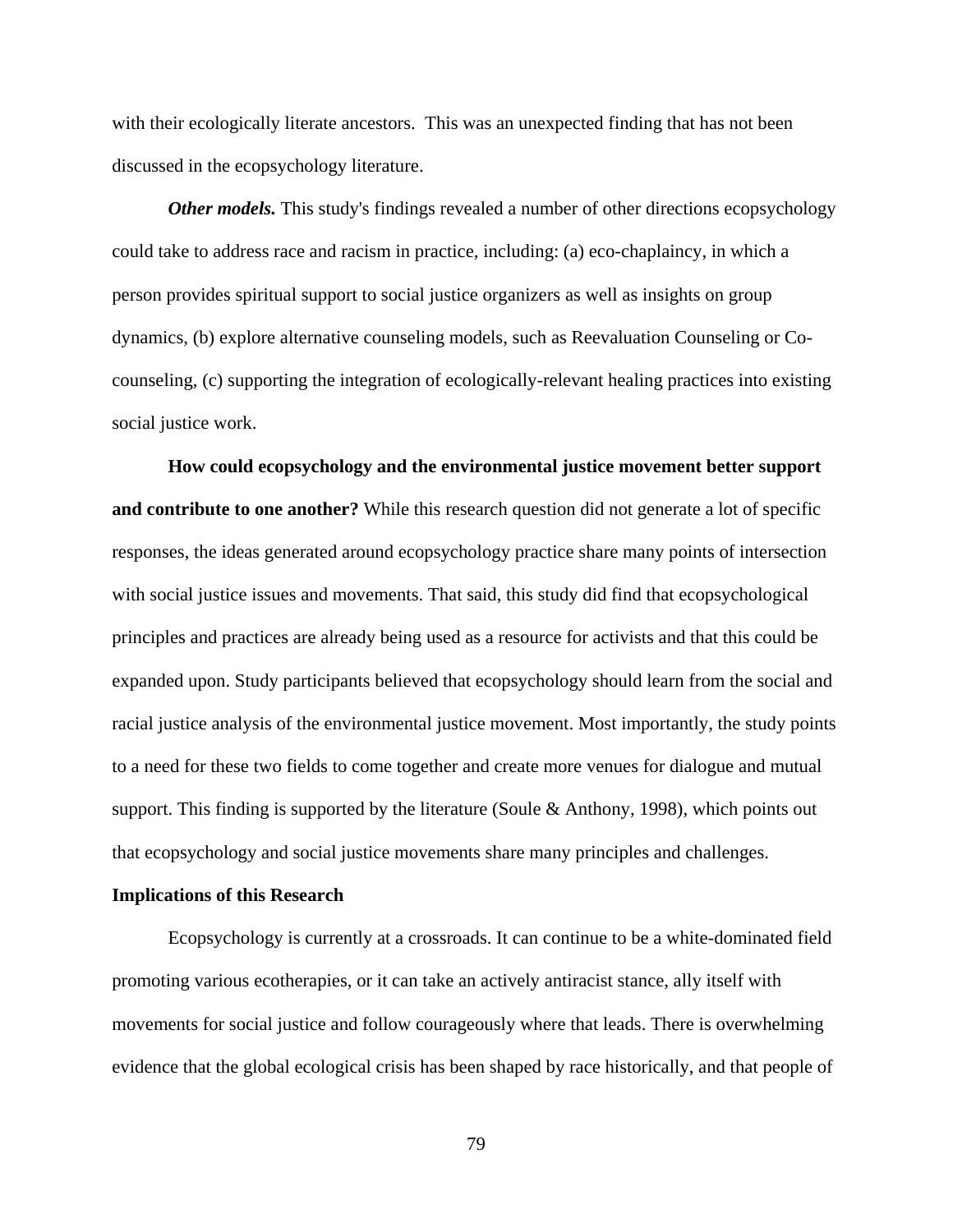color are currently bearing the brunt of the worst devastation. If ecopsychology does not face this reality head-on, it will continue to reinforce white supremacy rather than challenging it and in so doing, will fail to truly address the ecological crisis. This study calls for ecopsychologists to embrace a broad definition of ecopsychology and put it into action.

Though it is currently a primarily white field, ecopsychology should not simply seek to recruit more people of color to join its ranks. Instead, ecopsychologists should look for ways to connect with and ally themselves with people of color working towards similar goals, regardless of whether they are familiar with ecopsychology. This could include getting involved with environmental justice and food justice activism and events, building relationships with faithbased communities, and inviting people of color who may or may not identify with ecopsychology to contribute interviews or articles to ecopsychology anthologies and journals.

This study points to the need for more concrete research on both how people of color experience nature as well as the psychological and spiritual impacts of environmental racism. This research should explore basic questions about how various communities experience the natural world as well as their strengths and coping skills. It should also consider whether a trauma lens would be appropriate for understanding the impacts of environmental degradation from things like displacement, extreme weather events, and living in a toxic environment. Ecopsychology should also explore white people's experiences with nature, and how disconnection from the land and the natural world helps to maintain white supremacy and social injustice.

The results of the study suggest that ecopsychologists need to think even further outside of the confines of mainstream Western psychology. Research participant Andy Fisher explained, "I am really interested in regenerating the kind of culture that could talk more broadly, outside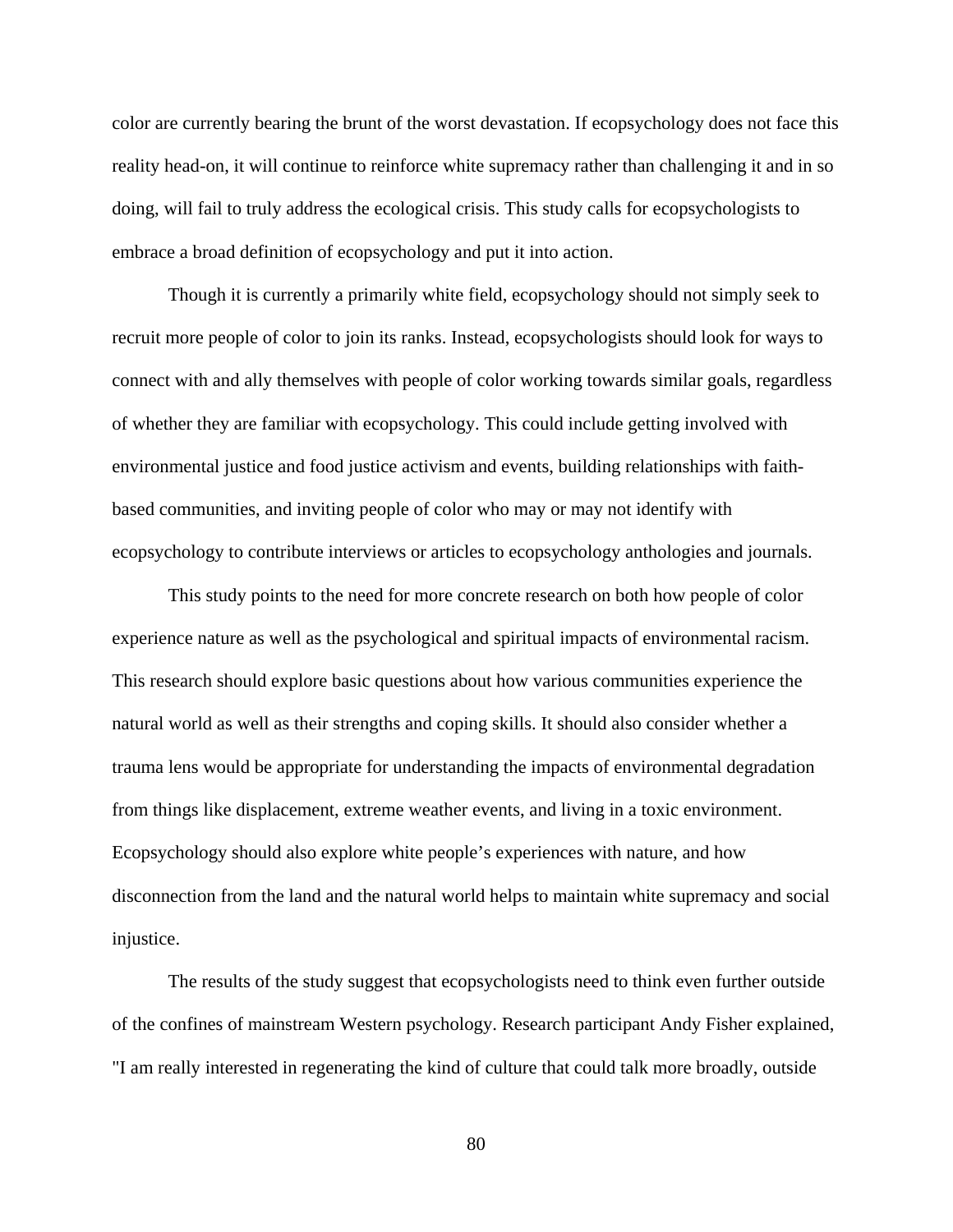the realms of therapy office, about the whole shape we are in as a society and culture". These kinds of discussions are happening in various branches of alternative or radical psychology. For example, In their book, *Toward psychologies of liberation*, Watkins and Shulman (2008) explain that they have "found it necessary to reorient psychological theory so that universalism, Eurocentrism, sexism, and racism can be challenged and disrupted in order to realign psychology's work in this century with pressing needs for individual, community, ecological, and cultural liberation" (p. 7). This reorientation and realignment is exactly where ecopsychology needs to focus its energy if it wishes to meet its full potential. While it has challenged some aspects of Western paradigms, this research suggests that its next step must be to actively address sexism, racism, white supremacy and other forms of oppression in its theory and research, and to support the development of new community level and cultural interventions to put this into practice.

Ecopsychology might also connect more with the field of social work and draw on its history of joining psychology and social justice. One study participant, the only social worker in the study, said that she believes the field of social work is the place where race and ecopsychology could most effectively be put into practice. As a field, social work prides itself on looking beyond the individual human psyche and into a person's social context. However, this person-in-environment perspective has rarely taken into account the natural, or ecological, environment. This study contributes to social work theory and practice by expanding our understanding of "environment". At the same time, the study brings social work's social justice values to the growing field of ecopsychology.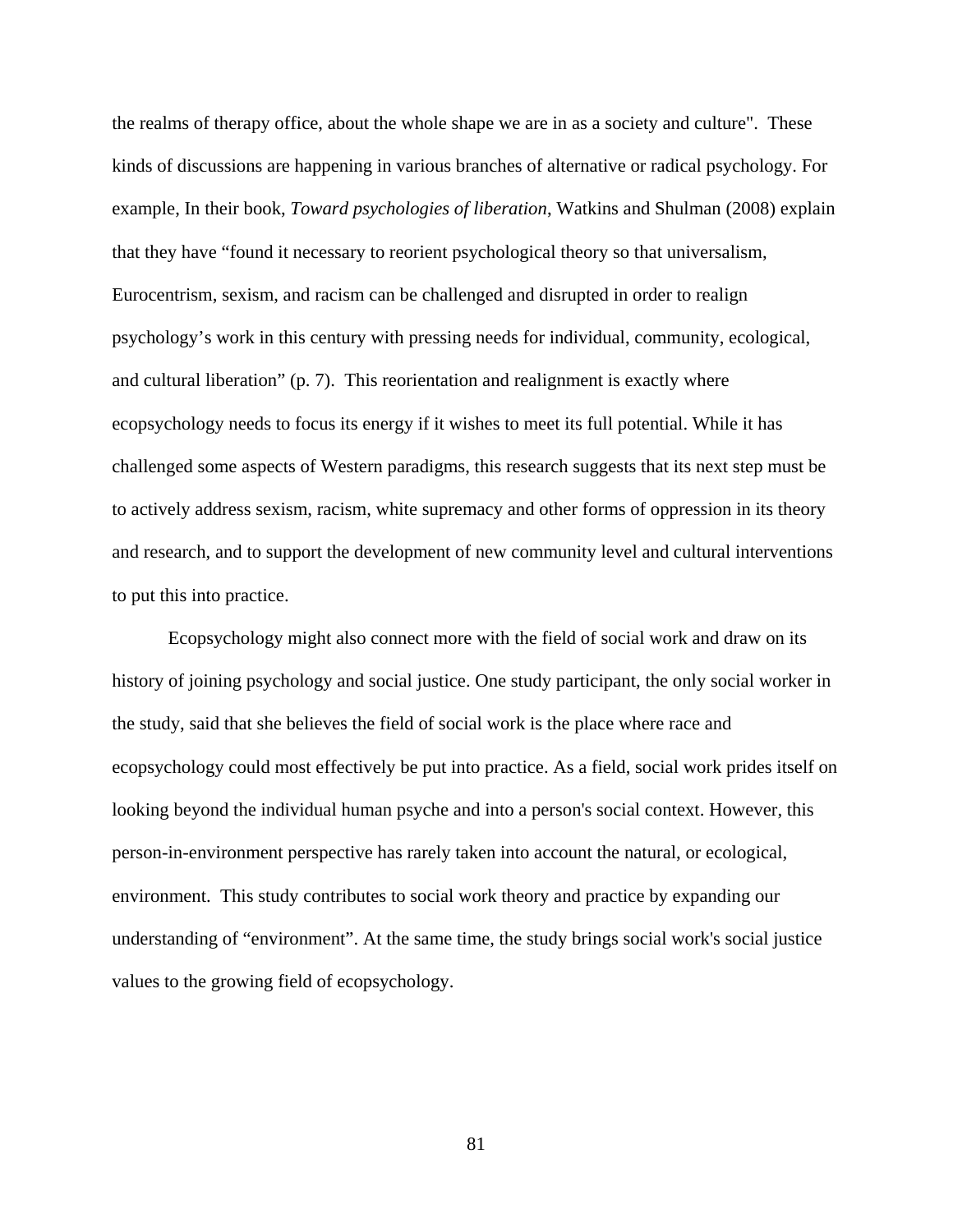#### **Strengths and Limitations of the Study**

This research study was successful in answering the overarching research question about how race and racism are relevant to ecopsychology. Some of the data was expected, for example connections to environmental justice. However, the study generated a more creative and broad interpretation of ecopsychology theory and practice than was expected. The subquestions posed by the researcher were also answered. Participants did not have as much to say about connecting ecopsychology and the environmental justice movement as expected, however many connections can be implied based on their ideas for addressing race in practice. For example, participants argued that urban agriculture and food justice work could be considered ecopsychology practice, and these are closely related to the environmental justice movement.

The study's sample was not limited to ecopsychologists alone because (a) this would have made it difficult to reach a diverse group, and (b) given the lack of attention to race in the field, insiders to the field may not have had a lot to say about its relevance. Therefore, the researcher sought a racially diverse sample that was also diverse in its background and experience, and prioritized interviewing people who had some background in antiracism work. The sample reached included academics, activists, spiritual leaders and various kinds of psychologists. As a result of the small sample size, and the fact that the interviewees did not represent any specific group, the data generated from this study is not generalizable. This is an inherent weakness of the study. However, conversely, a strength of the study's design is that it allowed for a diverse group of people to critique ecopsychology and generate new thinking from both inside and outside of the field.

A challenge that arose as a result of using a sample with such diverse and divergent backgrounds was that not everyone was able to answer every interview question. As a result,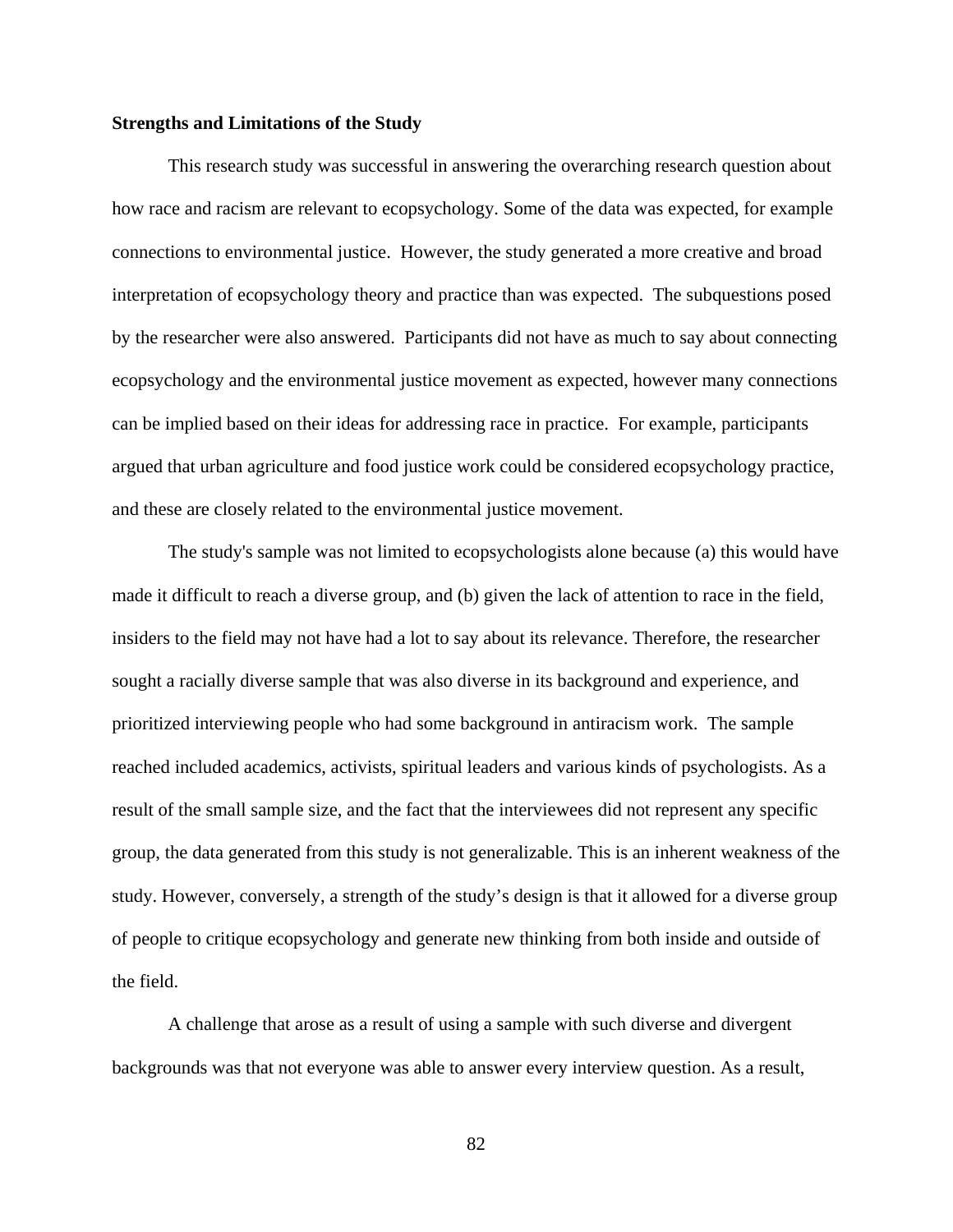each interview was tailored to draw on the strengths and experience of each participant. For example, about half of the participants were not familiar with ecopsychology literature, so they were not able to answer questions in that area. On the one hand, the resultant variance in interview material created a less focused, more diffuse data set. On the other hand, participants' diverse backgrounds allowed them to generate rich data that pushes the boundaries of the field.

This research elicited a number of ideas for how ecopsychology could address racism in practice. However, because the respondents generally did not think that individual psychotherapy was the most effective way to address ecopsychology and race in practice, the data do not provide information or tools for clinicians seeking to address these issues in clinical practice with individuals. This could be viewed as a limitation of the study, though it also represents an important finding that points ecopsychologists toward group and community level interventions instead.

The participant sample interviewed during this study was relatively racially diverse, including half people of color and half white people. There were no Asian, Pacific Islander or Native American interview participants. Half of the sample identified as male and half identified as female. Given that ecopsychology is dominated by white males, this sample represents a wider breadth of perspectives than currently exists in the literature. However, the data would have been even richer if more people of color had been interviewed. In particular, given that this study examined ecopsychology's relationship with indigenous knowledge and cultures, it is a weakness of the study that the data collected lacked Native American perspectives.

#### **Conclusion**

Ecopsychology has a choice to make. It can continue to be a primarily white field gently pushing the boundaries of a Western psychological framework. Or, it can create a new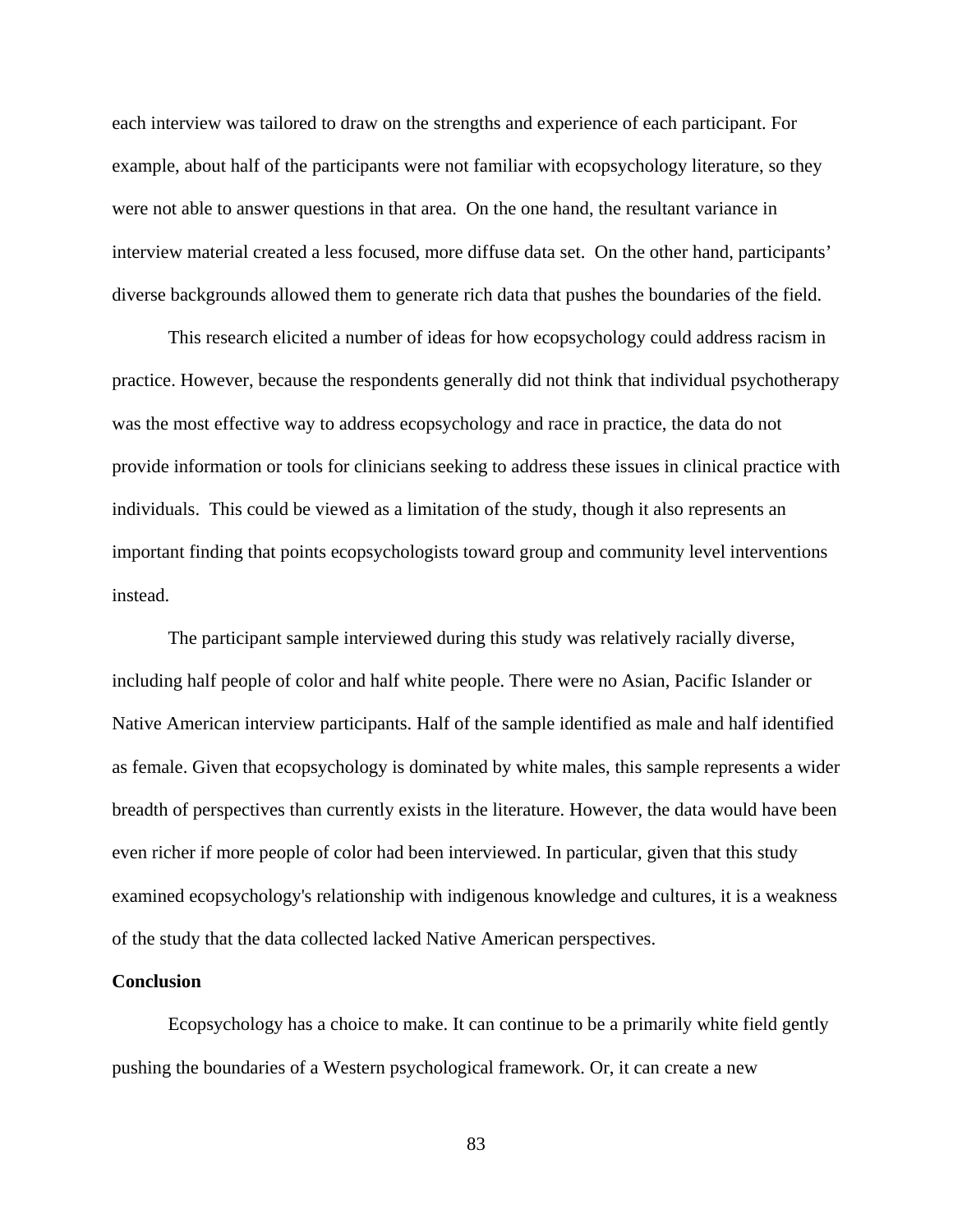framework for a new moment in history, building on ancient principles of interdependence while addressing the psychological and spiritual challenges of the modern social context. Creating a new framework will take hard work, a willingness to look deeply at ourselves, our relationships and our histories, and an unwavering commitment to social justice. Specifically, the results of this study demonstrate that an antiracist ecopsychology must (a) critically examine its own whiteness as well as how white supremacy and the domination of nature are related, (b) prioritize the leadership of those who are most impacted by the current social and ecological conditions, in particular people of color, poor people, women, and queer people, and (c) ally itself with communities of color working towards similar goals.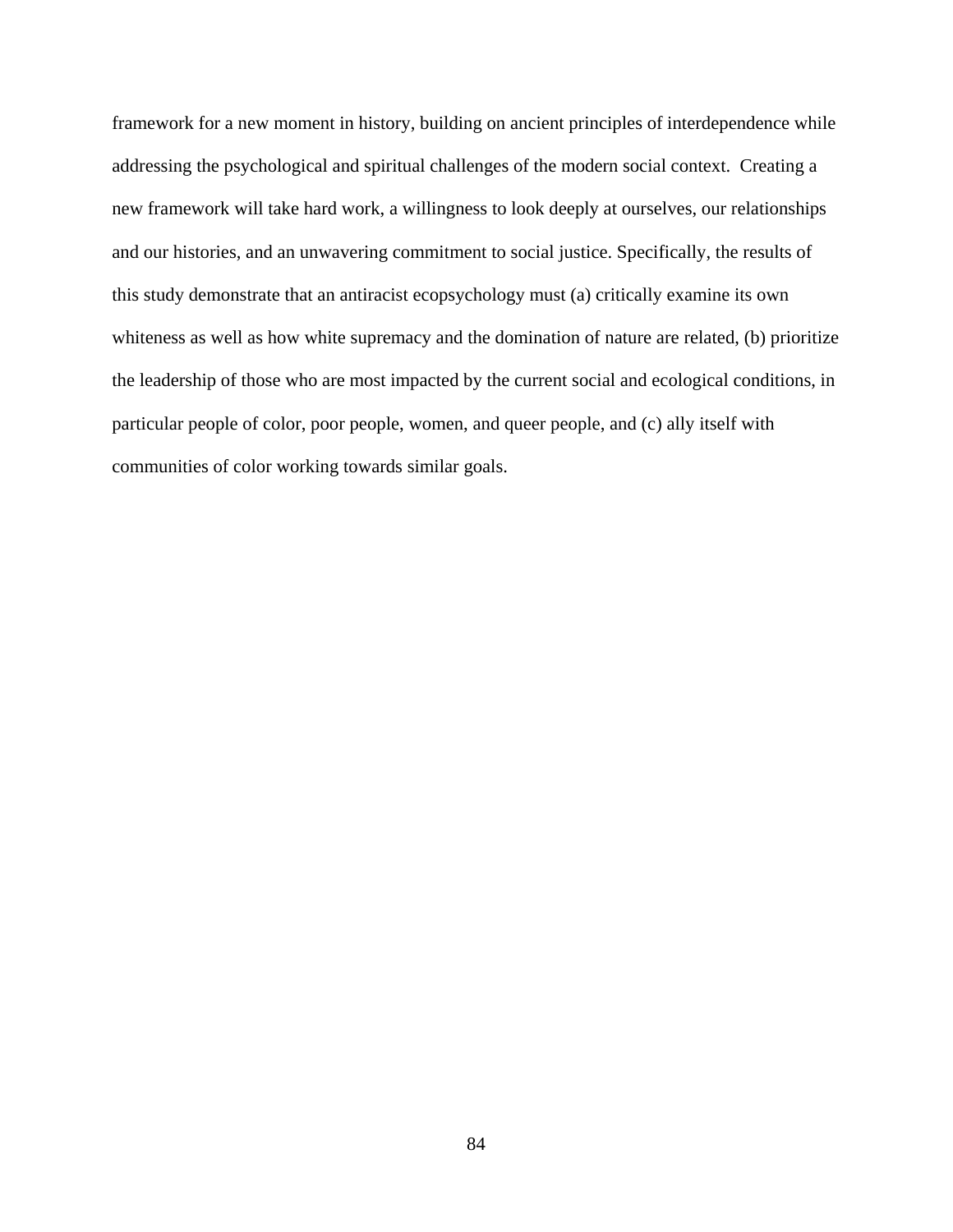#### **References**

- Anthony, C. (1995). Ecopsychology and the deconstruction of whiteness. In Roszak, T., Gomes, M. and Brown, L. (Ed.), *Ecopsychology: Restoring the earth, healing the mind*. San Francisco: The Sierra Club Press.
- Besthorn, F. H. & McMillen, D. (2002). The oppression of women and nature: Ecofeminism as a framework for an expanded ecological social work. *Families in Society: The Journal of Contemporary Human Services*, 83 (3), 221–232.
- Besthorn, F. H., Wulff & St. George, S. (2010). Eco-spiritual helping and postmodern therapy: A deeper ecological framework. *Ecopsychology, 2*(1), 23-32.
- Bullard, R. D. (1993). Introduction. In Bullard, R. D. (Ed.) *Confronting environmental racism: Voices from the grassroots.* Boston: South End Press.
- Bullard, R. (1994). *Unequal protection: Environmental justice and communities of color.* San Francisco: Sierra Club Books.
- Buzzell, L. & Chalquist, C. (Eds.) (2009). *Ecotherapy: Healing with nature in mind.* San Francisco: Sierra Club Books.
- Canty, J. (2011). Race, environment, and sustainability: Part 1. *Sustainability: The Journal of Record*, 4 (5), 238–241.
- Canty, J. (2000). *Cultural ecopsychology: Issues of displacement in the urban African-American community.* (Unpublished Master's thesis). Retrieved from Proquest Dissertations and Abstracts.
- Chalquist, C. (2009a). Ecotherapy research and psychology of homecoming. In Buzzell, L. & Chalquist, C. (Eds.), *Ecotherapy: Healing with nature in mind.* San Francisco: Sierra Club Books.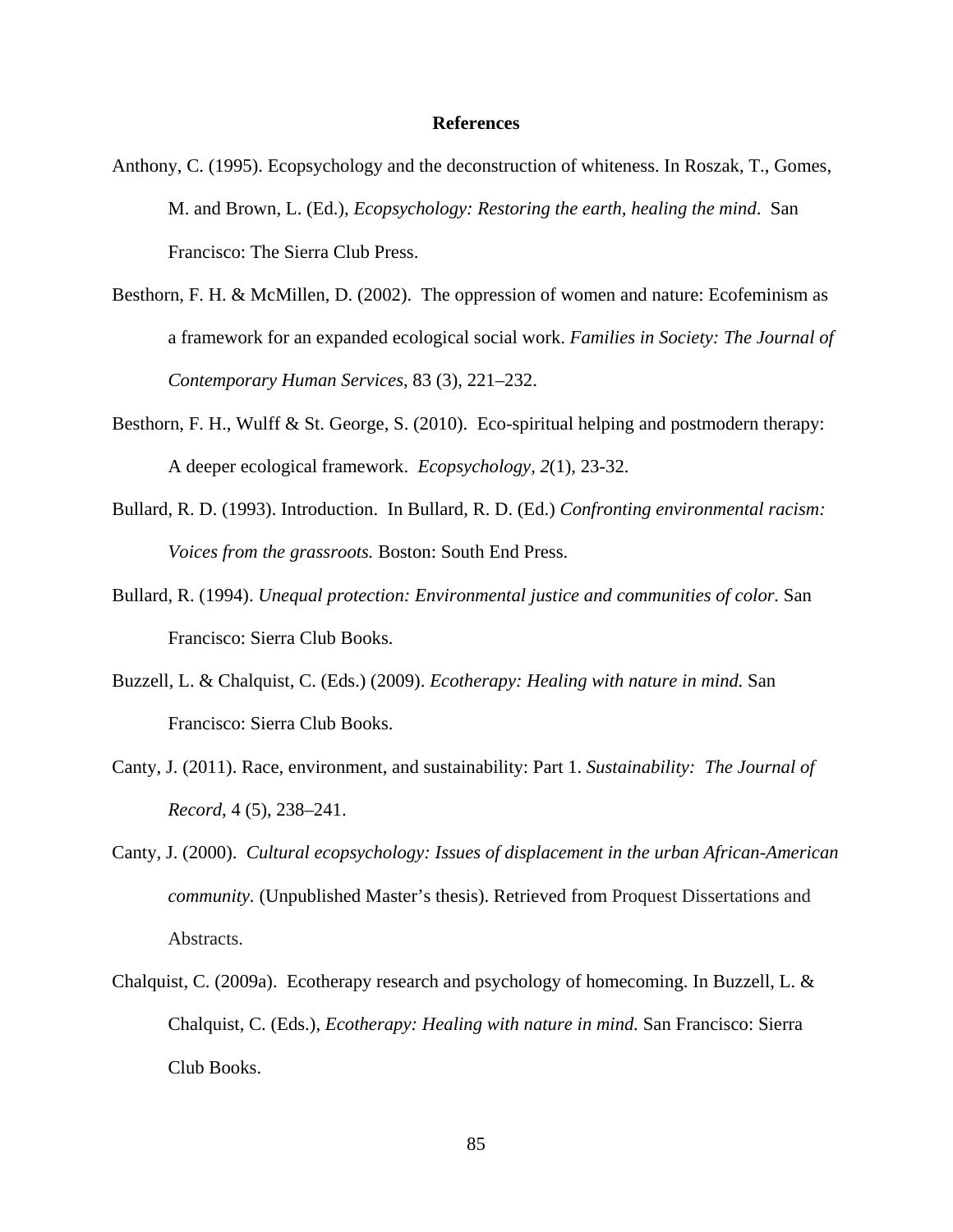Chalquist, C. (2009b). A look at the ecotherapy research evidence. *Ecopsychology, 1*(2), 64-74.

- Clinebell, H. (1996). *Ecotherapy: Healing ourselves, healing the earth.* New York: Haworth Press.
- Conn, S. (1998). Living in the earth: Ecopsychology, health and psychotherapy. *The Humanist Psychologist, 26* (1–3), 179–198.
- Di Chiro, G. (1992). Defining environmental justice: Women's voices and grassroots politics. *Socialist Review* 22 (4), 93–130.
- Fisher, A. (2002). *Radical ecopsychology: Psychology in the service of life*. New York: State University of New York Press.
- Ferguson, M. & Branscombe, N. (2010). Collective guilt mediates the effect of beliefs about global warming unwillingness to engage in litigation behavior. *Journal of Environmental Psychology, 30*, 135-142.
- Feygina, I., Jost, J. T. and Goldsmith, R. E. (2010). System justification, the denial of global warming, and the possibility of "system–sanctioned change". *Personal and Social Psychology Bulletin, 36* (3), 326–338.
- Foundation for Global Community (1995). *Ecopsychology: Interviews with Theodore Roszak, Sarah Conn, and Carl Anthony (*Video).
- Fritze, J. G., Blashki, G. A., Burke, S., & Wiseman, J. (2008). Hope, despair and transformation: Climate change and the promotion of mental health and well-being. *International Journal of Mental Health Systems, 2(*13). Retrieved from http://ijmhs.com/content/2/1/13
- Fullilove, M. T. (2004). *Root shock: How tearing up city neighborhoods hurts America, and what we can do about it*. New York: Ballantine Books.

Glave, D. D. (2010). Rooted in the earth: Reclaiming the African American environmental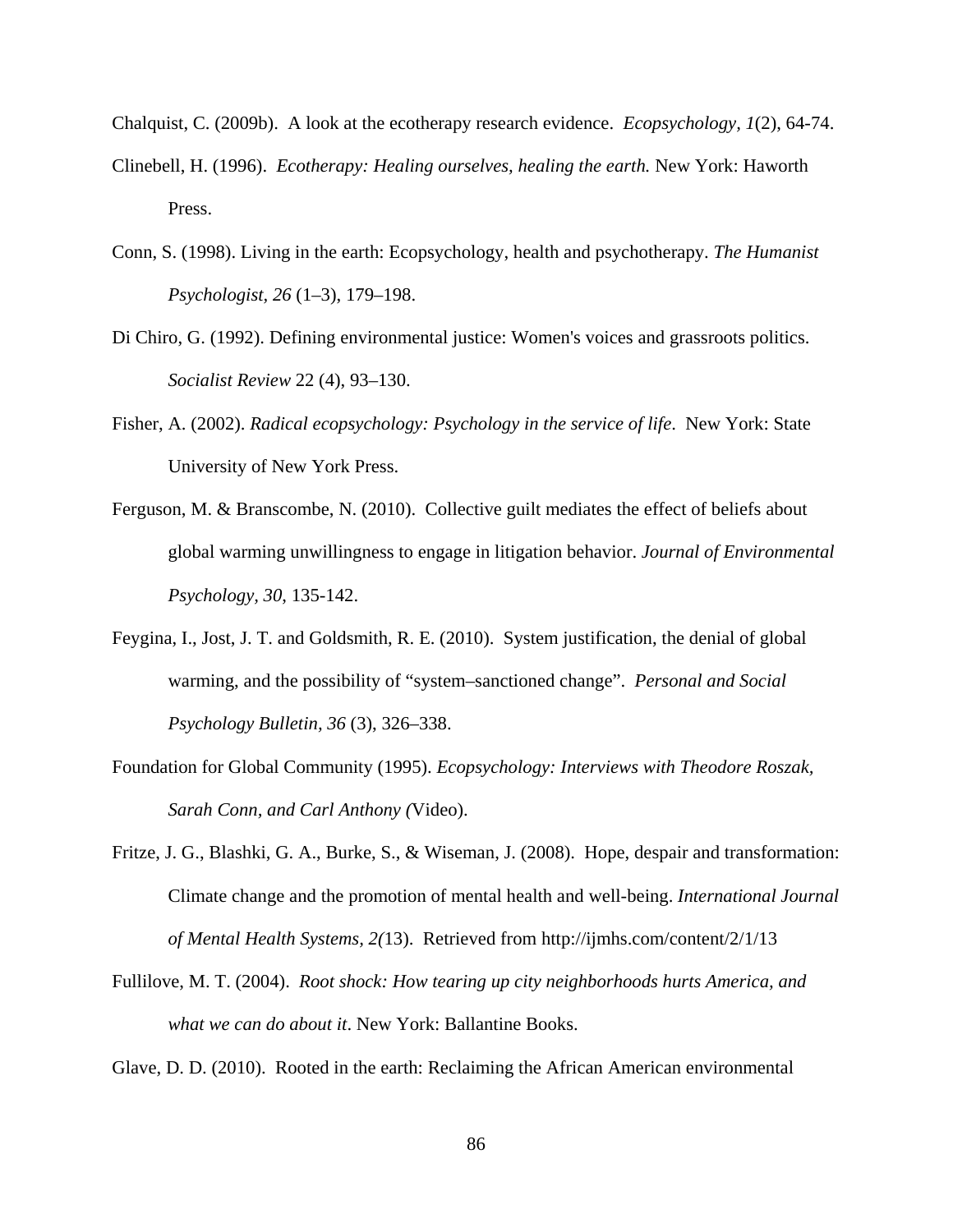heritage. Chicago, IL: Lawrence Hill Books.

- Glendinning, C. (1994). *My name is Chellis and I'm in recovery from western civilization*. BC, Canada: New Catalyst Books.
- Glendinning, C. (1995). Yours truly from Indian country. Retrieved from http://www.chellisglendinning.org/essays.html
- Gottlieb, R. & Joshi, A. (2010). *Food justice: Food, health, and environment*. Cambridge, MA: The MIT Press.
- Gray, L. (1995). Shamanic counseling and ecopsychology. In Roszak, T., Gomes, M. & Brown, L. (Ed.), *Ecopsychology: Restoring the earth, healing the mind*. San Francisco: Sierra Club Books.
- Gray, L. (2004). Reading the mind of nature: Ecopsychology and indigenous wisdom. In Ausubel, K. (Ed.), *Ecological medicine: Healing the earth, healing ourselves*. San Francisco, CA: Sierra Club Books.
- Hall, D. E. (2007). *Native Perspectives on Sustainability: Interview with Jeannette Armstrong.* Retrieved from

http://www.nativeperspectives.net/Transcripts/Jeannette\_Armstrong\_interview.pdf

- Holdstock, T. L. (2000). *Re-examining psychology: Critical perspectives and African insights.*  Philadelphia, PA: Routledge.
- hooks, b. (2011). Earthbound: On solid ground. In Deming, A. H. and Savoy, L. E. (Eds.), *The colors of nature: Culture, identity, and the natural world.* Minneapolis, Minnesota: Milkweed Editions.
- hooks, b. (1999). Touching the earth. In Barnhill, D. L. (Ed.), *At home on the earth: Becoming native to our place.* Berkeley, CA: University of California Press.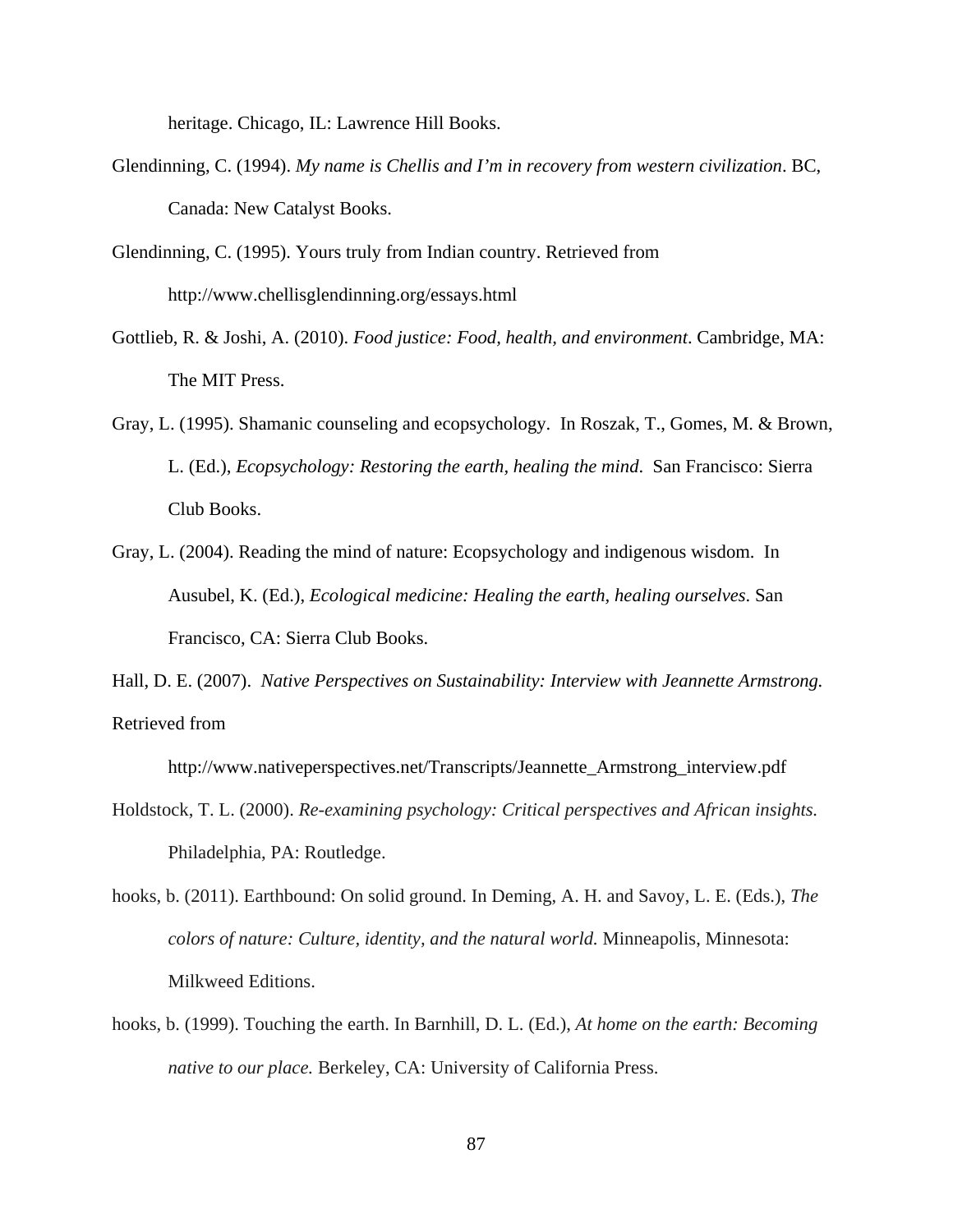- Kaalund, V. A. (2004). Witness to truth: Black women heeding the call for environmental justice. In Stein, R. (Ed.), *New perspectives on environmental justice.* New Jersey: Rutgers University Press.
- Kvale, S. & Brinkmann, S. (2009). *InterViews: Learning the craft of qualitative research interviewing*. Thousand Oaks, CA: SAGE Publications, Inc.

Kupfer, D. (2012). Bridging the Green Divide: Van Jones on jobs, jails and environmental justice. *The Sun Magazine, 387.* Retrieved from http://www.thesunmagazine.org/issues/387/bridging\_the\_green\_divide

- Macy, J. & Brown, M. Y. (1998). *Coming back to life: Practices to reconnect our lives, our world.* British Columbia, Canada: New Society Publishers.
- Macy, J. (2007). *World as a lover, world as self.* Berkeley, CA: Parallax Press.

Manos, J. (2009). *Ghetto plainsman*. Fort Worth, TX: Temba House Press.

Mapp, R. (2012). Outdoor Afro: Where black people and nature meet. Retrieved from http://www.outdoorafro.com/

Moraga, C. (1993). *The last generation: Prose and poetry*. Boston: South End Press.

- National Wildlife Federation Climate Education Program (2012). *The Psychological effects of global warming on the United States and why the U.S. mental health system is not adequately prepared: National forum and research report.* Reston, VA: Coyle, K. J. & Van Susteren, L.
- Nelson, M. (2011). Becoming Metis. In Deming, A. H. & Savoy, L. E. (Eds.), *The colors of nature: Culture, identity, and the natural world.* Minneapolis, Minnesota: Milkweed Editions.

Parham, T. A. (2009). Foundations for an African-American psychology: Extending roots to an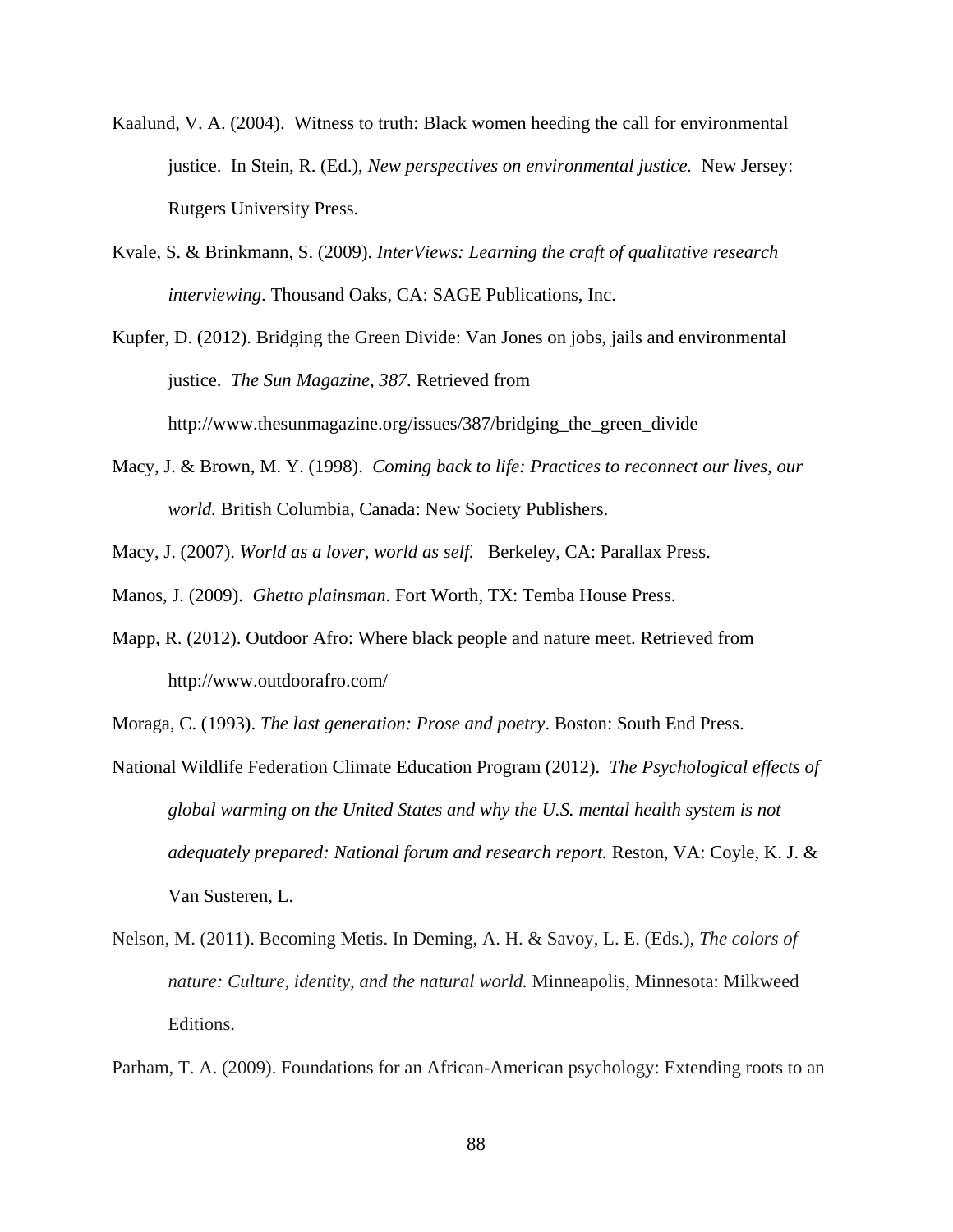ancient Kemetic past. In Neville, H. A.,Tynes, B. M., & Utsey, S. O. (Eds.), *Handbook of African-American psychology*. Los Angeles, CA: Sage Publications, Inc.

- Riebel, L. (2001). Consuming the earth: Eating disorders and ecopsychology*. Journal of Humanistic Psychology*, 41(2), 38-58.
- Riemer, M., & Reich S. M. (2011). Community psychology and global climate change: Introduction to the special section. *American Journal of Community Psychology, 47,* 349- 353.
- Riley, S. S. (1995). Ecology is a sistah's issue too: The politics of the emergent Afrocentric ecowomanism. In MacKinnon, M. & McIntyre, M. (Ed.), *Readings in ecology and feminist theology*. Kansas City: Sheed & Ward.

Roszak, T. (1994). Definition of ecopsychology. *The Ecopsychology Newsletter, 1*, 8.

- Roszak, T. (1995). *Ecopsychology: Restoring the earth, healing the mind*. San Francisco: The Sierra Club Press.
- Salleh, A. (1993). Class, race, and gender discourse in the ecofeminism/deep ecology debate. *Environmental Ethics*, *15(*3), 225-244.
- Salmon, E. (2011). Burning the shelter. In Deming, A. H. & Savoy, L. E. (Eds.), *The colors of nature: Culture, identity, and the natural world.* Minneapolis, Minnesota: Milkweed Editions.
- Seed, J., Macy, J., Fleming, P., & Naess, A. (1988). *Thinking like a mountain*. Philadelphia: New Society Publishers.

Smith, M. (2012). The Black/land project. Retrieved from http://www.blacklandproject.org/

Soule, R. & Anthony, C. (1998). A multicultural approach to ecopsychology. *The Humanistic Psychologist.* Retrieved from http://ecopsychology.athabascau.ca/0597/anthony2.htm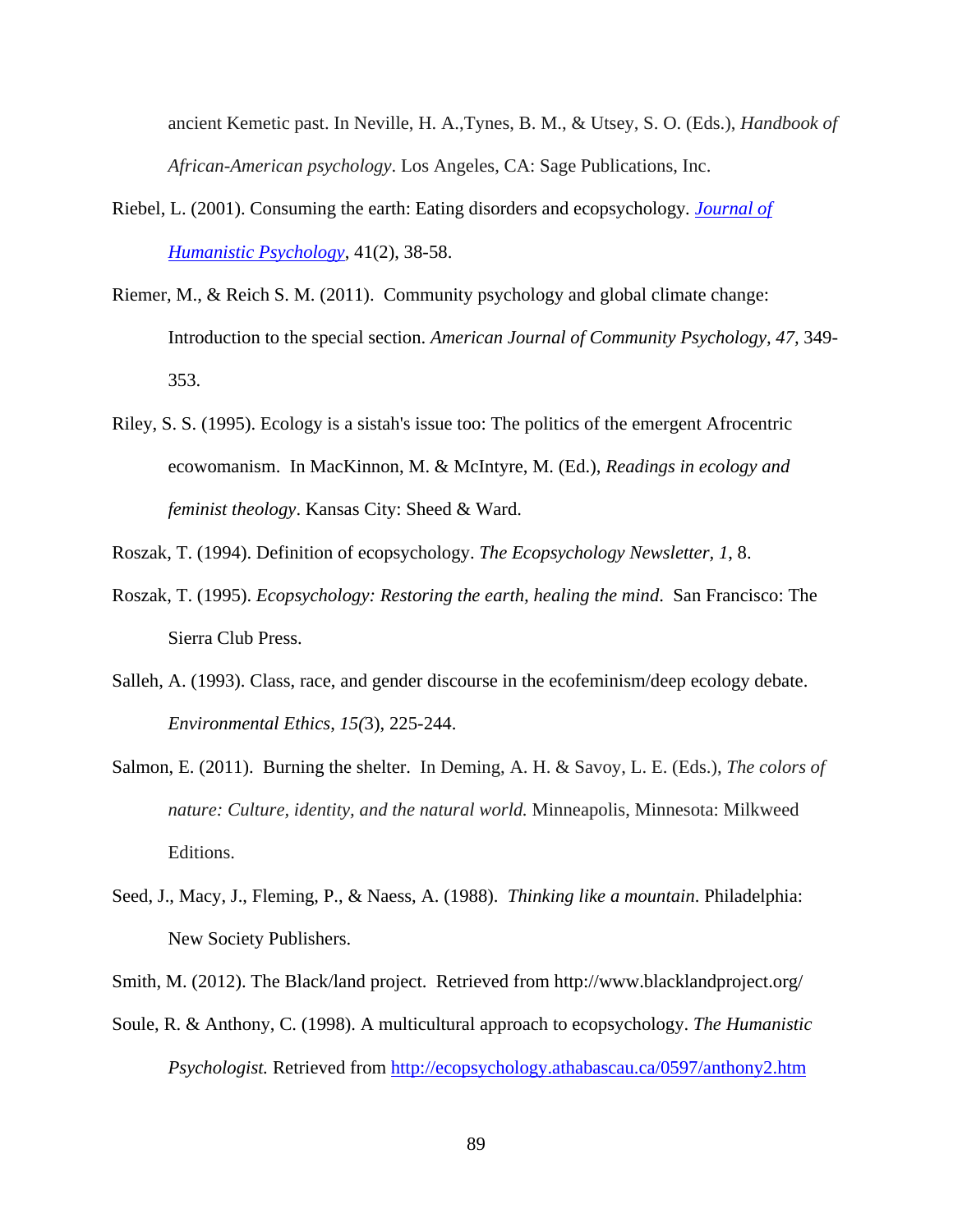- Stein, R. (2004). Introduction. In Stein, R. (Ed.), *New perspectives on environmental justice.*  New Jersey: Rutgers University Press.
- Swim, J. K., Stern, P. C., Doherty, T. J., Clayton, S., Reser, J. P., Weber, E. U., Gifford, R. & Howard, G. S. (2011). Psychology's contributions to understanding and addressing global climate change. *American Psychologist, 66*(4), 241-250.
- Swimme, B. & Berry, T. (1992). *The universe story: From the primordial flaring forth to the ecozoic era–– a celebration of the unfolding of the cosmos.* San Francisco: Harper San Francisco.
- Tutty, L. M., Rothery, M. A., and Grinnell, Jr., R. M. (1996). *Qualitative research for social workers: Phases, steps and tasks.* Boston, MA: Allyn and Bacon.
- Van Haaften, E. H. & Van de Vijver, F. J. R. (1999). Dealing with extreme environmental degradation: Stress and marginalization of Sahel dwellers. *Social Psychiatry and Psychiatric Epidemiology, 34*(7), 376-382.
- Watkins, M. & Shulman, H. (2008). *Toward psychologies of liberation.* New York: Palgrave MacMillan.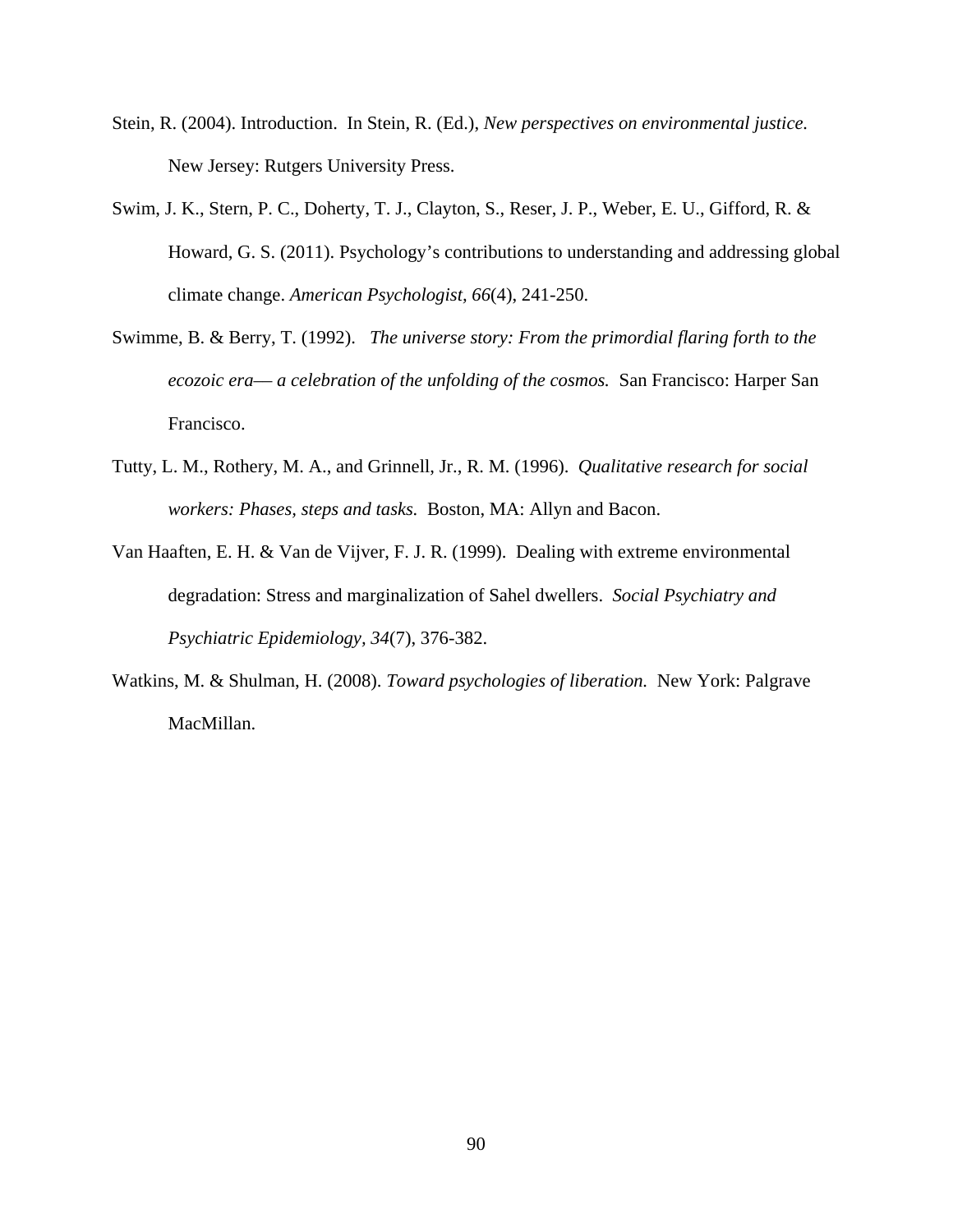### Appendix A

Title: Ecopsychology and race study seeks participants

Hello,

I am a graduate student at the Smith College School for Social Work. For my thesis, I am conducting a study to explore how race and racism are relevant to the field of ecopsychology. I am currently seeking interview participants, including ecopsychologists, people involved with the environmental justice movement, and others working at the intersections of ecology, psychology and racial justice. The interview should take approximately one hour and can be conducted either by phone, Skype or in person in the New England area.

If you are interested in participating, please contact me via e-mail or phone. I would also appreciate any suggestions for other people to interview. My contact information is below. Thank you for your consideration.

Sincerely,

Luke Woodward Class of 2012  **(personal information deleted by Laura H. Wyman, 11/30/12)**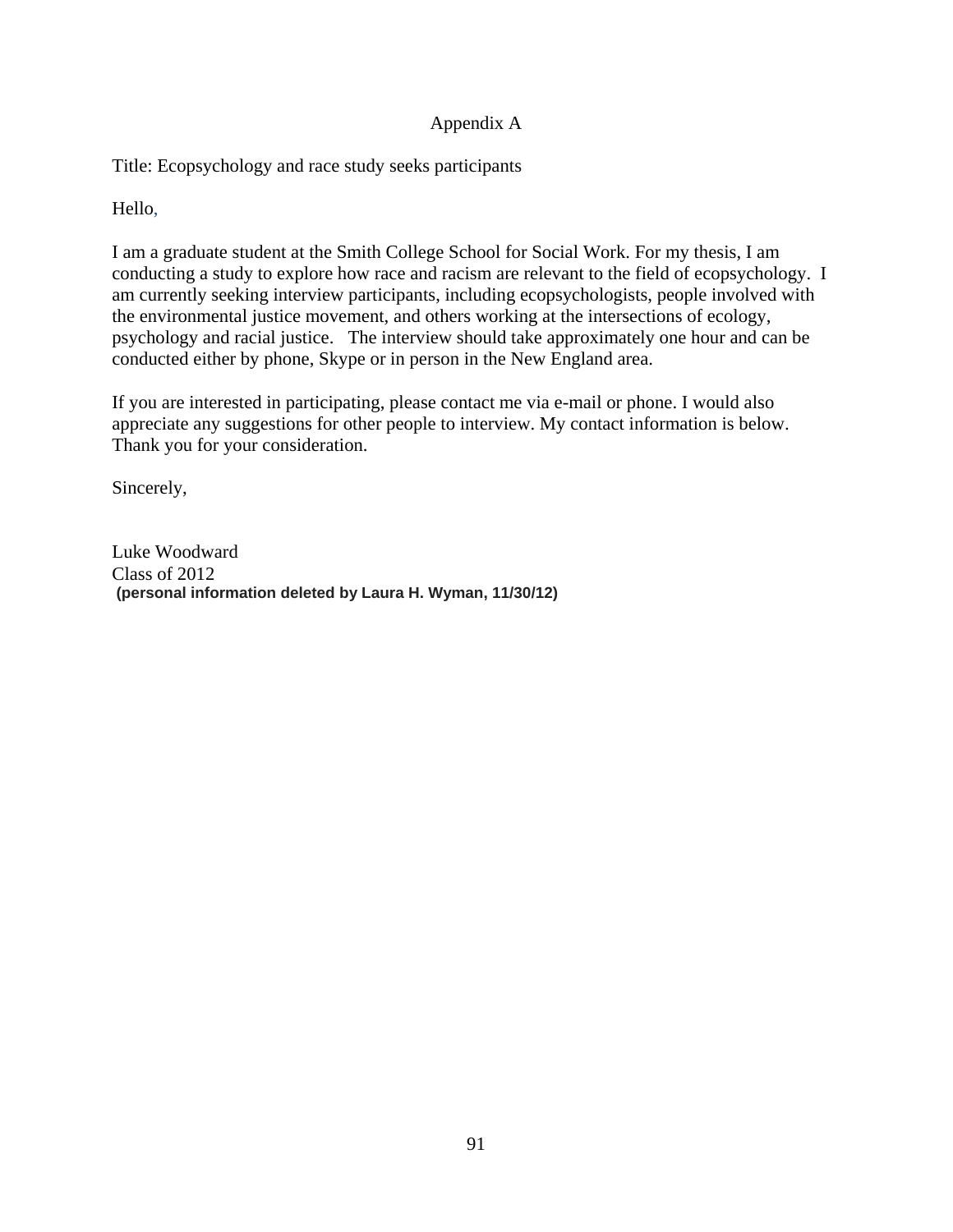

**School for Social Work**  Smith College Northampton, Massachusetts 01063 T (413) 585-7950 F (413) 585-7994

February 15, 2012

Luke Woodward

Dear Luke,

Thank you for your revisions. You are all set to go and your study approved! Nice job.

*Please note the following requirements:* 

**Consent Forms**: All subjects should be given a copy of the consent form.

**Maintaining Data**: You must retain all data and other documents for at least three (3) years past completion of the research activity.

*In addition, these requirements may also be applicable:* 

**Amendments**: If you wish to change any aspect of the study (such as design, procedures, consent forms or subject population), please submit these changes to the Committee.

**Renewal**: You are required to apply for renewal of approval every year for as long as the study is active.

**Completion:** You are required to notify the Chair of the Human Subjects Review Committee when your study is completed (data collection finished). This requirement is met by completion of the thesis project during the Third Summer.

Good luck with your research project.

Sincerely,

David L. Burton, M.S.W., Ph.D. Chair, Human Subjects Review Committee

CC: Claudia Bepko, Research Advisor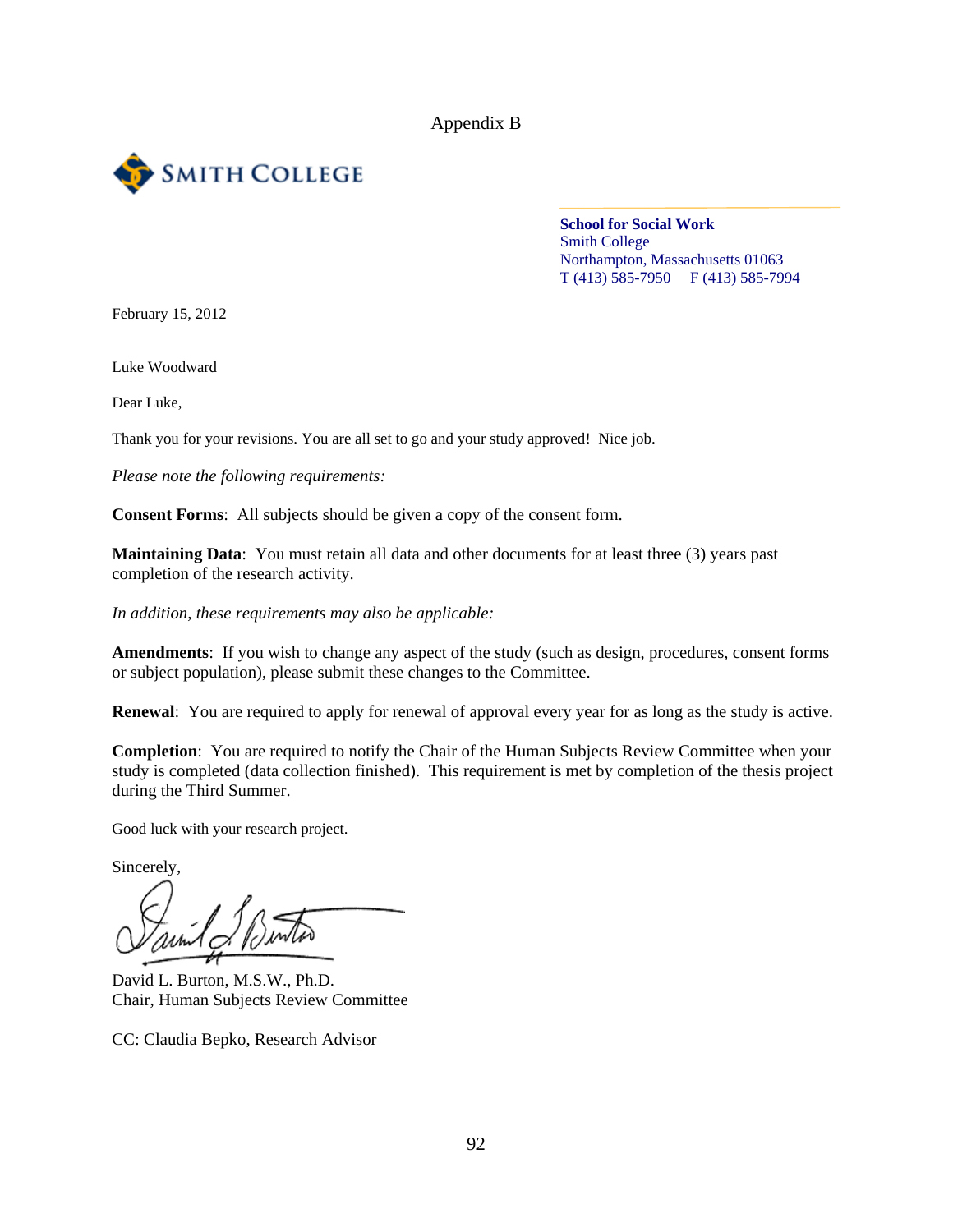## Appendix C

### **Interview Guide**

- Introductions
- Confirm timeframe
- Permissions to record
- Review consent form

## **Definitions** *(Review with participant)*

For the purposes of this study:

- **Ecopsychology**: An umbrella term referring to work that synthesizes ecology and psychology; could include relevant literature or practices from other fields.
- **Ecopsychologist**: Anyone working at the intersection of ecology, psychology, and spirituality. This may include academics, social workers, psychologists, shamanic practitioners, or people who facilitate workshops on topics related to ecopsychology and/or environmental justice.

# **Participant background**

- 1.How would you describe your personal or professional experience as it relates to issues of ecology, psychology or both?
- 2.Please tell me about your involvement surrounding racism, if any.
	- If you have not been involved in this work, have you thought about doing it?
	- What draws you to want to do it and what are the barriers?

### **Theory**

- 3.How do you think issues of race and racism are relevant to the field of ecopsychology?
- 4.Race and racism are largely absent in the literature on ecopsychology.
	- Why do you think that is?
	- Can you think of examples where race is addressed in the literature?
	- What are areas or questions that you think should be explored further in the literature?
- 5. Ecopsychology draws on the teachings of many indigenous cultures and spiritual traditions. How can ecopsychologists from different backgrounds honor these traditions without co-opting or appropriating?
	- (*Possible follow up*) Given that ecopsychology is a very white field, how do you think white ecopsychologists should approach this?

# **Practice**

6.Can you think of any examples in which race and racism are being explicitly addressed in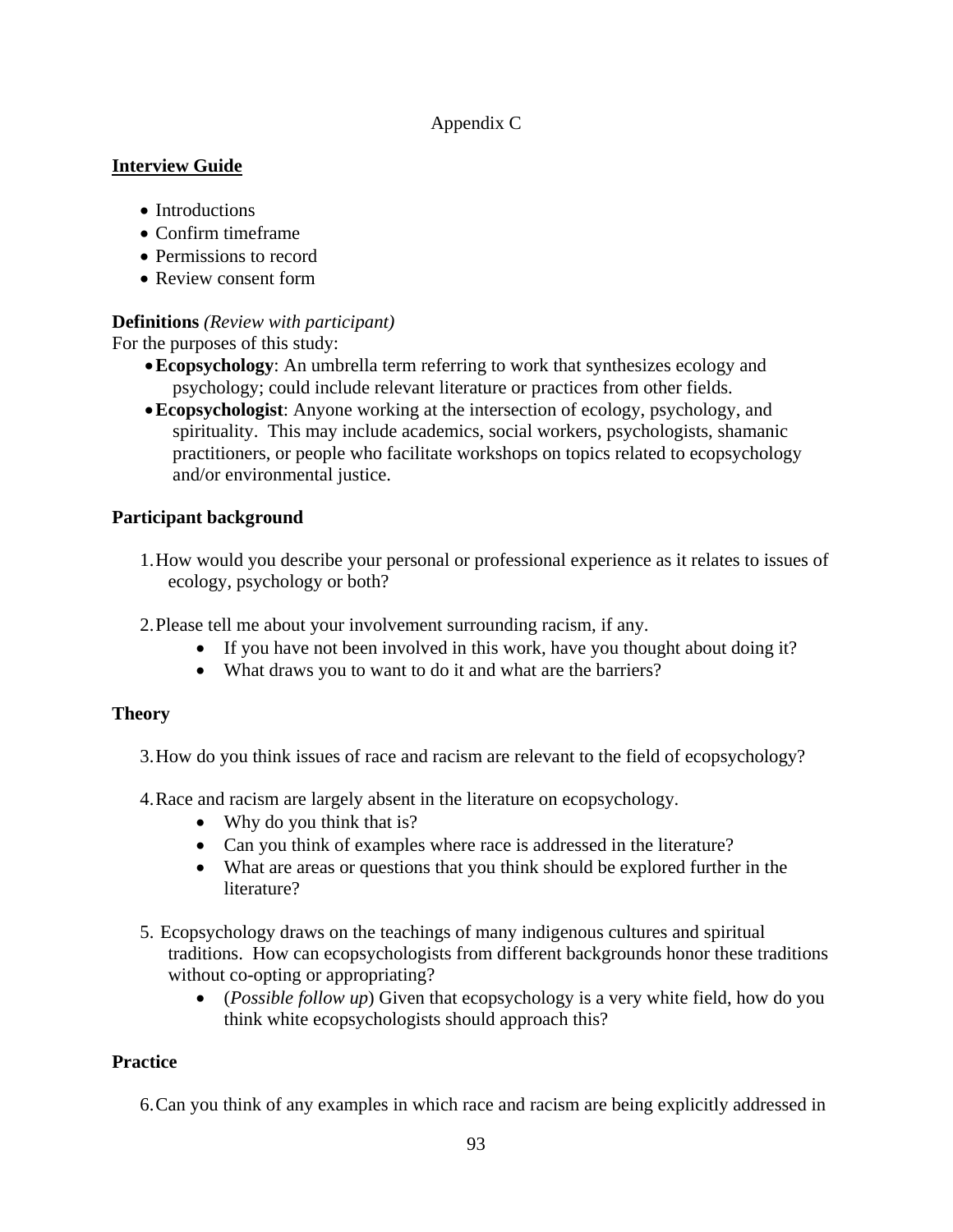the field of ecopsychology in practice (ie individual counseling, group work etc.)?

- Can you think of new ways that ecopsychology could address race and racism in practice?
- 7.How might ecopsychology/ecotherapy apply differently in working with communities of color versus white communities?
	- What communities do you work with? Do you see ways that ecopsychology is supporting or could support their healing?
- 8. Are you familiar with despair work in ecopsychology? If so, do you see ways that this is being used or could be used to address the intersections of ecopsychology and race?
	- Please give examples from your own work, work you are aware of, or ideas you have for what could be done.
	- How might this differ in work with communities of color versus white communities?
- 9.Do you think that some of the practices of ecopsychology could support the environmental justice movement and other social justice movements?
	- $\bullet$  If yes, why?
	- $\bullet$  If not, why not?
	- *(Possible follow-up)* Can you think of examples from your own or others' work where this is already happening?
	- *(Possible follow-up)* How can you envision this happening?
	- *(Possible follow-up)* What could ecopsychology learn from the environmental justice movement?

# **Demographic data**

- Race/ethnicity
- Gender
- $\bullet$  Age
- Degree
- Description of work/organization

# **Can you recommend additional participants?**

Thank you for your time!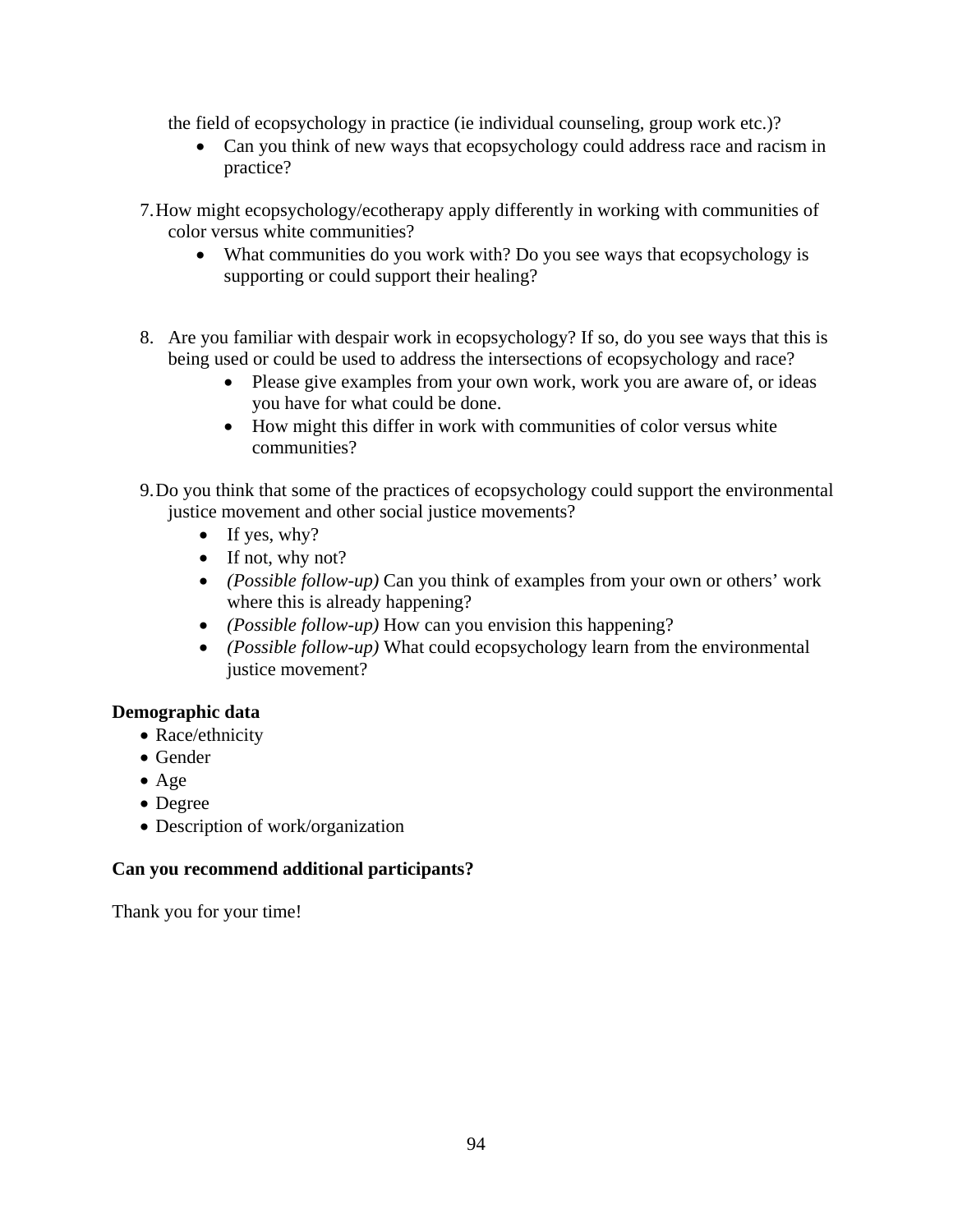### Appendix D

### Informed Consent

Dear Participant,

My name is Luke Woodward and I am a graduate student at the Smith College School for Social Work. I am writing to ask for your participation in my research study, which will explore how race and racism are relevant to the field of ecopsychology. The study will aim to explore your personal and professional views and experiences on the topic. The data from my interviews will be used for my thesis, which is part of the requirements for the masters of social work degree at Smith College, and possibly for future publications and presentations.

I am interviewing ecopsychologists, people involved with the environmental justice movement, and others working at the intersections of ecology, psychology and racial justice. These participants may include academics, social workers, psychologists, members or staff of environmental justice organizations, shamanic practitioners, or people who facilitate workshops on topics related to ecopsychology and/or environmental justice. The interview will take approximately one hour to complete and will take place in person in the New England area when possible, and over the phone when necessary. The interview will be audio recorded with your permission. I will personally transcribe the interviews.

The interview will include questions about your demographic/personal information (gender, race, age, socioeconomic status, and educational background, and a brief description of any relevant organizations you are a part of). I ask these questions so that I will be able to describe study participants accurately. I will also ask a number of open-ended questions about your perspectives and experiences in the area of psychology, ecology, spirituality and social justice, with a special emphasis on race and racism. At your request, I can provide you the interview guide in advance.

The potential risks of participation in the study are that you may feel uncomfortable talking about sensitive issues, such as race, racism and other injustices. Unfortunately, I am unable to provide financial compensation for your time. Although you may not benefit directly from participating, your participation could contribute to a better understanding of how a critical race framework can contribute to the field of ecopsychology.

You will be given the option of either keeping your identifying information confidential or being identified and credited for your ideas. If you choose to request that your identifying information remain confidential, it is possible that you will still be identifiable based on your ideas or the nature of your work. Participation is voluntary and you are free to refuse to answer any questions. In addition, you may withdraw from the study at any time prior to April 1, 2012. If you decide to withdraw, I will immediately remove and destroy all data pertaining to your participation. If you agree to participate, all of your information, as required by Federal Guidelines, will be kept securely locked in a file for three years after I complete my thesis. After that time, provided I do not need access to the information, all data and audio recordings will be destroyed. My thesis advisor will have access to the data after I have coded all the narrative data and disguised all identifying information for those who requested confidentiality.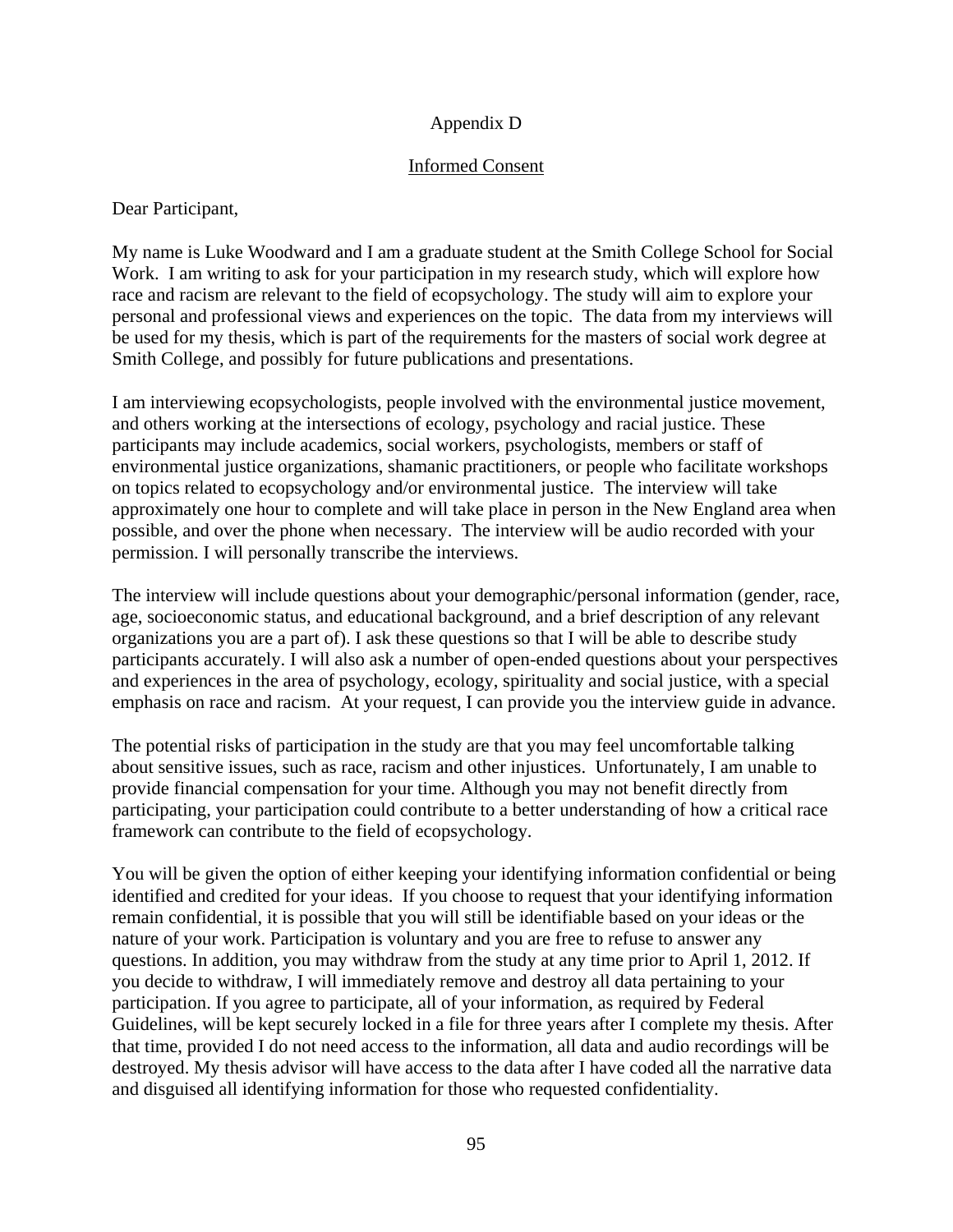If you have additional questions or are concerned about your rights or any aspect of this study please contact me at **(personal information deleted by Laura H. Wyman, 11/30/12)** or the Chair of Smith College School for Social Work Human Subjects Review Committee at (413) 585-7974.

Thank you for your time and consideration. You may wish to keep a copy of this form for your records. Thank you for your participation.

YOUR SIGNATURE INDICATES THAT YOU HAVE READ AND UNDERSTAND THE ABOVE INFORMATION AND THAT YOU HAVE HAD THE OPPORTUNITY TO ASK QUESTIONS ABOUT THE STUDY, YOUR PARTICIPATION, AND YOUR RIGHTS AND THAT YOU AGREE TO PARTICIPATION IN THE STUDY.

| Participant's Signature: | Date: |
|--------------------------|-------|
| Researcher's Signature:  | Date: |

Would you like your identifying information to be kept confidential? Please initial below to indicate your preference.

\_\_\_\_\_Yes, please keep my identifying information confidential. No, please do not keep my information confidential. I would like to be cited for my ideas.

Researcher contact information: Luke Woodward Faculty & Staff Assistance Program  **(personal information deleted by Laura H. Wyman, 11/30/12)**